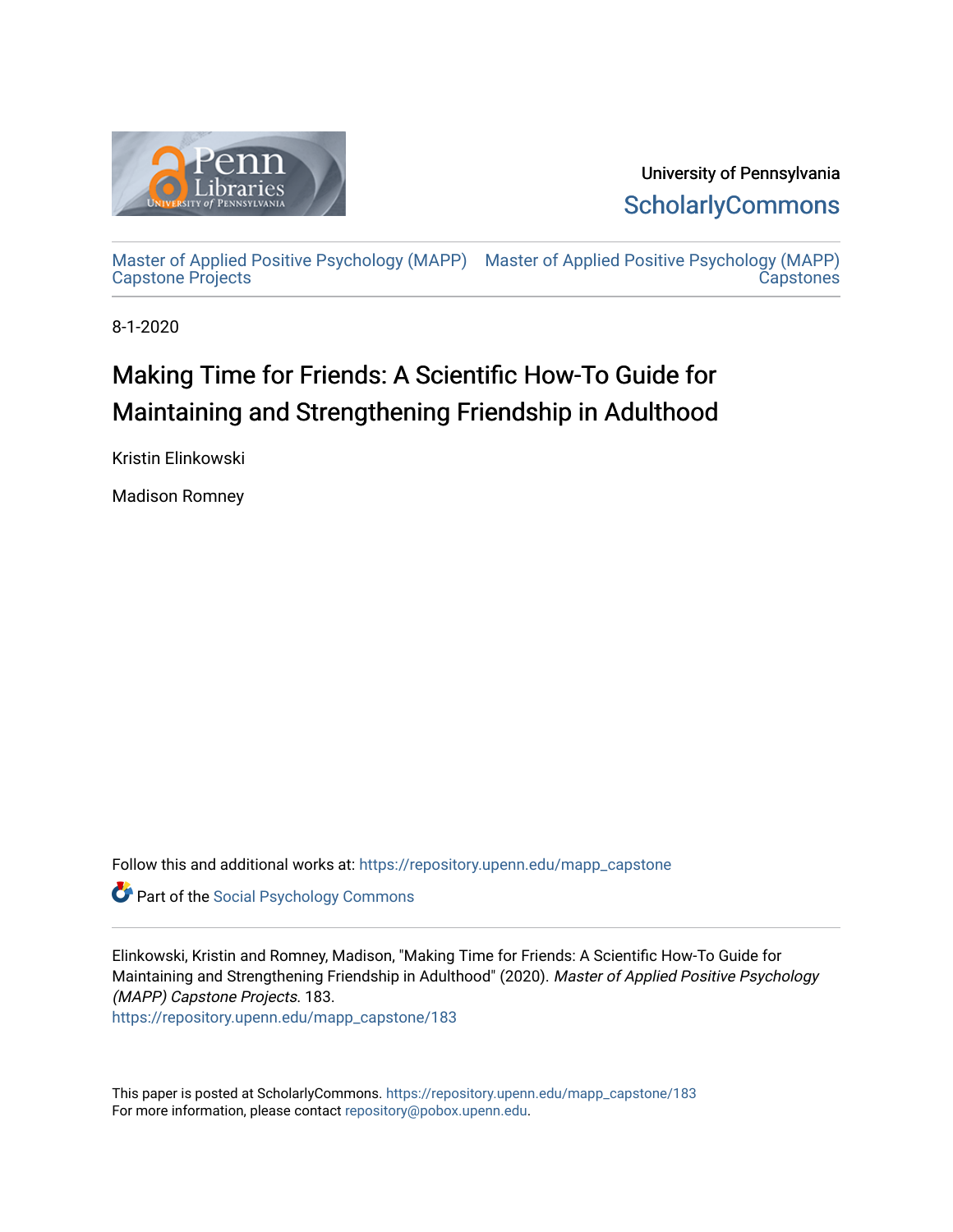# Making Time for Friends: A Scientific How-To Guide for Maintaining and Strengthening Friendship in Adulthood

# Abstract

Research has long shown the benefits of social connection for individual well-being. Positive Psychology offers several theories for fostering social connection and yet, throughout our lives we aren't formally taught how to sustain connections, particularly our cherished friendships. Once you form a friendship, how do you make it last? In this paper, we examine friendship through existing literature and qualitative research leveraging exemplar methodology. Because a pursuit of well-being often includes a pursuit of friendship, we offer research-supported, real-world strategies for maintaining and strengthening friendships in adulthood.

## Keywords

friendship, friendship maintenance, friendship strengthening, social connection, loneliness, positive psychology, well-being, belonging

## **Disciplines**

Psychology | Social Psychology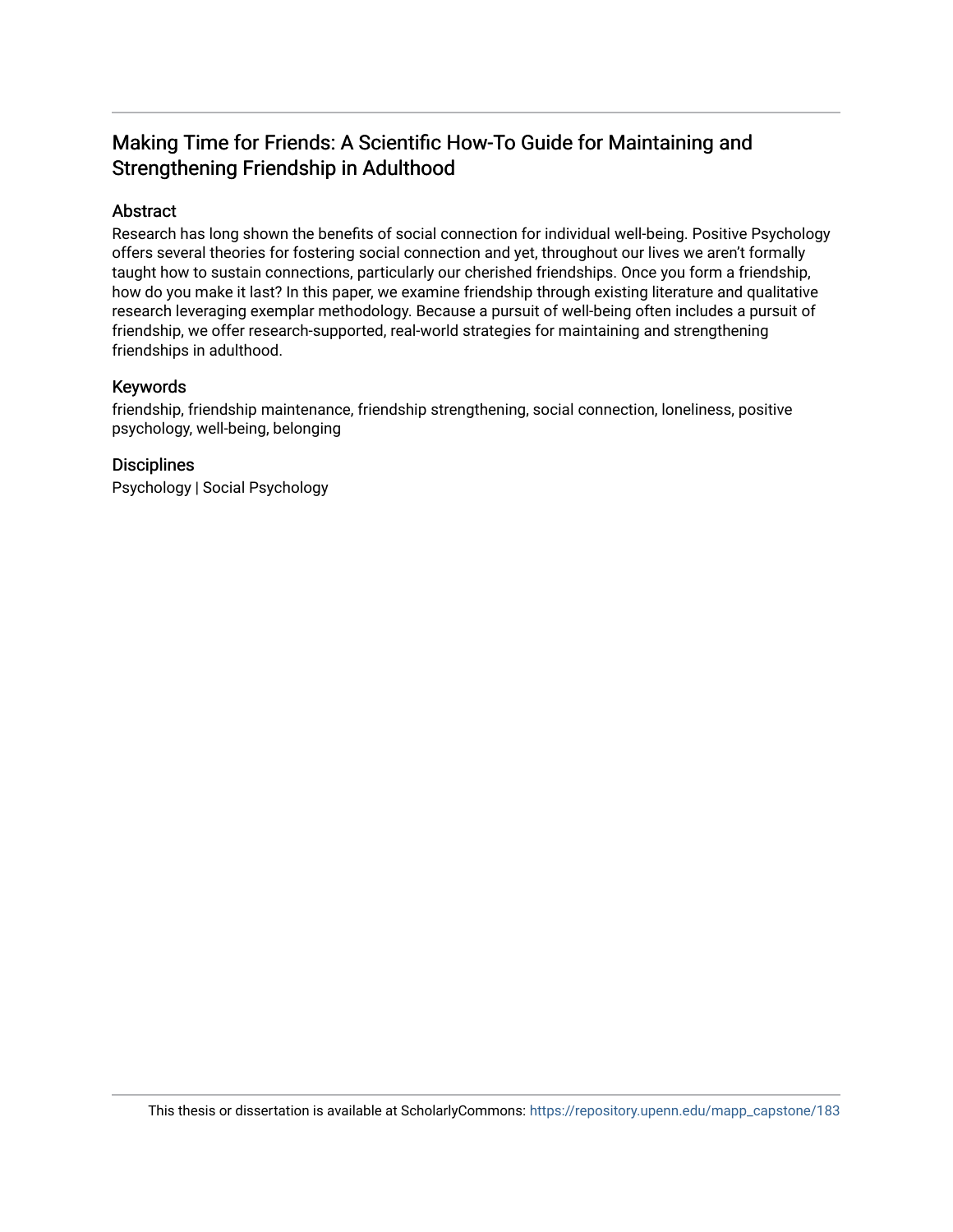Making Time for Friends: A Scientific How-To Guide for Maintaining and Strengthening Friendship in Adulthood

Kristin Elinkowski & Madison Romney

University of Pennsylvania

A Capstone Project Submitted

In Partial Fulfillment of the Requirements for the Degree of

Master of Applied Positive Psychology

Advisor: Lyle Ungar, Ph.D.

August 1, 2020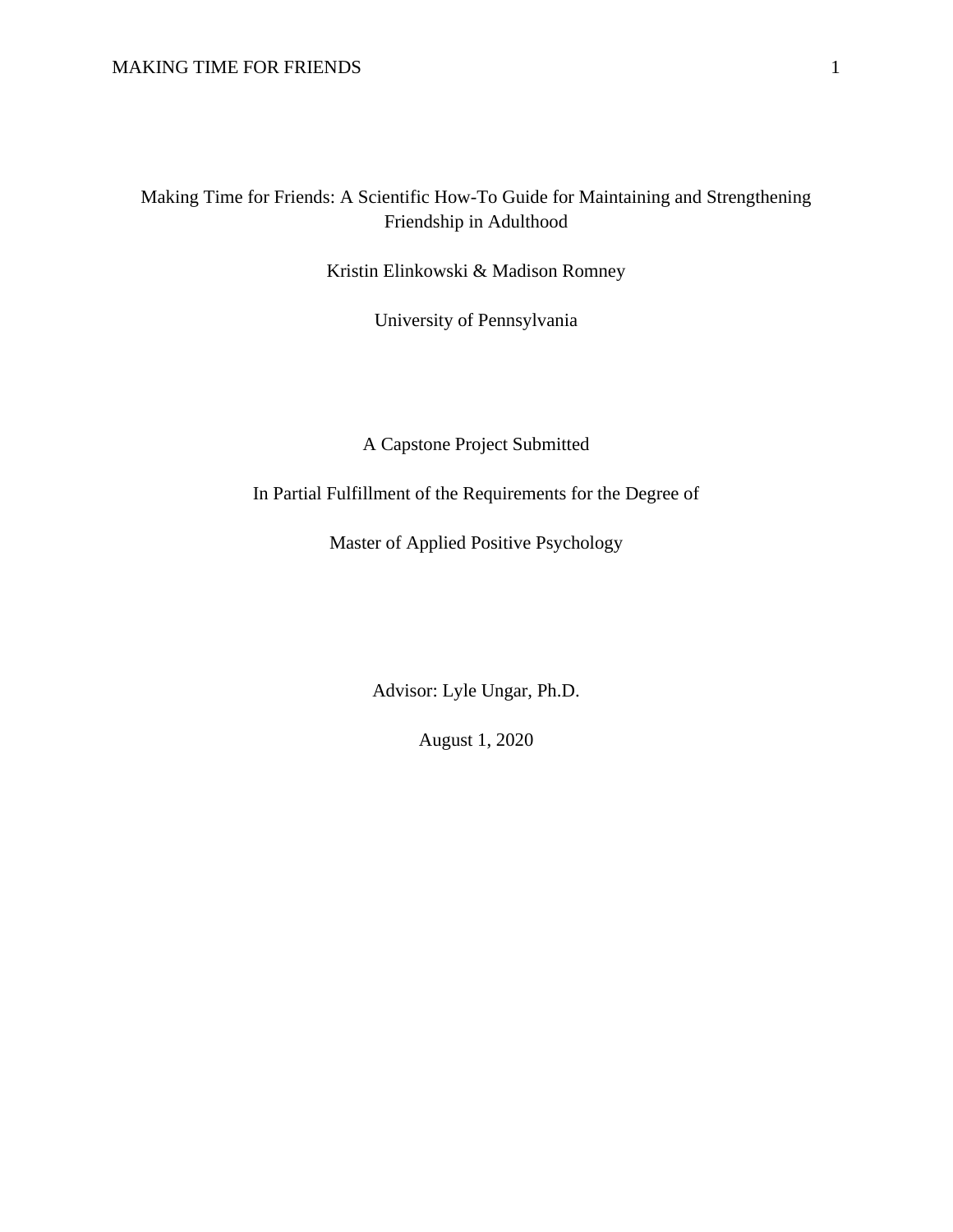# Making Time for Friends: A Scientific How-To Guide for Maintaining and Strengthening Friendship in Adulthood Kristin Elinkowski & Madison Romney

Capstone Project Master of Applied Positive Psychology University of Pennsylvania Advisor: Lyle Ungar, Ph.D. August 1, 2020

#### Abstract

Research has long shown the benefits of social connection for individual well-being. Positive Psychology offers several theories for fostering social connection and yet, throughout our lives we aren't formally taught how to sustain connections, particularly our cherished friendships. Once you form a friendship, how do you make it last? In this paper, we examine friendship through existing literature and qualitative research leveraging exemplar methodology. Because a pursuit of well-being often includes a pursuit of friendship, we offer research-supported, realworld strategies for maintaining and strengthening friendships in adulthood.

*Keywords:* friendship, friendship maintenance, friendship strengthening, social connection, loneliness, positive psychology, well-being, belonging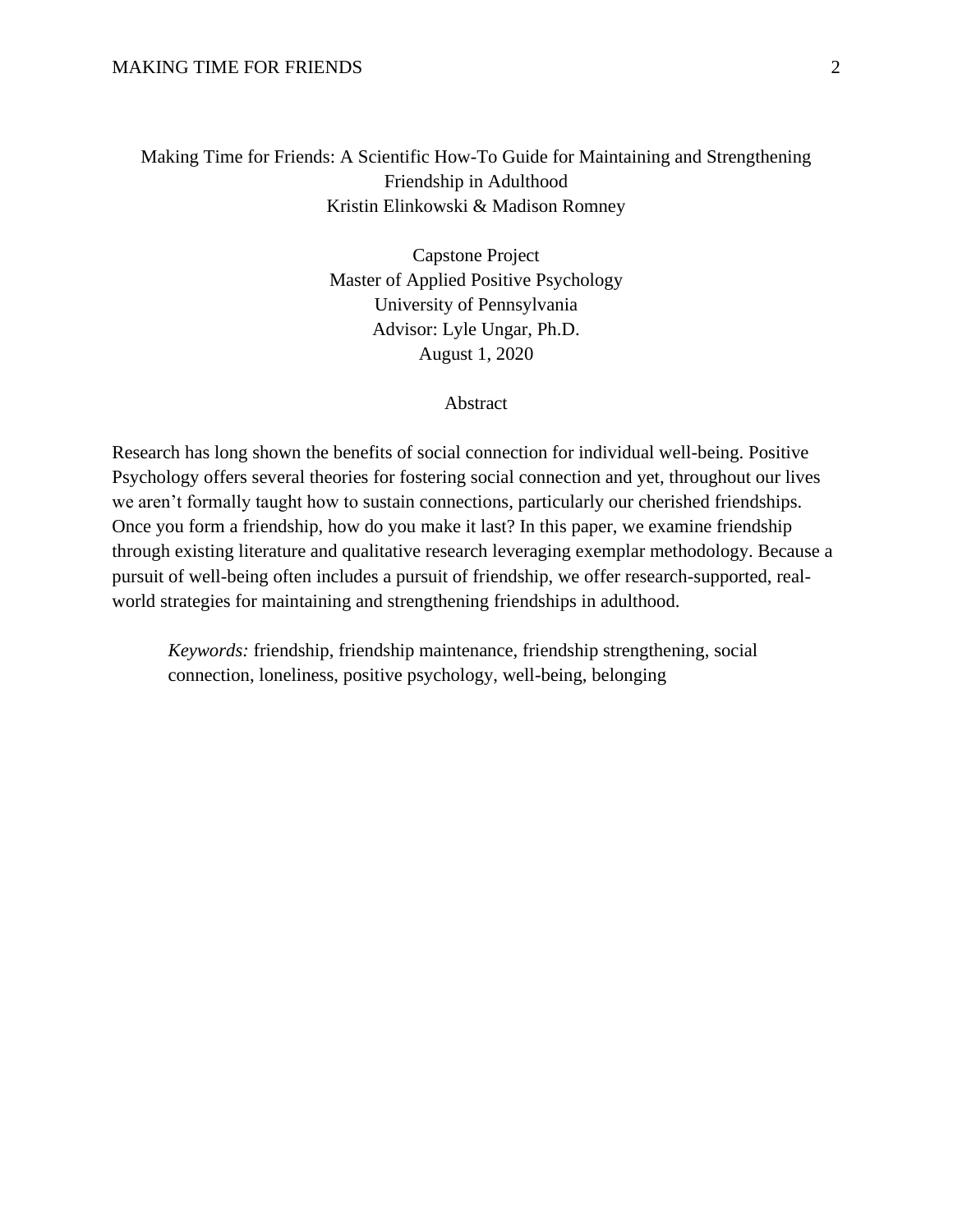#### Acknowledgements

Thank you to Martin Seligman for positive psychology  $-$  a field that allows us to study what makes our hearts sing. To our advisor (Lyle Ungar) and capstone cheerleaders (Angela Duckworth & Caroline Connolly), for embracing our passion and molding our ideas to not just focus on the good – but the great. To our MAPP Professors and AIs, for your unwavering commitment to our growth and learning and for your example of positive influence in the world. To our MAPP classmates, you showed us what it means to belong, to matter, and to be a true friend. To our families, thank you for your steadfast support, for your love and patience, for your enduring enthusiasm for our work, and for embracing each other as your own. To our friends, you are the vibrancy of our experiences, the meaning to our struggle and success, and the core of our happiness.

To each other, for the gift of friendship - the knowledge that age is no barrier, the lifegiving humor, heart-mending loyalty, and awe-inspiring shared sunsets. Our biggest lesson through it all – friendship makes life worth living.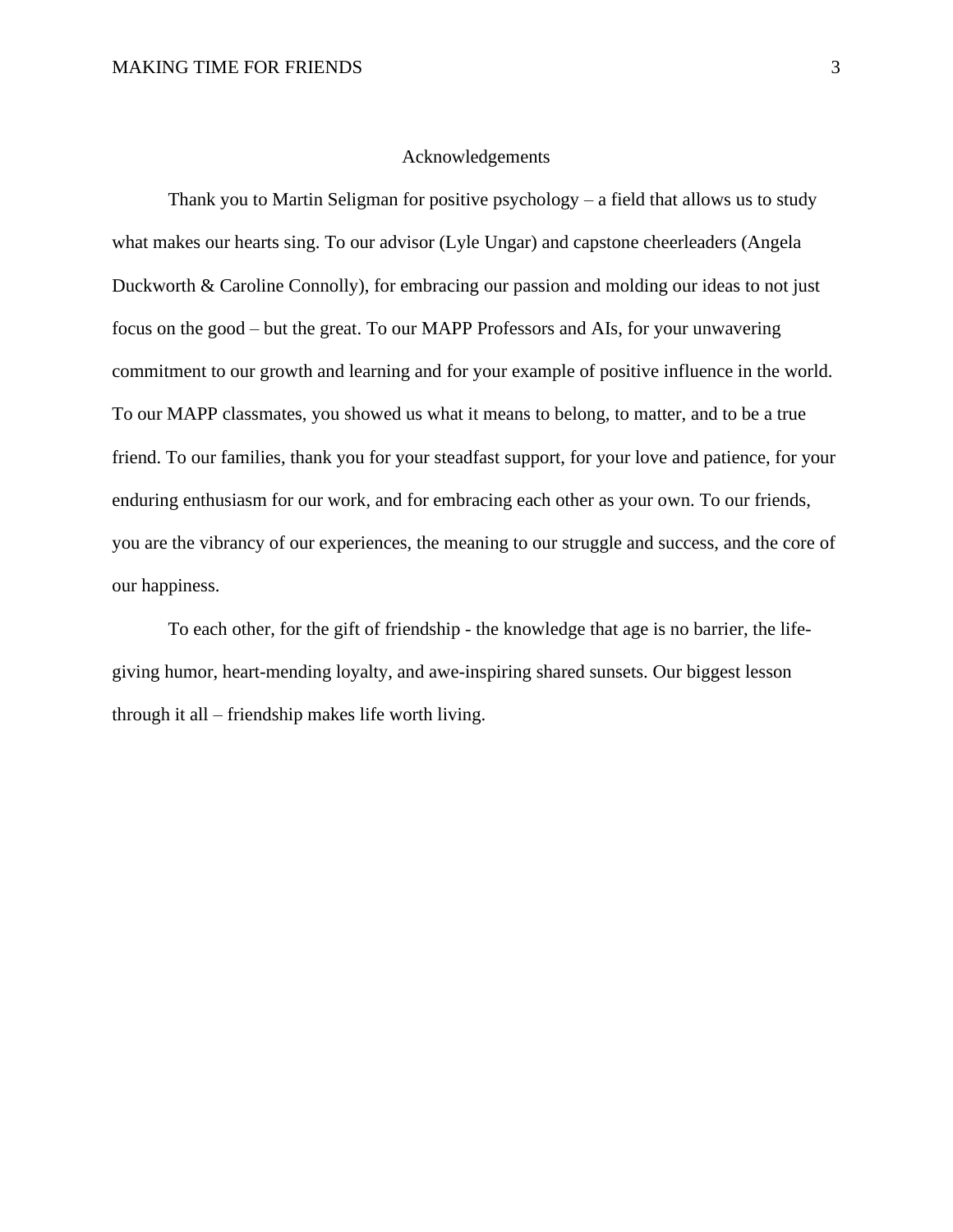#### **Preface**

What is a friend? A single soul dwelling in two bodies.

—Aristotle

For many, friendships bring exceptional happiness. The surge of pride when we see our friends succeed, the buoying comfort they provide in times of heartache, and the inspiration we cultivate together through play and adventure. Over the last few years, we have been navigating through life asking similar questions: How often should we reach out to our friends to ensure we don't weaken our connection? How do we maintain friendships when a friend moves far away? What makes a friendship endure and how can we implement those practices in the friendships that we deeply cherish?

When we met in the Master of Applied Positive Psychology Program at the University of Pennsylvania, we quickly became close friends. There, we were armed with theory, research, and interventions for cultivating well-being - providing answers to some of our pressing questions. We learned the importance of social connection for well-being and experienced, first-hand, the power of friends. Now, as positive psychology practitioners, we study what makes life worth living and know that friends most certainly do. However, we continue to seek answers to one of our most asked questions: Once you form a flourishing friendship, how can you make it last?

Through exploring existing literature and conducting our own qualitative research, we are better equipped to answer this question. With insights from positive psychology and real-world friendship experiences, our goal is to elucidate the practices that enable friendships to endure and thrive while bolstering our own friendship throughout the process. Because a pursuit of wellbeing often includes a pursuit of friendship, this capstone allows us to explore one of the most integral parts of well-being.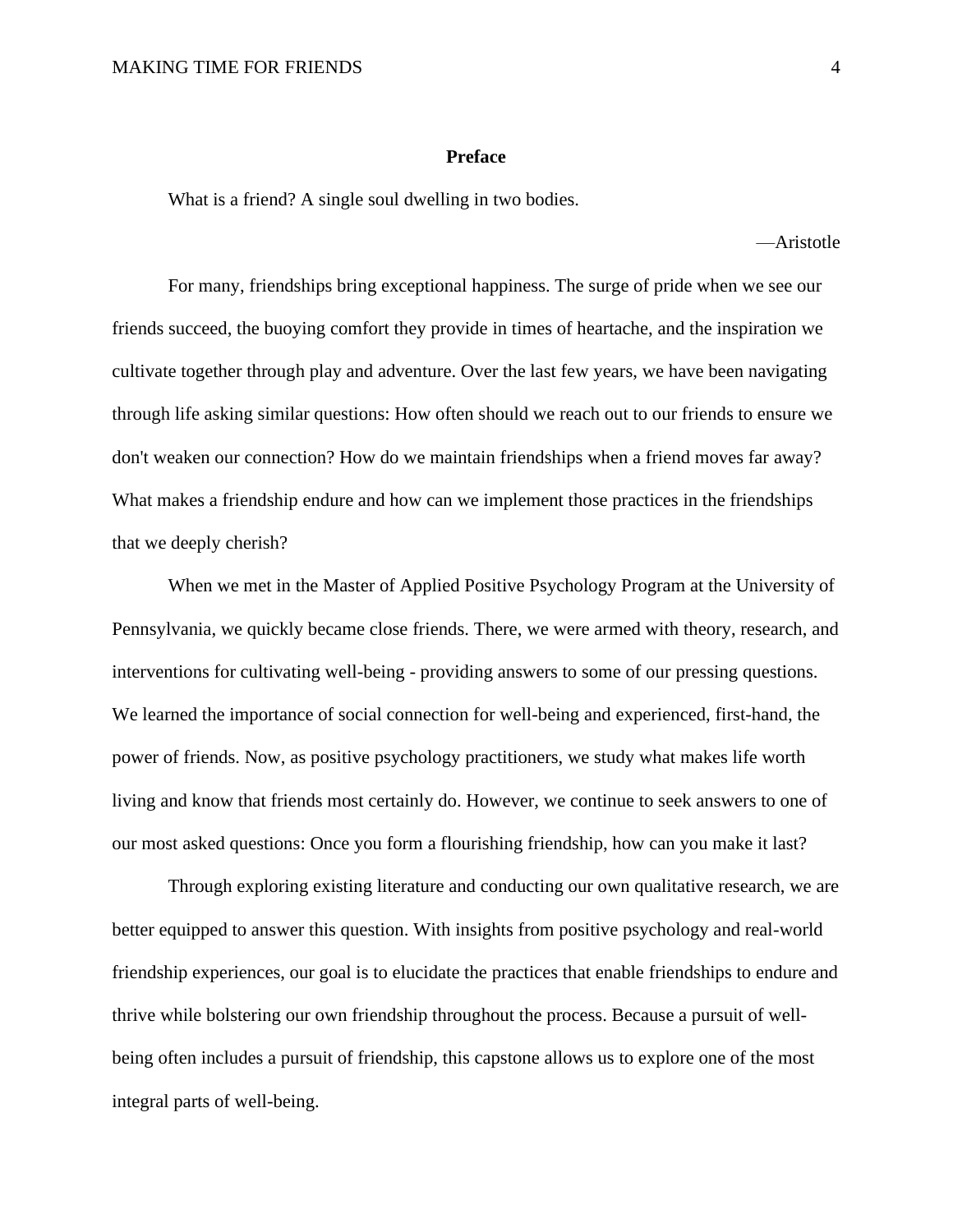# **Contents**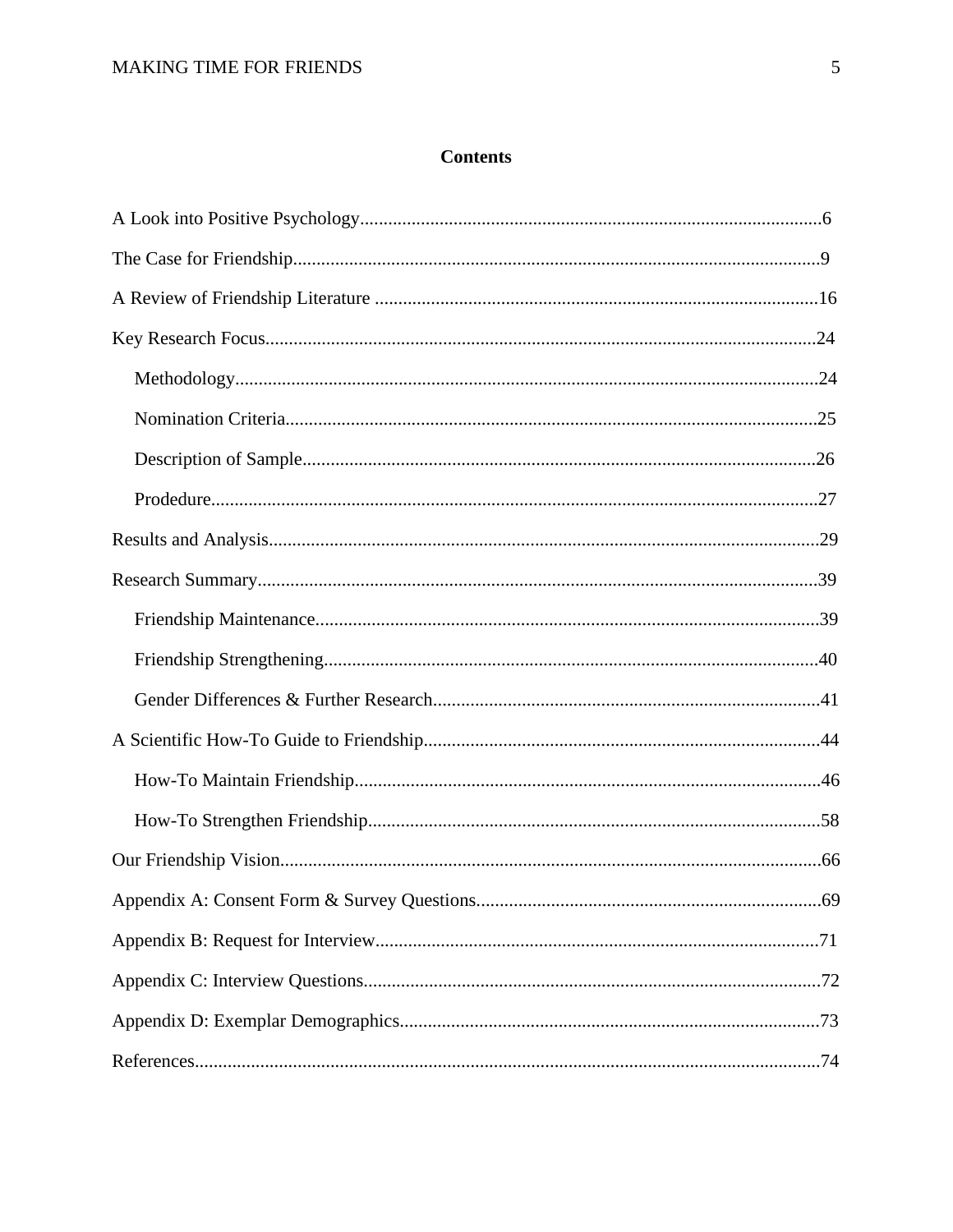#### **A Look into Positive Psychology**

Positive Psychology in two words or less: Other People

—Christopher Peterson

As students of positive psychology, we focus on growing what's good in life compared to fixing what's wrong. Given this, our capstone will discover how to cultivate and strengthen lasting friendship rather than address loneliness, isolation, and disconnection. While positive psychology roots itself in the 'good life', it stemmed from traditional psychology – a field that has made significant strides in understanding and addressing what's painful about the human experience. Twentieth-century psychology had long been a healing science – a disease-based model to human functioning (Seligman & Csikszentmihalyi, 2014). However, what psychologists learned over the last two decades is that this disease model does not move the needle on preventing what's wrong with people as much as was hoped. Instead, the prevention of what makes life painful - mental illness, failed marriages, broken communities - largely sparks from our ability to build human, group, and institutional strengths.

Understandably, it is impossible to accurately capture the origins of positive psychology without looking back at the history of traditional psychology. Before World War II, American psychology maintained three objectives: (1) curing mental illness; (2) making people happier; (3) studying genius and talent (Seligman et al., 2004). Nevertheless, after the war, curing mental illness emerged as the core objective while the other goals fell behind (Seligman et al., 2004). This acute attention to pathology surfaced due to the increasing cases of mental disorders that posed an instant and persistent concern across the country.

In its virtuous yet laser-focused pursuit of constructing a robust scientific field around diagnosing and treating mental illness, psychology overlooked the other side of the human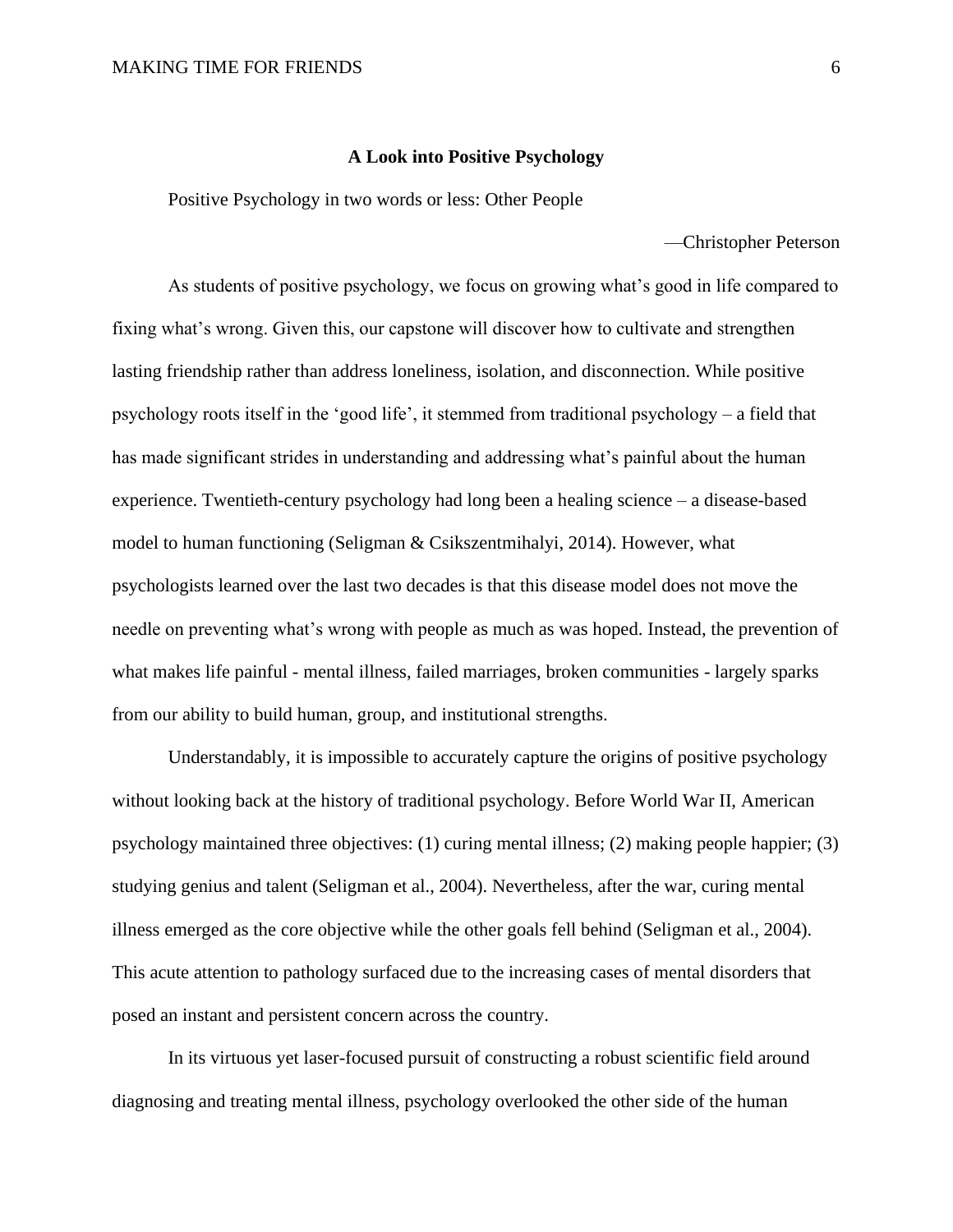#### MAKING TIME FOR FRIENDS 7

experience. It unwittingly established proverbial blinders that centered on understanding suffering while blurring the study of well-being (Sheldon & King, 2001). Given this, psychology had little to say about the features of life that make it worth living – optimism, hope, engagement, meaning, and friendship, among others. Metaphorically, it has been said that psychology entails strategies to bring people from -5 to 0 but does not study nor understand how to bring people from 0 to  $+5$  (Gable & Haidt, 2005). For example, psychology offers strategies for how to become less disconnected but doesn't offer interventions for maintaining existing, strong relationships. Discerning this trend in the latter half of the twentieth-century, Dr. Martin Seligman grew ever more concerned with this negativity bias that prevented psychology's clear understanding of the whole human experience (Sheldon & King, 2001).

In his 1998 presidential address to the American Psychological Association (APA), Seligman aired his concerns. He proposed that the field of psychology should be just as concerned with what was right with people as with what was wrong (Seligman et al., 2004). Given that psychology's stated purpose is to "make the lives of all people more fulfilling and productive", he counseled that it must spend as much time, energy, and resources on building the positive side of life as it does fixing the negative (Seligman, 1998). Thus, positive psychology was born.

Launching the academic community into studies of human strengths, virtues, well-being and designing interventions to help people become happier and not just less sick, positive psychology uncovered the positive side of the  $0$  to  $+5$  spectrum. It became a science that encompassed positive subjective experience (i.e. well-being), positive individual traits (i.e. optimism), and positive institutions (i.e. community; Seligman & Csikszentmihalyi, 2014). Fully recognizing the existence of human suffering, public dysfunction, and ineffective organizations,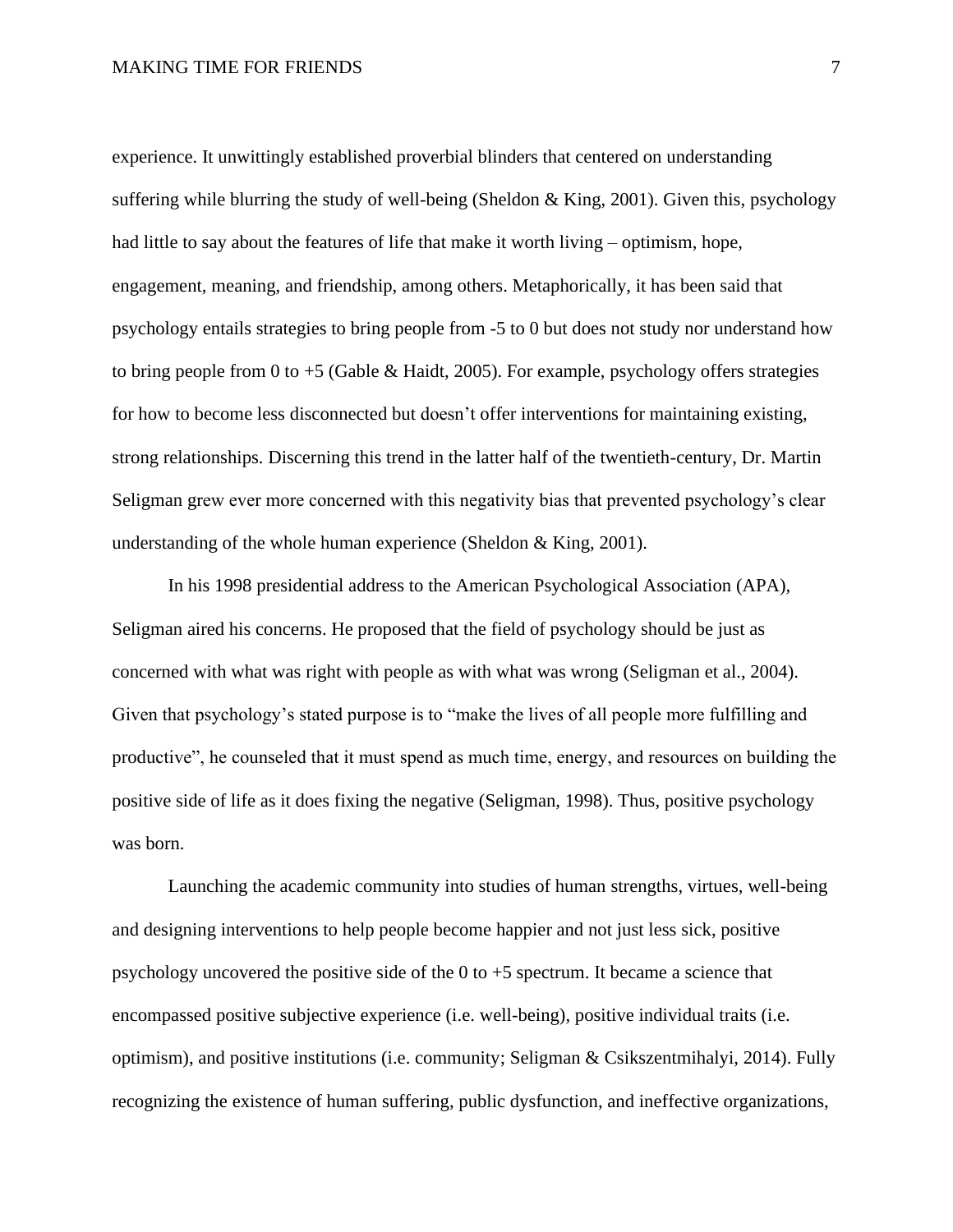#### MAKING TIME FOR FRIENDS 8

positive psychology captures the entire spectrum of living (Gable & Haidt, 2005). With the knowledge that growing the positive can also prevent the negative, positive psychology charts a path for all individuals, groups, and organizations towards flourishing.

Cultivating flourishing in individuals, groups, and organizations is positive psychology's primary goal. A flourishing life is marked by well-being, health, balance, life satisfaction, purpose, and thriving. Flourishing moves beyond removing illness and pain and builds upon fleeting pleasure and simple enjoyment. It offers a holistic, full-spectrum picture of a good and happy life (Seligman, 2012). Positive psychology has discovered the many, personalized aspects that unlock flourishing to make life fulfilling and meaningful - offering important implications for where we invest our time.

Martin Seligman (2012) shares that a life of flourishing can be attained by thoughtfully honing five core aspects of the human experience: Positive Emotion (P), Engagement (E), Relationships (R), Meaning (M), and Achievement (A). Using his PERMA model, we find flourishing by honing positive emotion, becoming completely absorbed and engaged in experiences, fostering rich relationships, seeking meaning by serving something bigger than ourselves, and accomplishing goals for their own sake (Seligman, 2012).

When asked to describe positive psychology in two words or fewer, Chris Peterson, one of the field's founders alongside Seligman, elevated the R (relationships) in PERMA. He offered the answer, "other people" (Seligman, 2012). Much of the positive aspects of our lives involve other people. Consider the last time you laughed uncontrollably, felt awe and wonder, sensed purpose and belonging, or achieved a significant goal (Seligman, 2012). Our hunch, in alignment with Peterson and Seligman, is that you weren't alone. Your experience felt worthwhile and important because of the people who surrounded you.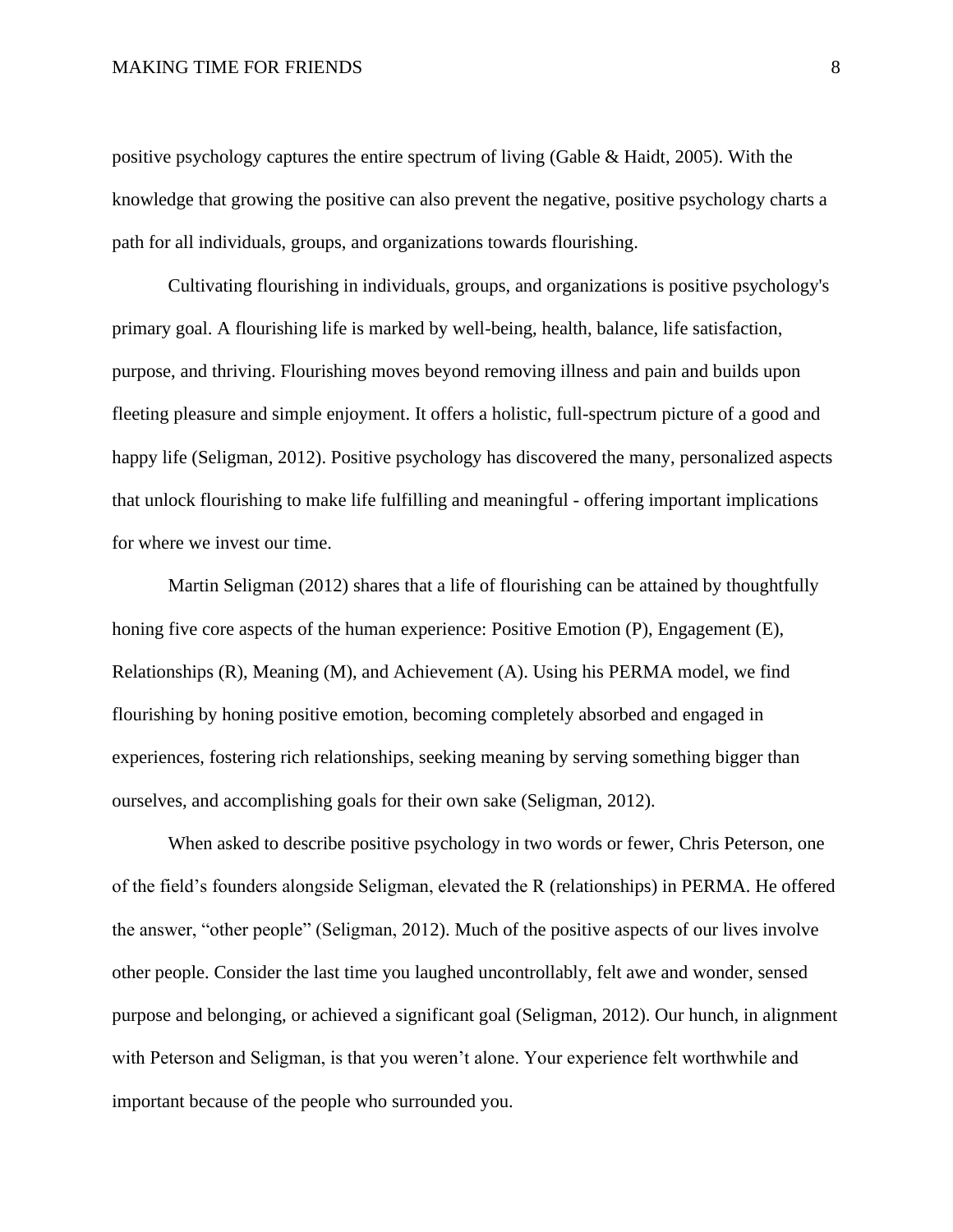The significance of 'other people' sparked a passion in us as we read, wrote, studied, and reflected on individual and shared happiness in our positive psychology studies. Our work seeks to uncover the influencing aspect of R (relationships) in well-being by asking: How often were those 'other people' surrounding you that contributed to your flourishing your friends? Throughout its twenty-year existence, positive psychology has offered extensive theory, research, and interventions on familial and romantic relationships but has largely understated the positive influencing power of friendship. Friendship lives within R in PERMA but can also unlock benefits across positive emotion, engagement, meaning, and achievement. Just as positive psychology sought to fill the positive gap in psychology's focus, we now seek to fill the friendship gap in positive psychology's focus. Together, we will discuss how friendships can chart us on our personalized path to flourishing and just as importantly, discover how to foster flourishing friendships.

#### **The Case for Friendship**

Without friends, nobody would choose to live, even if he had all other goods.

—Aristotle

Of all the means to insure happiness throughout the whole of life, by far the most important is the acquisition of friends.

—Epicurus

In order to grasp the holistic, complex shared human experience, we would be remiss if we only explored what life looked like with flourishing friendships. We recognize that a large population of individuals are suffering on the negative side of the relationship spectrum - feeling disconnected, unhappy, and in pain. To responsibly unpack the mechanisms by which we can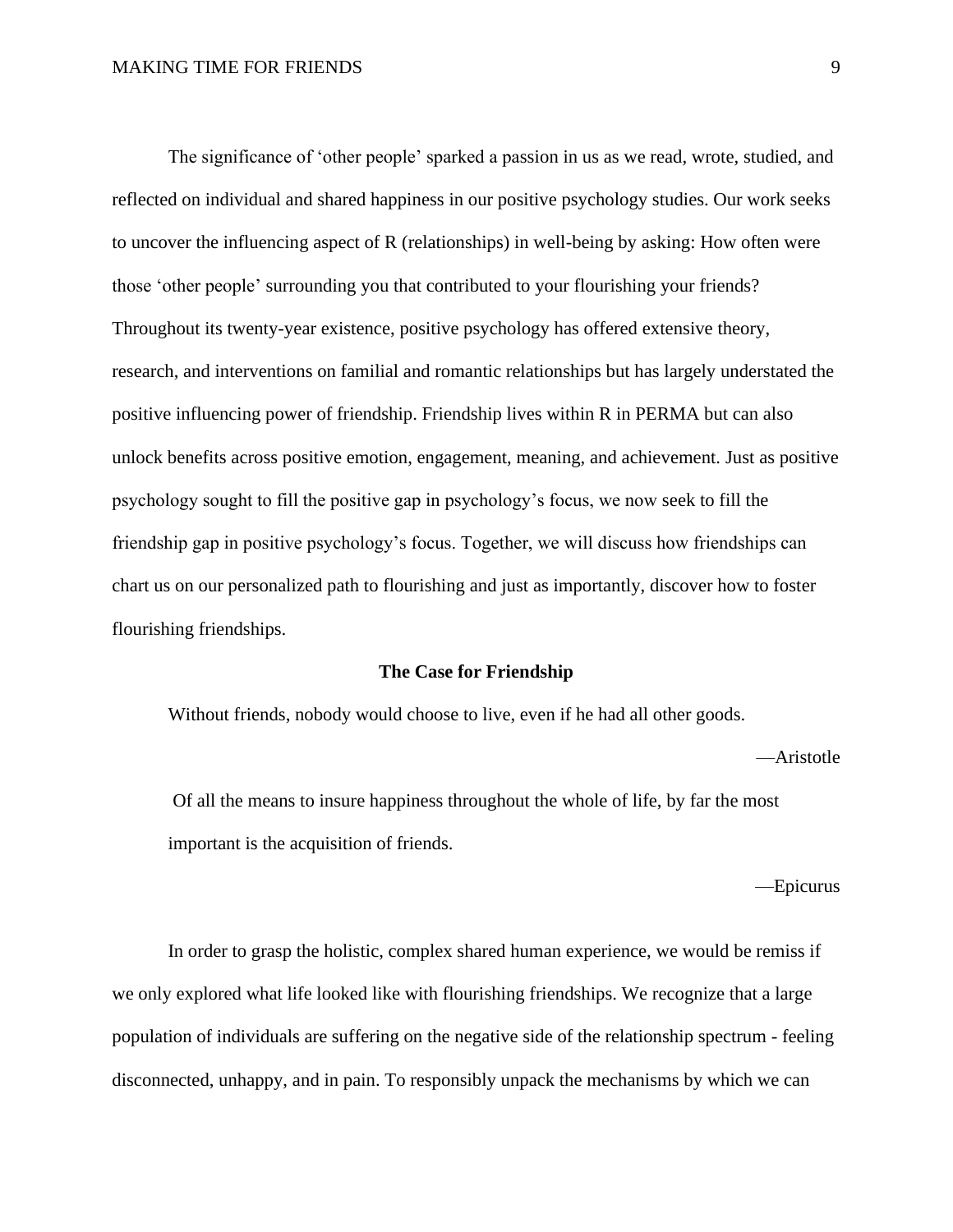maintain and strengthen existing friendships, it's imperative to prospect, at least for a moment, what the human experience looks like without social connection.

Despite the hyper-connectivity cultivated through rapid technological advancements, robust theories on social connection, and extensive research on the benefits of interpersonal relationships - our world is lonely. Loneliness, as defined by Williams and Braun (2019), is the subjective state of feeling alone and dissatisfaction with one's quantity and quality of social relationships. More specifically, it is the distressing feeling that festers when one's social needs and expectations are not met (Hawkley & Cacioppo, 2010). Interestingly, loneliness is not simply prevented or cured through social connection. Individuals may have a booming social life yet still feel subjectively lonely. Congruently, social isolation is an objective variable marked by having few social network ties and infrequent social contact; not necessarily feeling alone, but being alone (Holt-Lunstad et al., 2015). Feeling lonely can produce objective social isolation when individuals feel so alone that they continue to withdraw from social relationships. On the other hand, objective social isolation - truly being alone - can spark loneliness (Williams  $\&$ Braun, 2019). Taken together, unaddressed loneliness and social isolation have damaging effects on our behavior, physical health, emotions, and cognition.

In their recent 'Loneliness in the Workplace' Report, Cigna (2020) found that loneliness has reached epidemic levels. As many as 80% of Americans under 18 years-old and 40% of adults over 65 years-old, report 'sometimes being lonely' (Hawkley & Cacioppo, 2010). Even more disheartening, loneliness levels are rising. In 2019, loneliness increased to 61% from 54% in 2018. Moreover, Cigna's (2020) study showed that younger generations are lonelier than older generations: 79% of Gen Zers (ages 7 to 22) and 71% of Millennials (ages 24 to 39) had the highest loneliness scores compared to baby boomers (ages 55 to 75; Cigna, 2020). In addition,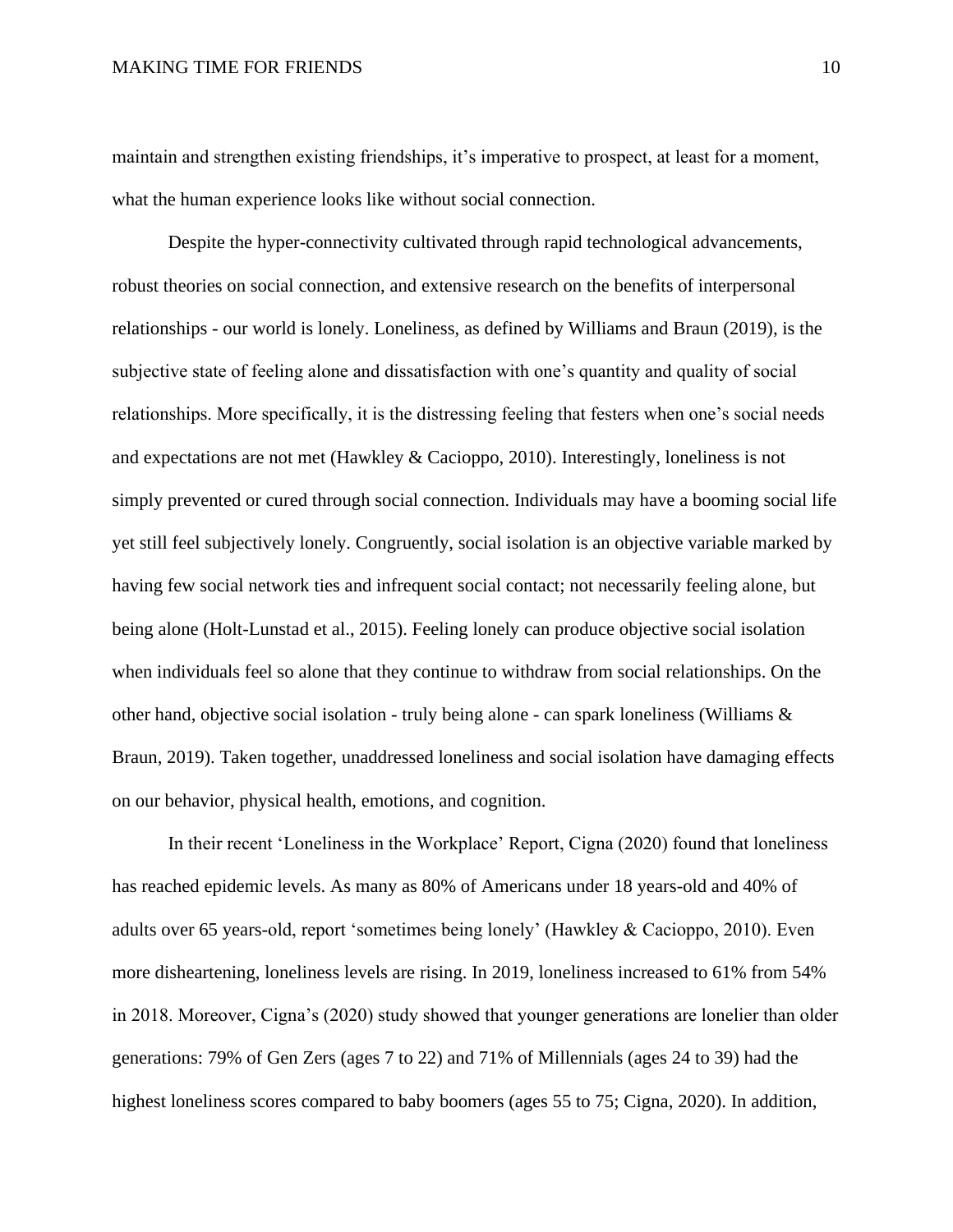#### MAKING TIME FOR FRIENDS 11

however, other studies show high levels of loneliness among the elderly, demonstrating that loneliness is a pervasive issue. Across all age groups, research shows that those with fewer supportive connections and relationships are lonelier (Williams & Braun, 2019).

Studies have shown that loneliness and social isolation independently link to poor health behaviors and health risk factors (Holt-Lunstad et al., 2015). Loneliness and social isolation are associated with smoking, physical inactivity, and lack of sleep (Holt-Lunstad et al., 2015). These poor behaviors over time diminish physical health through increases in blood pressure and cholesterol, activation of physical and psychological stress responses, and suppression of immune system functioning (Williams & Braun, 2019). Shockingly, a robust meta-analysis showed that loneliness translates to a reduced lifespan, equivalent to smoking 15 cigarettes a day (Holt-Lunstad et al., 2015). Being alone and feeling alone negatively impact our well-being in such critical emotional, behavioral, and physical ways that Former U.S. Surgeon General, Vivek Murthy (2017), has called loneliness a growing health epidemic.

Recent literature shows striking data on the additional emotional and cognitive implications of loneliness. Loneliness is associated with suicide, increased risk of Alzheimer's Disease, personality disorders, and depressive symptoms (Hawkley & Cacioppo, 2010). Interestingly, the causation between loneliness and depression has proven reciprocal - loneliness predicts depression and depression predicts loneliness. In experimental studies, loneliness not only influences depression, it increases stress, fear, and anxiety, and decreases optimism and self-esteem (Hawkley & Cacioppo, 2010). These data demonstrate that both being connected and feeling connected are the scaffolding to our view of our self and the world. When our scaffolding of connection weakens, our emotional, behavioral, and physical self is at risk (Hawkley & Cacioppo, 2010).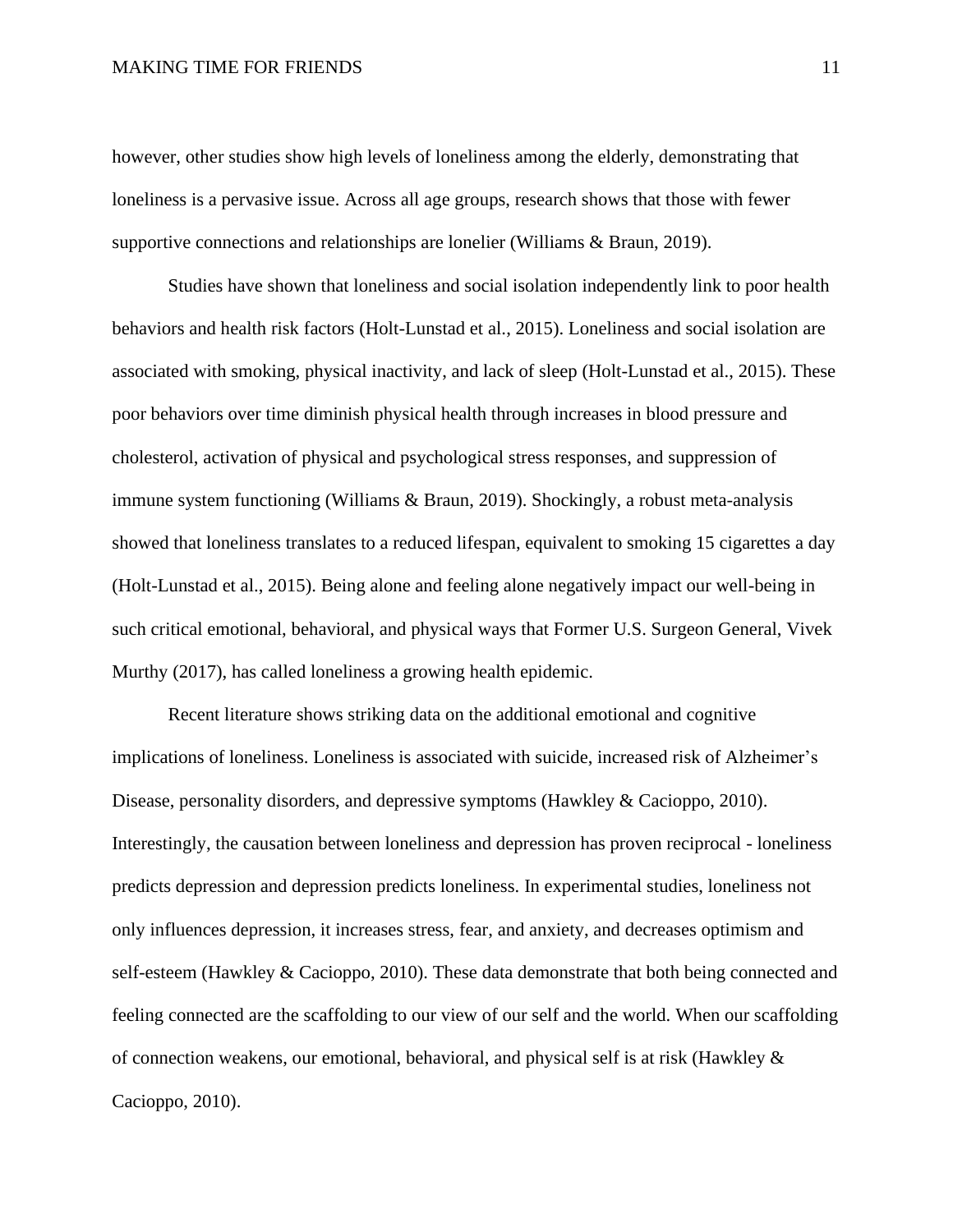Many psychologists and researchers argue that the primary mechanism for loneliness' damaging effects on an individual is the perception of being unsafe, which pairs with being alone (Hawkley & Cacioppo, 2010). Feeling alone and unsafe spurs a cognitive and behavioral hypervigilance to protect ourselves from potential threats. From an evolutionary perspective, this proved helpful when our hunter-gatherer ancestors found themselves isolated, needing to survive and protect themselves. However, now in our relatively safe and populated world, a heightened attunement to social threats causes us to mis-interpret our surroundings. We start to view our social sphere as threatening, expect negative interactions, and remember more frequently the negative aspects of our relationships (Hawkley & Cacioppo, 2010). To protect ourselves from these threats, our negatively biased thoughts prompt retreating behaviors and propel a downward spiral in which lonely individuals become more isolated and removed.

Recognizing the harrowing trajectory toward loneliness and diminished well-being, what can we do to help? While loneliness in our neighborhoods, schools, workspaces, and even families continues to increase, there is still hope. Research demonstrates that most individuals rate the time spent with friends, partners, children, and co-workers as more inherently rewarding than being alone (Hawkley & Cacioppo, 2010). So much so that Diener and Seligman (2002) found that the only clear differentiator for happiness was spending more time with others (Diener & Seligman, 2002). Given that loneliness is the absence of connection or the subjective feeling that existing connections aren't meaningful, we'll explore how quality connection can address loneliness and enhance well-being. Individuals can sense emotionally and potentially even physically, the importance of spending time with others. There is something about the investment into our relationships and the positive outcomes that they generate, that gives meaning to our existence.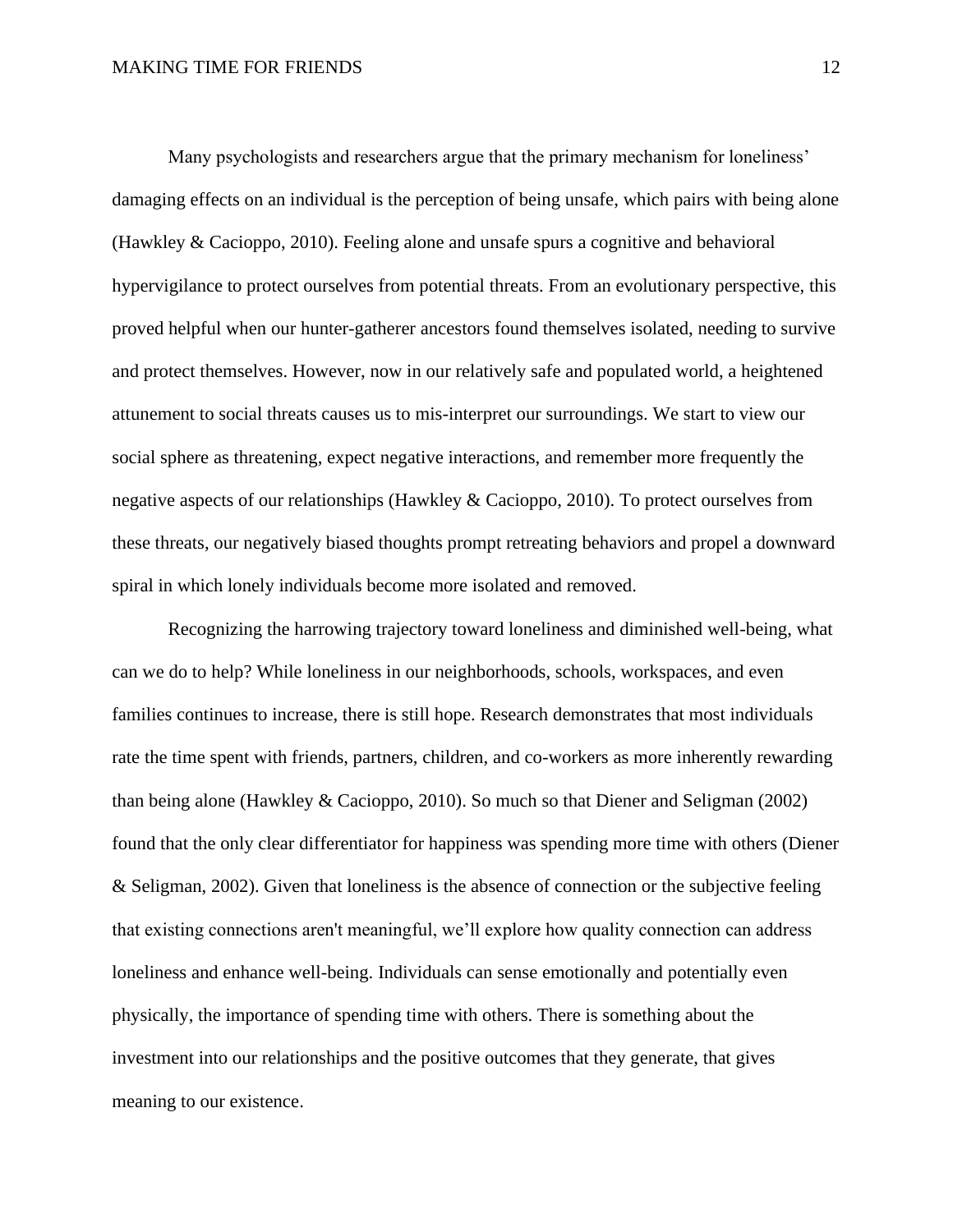Compared to loneliness and social isolation, social connectedness breathes life and purpose into our human experience. Empirical data supports the idea that maintaining and strengthening reliable, positive relationships is critical to happiness and health (Sheldon, Kashdan, & Steger, 2010). Moreover, it is unimaginable to explore the human experience without a careful understanding of human connection (Baumeister  $\&$  Leary, 1995). While the study of social relationships is young, much of the existing research outlines the behaviors that undermine strong connections or the negative outcomes of deficient relationships. However, with the growth of positive psychology, researchers have begun to pivot to examine the positive side of social connection.

The social group itself has evolutionary protective factors as we learn from Julian Jaynes (1976, 2000) – a genetic adaptation to protect us from potential predators. Research across 308,849 individuals, followed for an average of 7.5 years, showed that individuals with social relationships are 50% more likely to survive compared to those with insufficient or poor social relationships (Holt-Lunstad et al., 2010). When our hunter-gatherer ancestors were in a group, not only did social support allow them to more effectively protect themselves, their perception of safety prompted pro-social behaviors that strengthened their relationships. These strengthened relationships then became the mechanism to unlock psychological and physical health benefits such as self-esteem, social support, stronger immune system functioning, and increased lifespan. The act of reaching out to our 'tribe' kickstarts an upward spiral of well-being that leads to vitality and longevity, even in our day. It creates the scaffolding of our 'self' - building emotional, behavioral, and physical structures of a flourishing life (Hawkley & Cacioppo, 2010).

While having many social relationships can be pleasurable and fun, it is the quality of our social relationships - the strength of our tribe - that most contribute to our health and well-being.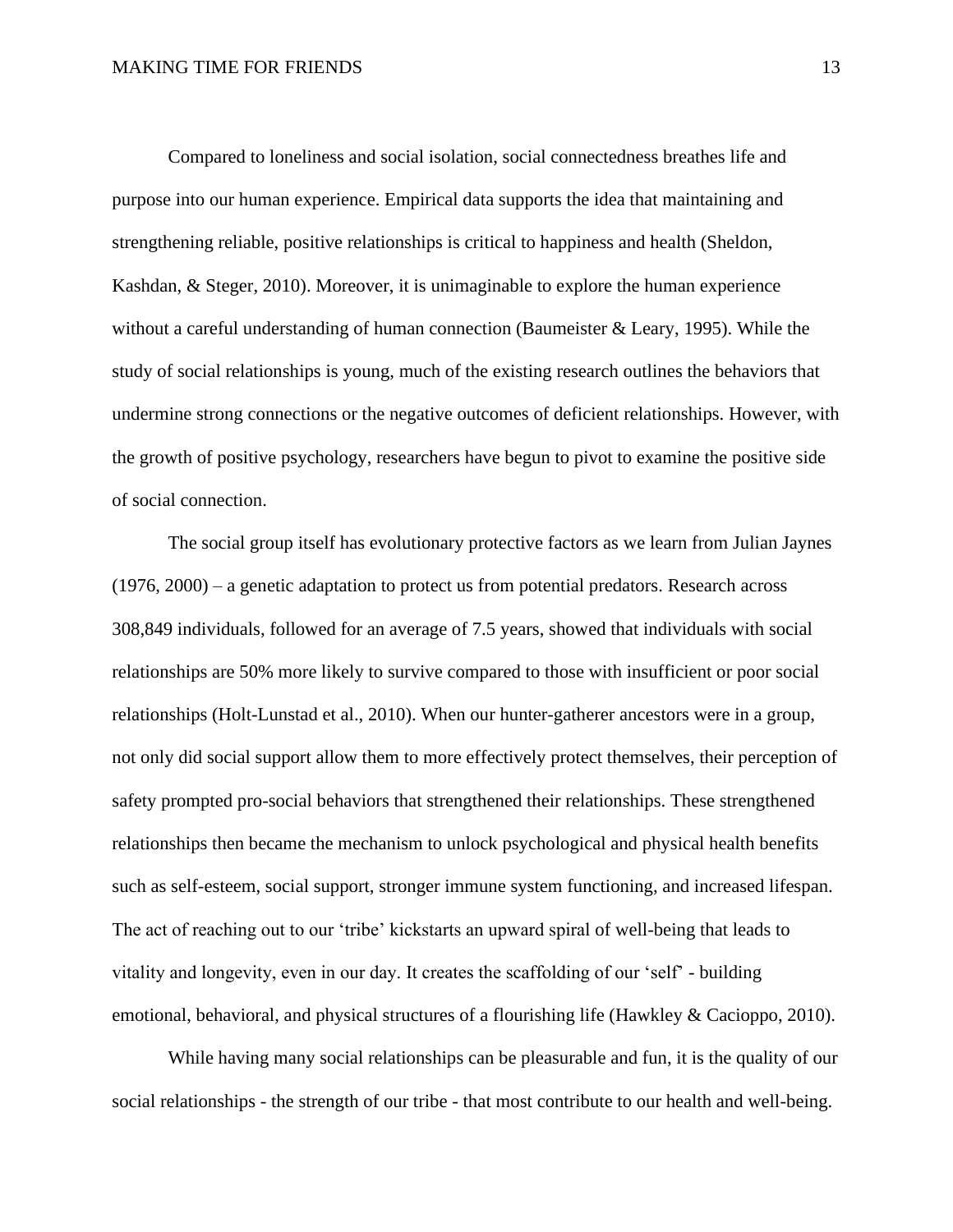Strong social relationships link to lower incidence of chronic illness, lower mortality, and higher levels of happiness (Holt-Lunstad et al., 2010). They improve our ability to cope with stress and anxiety, fight off infectious diseases, diminish our chances of mental decline, cancer, and heart attack, and therefore, are a strong predictor of a happy and long life (Cohen, 2004). The increases in psychological and physical health are rooted in connecting with others and are likely due to the collective benefits of everyday interactions. Social relationships provide us with a sense of meaning and purpose in our life and are a major source of self-esteem (Leary et al., 1995; Rowe & Kahn, 1997). When individuals choose to invest in a relationship with us, it shows that we have value and worth which then increases our confidence (Craig & Kuykendall, 2019). The relational experiences we have with family, neighbors, classmates, and co-workers enable us to demonstrate and receive responsiveness, care, and acceptance - contributing to our scaffolding of connection (Clark et al., 2018).

Once our scaffolding of connection strengthens, our emotional, behavioral, and physical self begins to cultivate a life of flourishing (Hawkley & Cacioppo, 2010). Interestingly, the benefits of connection that enrich health and well-being are largely fostered through one of the aforementioned social relationships: friendship networks (Chopik, 2017). In 2007, researchers Christakis and Fowler, studied the spread of obesity through a large network over a 32-year period. Through their work, they discovered that friends had the largest influence over obesity. For example, if your friend became obese, the likelihood that you would also become obese was 57%. Whereas, the effects of siblings (40%) and spouses (37%) were noteworthy, yet significantly lower (Christakis, & Fowler, 2007). In addition to obesity, they found that loneliness and depression, as well as happiness and well-being, spread more strongly through friendship networks (Rosenquist et al., 2011; Smith & Christakis, 2008).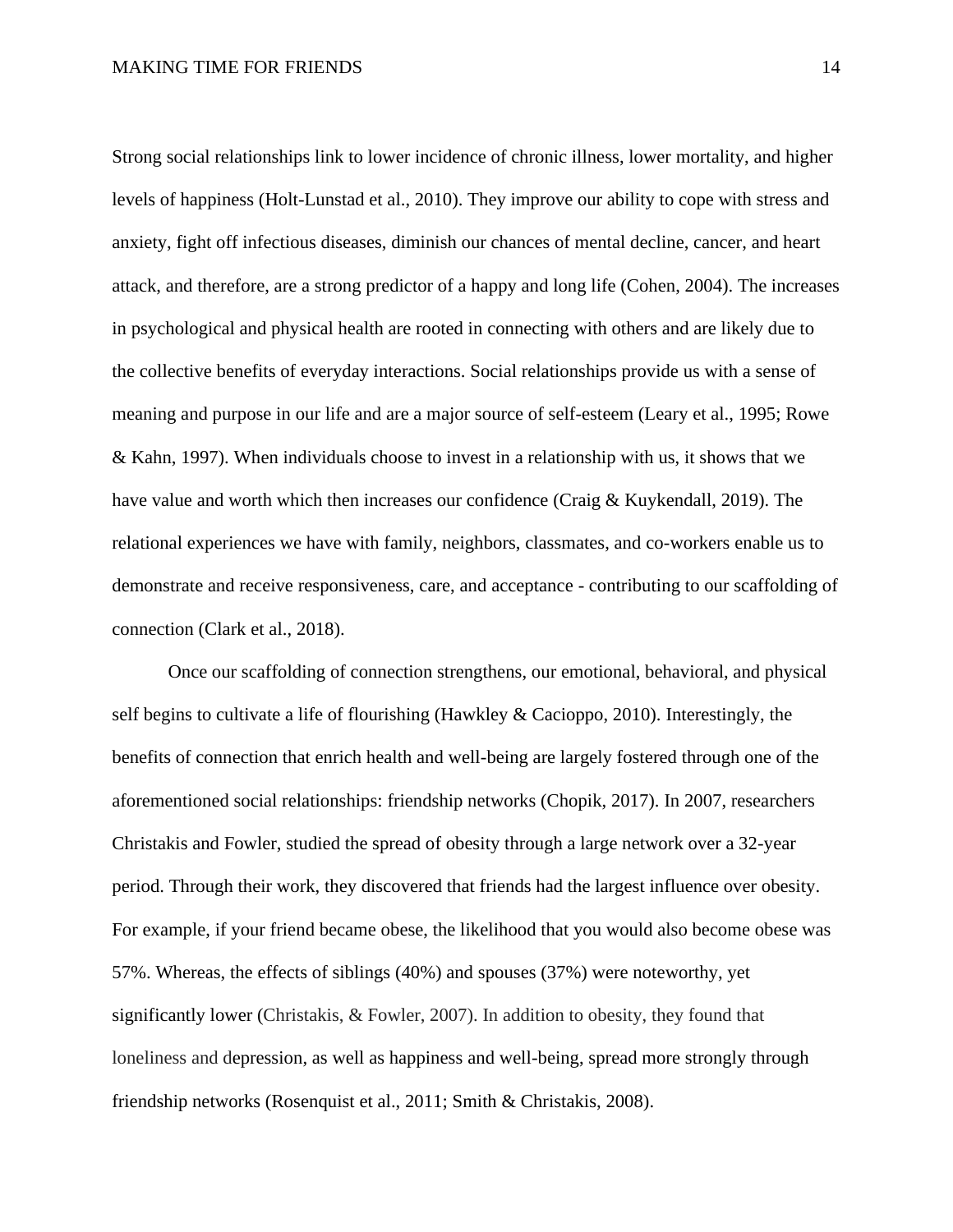Reiterating the importance of relationship quality, when friendships are positive and flourishing, well-being can be enhanced. However, when friendships are negative and waning, they can exacerbate existing health concerns or create new ones. In one study, data showed that when friendships were the source of tension in one's life, individuals report more chronic illness; but when friendships offer support, individuals report being happier (Chopik, 2017). While seemingly intuitive that friends would have an influence on our health and well-being, they surprisingly might play a larger role than familial or spousal relationships in adulthood (Christakis, & Fowler, 2007).

Giles et al. (2005) suggest that friendships play a larger role in predicting health and wellbeing in adulthood due to their selective nature. Individuals likely maintain and strengthen the friendships that contribute to their subjective well-being and withdraw from those that don't. However, removing oneself from poor familial relationships may be significantly harder, infeasible, or understandably, undesirable. Additionally, Larson et al. (1986) offer that friends frequently engage in leisure activities that involve spontaneity. Family relationships, while positive and enjoyable, tend to include more serious or monotonous interactions (Larson et al., 1986). This selective, spontaneous, and positive nature of friendships establish the opportunity for them to influence our health and happiness well into adulthood.

Overall, social connection is an important predictor of happiness, longevity, and health. It addresses social isolation by increasing the number of social ties and social contact. Because it can be a source of meaning, self-esteem, and belonging, it has the potential to address loneliness. Being connected and feeling connected then prompt a reinforcing upward spiral of prosocial behaviors that cultivate flourishing in existing relationships and foster new connections. This stable social scaffolding, a significant portion of which we would call friendship, is the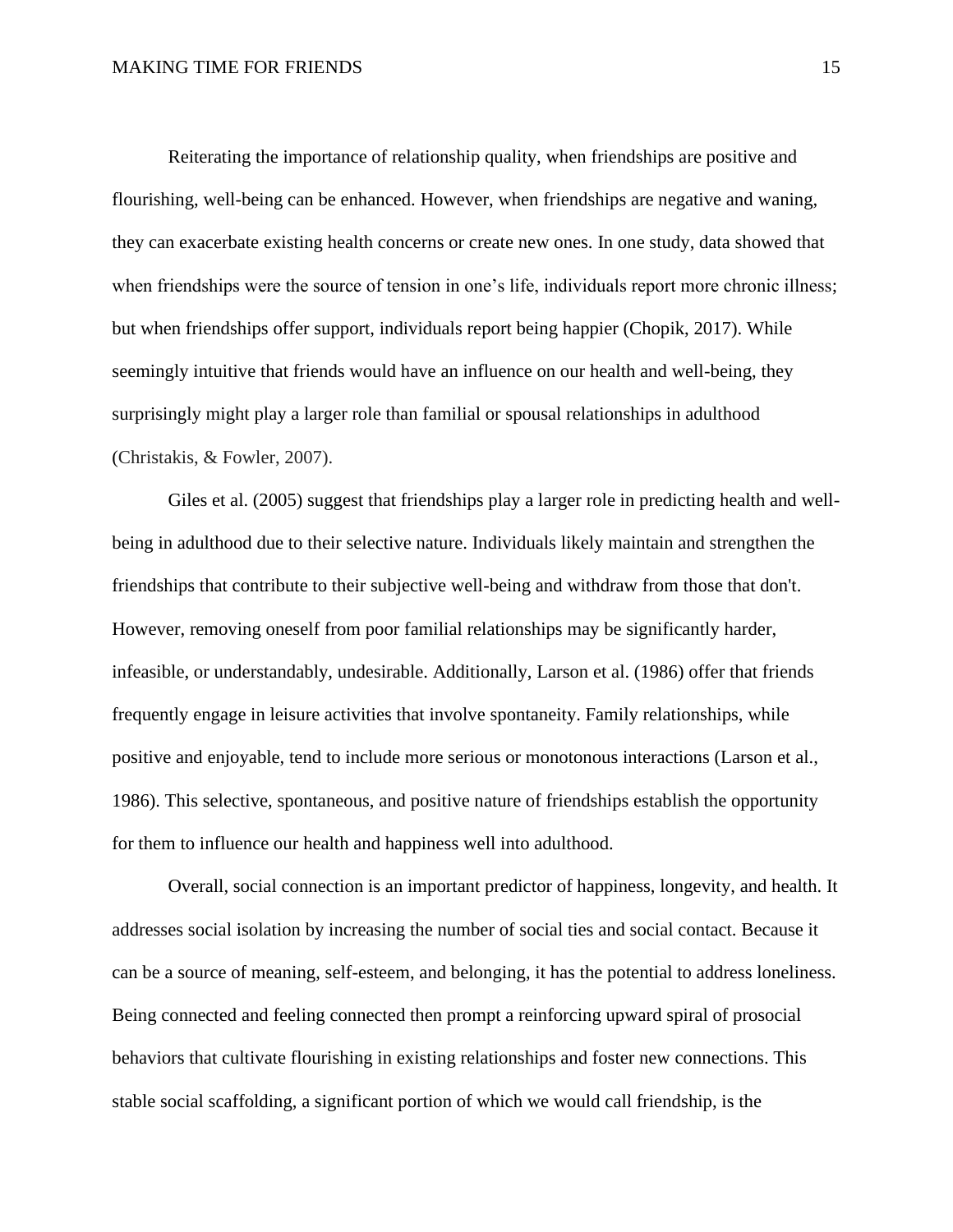foundation of our view of 'the good life'. As research shows, friendship, more than familial relationships, have a greater influence on our health and well-being in adulthood (Giles et al., 2005). Thus, understanding how to maintain and strengthen friendships is important for each of us to foster a flourishing human experience.

#### **A Review of Friendship Literature**

Ask any English professor for a list of works that deal with love, sex, or marriage, and you will hear a dozen rattled off without pause. But ask the same question about friendship and, after the first couple of items, you are likely to hear a loud silence. (Welty & Sharp, 1991).

So, how did friendship evolve and why? As we look throughout the animal kingdom, other mammals, specifically primates, dolphins, and elephants have demonstrated close, enduring relationships, suggesting that the evolutionary origins of human friendship began with the social bonds formed among non-human primates (Seyfarth & Cheney, 2012). Mammalian friendships, as explained by DeScioli and Kurzban (2009), facilitate cooperation, provide access to mates, and provide defense against aggression. There also exists an enhanced exchange in information in both close dyads and larger coalitions (DeScioli & Kurzban, 2009). These friendship bonds in animals have been shown to be adaptive and have gender specific differences. For male animals, they increase the individuals' reproductive success. For female animals, these relationships reduce stress and increase infant survival and longevity (Seyfarth & Cheney, 2012).

These findings may help explain the evolution of friendship in humans. While it may seem instinctive, friendship in humans is difficult to address empirically. While the obvious explanation is that humans are social creatures, what is the evolutionary function of friendship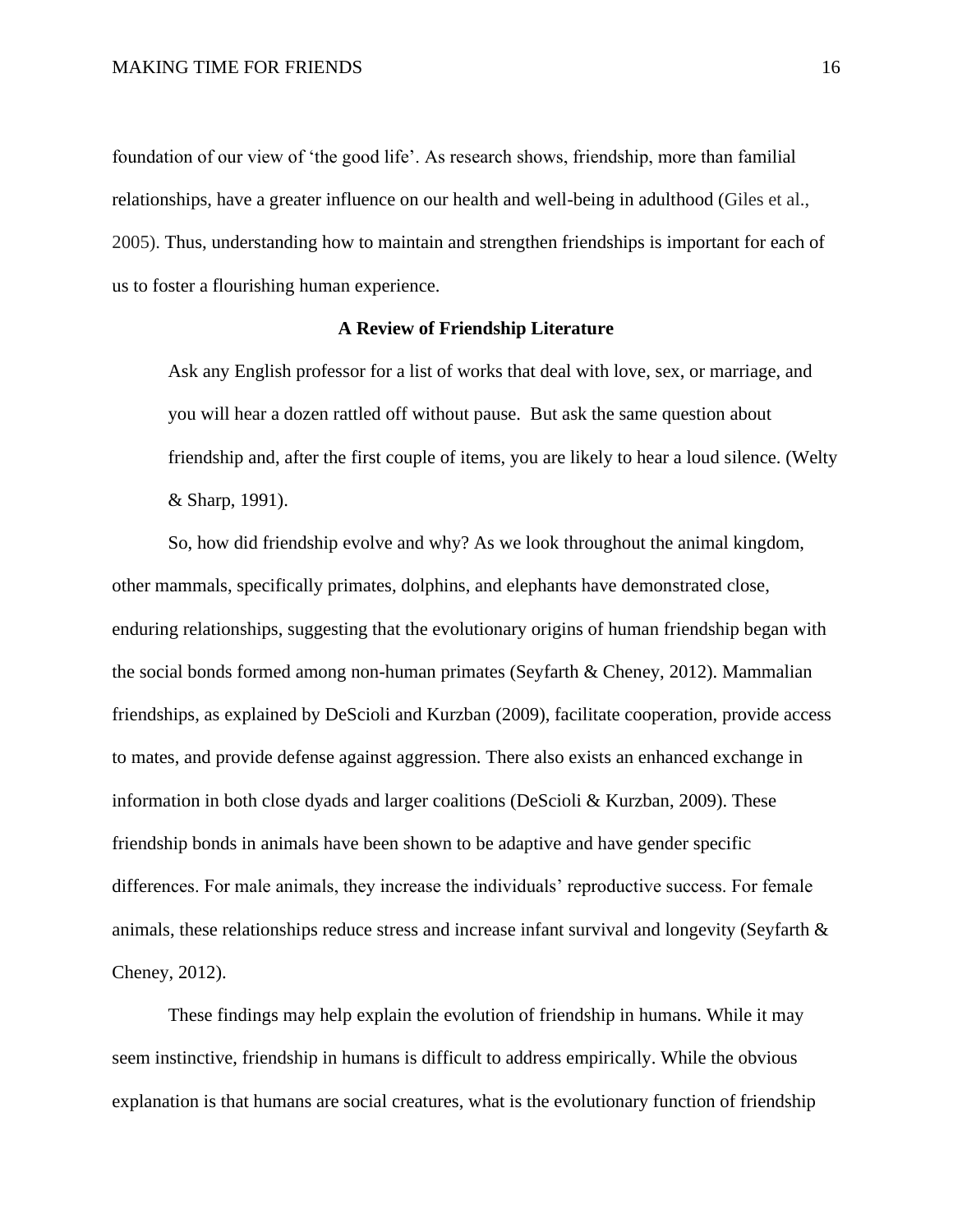for our species (DeScioli et al., 2011)? Humans are unusual in that they form long-term, dyadic relationships with non-relatives; but the evolved function of these relationships remains unclear (Silk et al., 2003). The traditional theory is that friendship is a trade relationship in which individuals exchange goods and services to reap gains in materials or resources (Trivers, 1971). Substantial evidence suggests, however, that friends cooperate without closely monitoring contributions (Silk et al., 2003). Friendship, it appears, is sought after for more than solely reciprocal benefits and increases in trade.

Many surveys suggest that social support, in the form of friendships and marriage, is one of the biggest environmental contributors to well-being (Myers, 2000). Haidt et al. (2008) calls this the *Dyadic Hypothesis*, which states that people need relationships to flourish. The hypothesis is specifically about dyads - one individual tied directly to another. This well supported hypothesis in the scientific study of well-being suggests that people don't necessarily need large groups to flourish, but that they do need friends, lovers, and other individuals who are responsive to their needs (Haidt et al., 2008).

 One potential evolutionary reason for the desire to be in dyadic relationships is *The Alliance Hypothesis* (DeScioli & Kurzban, 2009). This hypothesis states that human friendship is less like a trade agreement and more like alliance politics, where individuals can increase their power by creating and maintaining a network of allies. These alliances are solidified long before the onset of an argument or quarrel, securing an individuals' place and security within a group. While these reciprocal motivations may explain *Exchange Relationships* – relationships where individuals give benefits and expect a form of repayment, they don't explain *Communal Relationships* - relationships in which individuals give support or benefits without expecting a specific response in return. DeScioli and Kurzban (2009) argue that friendship is in fact,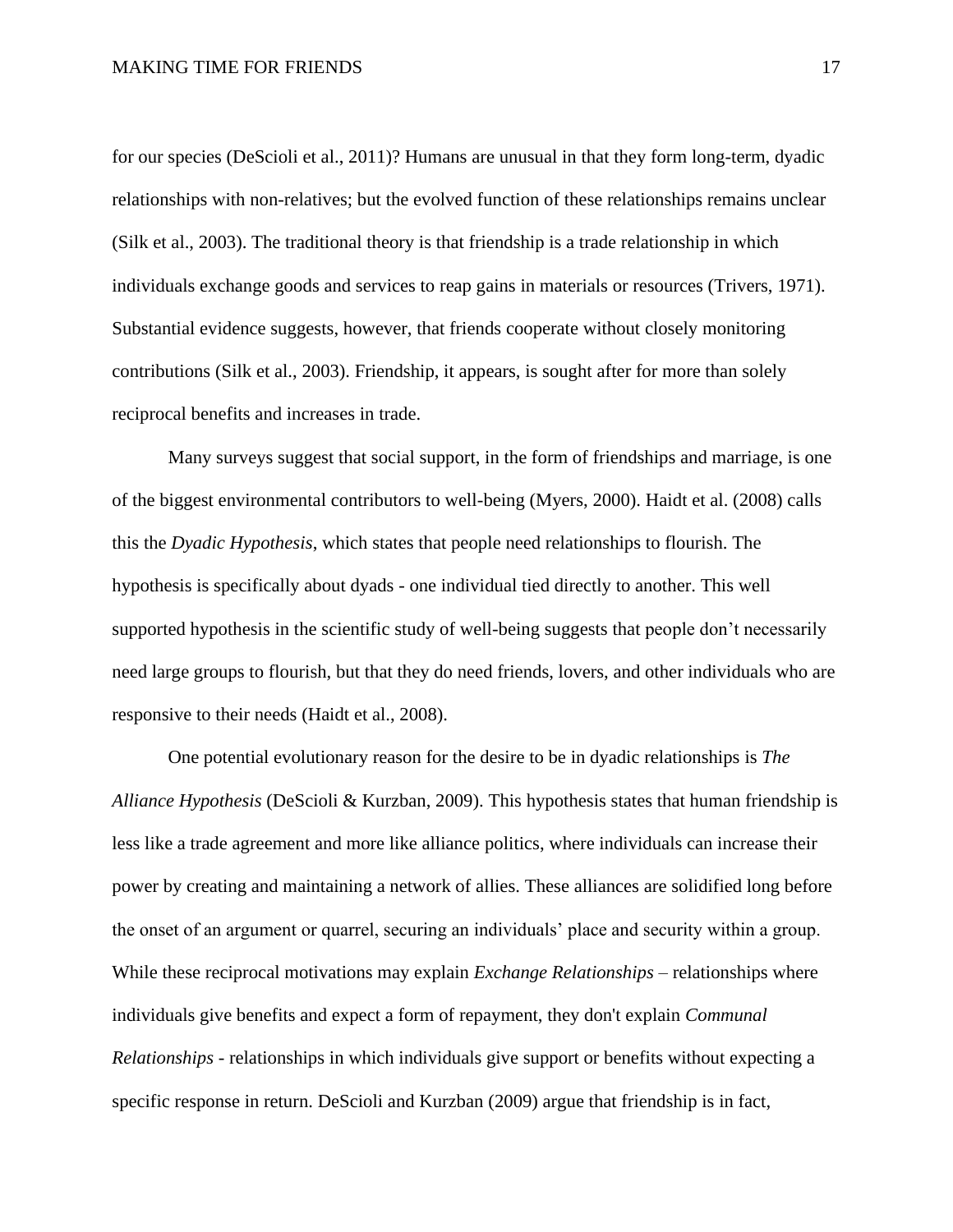communal and more than just an exchange. Individuals will often support a friend even when they know for certain that there will be no repayment. For example, offering a weeks-worth of home-cooked meals when a friend's family member passes, taking notes in class for a friend when they're sick, or hosting a celebratory surprise gathering. While we may expect our friends to offer support when we're in a similar position, we don't expect immediate recompense for our genuine love and care.

Understanding that we need these communal dyads to flourish, Kohut (1971, 1977) explains the developmental process of these connections. Originally his theory suggested that the self was composed of two needs: grandiosity and idealization. Through follow-up clinical observations, however, he proposed a third undeniable self-need: the need for belongingness. Belongingness, from a developmental perspective, consists of companionship with caregivers, affiliation with peers, and broader worldly connectedness. Companionship originates in early infancy and extends throughout adult life. The young child immediately forms a bond with a nurturing parent or caregiver, which is the foundation of self-esteem (Lee & Robbins, 1995). This close dyadic contact provides the child with a pervading sense of security required to form stable, positive future relationships. However, if the child experiences chronic or traumatic relationship experiences early in life, they may become extremely fragile, maintain low selfesteem, have difficulty forming close relationships, and prefer isolation to avoid rejection (Lee & Robbins, 1995). Given this, healthy relationships with parents or caregivers that are marked by empathy, care, and security early in infancy and childhood are the foundation for developing friendships later in life.

Following childhood, during the transition to adolescence, the need for affiliation arises. Affiliation plays an important role as the child matures and begins to establish peer relationships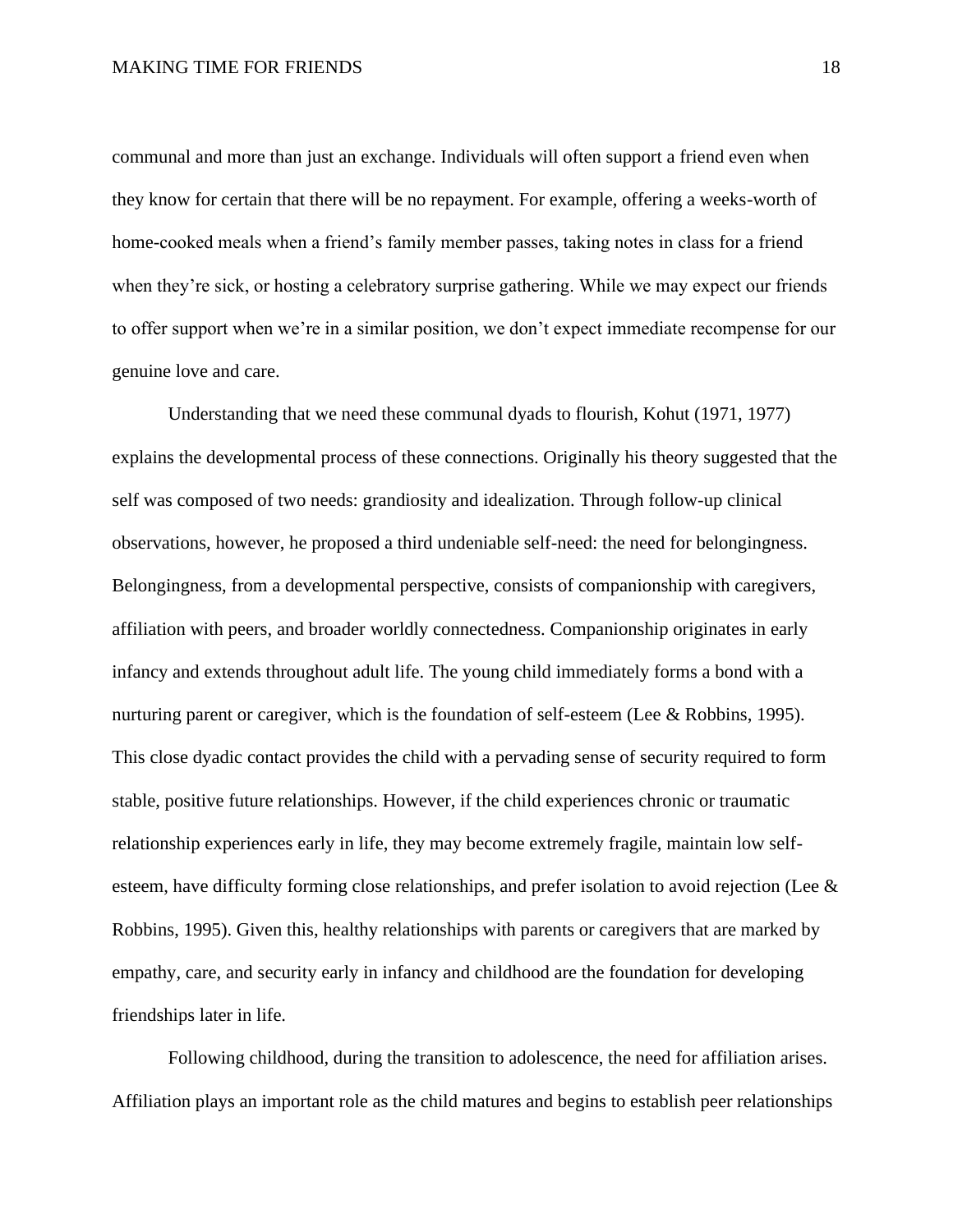with those who have similar qualities in appearance, opinions, and values. These experiences with peers continue to foster and strengthen the child's self-esteem, allowing the child to extend their sense of belongingness well beyond the initial companion (parent) relationship (Lee  $\&$ Robbins, 1995). Those who do not develop this part of the self, foster a perceived sensitivity to criticisms and misunderstandings from peers, diminishing their self-esteem. With less confidence, they may struggle to form strong bonds which leads them to maintain superficial or deviant roles in an attempt to belong (Lee & Robbins, 1995). Given this, the added layer of selfesteem cultivated through affiliative relationships in youth, continues to build the scaffolding of our self to prepare us for flourishing friendship in adulthood.

Ultimately, when a maturing child feels connected, having successfully maintained companionship and affiliation without major threats to self-esteem, they can feel comfortable and confident within a larger social context. This broader sense of connectedness enables them to feel 'human among humans' even beyond their companionship with family and affiliation with peers or organizations (Lee & Robbins, 1995). From a developmental perspective, armed with enhanced self-esteem, support, and a rooted sense of belongingness, individuals have a stable social scaffolding to strengthen existing and foster new friendships.

With a broadened understanding of the evolutionary perspective of friendship and the innate human need for belongingness, the definition of friendship, while understudied, has budded in the field of psychology. One of the earliest definitions comes from Aristotle who argued that there are three types of friendship (Aristotle, ca. 350 B.C.E./1994). The first type is a *friendship of utility* that forms for being useful, beneficial, or profitable. Friends do not love each other for themselves but for the desire of something which they gain from each other. Friends who find each other useful may see opportunities for career progression or financial gain. While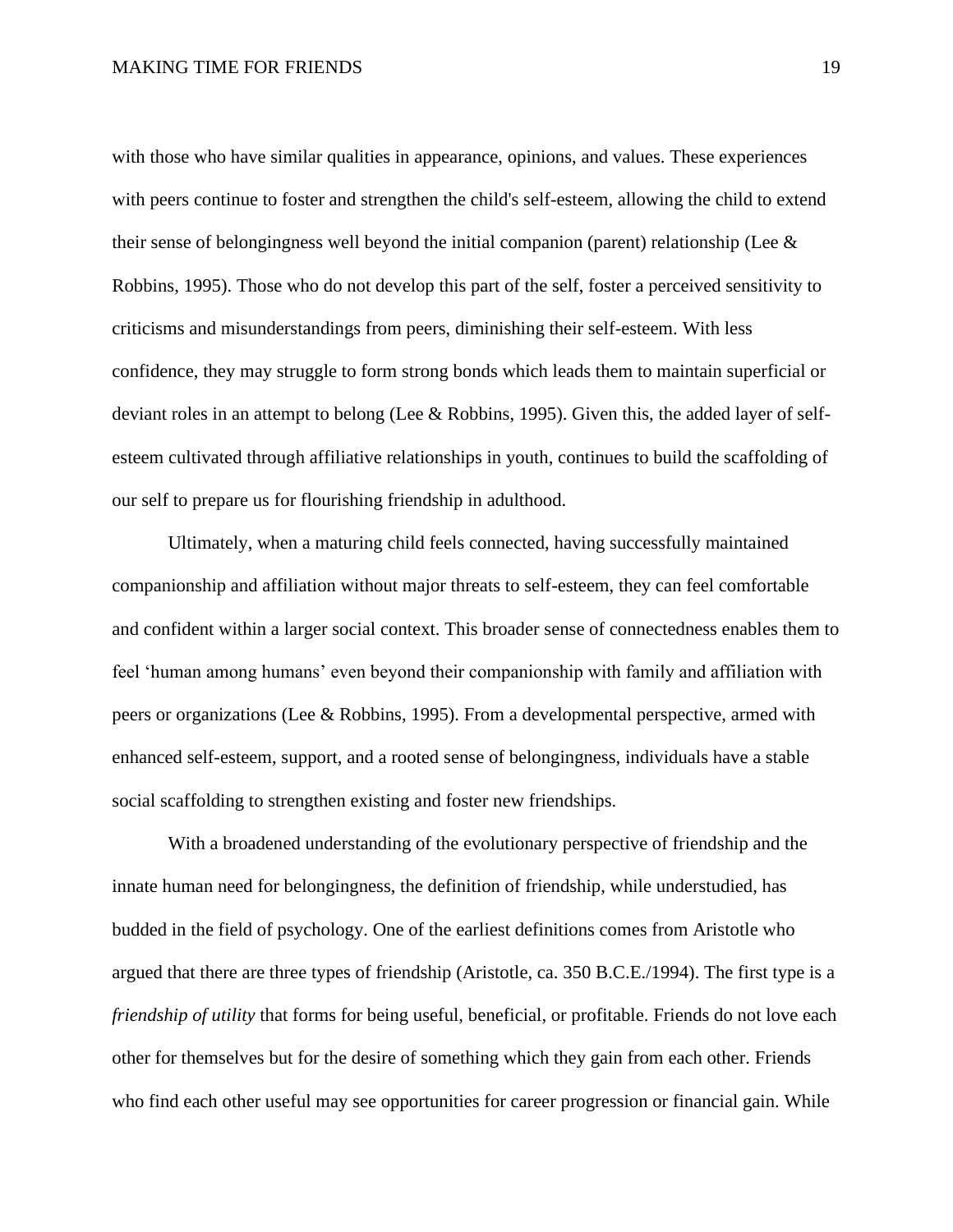this could be profitable in the short-term, Aristotle says that this type of friendship is selforiented and can quickly lead to arguments that cause this type of friendship to end (Pawelski & Pawelski, 2018). Once the motive or utility of the friendship is gone, friendship based on utility often dissolves.

The second type of friendship, *friendship of pleasure*, is based on finding the other person pleasant, enjoyable, or fun to be around (Aristotle, ca. 350 B.C.E./1994). As with friendships of utility, friendships of pleasure are self-oriented with each friend concerned with the pleasure they can gain from the other (Pawelski & Pawelski, 2018). Nevertheless, friendship of pleasure is a higher type of friendship because utility friends don't necessarily enjoy each other's company. Friends of pleasure may enjoy certain activities together – sporting events, fun nights out on the town, and comedy shows, among many other activities. Nevertheless, this type of friendship is also fickle and often dissolves when what the dyad found to be pleasant, changes. When one party is no longer pleasant or useful to the other, they cease to care for each other or desire to be together. While both types of friendships – utility and pleasure - are instrumental, we enter them based on what we can get out of them. When we stop getting what we want - profit or pleasure we see no value in the friendship and it ends (Pawelski & Pawelski, 2018).

According to Aristotle, the third type, a *friendship of virtue*, is the optimal type of friendship (Aristotle, ca. 350 B.C.E./1994). In a friendship of virtue, two people are friends because they want what is best for each other. They have similar values and character and want to help each other grow into the best versions of themselves. This type of friendship is not selforiented or instrumental. Each person is focused on the other and loves them for their authentic selves - not for what they can get out of the relationship. What's great about virtuous friends is that they often encompass the other two types of friendship - pleasure and utility. Friends that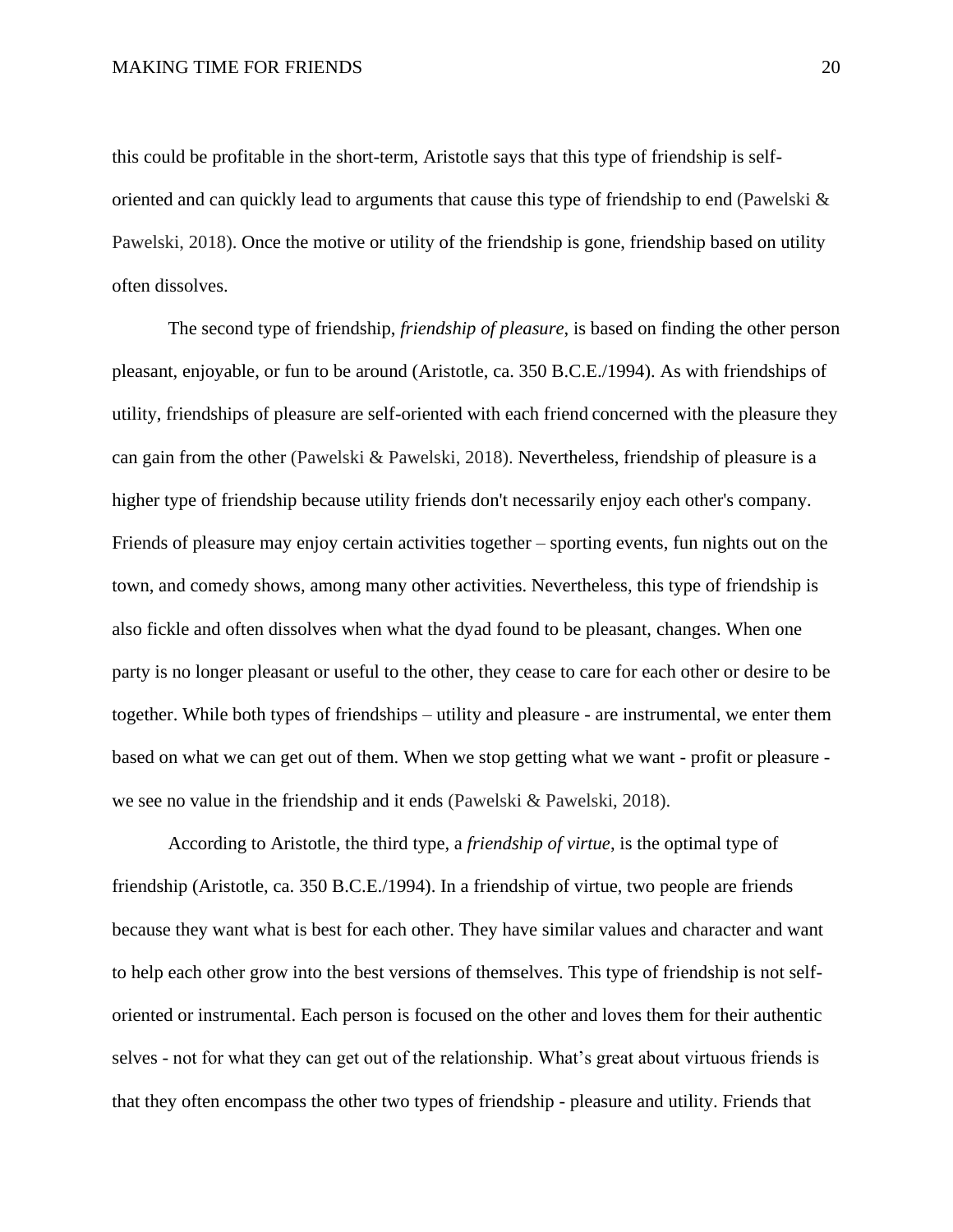value one another, often have fun together and benefit from knowing each other (Pawelski & Pawelski, 2018). While optimal, Aristotle explains that these friendships are infrequent and rare, because they require time and familiarity. While the desire for friendship may arise quickly, virtuous friendship takes time to develop (Aristotle, ca. 350 B.C.E./1994).

Adding to Aristotle's definition of friendship, another psychologist, Robin Dunbar (1998) offers a layered framework for different types of close relationships in our day. According to Dunbar's (1998) theory, our tightest layer or circle includes 1–5 loved ones that encompasses romantic partners and family and may also include non-familial best friends (Mollenhurst et al., 2014). The next group is three times larger (10–15 individuals) and likely includes several good friends (La Gaipa, 1977). The size of the next two successive layers includes 40–50 friends and 120–150 meaningful contacts (Dunbar, 1998, 2010; Miritello et al., 2013). Dunbar (2010) uses the term friend or friendship broadly for members of all four layers, including family members, spouses, friends, casual friends, friends of friends, as well as coworkers, classmates, and neighbors.

Leveraging Dunbar's (1998) framework, why is it that so many people feel lonely - that their layers of social connection are lacking? As mentioned across many studies, one constraint may be our brain capacity (Aristotle, ca. 350 B.C.E./1994; Hays, 1985; Wiseman, 1986). The *Social Brain Hypothesis* predicts that there is a limit to the number of individuals with whom a person can maintain a "coherent face-to-face relationship" (Dunbar, 2010, p. 24). That is, there is a limit on the number of friends a person can have. This limit (approximately 150 people) is a result of cognitive and temporal constraints. Our cognitive ability to recognize another person as a unique individual, recall information and prior interactions, and comprehend that person's association with others, limits the number of friendships we can maintain (Dunbar, 1998, 2010).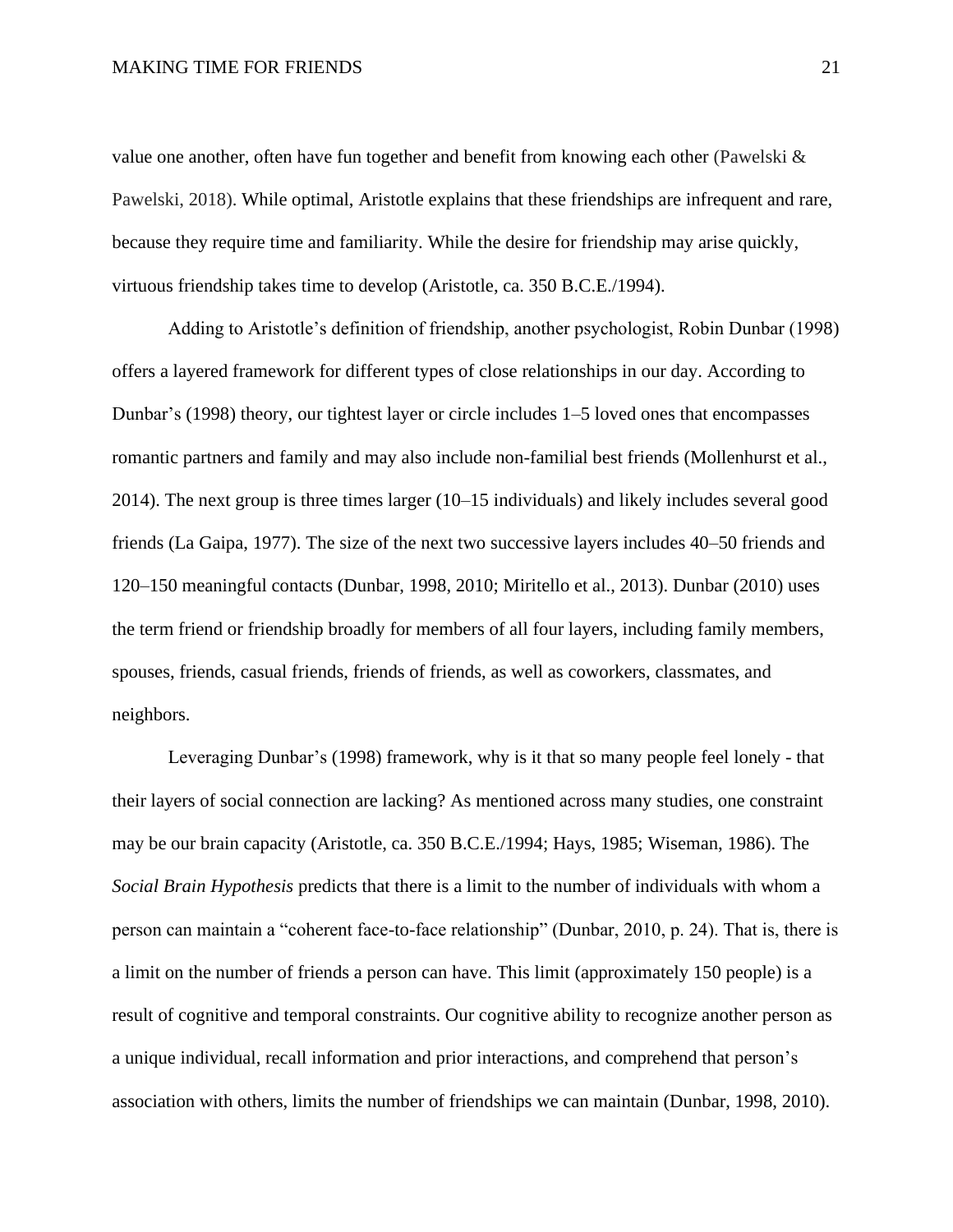In other words, we can only meaningfully recognize, remember, and interact with 150 people, let alone provide them all with the support, care, and concern that is required to maintain our tightest layers of relationships.

Consistent with Aristotle's claim, an added constraint to friendship is that formation, maintenance, and strengthening takes time and our time is finite. Time spent with one person can be interpreted as an investment toward the relationship's continuance or as an opportunity cost for developing other potential relationships (Hall, 2019). Longitudinal studies of friendship development concur that the initial friendship formation can happen rather quickly, usually within 3–9 weeks after an initial interaction (Hays, 1984, 1985). However, it may require another three to four months to develop a close relationship (Saramäki et al., 2014; Van Duijn et al., 2003). Approximately four months after meeting potential friends, few new friendships develop (Saramäki et al., 2014) either because the individuals involved have elected not to pursue a closer relationship (Bahns et al., 2017) or they do not have enough time to dedicate to new friends (Van Duijn et al., 2003). While we may all aspire to develop virtuous friendships, we must be aware of the barrier we all face - specifically, the time it takes to develop friendships.

Reiterating this sentiment, Hall (2019) further explains that in addition to investing time with our friends, the quality of our interactions is a critical moderator of friendship development. Time spent together - doing a physical activity, watching TV, or gaming - positively predicts closeness, while time spent working or sitting in a classroom together negatively predicts closeness (Hall, 2019). Consistent with this research, the most common turning point for closer relationships to develop is participating in a joint activity (Becker et al., 2009). When two people both elect to spend time together, it is one of the most important factors in friendship development. Because our time is limited, investing time in friendship demonstrates our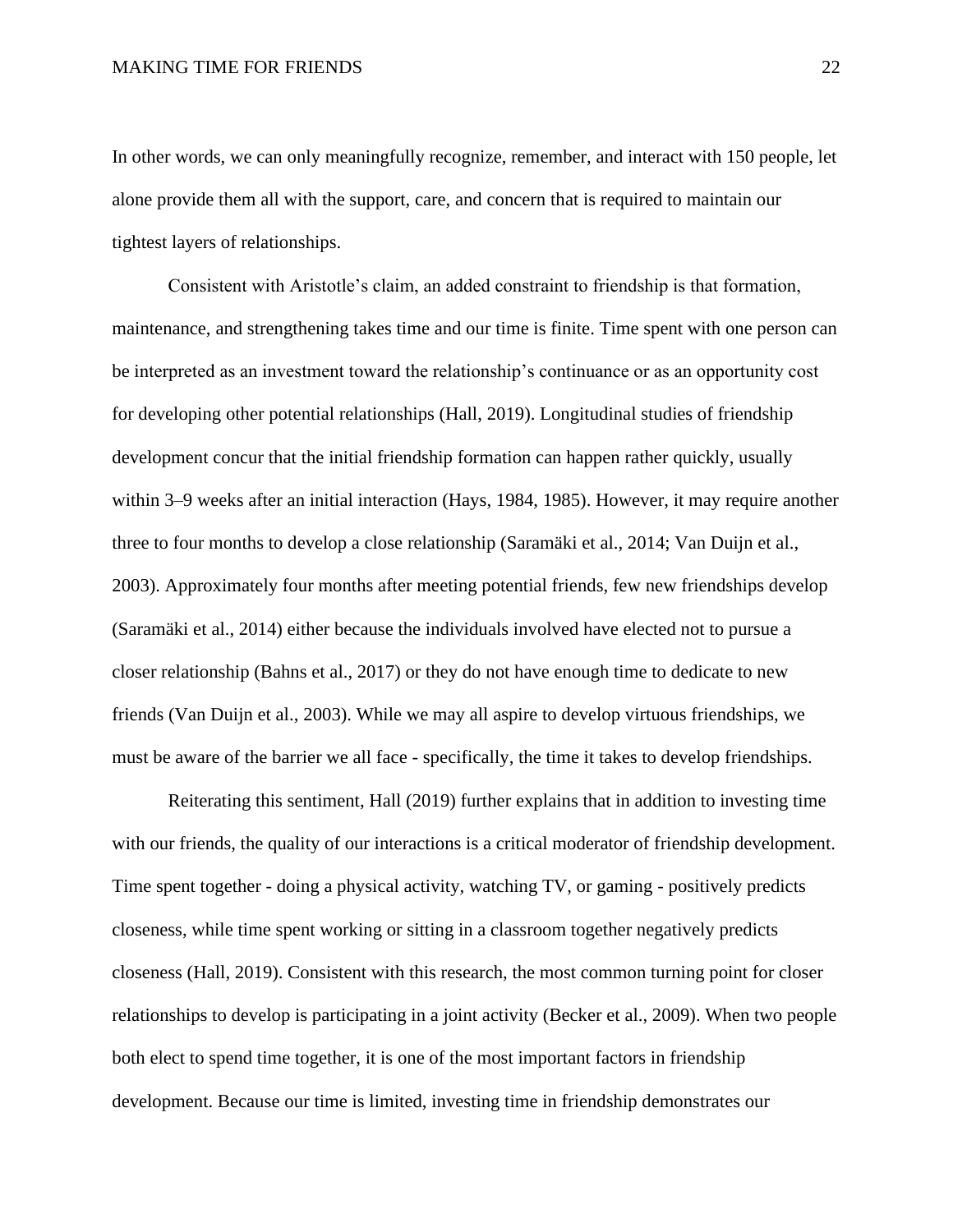commitment to and investment in our friends and contributes to our happiness. While close virtuous friendships take more time to develop and maintain than casual friendships (Saramäki et al., 2014), they tend to be more fulfilling and meaningful to our human experience (Hall et al., 2011).

In further research, Hall (2019) offers specificity in terms of the amount of time required across friendship layers. He argues "casual friendships" emerge after about 30 hours of time spent together, followed by "friendships" that develop after approximately 50 hours. "Good friendships" then take even longer and begin to form after 140 hours of time spent together. Reiterating Aristotle's claim that virtuous friendships are infrequent and rare because they require time and familiarity, Hall (2019) shows that close, intimate friendships or "best friendships" do not emerge until about 300 hours of time spent together. While spending this extensive quality time with each other, best friends tend to talk more often and in greater depth and affection than do casual friends (Hall et al., 2011; Hays, 1985). This demonstrates the importance of everyday, frequent conversation - specifically catching up, checking in, joking around, and purposeful discussion (Hall, 2019). All in all, investing time with friends opens the opportunity for shared activity and meaningful conversation - paving the way to virtuous friendship.

Despite the well-documented benefits and important insights on friendship formation and maintenance, many people don't prioritize spending time with friends. Having enough free time is a frequently mentioned challenge to making friends (Hays, 1985; Wiseman, 1986); yet, Americans only spend an average of 38 minutes per day socializing compared to 2.8 hours of TV watching and 1 hour of playing games or using a computer (Bureau of Labor Statistics, 2019). While individuals may say they don't have time for friendships, it's rather that they spend their time on other activities. Given this, we hope to build a case for why investing time in friendships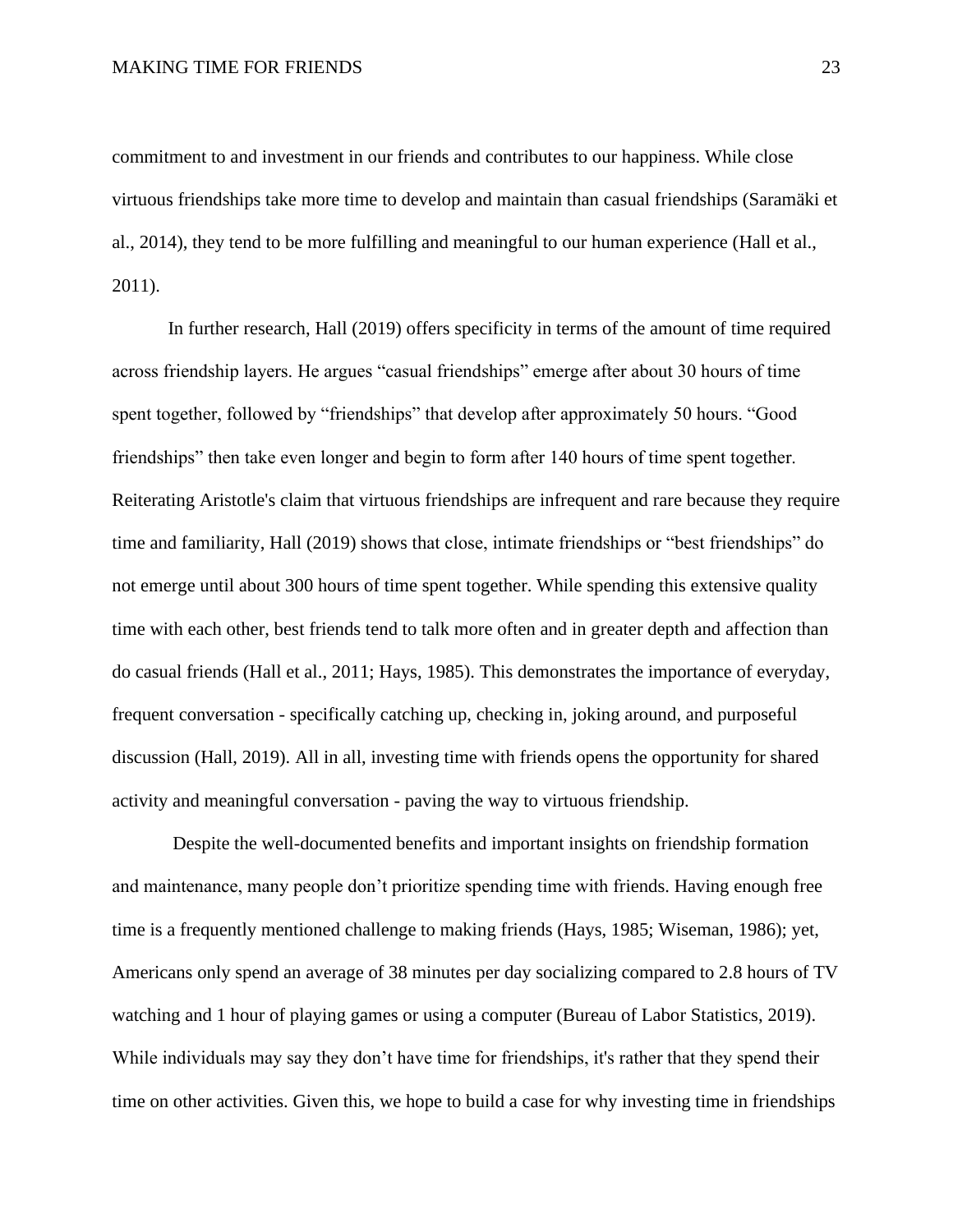is vital to well-being. In addition, we seek to offer empirically-validated guidance for how to maximize time spent with friends once it's prioritized.

#### **Key Research Focus**

Wishing to be friends is quick work, but friendship is a slow ripening fruit.

—Aristotle

To discover real-world methods for maintaining a strong friendship, we interviewed 15 fellow classmates from the Master of Applied Positive Psychology (MAPP) program at the University of Pennsylvania who self-identified as having a close, platonic friend. By examining the sentiments, behaviors, and habits of these exemplar friends, we hoped to uncover tactical tools for strengthening and maintaining close friendships over time.

#### **Methodology**

We selected our sample of friends based on an exemplar methodology. Exemplar methodology claims that studying positive outliers in a specific domain, rather than average performers, yields descriptive insights that may not be uncovered otherwise (Bronk, 2012). Exemplar methodology, for our study, illuminates what individuals and dyads do in practice to preserve, reinforce, and enhance friendship. It further grows our understanding of core friendship tenets across what individuals believe make a good friendship and how these beliefs inform their behaviors. Exemplar methodology is a growing methodology in positive psychology and desires to uncover what can be duplicated for optimal human functioning. Through studying exceptional friends - those successful at maintaining a close, platonic friendship - we aim to explore the strategies that others can leverage to bolster their own existing friendships. In recruiting subjects for this study, we established a nomination criteria through a survey question to identify everyday friendship exemplars.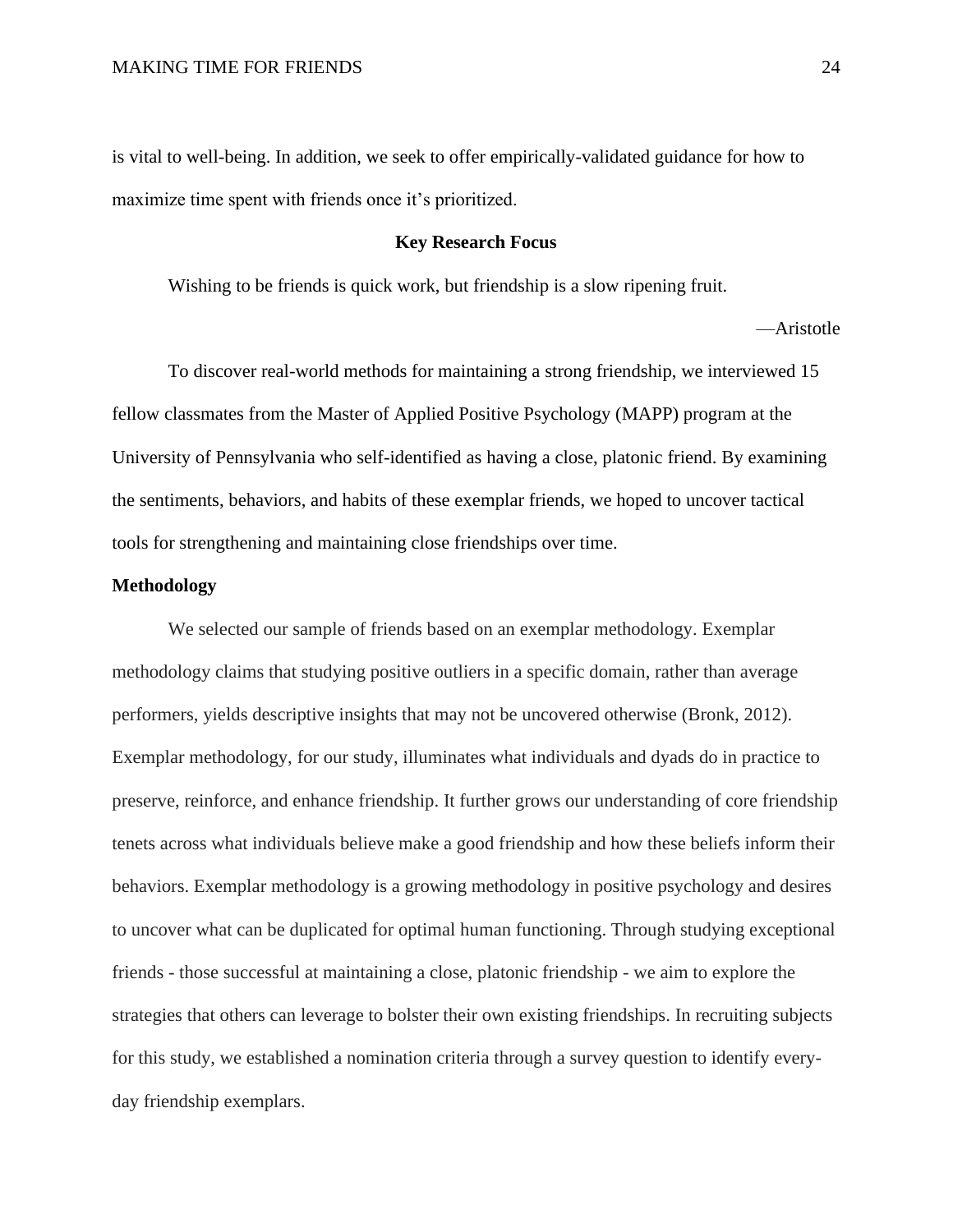# **Nomination Criteria**

To identify exemplar friends, we used the nomination criteria of answering "strongly agree" to the survey question: "At this point in my life, I have a very close platonic friend who is not a family member" (Appendix A). In our case, we did not define an exemplar friend as having a certain number of close friendships. Research shows that the quality of friends compared to the quantity, is more strongly correlated to subjective well-being (Van der Horst & Coffé, 2012). With a focus on quality friendships, we believed that at least one close friend was sufficient to capture insights for friendship maintenance and strengthening.

Additionally, given the subjectivity of friendship duration in relation to one's age or previous length of friendships, we determined not to be prescriptive regarding length of the friendship as an indicator of exemplar status. The focus was individuals' strong alignment, as indicated by 'strongly agree' to having a 'close platonic friend'. We assumed agreeing with having a close friend would mirror, at least in part, Aristotle's theory of virtuous friendships (Aristotle, ca. 350 B.C.E./1994), Dunbar's (1998) tightest layer of loved ones, and Hall's (2019) research of time required to develop friendships - however, we were eager to gather additional information through qualitative interviews.

Recruitment of subjects began with posting our survey link on Canvas, a course management system for online learning. Our fellow MAPP classmates were encouraged to take the survey and share it with their family and friends. Importantly, the survey included a link to the University of Pennsylvania's formal consent form and all participants confirmed their consent prior to participating in the survey (see Appendix A for full survey). In addition to the nomination criteria question, the survey asked: (1) What makes your closest friendship special?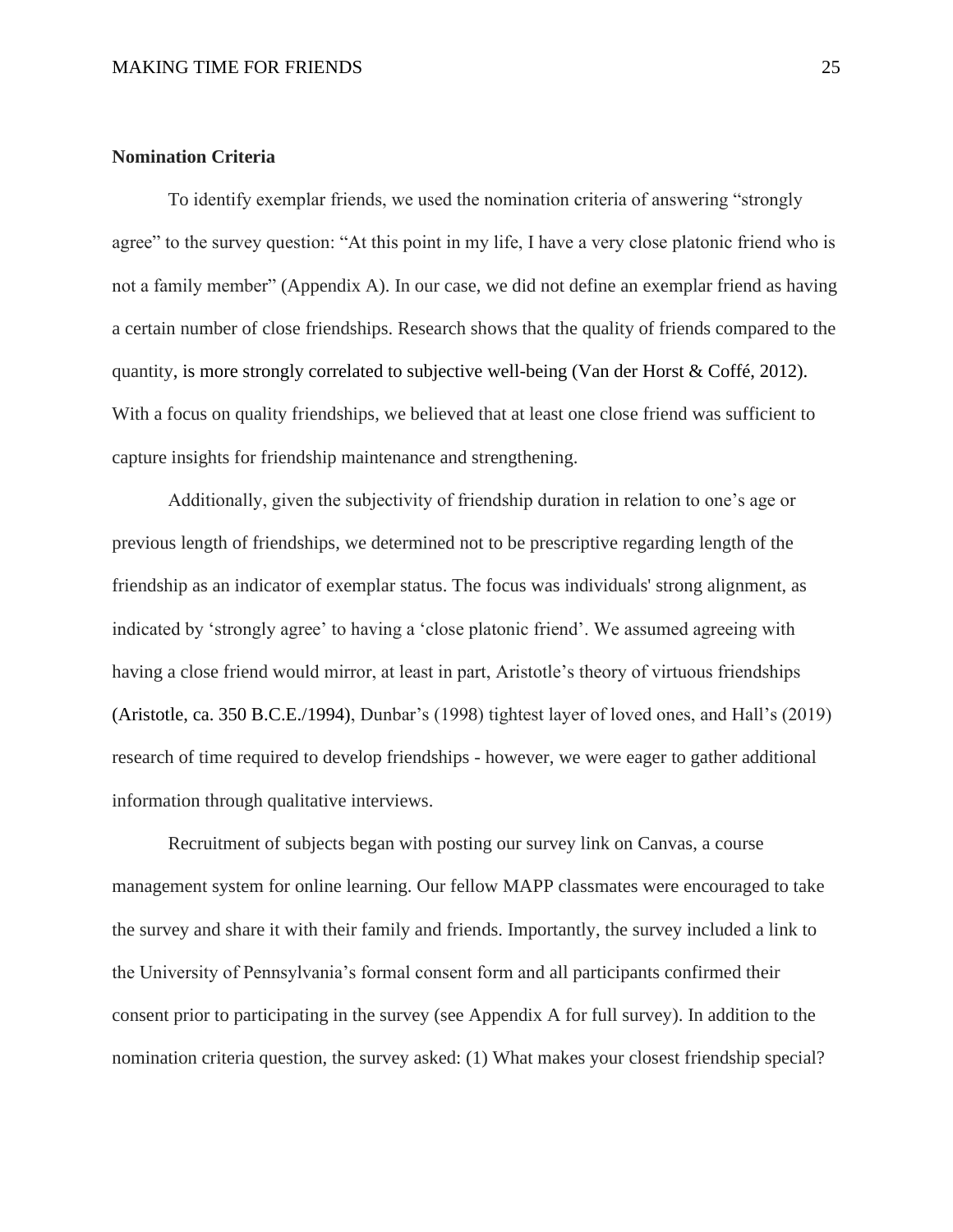(2) What do you do to keep your closest friendship strong? Answers to these questions provided additional color to the survey responses and informed follow-up interview conversations.

With over 140 survey participants, we selected 15 MAPP classmates to interview who qualified as exemplars, based on their indication of having a close, platonic friend who is not a family member, while considering gender, age, marital status, and sexual orientation (Appendix D).

#### **Description of Sample**

The 15-person sample of exemplar friends was comprised 7 men (47%) and 8 women (53%). Of the men, 4 were married (57%) and 3 were unmarried (43%). Of the women, 5 were married (63%) and 3 were unmarried (37%). 6 male subjects were heterosexual (86%), with 1 being homosexual (14%). All female subjects were heterosexual. The ages of subjects ranged from 25 to 61 years-old (Appendix D). Interestingly, all exemplars reported that their identified close friend was their same gender.

4 out of the 7 men interviewed did not meet the nomination criteria (marking "strongly agree" to having a close, platonic friend). However, due to the challenge of identifying men who met our nomination criteria, we elected to include them in our sample for the purpose of uncovering differences in friendship experiences and strategies between men and women. While our focus is exemplar strategies of friendship across gender, we felt it pertinent to understand the potential challenges that men face in friendship and believed this data would provide a welcomed depth and nuance to our research. Furthermore, while the four men did not "strongly agree", three marked "mostly agree" and one marked "somewhat agree" indicating that they had an existing friendship that was worth discussing. Furthermore, the male interviewee who answered, "somewhat agree", had the least amount of communication with his friend. He reported going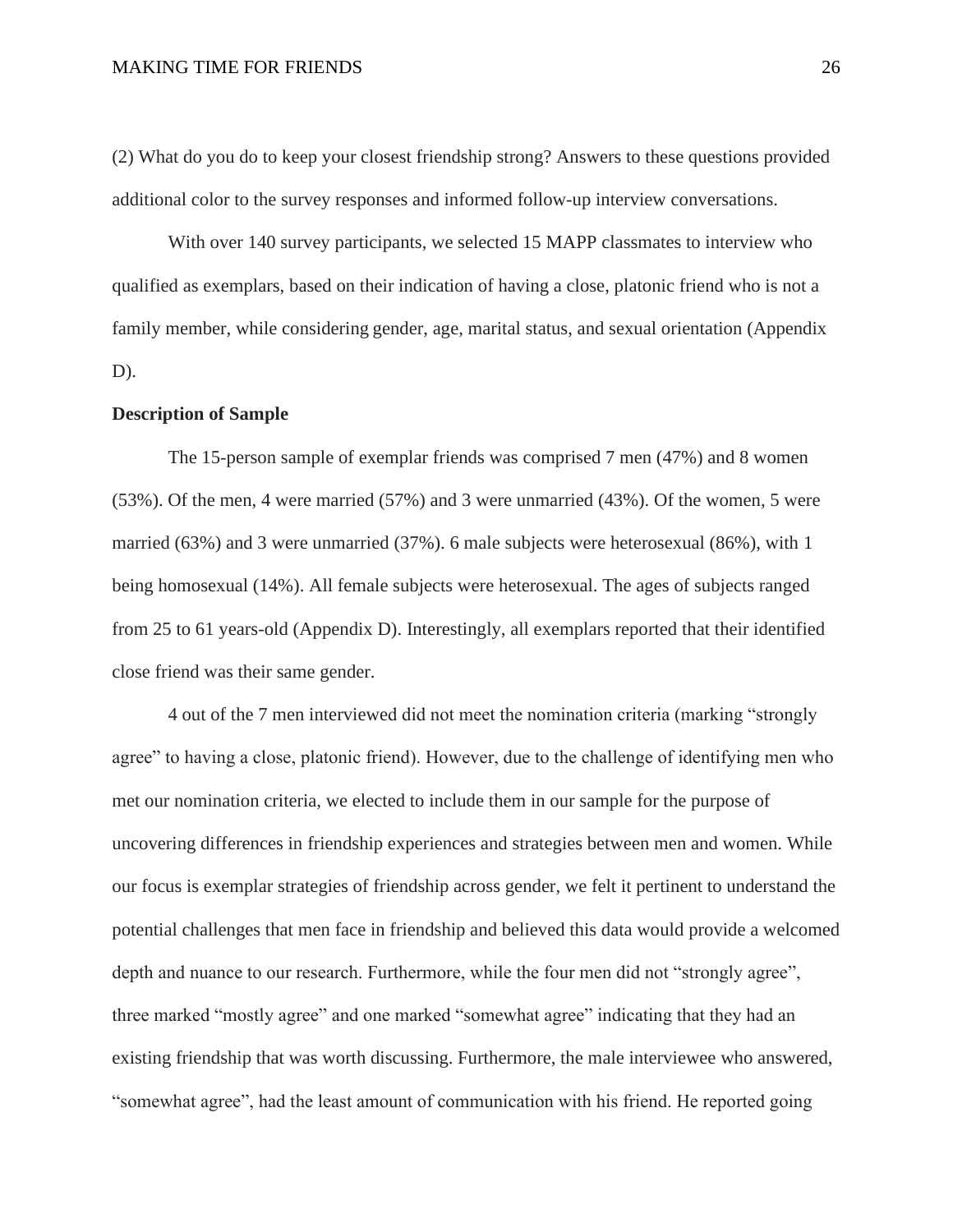months without communicating and years without seeing his friend in-person. Additionally, to our excitement, he expressed a strong desire to learn how to become a better friend moving forward.

### **Procedure**

After indicating that they had a close, platonic friend on the initial survey, the 15 friendship exemplars received an email explaining that they had been selected for an interview (Appendix B). Once individuals confirmed their willingness to participate, 30 minutes was requested for the interview and availability was discussed. The brevity of the interviews was intentional to ensure feasibility of recruiting a substantial number of participants. Fortunately, many participants were eager to discuss their cherished friendships and graciously continued the interview, enabling us to ask follow-up questions and gather additional insights.

Once an interview date was determined, participants received an email with a Zoom meeting invitation. Participants were told that the interview would be about one, identified close friendship. We asked participants about their friendship's history and experiences (friendship formation, duration of friendship, living proximity, communication mechanisms, friendship maintenance, etc.), what makes the identified friendship special or unique, and their overall perspectives on what constitutes a strong friendship (Appendix C). The interviews lasted 29 to 46 minutes, took place through the Zoom application, and were simultaneously recorded with a transcription application called "Voice Recorder' - an iPhone application that records and transcribes spoken conversations. While one of us facilitated the interviews, the other took robust and detailed notes on a shared Google document. The audio files and notes are stored on the same encrypted drive. After the 15 interviews were completed, we coded the interviews based on the goals established for the study.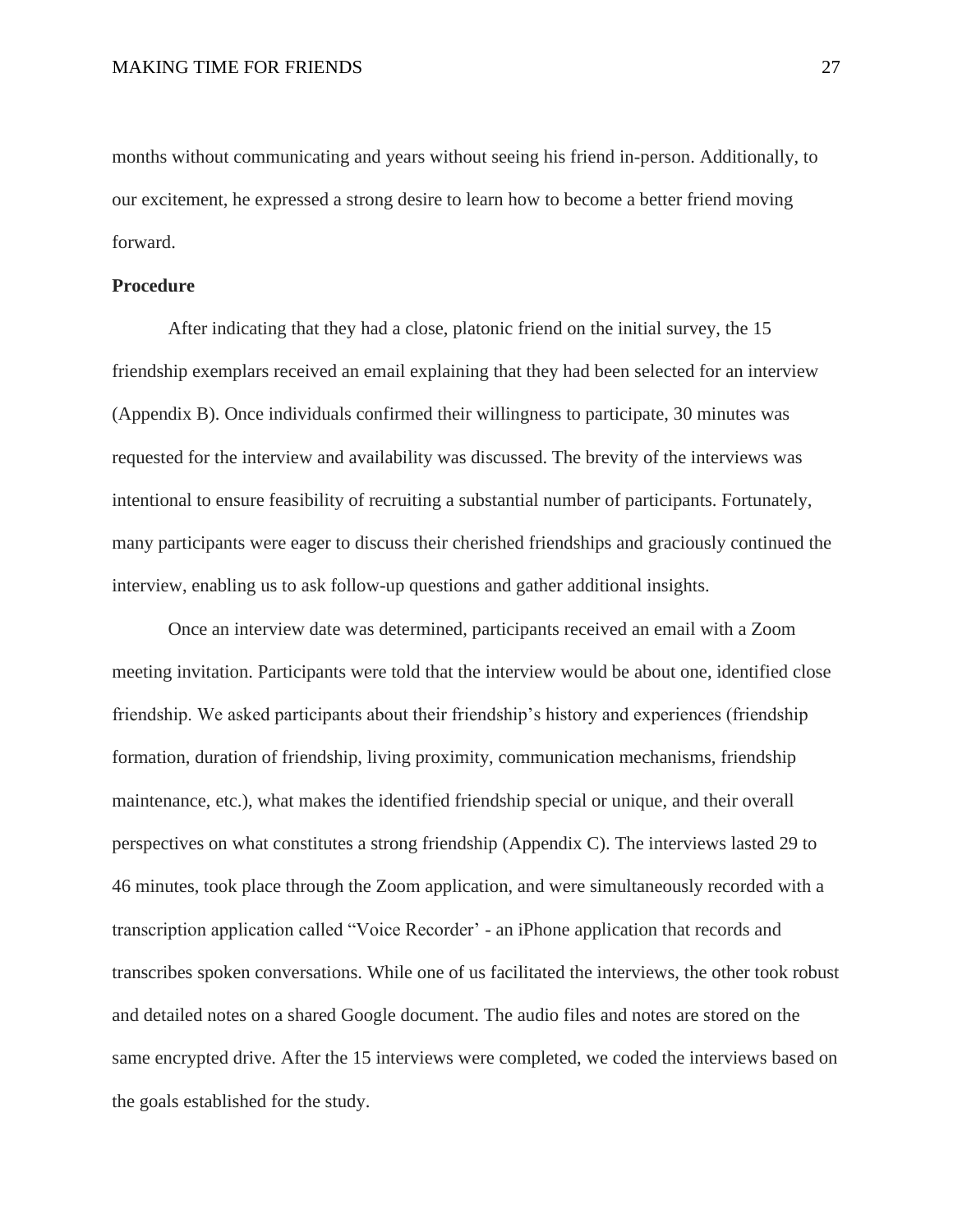The methodology of *coding* is an analytical process that researchers leverage to uncover concepts, similarities, and recurrences in gathered data (Chun Tie et al., 2019). It provides the connection between collecting data and generating a theory that explains the data. Furthermore, it includes "segmenting sentences or paragraphs into categories, and labeling those categories with a term" (Tashakkori & Creswell, 2007).

To begin the coding process, we cleansed the data of any personal identifiers. The next step was familiarization with the data through thorough review and identification of initial themes. During this preliminary review, we generated themes based on what the data offered rather than fitting the data into an existing theory or organizing the data based on our preexisting, biased views on friendship. This coding method is referred to in research as 'grounded theory' (Chun Tie et al., 2019). One of the main characteristics of grounded theory is that it is grounded in data. To code our data using the grounded methodology, we inductively coded as many themes as possible, labeling key words and phrases. Leaning upon qualitative research best practices, the themes we created were as exhaustive as possible, relevant to the study's goals, mutually exclusive, and conceptually congruent (Swanson & Holton, 2005).

Throughout our coding process, friendship themes were purposefully uncovered across two main dimensions - friendship maintenance and friendship strengthening strategies. Friendship maintenance refers to the process of preserving the existing state of the relationship the practices and principles required to keep the friendship going. Friendship strengthening goes beyond maintenance to include the practices for amplifying the mutuality, vitality, and shared value of the relationship. Due to this focus, our data analysis hovered around 5 core interview questions. Four of the five questions addressed participants' relationship with the identified, close friend: (1) How often do you see this friend in person? (2) How often do you communicate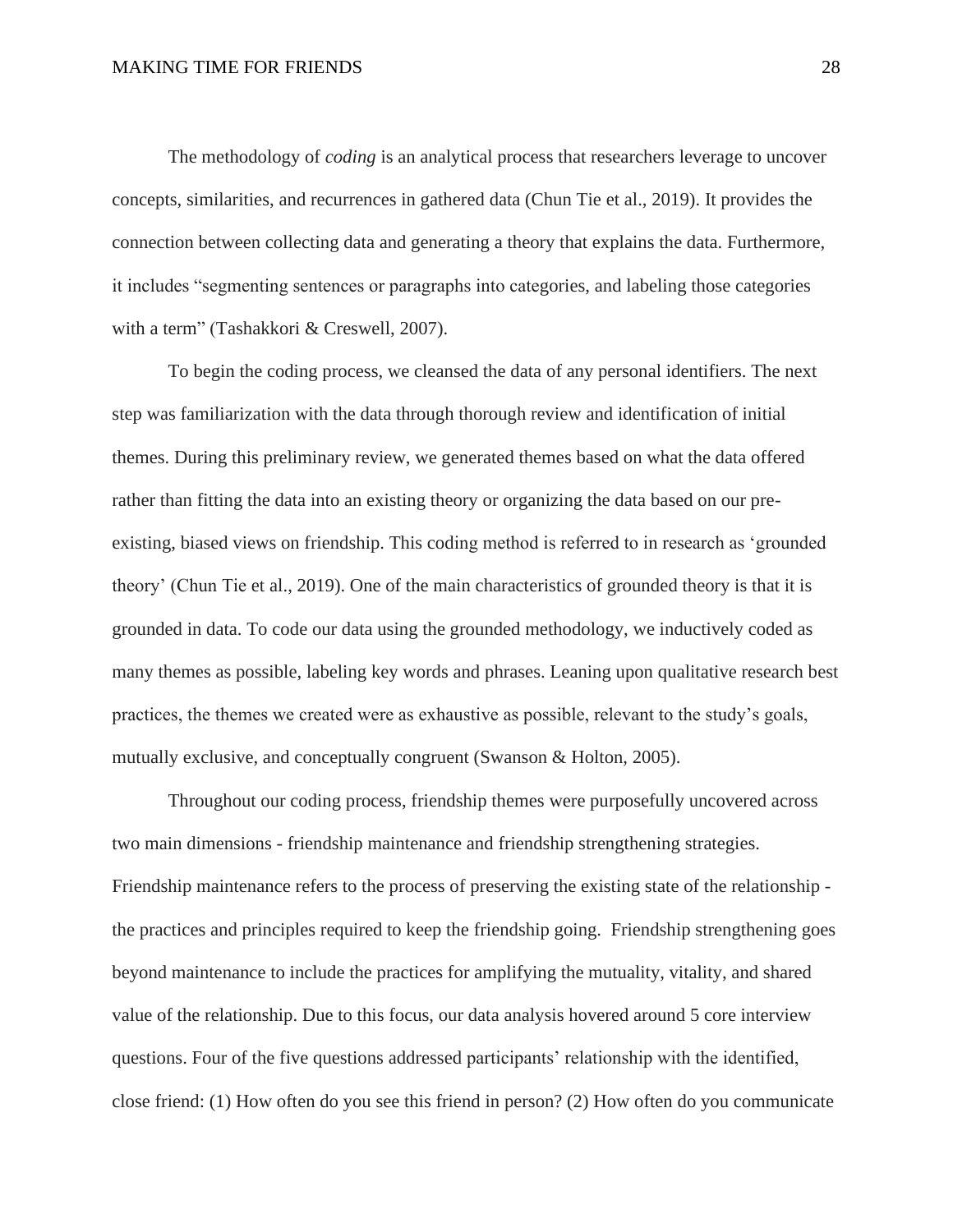with this friend? (3) How do you maintain this friendship? (4) Tell me about a time when this friendship strengthened. The fifth question focused on broader friendship sentiments: (5) What advice would you give to someone who wanted to foster stronger friendships? The results and analysis of answers to all five questions are offered below.

#### **Results & Analysis**

# **Table1**

*Interview Question #1: How Often Do You See This Friend In-person*

| In-Person Frequency | # of Responses              |
|---------------------|-----------------------------|
| Daily               | 3                           |
| Weekly              | 3                           |
| Monthly             | 2                           |
| Ever few months     | 3                           |
| Yearly              | $\mathcal{D}_{\cdot}$       |
| Every few years     | $\mathcal{D}_{\mathcal{A}}$ |

The coded data across the frequency in which each exemplar saw their close friend inperson was relatively balanced from daily to every few years. While 'daily', 'weekly', and 'every few months' were slightly higher than 'monthly', yearly' and 'every few years' (by 1 participant), we did not discover an emergent frequency theme of in-person connection across examplars. While the data may not directly contradict the aforementioned friendship research, it was nonetheless surprising to us. As friends ourselves, we hypothesized that exemplars of friendship would report spending a significant amount of time in-person with their friends from weekly hangouts to smaller daily interactions. However, we recognize that many friends don't live near each other nor have the time, due to various reasons, to see each other regularly in person.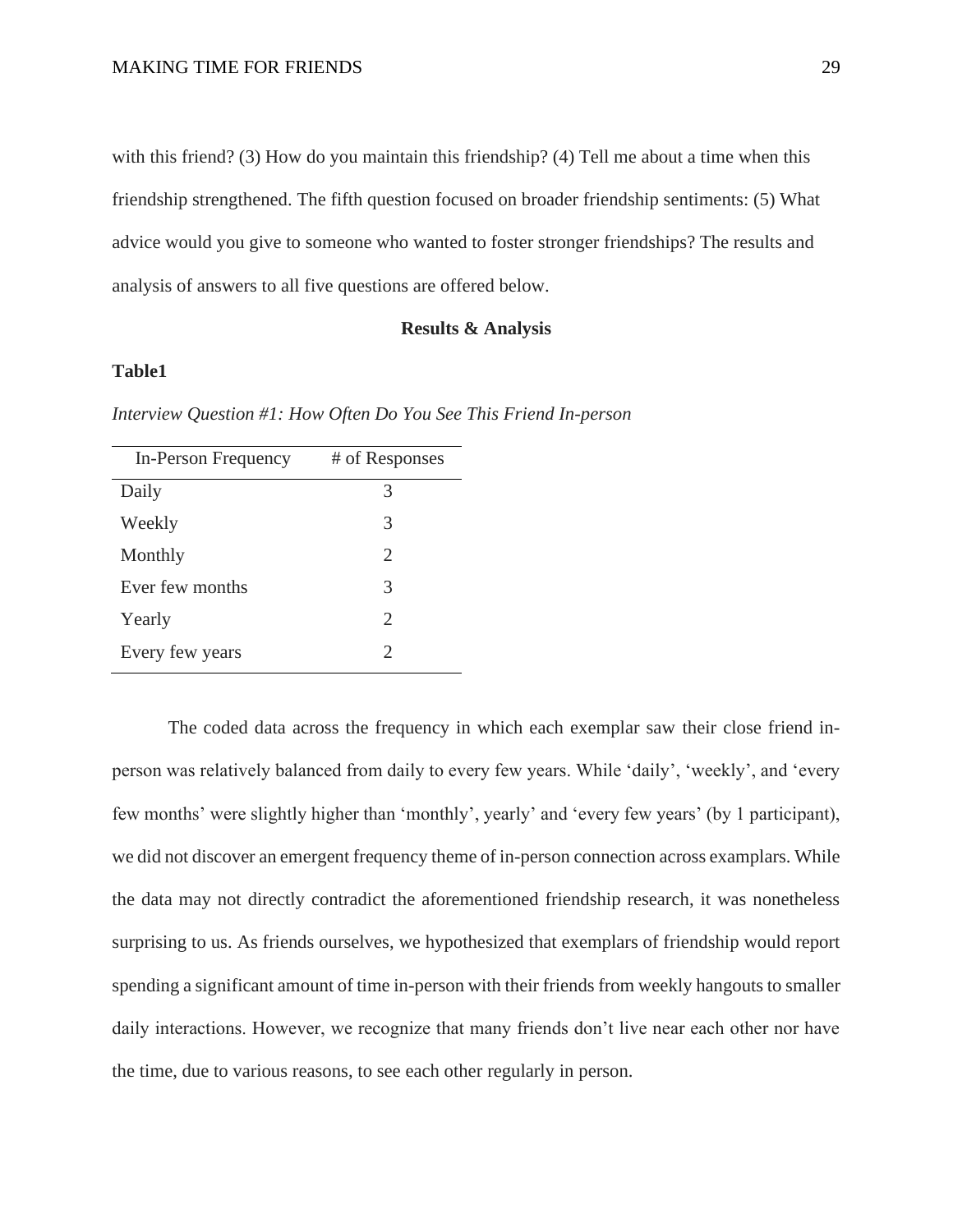#### MAKING TIME FOR FRIENDS 30

Upon further reflection, a possible explanation for the even distribution across frequencies came to mind. As Hall (2019) argues, in the initial weeks and months of friendship, spending time together is most important. In all cases, the friendships discussed in our study were several years long if not decades, in some instances. Given this, it is probable that the 300 hours required to develop a 'best friendship' had already been invested in by participants. With a strong foundation of seeing their friends frequently in the past, friendship dyads could now see each other when feasible and potentially even less (depending on proximity, work, children, travel, etc.) without diminishing the strength of the friendship. As one friendship exemplar stated: *"The test of friendship is being able to pick back up where you left off - when we get back together there seems to be a preserved closeness and warmth that doesn't atrophy".* 

An additional, related explanation for what we see in the data is the hypothesis that when asked about a close friend, exemplars identified someone who they have known for a long duration but don't see frequently compared to a newer friend they see more frequently. If true, this hypothesis informs that frequency is not the sole indicator of closeness. In addition to what our data shows, we see this manifested in our everyday interactions. For example, you may meet someone very frequently (e.g. co-workers or neighbors) and yet not maintain a close friendship with them. On the other hand, you may only see your best friend once a year yet remain close. If in-person, frequent interaction is not a critical indicator of friendship maintenance and strength, what is?

As proponents of friendship, building upon Hall's (2019) research, we argue that spending time together in-person is an important aspect of friendship - albeit, perhaps more transformative in friendship formation than in maintenance or strengthening. Furthermore, the in-person frequency among friends is unique to and dependent upon each friendship's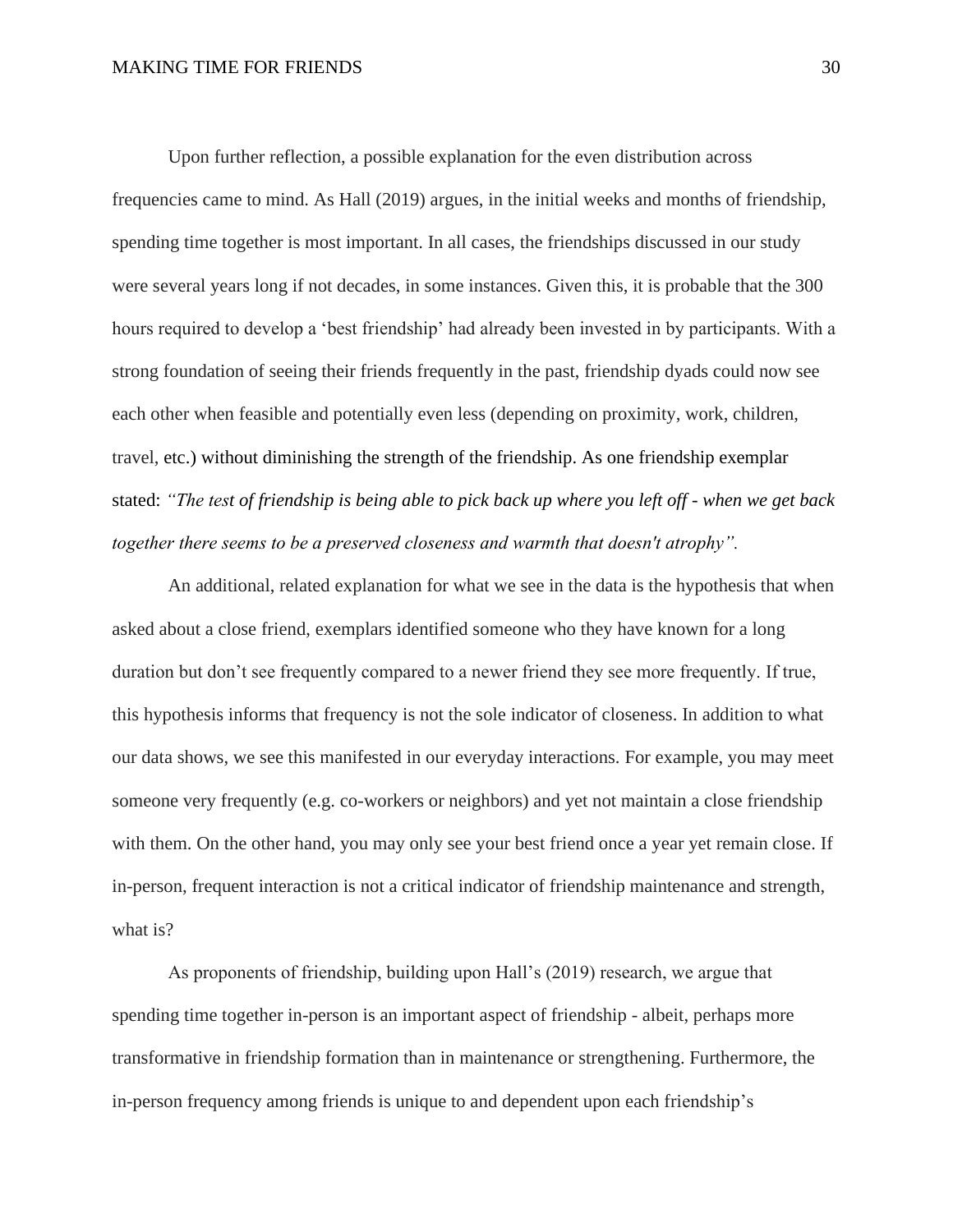expectations and proximity as well as each individual's schedule, commitments, and desires. In summary, while 3 participants reported seeing their friend in-person daily, and 3 on a weekly basis, the remaining participants (60%) reported seeing their friend less frequently. Our hope in sharing this data is to show that there is no 'tried and true' rule for how often you must see your friend. While time together with our cherished friends is valuable, we propose that in-person time together isn't essential for maintaining a long-term friendship. However, what we discovered when diving further into the data is that some form of consistent communication is critical in keeping a friendship alive.

# **Table2**

*Interview Question #2: How Often Do You Communicate With This Friend*

| <b>Communication Frequency</b> | # of Responses        |
|--------------------------------|-----------------------|
| Daily                          |                       |
| A few times a week             | 5                     |
| Weekly                         |                       |
| Every few weeks                | $\mathcal{D}_{\cdot}$ |
| Monthly                        |                       |
| Every few months               | 3                     |

Compared to the data across frequency of in-person interaction, the data across frequency of communication showed a clear theme: friendship exemplars spend a significant amount of time communicating with their friend. As demonstrated in the data, 5 exemplars (33%) indicated that they spoke to their friend daily and 5 others (33%), a few times a week. While a third of participants only conversed with their friend every few weeks or every few months, the majority (66%) maintain regular touch-bases with their friend. As uncovered through our interview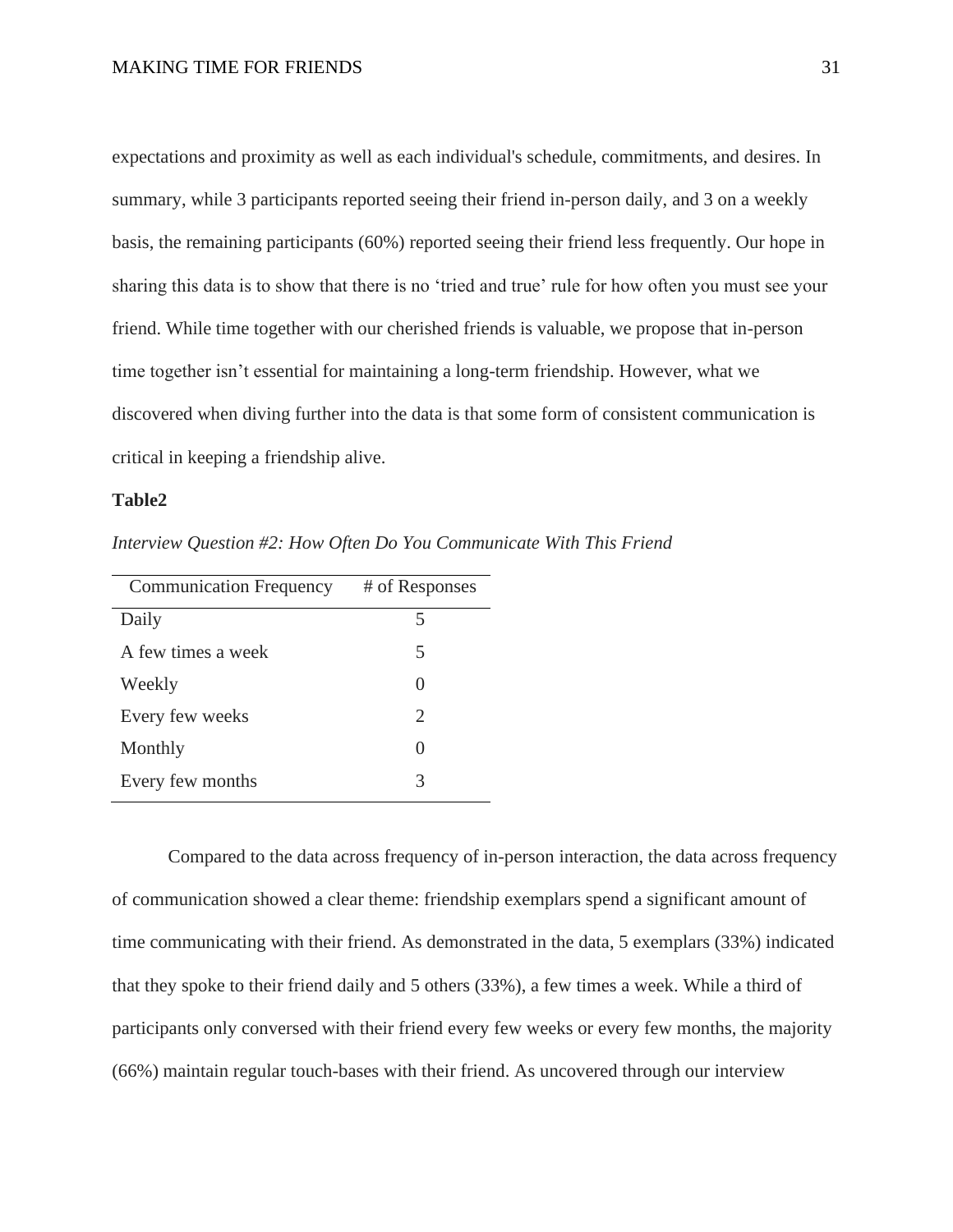#### MAKING TIME FOR FRIENDS 32

conversations, the vehicles of communication that were used varied across texting, phone calls, emailing, and video calls. The content of virtual conversations consisted of checking in, discussing logistics, motivating each other, and sharing news and jokes, among other topics. As one exemplar offered "*[The communication] doesn't all need to be deep or meaningful, it is also trivial - it is everything*".

It is important to note that many of our interviews were conducted during the COVID-19 pandemic when the use of virtual communication increased due to shelter in place orders, social distancing, and remote working. As individuals minimized the time spent with friends in person, virtual communications likely increased. While we explicitly asked participants to reflect on the pre-COVID context, their answers may have been skewed by the mental heuristic of remembering the last several communication instances - via texting and video. Nevertheless, we argue that this data has something significant to say about maintaining friendships.

As we've learned from Hall et al. (2011) and Hays (1985), close friends tend to talk more often than casual friends, demonstrating the importance of prioritizing every day, frequent conversation. "*Friendship enriches my life - it makes me feel that I matter to have a friend check in on me*", one exemplar offered. Sending content that we know they are interested in, expressing a feeling of pride or gratitude, sharing a laugh, or inquiring about their life shows our friend that we're thinking about them and that they matter to us.

Moreover, reciprocal and balanced communication is necessary for friendship strengthening. Friendships that produce the most relationship satisfaction and individual and shared happiness are characterized by *mutual* understanding, *mutual* care, and validation of *each other's* value (Craig & Kuykendall, 2019). As many have experienced, one-sided friendship consistently being the one who reaches out - doesn't feel like a flourishing friendship at all. It is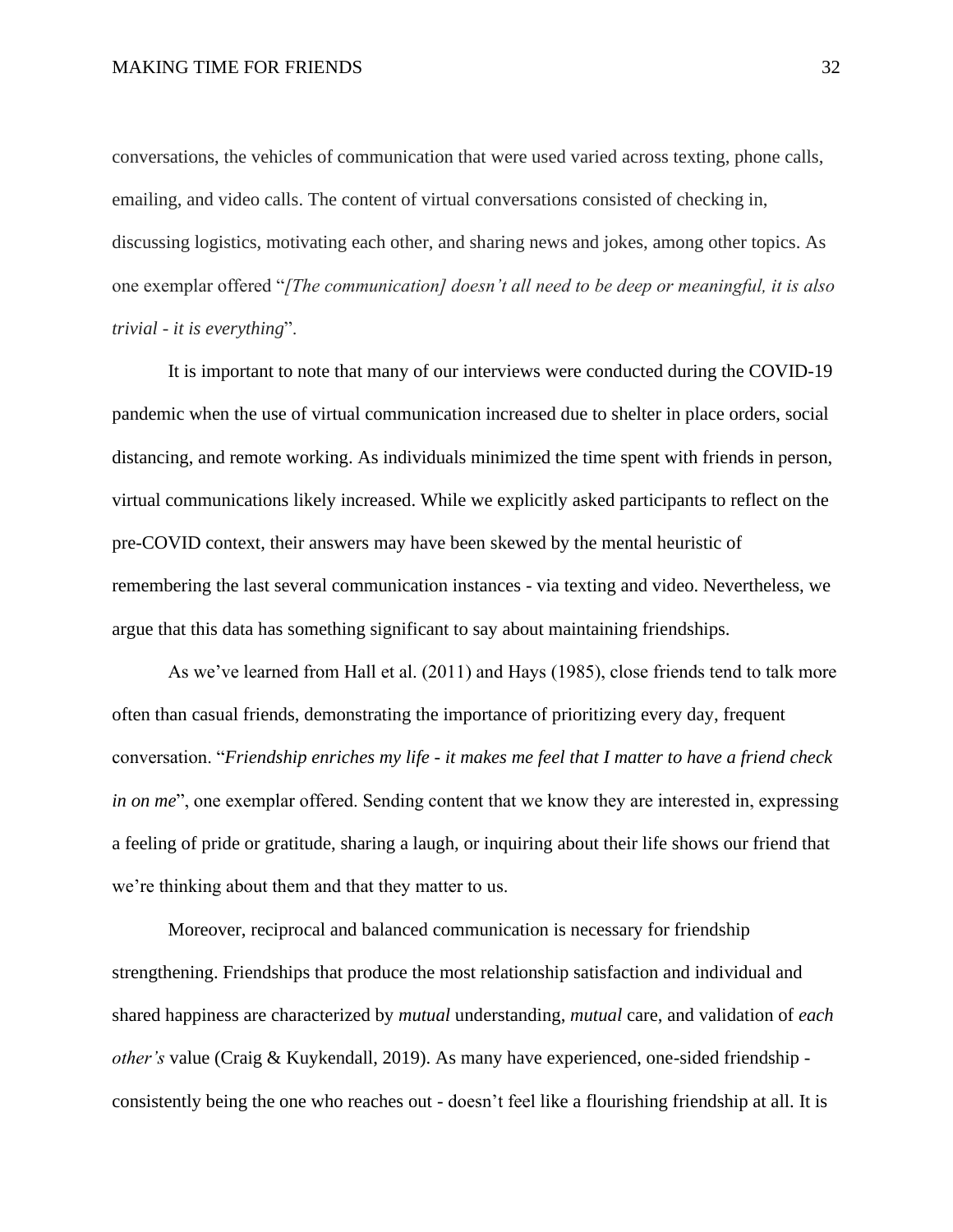when both individuals in a dyad feel understood, cared for, and appreciated, that friendships thrive. Reaping the benefits of our digital age, we have an opportunity to leverage the fluidity of communications to unlock the reciprocal care and conversation that we crave as friends.

# **Table3**

| <b>Friendship Maintenance Strategy</b> | # of Responses |
|----------------------------------------|----------------|
| Communicate (call, facetime, text)     | 8              |
| Share experiences                      | 5              |
| Visit each other                       | 2              |
| Share interests                        | 1              |
| Ask for help                           | 1              |
| Mentor each other at work              | 1              |
| Care for each other's children         | 1              |
| Be transparent                         |                |

*Interview Question #3: How Do You Maintain This Friendship* 

Following our discussion around the frequency of friendship connection and communication, we explicitly explored the topic of friendship maintenance. The following maintenance themes were collected and grouped based on similarities. Once again, consistent communication was the most common answer from exemplars on how they maintained their friendship. While the mode of communication varied (texting, Facetiming, phone calls, video calls, and emailing), 53% of exemplars reported that consistent communication with their friend was essential for maintaining the friendship. Some individual responses included, "*I send information I know they will enjoy*"; "*I set a reminder to reach out to them*"; "*I mail letters to my friend*". One exemplar explained, "*You don't stay close because you are good friends, you stay good friends because you stay close."*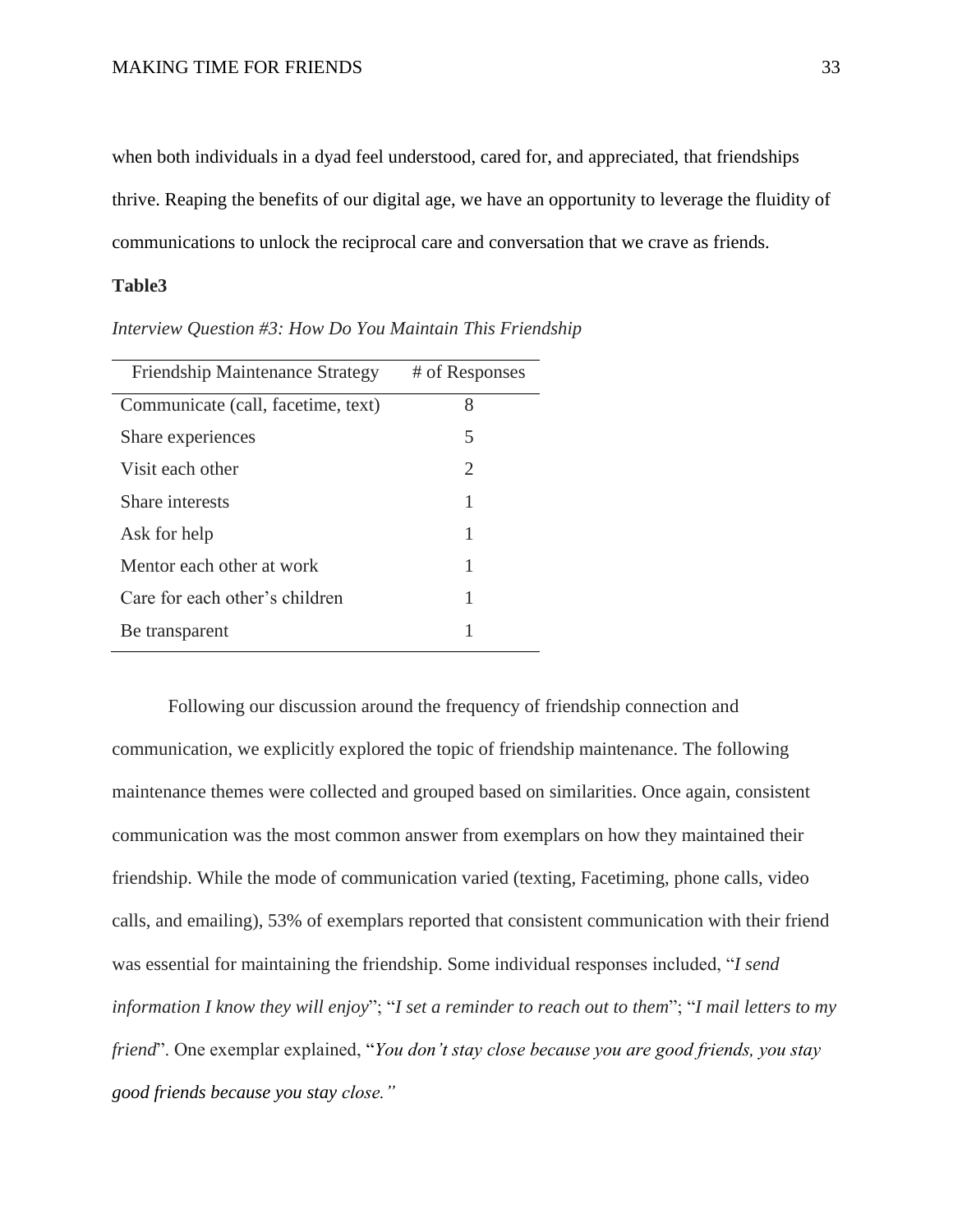#### MAKING TIME FOR FRIENDS 34

Another common answer (33%) was that shared experiences were a key factor in friendship maintenance. As we learn from Becker et al. (2009) the most common turning point in developing stronger relationships is participating in joint activities. Some exemplars mentioned bonding through a similar phase of life - getting married, having children, going through college or graduate school, or starting new careers. Bonding through work experiences - either working together or sharing work stories - also emerged as a way to maintain friendships. This may be especially true when careers are new and/or demanding and having someone to share ideas with who understands the pressures of the job becomes very valuable in individual and shared wellbeing. Interestingly, play came up just as often as work did - traveling together, sharing holidays together, and other novel experiences helped to maintain friendships.

Phase of life, work, and play among other experiences may facilitate friendship maintenance because they provide reasons to reach out, content to discuss, and memories to reflect on or cherish. Simply put, shared experiences also give us something to talk about. All in all, regardless of the activity, shared experiences help us to sustain friendships, as reiterated by one exemplar, "*To build a strong connection, you can't just talk. You have to have new shared experiences, new memories*."

Other important strategies that appeared in our interviews for maintaining friendships were visiting each other, bonding over shared interests, and asking for help. While offering support may be easier than asking for help, this act of vulnerability can be an important part of close friendships. Fredrickson (2013a) explains that vulnerability through intimacy is the safe and comforting feeling you get when you know that another person truly understands and appreciates you. By reaching out for help and having your friend respond with support and care, a mutual sense of trust is reinforced by your commitments of loyalty to each other (Fredrickson,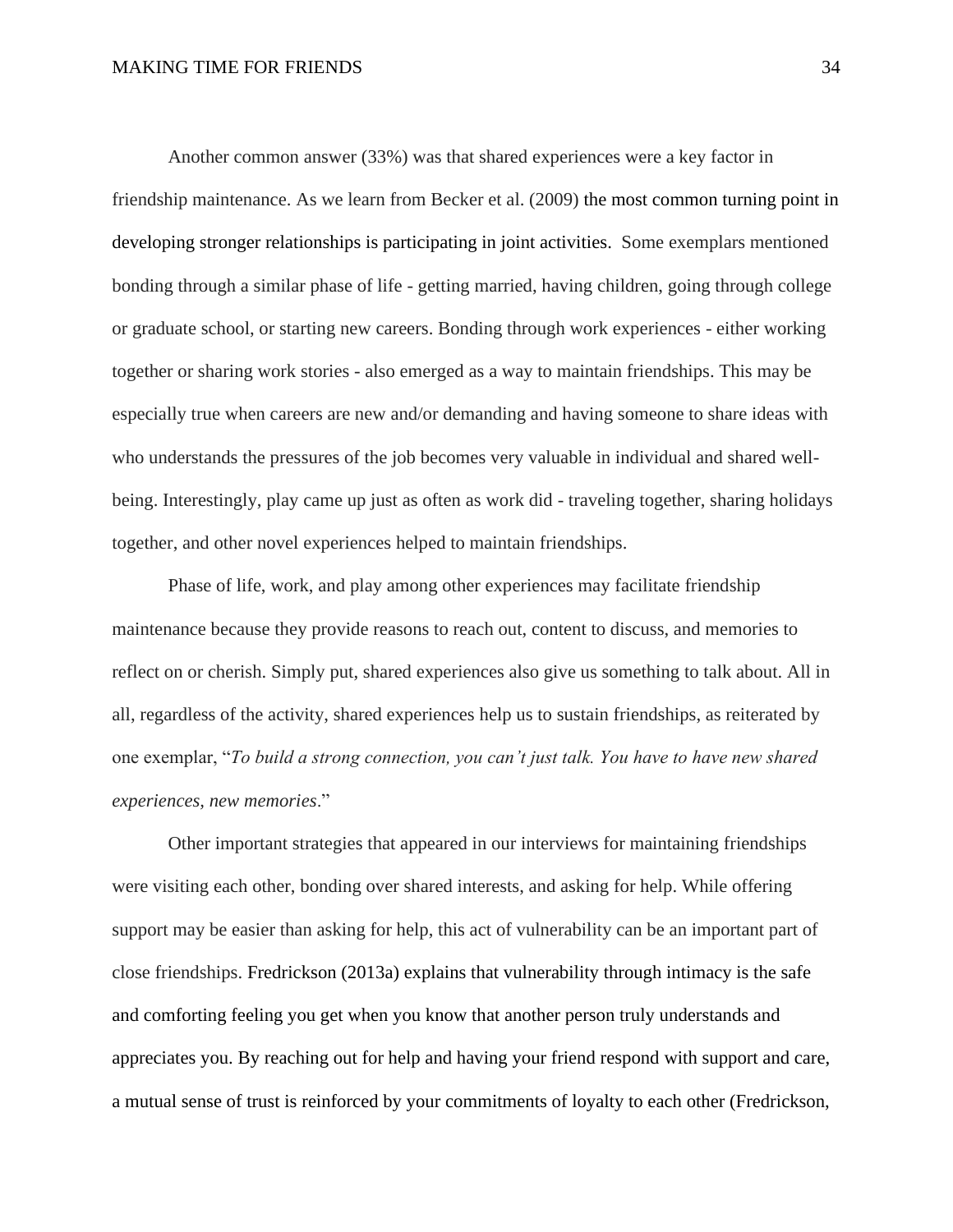2013a). Moreover, asking for help fosters additional opportunities for frequent communication and shared experiences as friends check-in, offer support, and show up when we need them. All in all, the data demonstrates that communication and shared experiences are the core effective strategies that exemplars employ to maintain their close friendships.

### **Table4**

*Interview Question #4: Tell Me About A Story/Time When You Felt This Friendship Strengthen.* 

#### *What Happened*

| <b>Friendship Strengthening Strategy</b> | # of Responses |
|------------------------------------------|----------------|
| Support through hardship                 |                |
| Show up during life's celebrations       | 3              |
| Support in pursuits/dreams               |                |
| Express interest in friend's passions    |                |
| Provide honest advice/thoughts           |                |
| Find humor in similar things             |                |

In addition to maintaining friendships, our research is interested in how to strengthen friendships. We looked to uncover real-world examples of when and how friendships have strengthened by asking exemplars, "Tell me about a story/time when you felt this friendship strengthen. What happened?" The core theme that came up consistently among 8 exemplars (53%) was the act of support. Most often the support provided to a friend was due to a hardship showing up at a funeral when they weren't expected, uplifting a friend through the death of their child, consoling a friend through a miscarriage, or even encouraging a friend to finish a long assignment. However, the exemplars mentioned that friendship support also manifested through celebration (20%) and showing up during a happy time - weddings, birthday parties, retirement,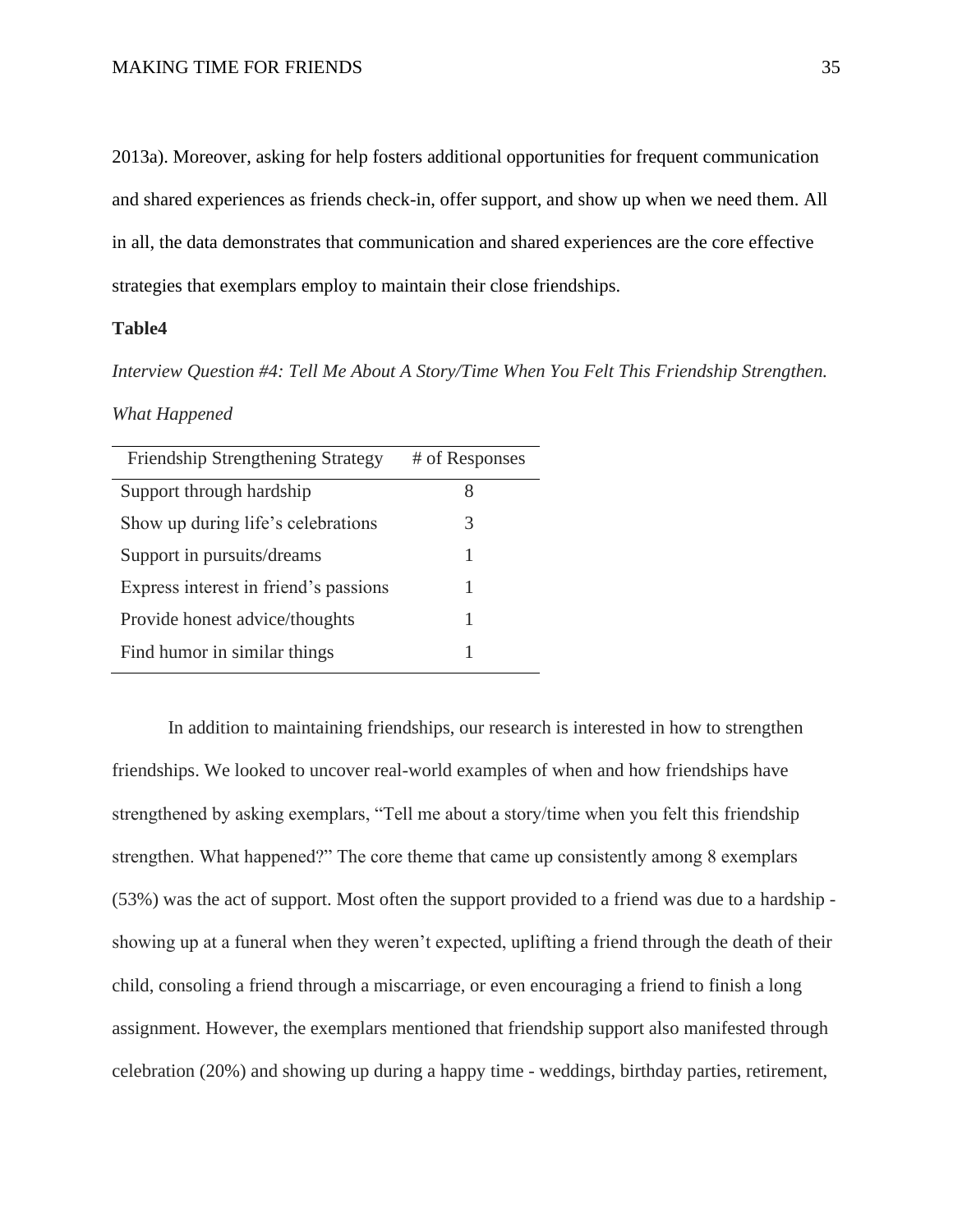and graduation. Supporting during good times and in bad not only can be an act of strengthening friendship, it is an indicator of friendship for many. For example, one exemplar said, "*When you have big markers in your life, you realize who is there for you - who your friends are*". Many of us view the transformative moments in our life (deaths, weddings, graduations, etc.) as core milestones to reflect on who our close friends are largely based on who shows up to support us.

Additionally, exemplars spoke about the reciprocal nature of support in their friendship: the support they received from their friend and the support they offered to their friend. In the literature, the role of reciprocity suggests that acting generously or providing support to another person would encourage them to do the same in return (Gouldner, 1960). This reciprocal support then engenders the mutuality and positive regard characteristic of strong connections and friendships (Stephens et al., 2012). By being there for our friends in big and small ways, we contribute to the positivity felt between us - strengthening our relationship. We also set the expectation and generate motivation in our friends to be there when we need them most. The influence of this support in our closest relationships is what fosters a vibrancy to our experience. As beautifully mentioned by a friendship exemplar, "*The depth of connection, the love, the soaring joy - who cares about you and who you care about. This is the most remarkable experience we can have as humans*".

Furthermore, the other avenues of strengthening friendships mentioned included supporting each other's dreams, expressing interest in each other's passions, providing honest advice, and finding humor in similar experiences. Across stories from our interviews, it was clear that the actions and activities to strengthen friendship all relied on a core principle: being present. When you offer support and care, express interest, celebrate, or provide advice it is not enough to be physically 'there'. Being present with another person, in their experiences, with them, means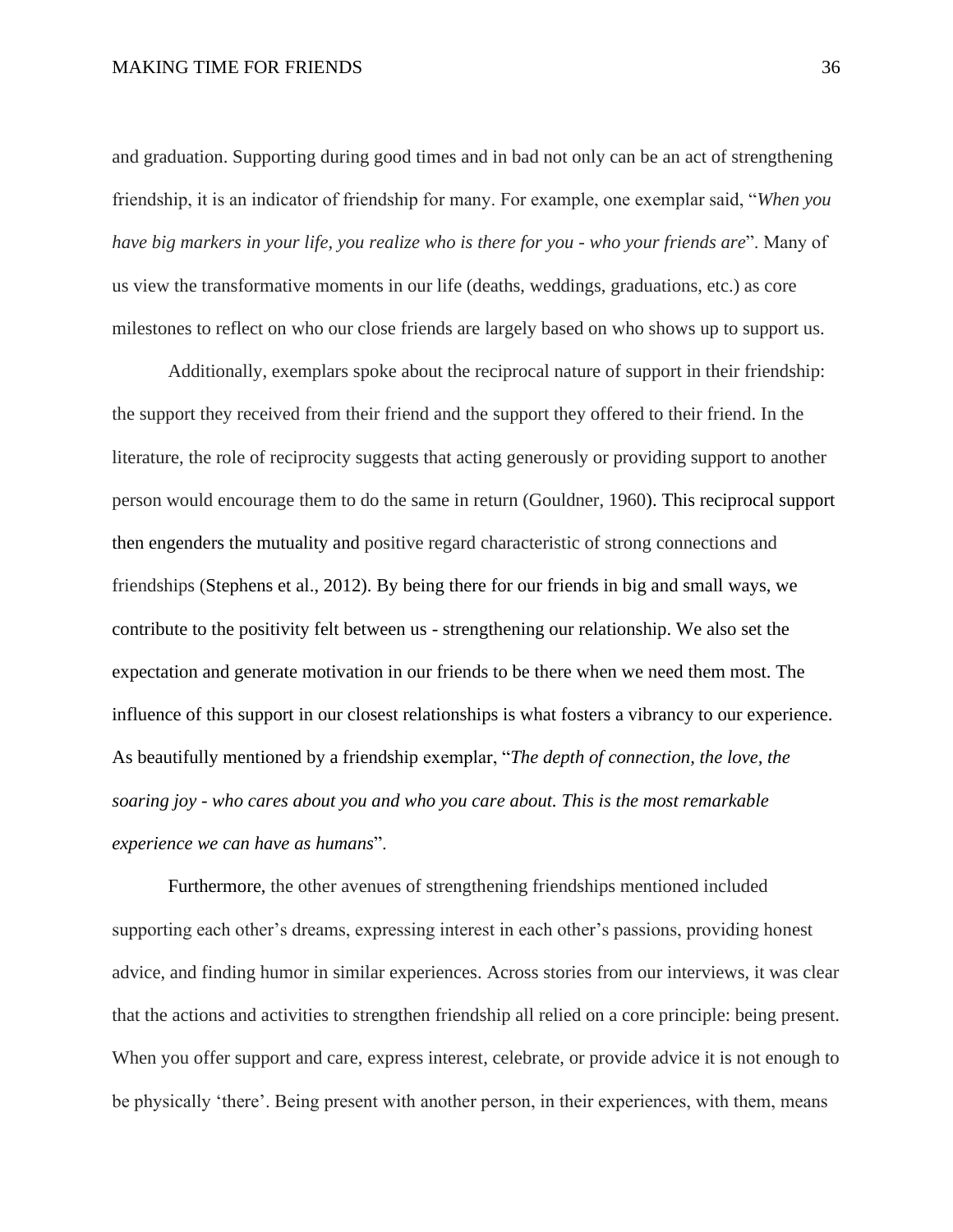being psychologically available and turning your full attention to another. While attention is easily consumed or deflected, when we deliberately direct it away from distractions and towards our friends, it activates a sense of strong, mutual connection (Dutton & Heaphy, 2003). When asked about how to strengthen a friendship, an exemplar exclaimed "*Show up. When it's good, bad, when they need it, and when they don't. Show up as yourself."* Whether we are supporting through hardship, showing up in celebrations, or encouraging pursuits and dreams, it is our full presence and caring support that make our friendships stronger.

## **Table5**

*Interview Question #5: What Advice Would You Give Someone Who Wanted To Foster Stronger* 

# *Friendships*

| # of Responses |
|----------------|
| 7              |
| 4              |
| 4              |
| 3              |
| $\overline{2}$ |
| $\overline{2}$ |
| $\overline{2}$ |
| 1              |
| 1              |
| 1              |
| 1              |
| 1              |
| 1              |
| 1              |
| 1              |
|                |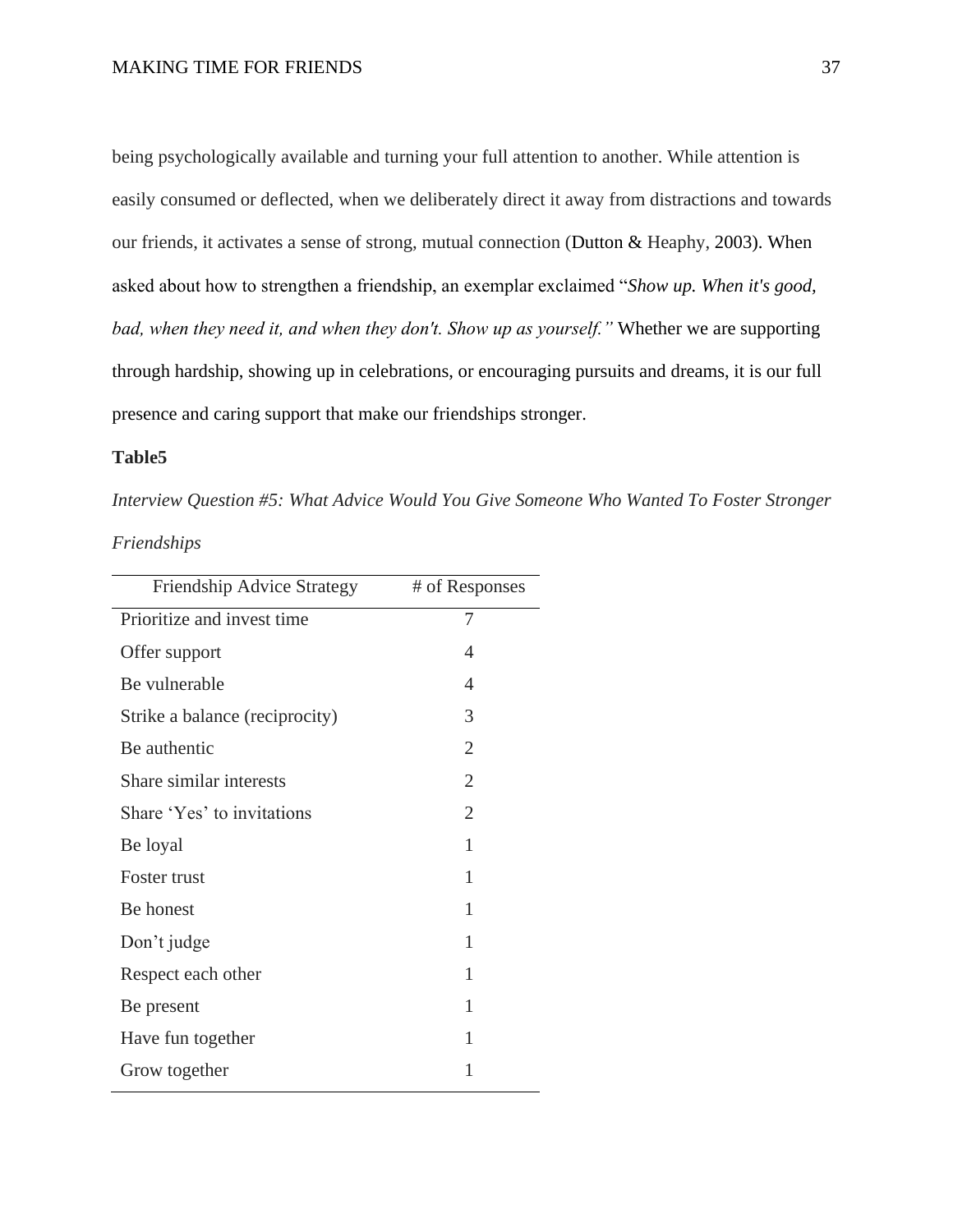After reflecting on their identified, close friendship, exemplars were asked about friendship in general: "What advice would you give someone who wanted to foster stronger friendships?" In addition to asking interviewees to reflect on their own friendship, we were interested to see how their responses would compare when asked to think outside of themselves and offer friendship advice to others.

Unsurprisingly, 7 exemplars (46%) mentioned prioritizing and investing time as a way to foster stronger friendships, mirroring the other datasets that emphasized the importance of frequent communication and interaction. As mentioned, Americans only spend about one-fourth the amount of time socializing as they do watching television (Bureau of Labor Statistics, 2019). It is not that individuals don't have time to strengthen friendships, it's that they don't use the time they have to do so. In contrast, Hall (2019) believes that individuals will commit to taking the time and energy to invest in friendships once they feel that they can satiate their evolutionary need to belong (Lee & Robbins, 1995).We prioritize the friendships that cultivate the greatest sense of belonging but in order to prioritize them we have to invest time. "You have to spend time investing in people," Hall says. "If we don't prioritize these relationships they are not going to develop." Echoing this research, an exemplar stated: "*You have to nurture it [friendship]. What is the soil that your friendship is planted in*?" Much like how plants wilt without proper attention and care, so do our friendships. By prioritizing our friends - investing time, effort, and presence - we nourish the soil that our dyad is rooted in, contributing to a shared sense of belongingness.

Following the advice to prioritize and invest time in friendships, 4 (26%) participants counseled to 'offer support' and 'be vulnerable'. Both themes emerged in previous data as exemplars reflected on their close friendship. Although it was understandable and unsurprising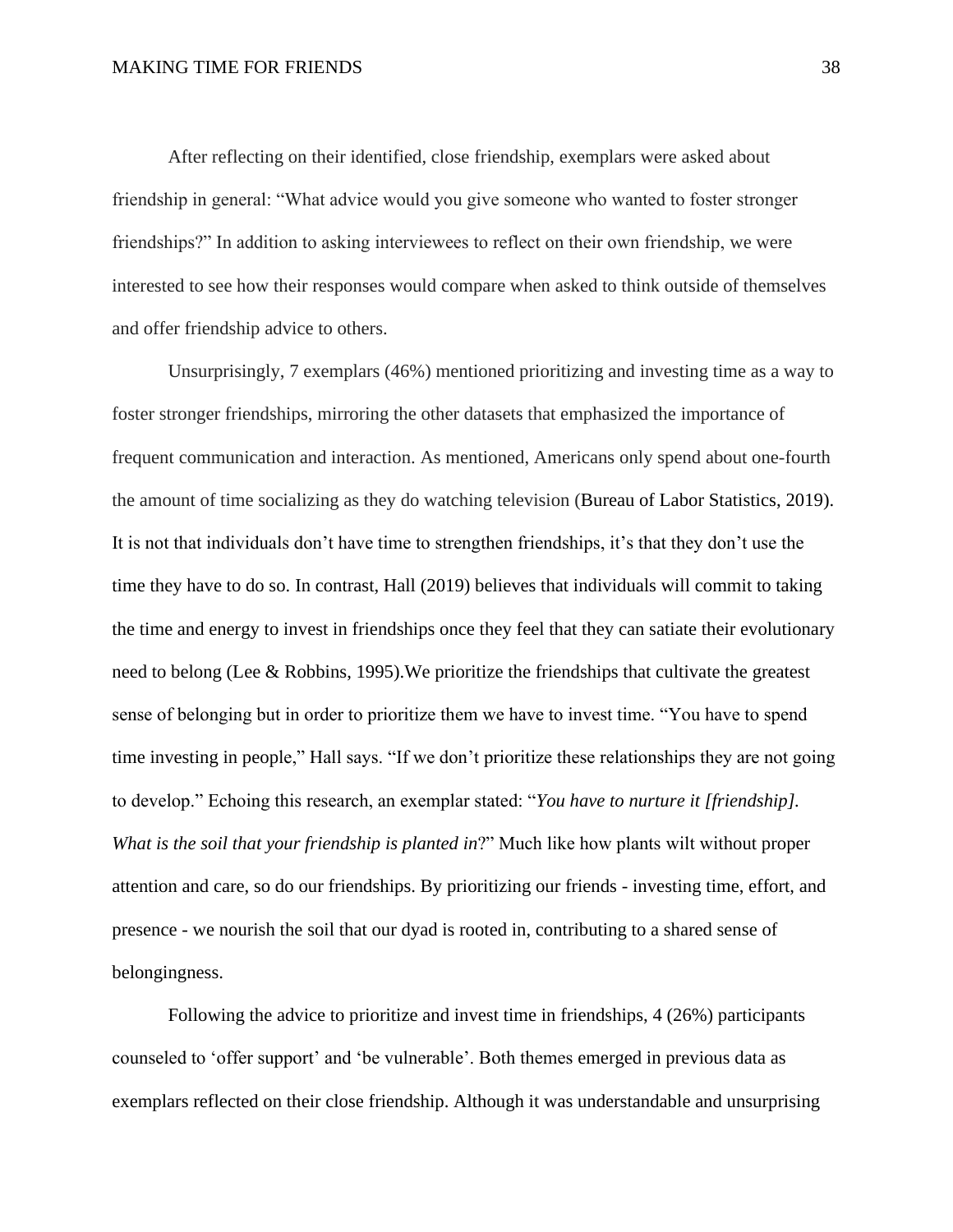that the friendship advice data echoed the practices and principles that exemplars use in their own friendship, we were amazed by the plethora of additional friendship advice offered (as indicated in Table 5 above): strike a balance, be authentic, shared similar interests, say 'yes' to invitations, be honest, foster loyalty, don't judge, and grow together, among others.

#### **Research Summary**

By reviewing and analyzing the data from our interviews, we concluded that the processes for maintaining and strengthening friendships while related, are unique - necessitating different types of activities. Nevertheless, one core theme across both processes emerged: prioritizing and investing time. Whether you are striving to keep your friendship alive after moving across the country (maintenance) or are hoping to feel more connected with and understood by your friend (strengthening) - effort, investment, and time are required. Additionally, we found that investing time is not enough by itself. How friends spend their time together matters.

### **Friendship Maintenance Strategies**

In dissecting the data across how exemplars invest time to maintain their friendships, we uncovered that frequent communication and shared experiences were mentioned most often. To keep our friendships thriving we must communicate and check-in, whether about something meaningful or trivial. Reaching out informs our friend that we are thinking about them, that the relationship is important to us, and that we are willing to invest the time needed to preserve it. Through these efforts, we deepen a sense of belonging in the friendship which in turn can motivate our friend to reciprocate in reaching out to us. This shared sense of belongingness and frequent communication then sets the stage for rich participation in activities together.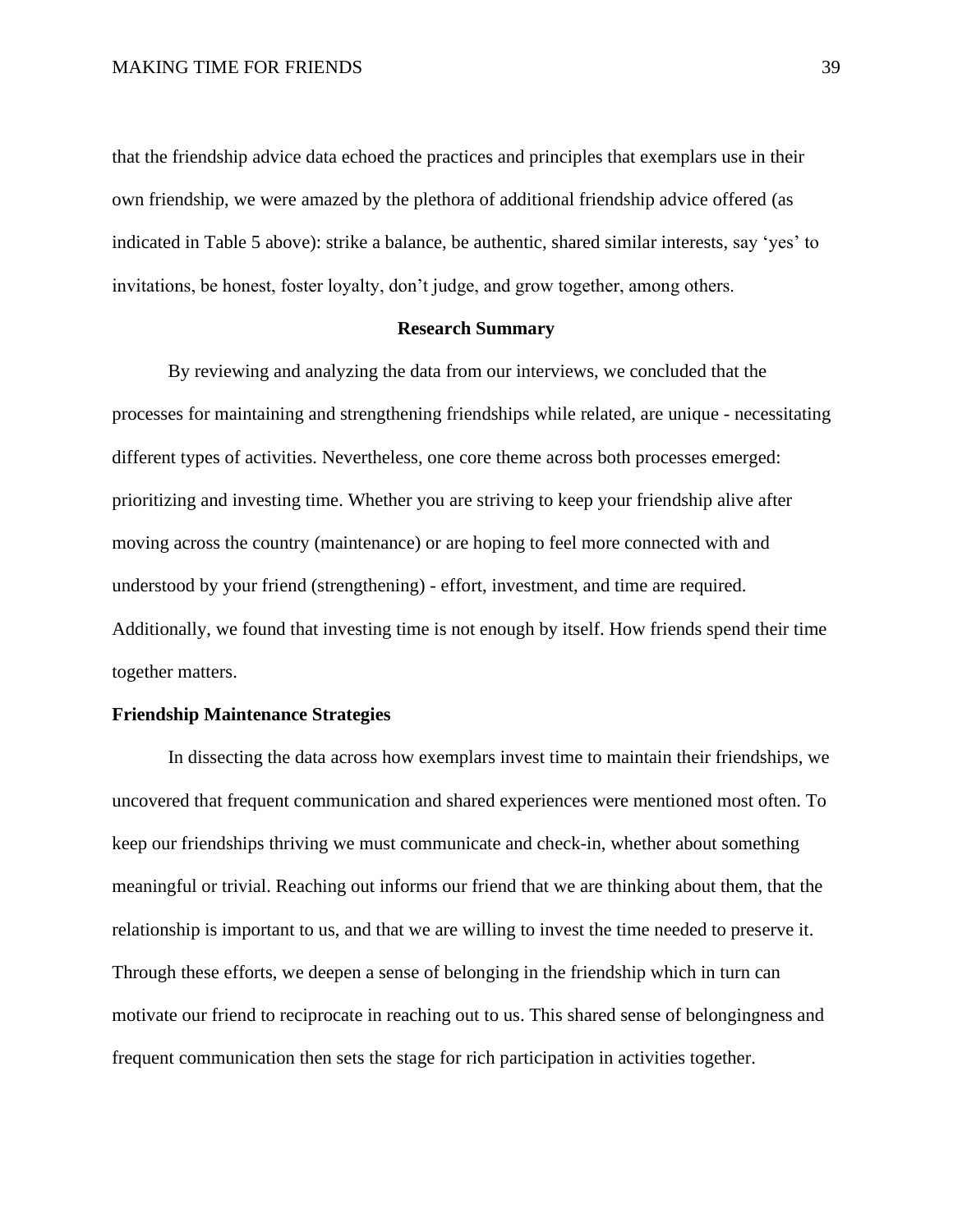Whether through life phases, working together, or engaging in playful activities, shared experience is a critical part of staying close to our friends. Similar to how communication can spark shared experience, shared experience can serve as the basis for rich conversation. Additionally, if infused with positivity, vitality, and meaning, shared experiences can facilitate a desire to continue investing time in the friendship, given the benefits gleaned. Used together, communication and shared experiences can facilitate a reinforcing, upward spiral enabling our efforts to sustain the friendship.

### **Friendship Strengthening Strategies**

The communication and shared experience themes, once honed, can cultivate a space for friends to utilize key friendship strengthening strategies. In analyzing the data across how exemplars invest time in strengthening their friendship, providing support to each other and cultivating vulnerability emerged as top themes. Showing up for our friends and being open about the help we need sows the soil for a flourishing relationship. In our research, we learned that offering support and being vulnerable are often two sides of the same coin. Providing support to a friend in hardship or in joyful milestones strengthens friendship. But in order for the support offered to be valuable for strengthening a friendship, the receiver must be willing to accept the support with grace and gratitude - a form of vulnerability.

In addition, vulnerability can promote increased support in our friendships – one friend is vulnerable enough to ask for support and the other friend is willing to provide it. This supplies an opportunity for both friends to feel that they matter. Mattering, as argued by Prilleltensky (2019), consists of adding value and feeling valued. When we ask our friend for help, we provide them with an opportunity to add value to the friendship. When they listen, care, and provide us with the support we need, it demonstrates to us that we are valued. All leveraged together, we found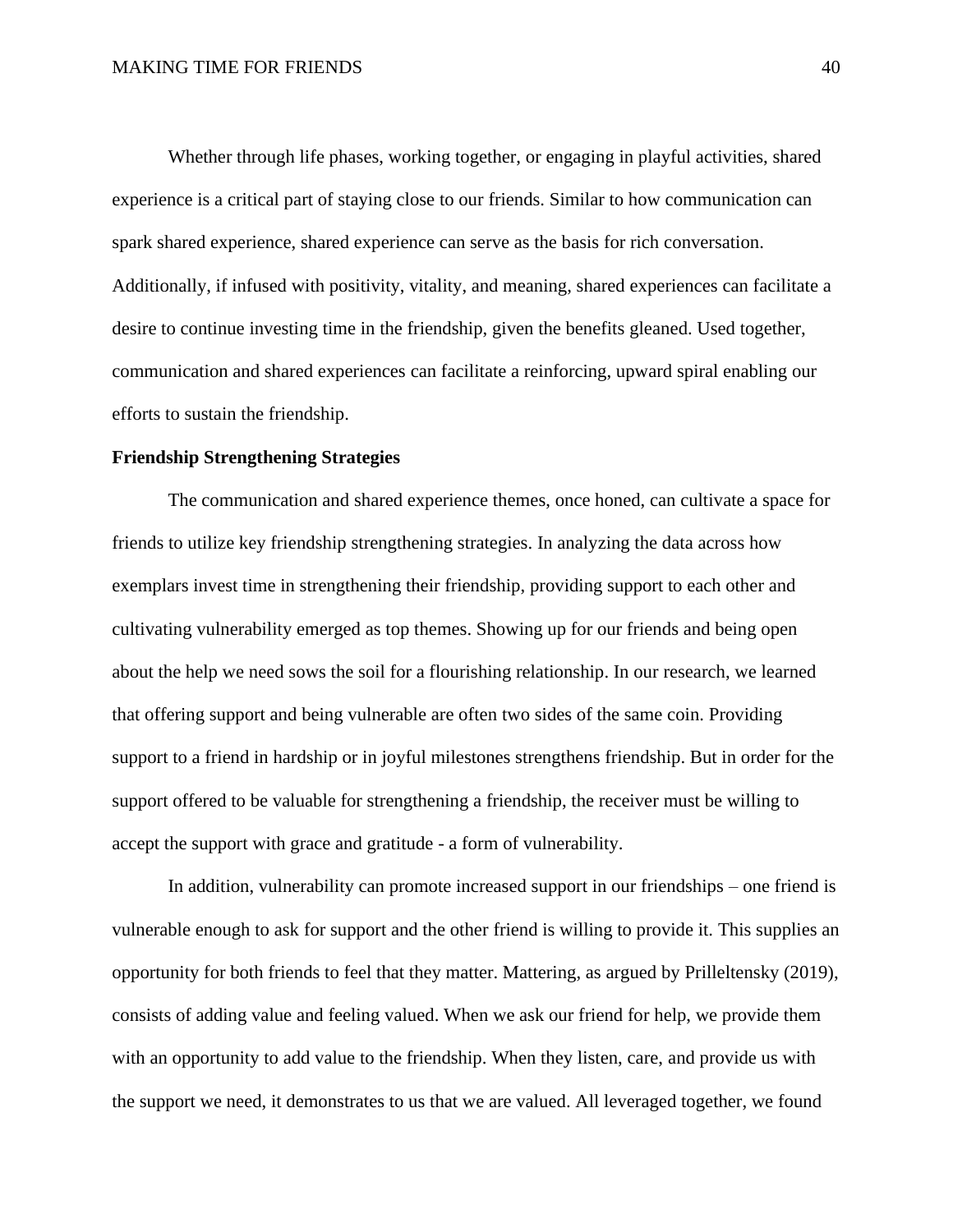that communication and shared experiences (for friendship maintenance) and support and vulnerability (for friendship strengthening) will enable individuals to foster enduring and thriving friendships.

### **Gender Differences & Further Research**

One interesting finding that emerged as a key theme in our research was the difference in friendship by gender. While we understand that not all female friendships or male friendships look alike, we discovered a few notable differences worth mentioning. The biggest theme in our research survey that sparked our understanding of gender differences was that women answered "Strongly Agree" to "At this point in my life I have at least one close platonic friend who is not a family member" more often than men. Men more frequently responded "Mostly true" or "Somewhat true". These results begin to tell the story that both men and women have friendships but that women may perceive their friendships to be stronger.

In addition to our findings, existing literature has uncovered key friendship differences between men and women that may explain why women have subjectively stronger friendships than men. The process of forming friendships looks different for each individual, but it specifically differs across genders – friendships among men tend to focus on shared interests and activities, while friendships among women focus on trust and self-disclosure (Stokes & Levin, 1986). Consistent with this difference, men value shared attitudes, values, interests, and grouporiented behaviors, whereas women value emotional sharing and intimacy and have stronger motivation to develop close, dyadic ties (Stokes & Levin, 1986). Because of this, women and men often take different approaches to social bonding. Whereas male friendships can be transitory, hierarchical, and task-oriented, female friendships tend to be more tightly interconnected and focused on emotional bonds.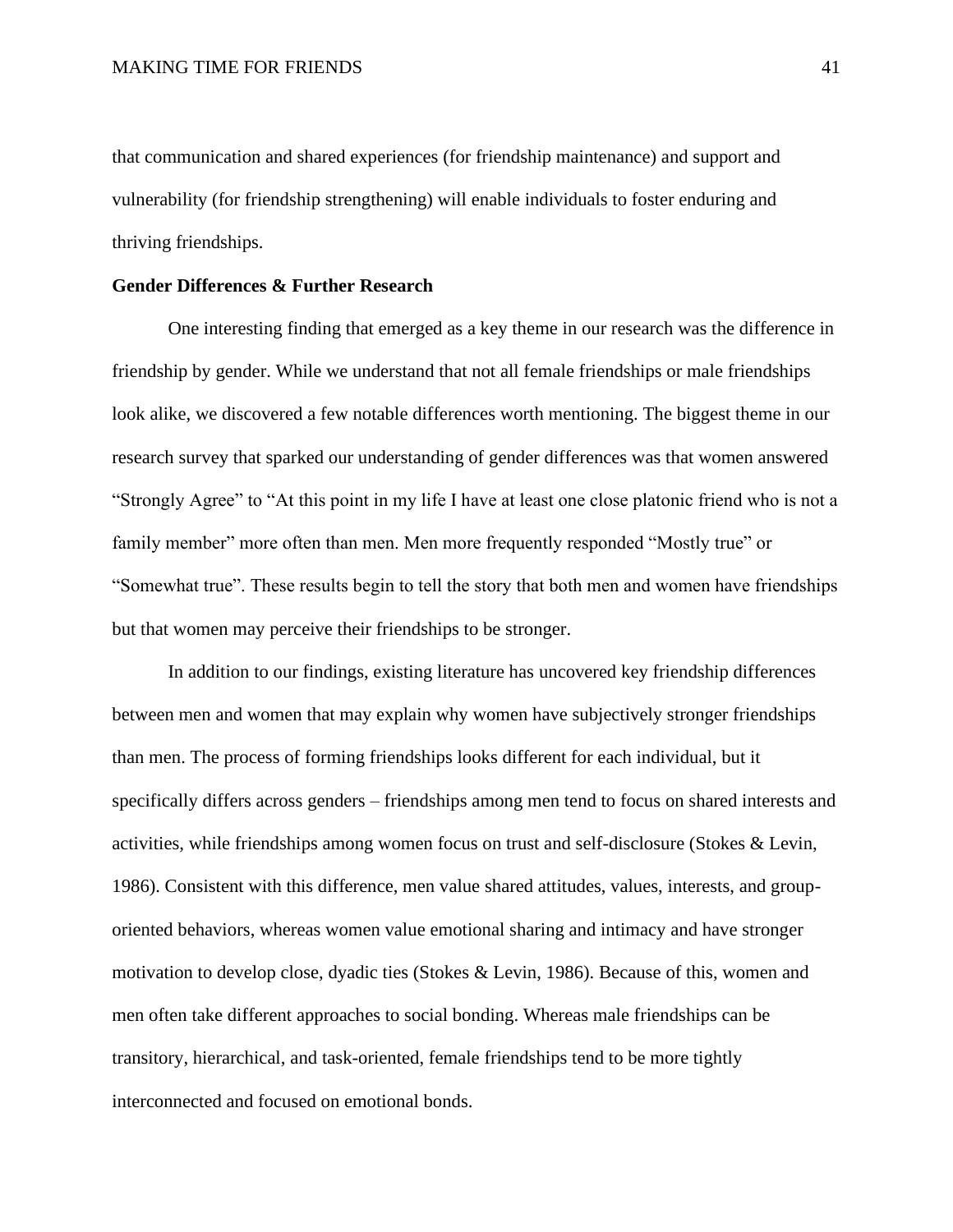Interestingly however, when men converse with women, they tend to take on the value of intimacy and self-disclosure, more so than when they interact with male friends. Many researchers have found this to be true, specifically in workplaces - the place most likely for men to form friendships (Fehr, 1996). While male co-workers may have other close male friends in the office, they share more personal information with female co-workers. There are several possible explanations for this, however, they have not been studied and are purely theoretical. Some possible explanations include: (1) Men feel more comfortable disclosing to women because women may show more of an interest in their personal lives and ask more personal questions; (2) Men are more reluctant to show weakness to their male friends than their female friends; (3) Men desire to show competency over warmth when it comes to their male friends, but may choose warmth over competency with their female friends. While these explanations are compelling, they were not explored in our study and warrant further research to inform how men's friendship approaches may change when interacting with women.

Although intimacy styles among men and women for close friendships are most often different, their satisfaction with their friendships are not (Hall, 2011). Men and women define the importance of their friendship in very similar fashions. They want to have friends who are authentic, loyal, and trustworthy. Despite sharing this desire, men are more likely to build relationships that focus on what friends can do for them, what opportunities they can provide, and what resources they can offer - what Aristotle would define are *Utility Friendships.* Women, on the other hand, are more likely to expect their closest friends to offer emotional support (Hall, 2011). Perhaps it is the nature of their friendships - friendship based on utility for men and friendship based on virtue for women - that contribute to the perceived strength of the friendship (as shown in our survey).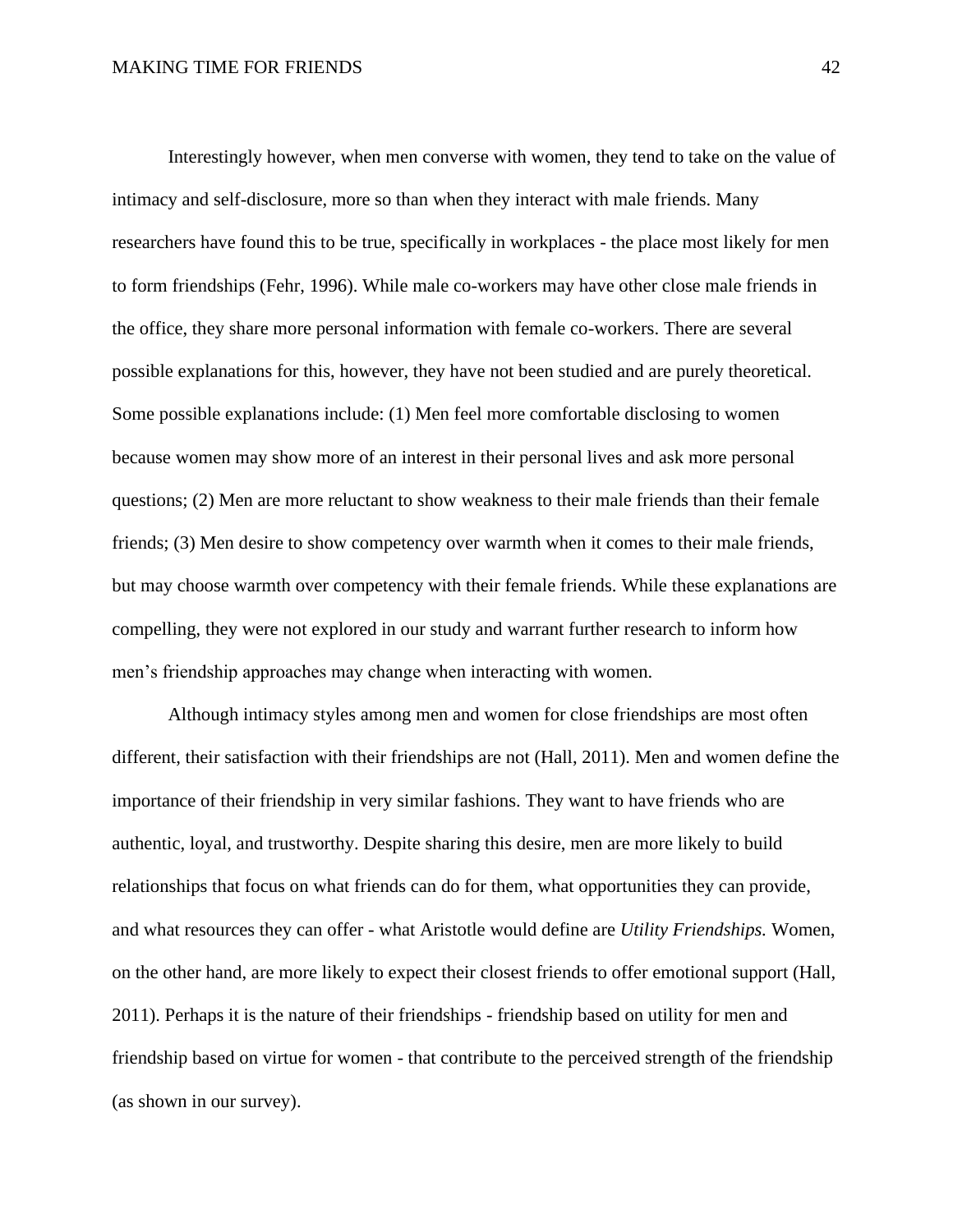These overarching differences in gender may then inform where men and women feel more comfortable spending their time to maintain and strengthen friendships. For example, it may feel more natural or authentic for men to focus on shared activities rather than communication in order to maintain friendships. Additionally, men may take a tactical, taskoriented approach to offer support, whereas women may prefer to be vulnerable as a way to strengthen friendship. Regardless, all maintenance and strengthening strategies can be beneficial for a friendship. We encourage men and women to utilize the maintenance and strengthening strategies offered that feel the most valuable, effective, and authentic to their personality and the nature of their friendship.

In addition to these findings, there are several areas across gender differences in friendships that pique our interest and will require further research. For example, existing studies show that women explicitly desire less sexual intimacy with opposite-sex friends than men—a pattern consistent with the hypothesis that women perceive friendships as akin to kinship (Ackerman, Kenrick, & Schaller, 2007). Given this, we are eager to understand if opposite-sex friendships can thrive when one or both friends are sexually attracted to the other. Furthermore, because men often desire sexual intimacy with female friends, can opposite gender friendships thrive when one or both friends are in committed relationships with other partners? Lastly, because of these differences, what are effective strategies for maintaining and strengthening opposite-sex friendships?

Overall, we are interested in the value of opposite-sex friendships across well-being and life satisfaction. We hypothesize that all friendships have the potential to positively impact our well-being whether same-sex or opposite-sex. With increased knowledge about the effective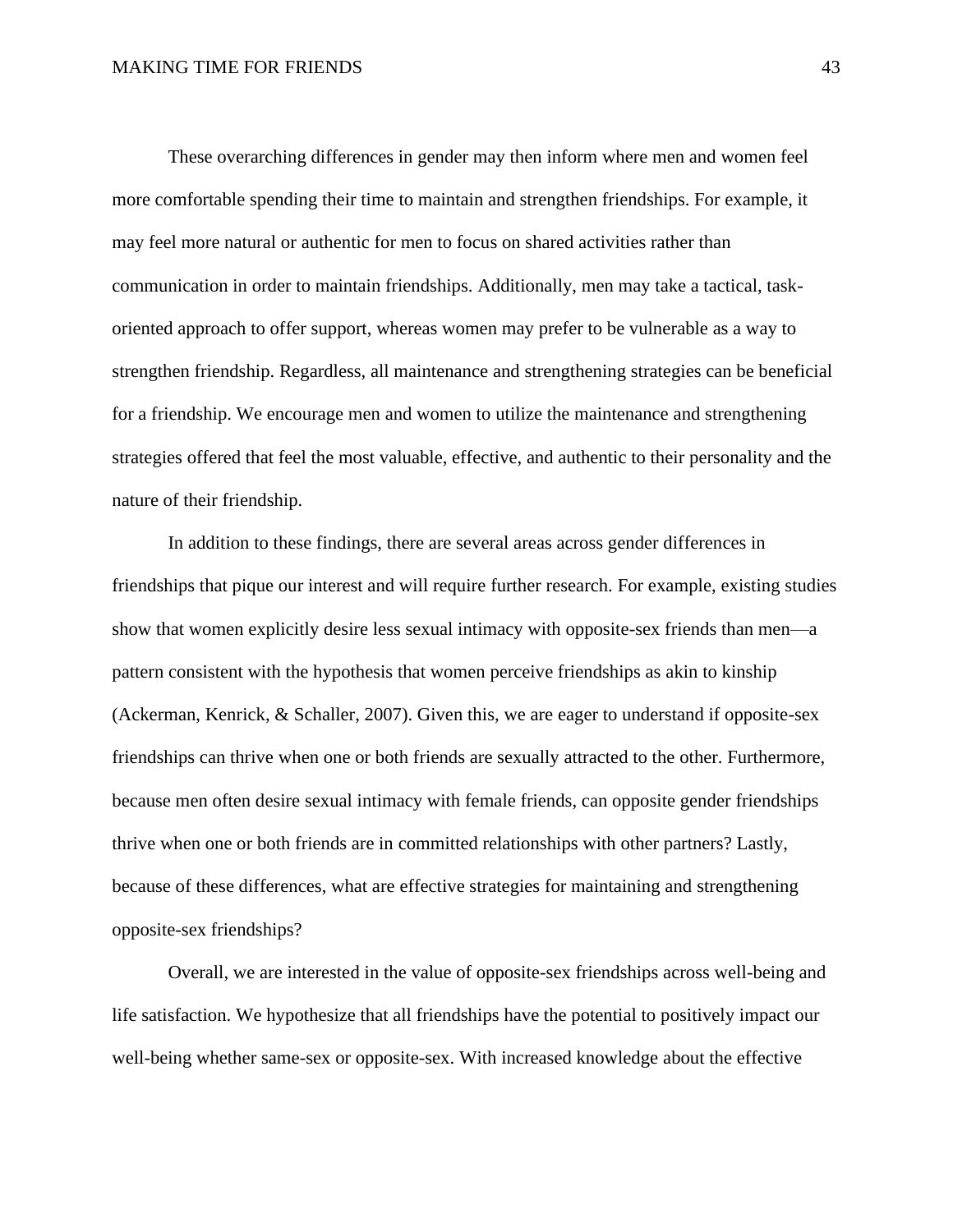strategies for forming, maintaining, and strengthening opposite-sex friendships we hope that

individuals will have more opportunities to foster flourishing friendships with men and women.

### **A Scientific How-To Guide to Friendship**

Wherever you are, it's your friends who make your world....

—William James

# **Table6**

*Friendship Maintenance & Strengthening Strategies*

|                            |                             | Strategy                                  | <b>Detailed Tactics</b>                                                                                                                                                                                                                                                  |
|----------------------------|-----------------------------|-------------------------------------------|--------------------------------------------------------------------------------------------------------------------------------------------------------------------------------------------------------------------------------------------------------------------------|
| Friendship in<br>Adulthood | Maintaining<br>Friendship   | Consistent<br>Communication               | Listen empathically and actively<br>$\bullet$<br>Express optimism<br>$\bullet$<br>Foster reciprocal communication<br>$\bullet$                                                                                                                                           |
|                            |                             | Shared<br>Experiences                     | Cultivate positivity resonance<br>$\bullet$<br>Exercise together<br>$\bullet$<br>Incorporate play into your experiences<br>$\bullet$                                                                                                                                     |
|                            | Strengthening<br>Friendship | Offering $\&$<br><b>Providing Support</b> | Capitalize on positive experiences, events,<br>$\bullet$<br>and news<br>Be present and supportive through<br>٠<br>hardship and loss<br>Respond in an active constructive manner<br>$\bullet$<br>Recognize, appreciate, and cultivate<br>$\bullet$<br>character strengths |
|                            |                             | Being Vulnerable                          | Provide cues/responses marked by<br>٠<br>empathy, care, and love<br>Foster trust<br>$\bullet$<br>Engage in a mutuality of self-disclosure                                                                                                                                |

As we considered our shared friendship exploration - why friendships are important, how we develop friendships, and what's required to grow flourishing friendships - we felt strongly that real-world tips were the essential finish to our journey. While it is a noble cause to study and learn about friendships, we felt it personally pertinent to gather the tactical practices to sustain and improve friendships in our everyday experience.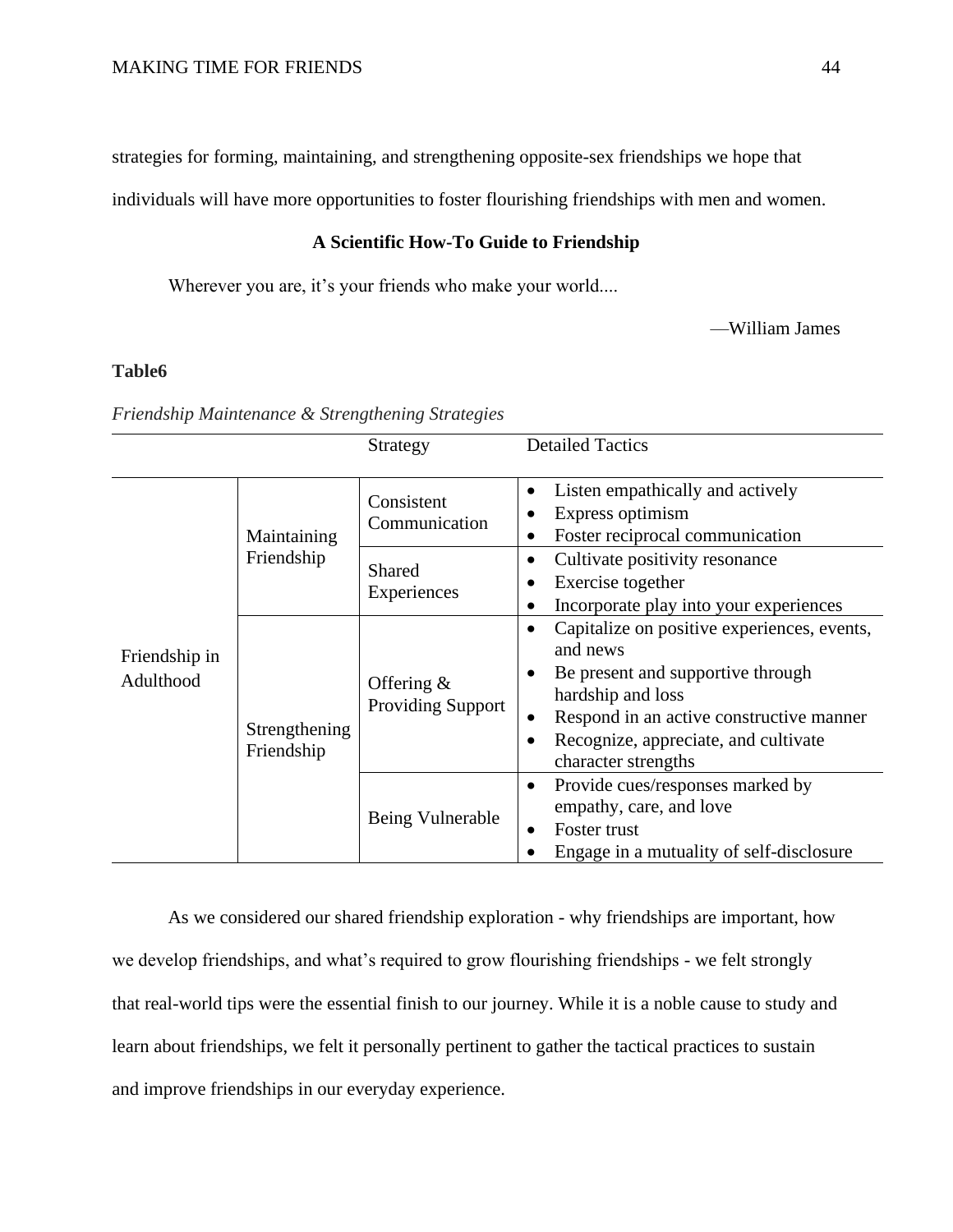Before we embarked along this pathway of discovery, my adult son approached me one day and said, "Mom, you have really great friends. How do you make and keep friends?" This was not a passing question but a heartfelt plea to learn and understand from someone he considered to be a "friend" expert. His question, however, stumped me. While I agreed I had a strong, supportive circle of close friends, I couldn't put into words how I made them, how I strengthened them, or how I maintained them. I have thought about his question many times as we studied and researched friendship. As a mother and friend, I now feel better equipped to answer his questions, along with so many others who ask, "How do I maintain and strengthen my friendships?"

The question of how to strengthen and maintain friendships was less important when structures were in place that naturally cultivated strong connections - tribes, church congregations, bowling leagues, close knit communities, neighborhood block parties, and locally-based workplaces. Today, however, due to various reasons, many of those institutions are gone or diminished and the question of building connections that matter to us has become more of an individual quest than a group dynamic.

Through this work of arming individuals with friendship strategies we hope impassioned readers will disseminate these practices to their friends, families, neighbors, teachers, and bossesinfusing vibrancy, support, and friendship into their communities. We dream of a world in which all individuals feel empowered and efficacious to develop, sustain, and strengthen the types of friendships they need to live a flourishing life. We are confident that this friendship toolkit will pave their journey - just as it did ours.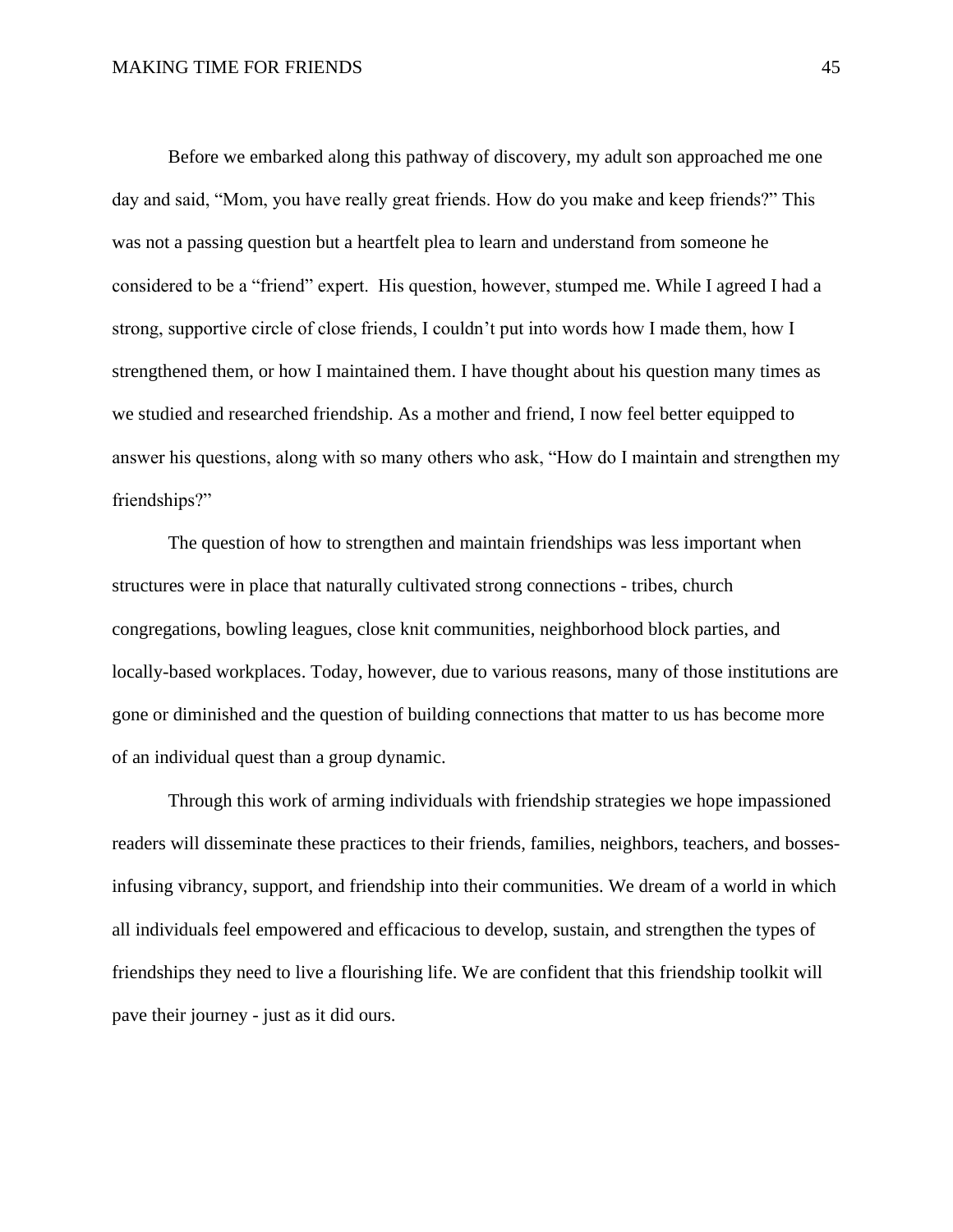### **How-To Maintain Friendships**

In this section we provide key suggestions for maintaining friendship among adults, leaning on research in positive psychology, stories from exemplars, and our own experiences. To us, the phrase 'friendship maintenance strategies' signifies the processes of preserving the existing state of the relationship - the practices and principles required to keep the friendship going. These practices, among many others, as shown in our research include: communication and shared experiences between and among friends. The forthcoming information provides details on the theory, science, and application of each of these maintenance strategies.

Before diving into the suggestions, it is important to remember that an essential aspect for maintaining friendships is *consistency* in communication and shared experiences. Some ideas for creating this consistency in friendship are (1) Establish regular times to talk to or meet each other in person (i.e. certain days/times of month or year – weekends, birthdays, celebrations etc.); (2) After each interaction, set a date for the next interaction (i.e. plan the next movie night at the end of the current movie night); and (3) Establish habits or traditions that create consistent patterns (i.e. always celebrating your birthdays together – in person or via phone). By creating consistent habits for communication and shared experiences, friendships can be successfully maintained through different phases of life, diverse experiences, and distant physical locations.

# *Communication Tactics*

Ultimately the bond of all companionship, whether in marriage or in friendship, is conversation.

—Oscar Wilde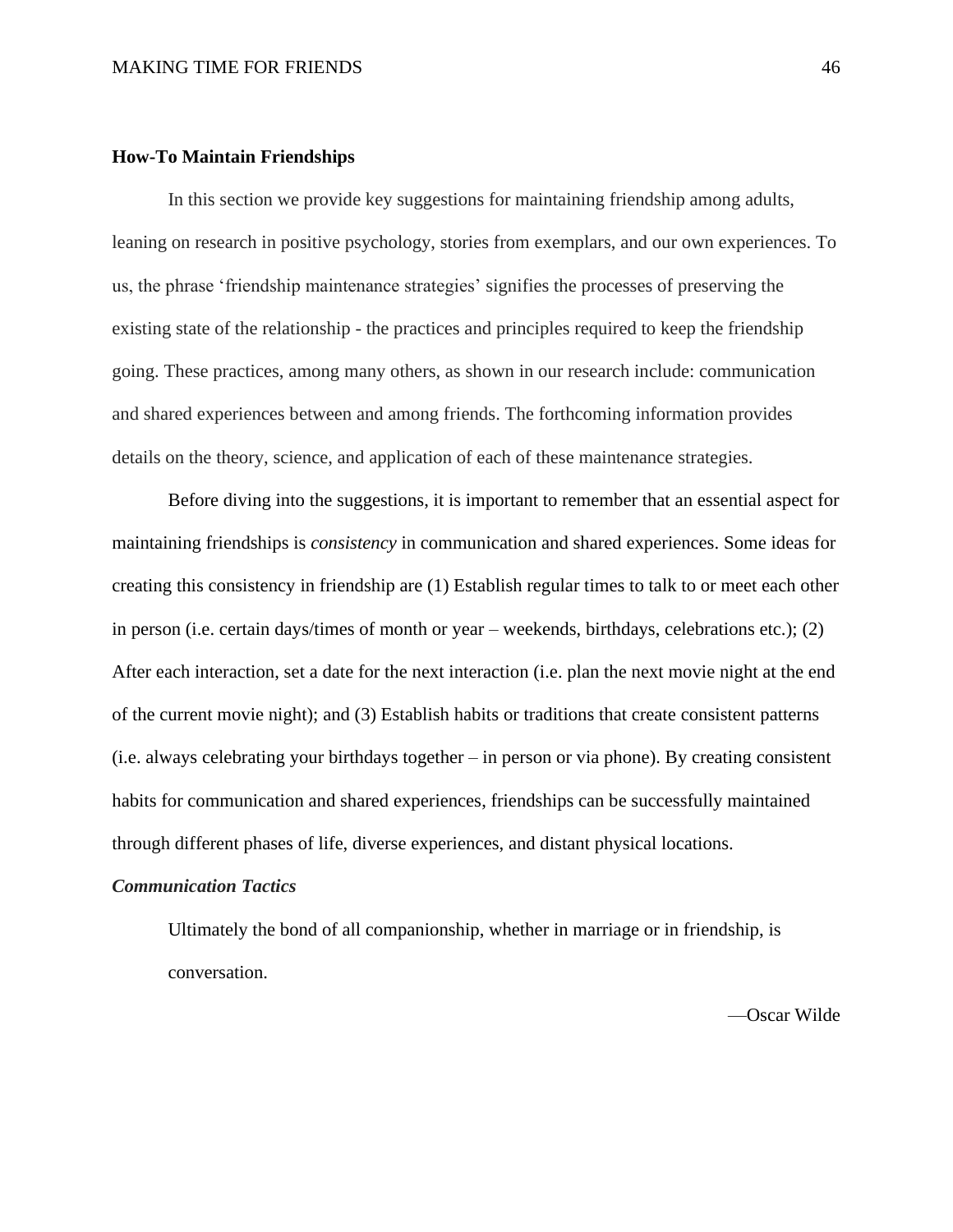### *Communication Tactic #1: Effective Listening*

Effective listening is often overshadowed or deprioritized when friends are too focused on their own goals for a conversation - how they will respond or what they want to express instead of hearing what the other person is saying. Many, if not most people, listen as a means to make their own point rather than as a vehicle to better understand the speaker (Dutton  $\&$  Heaphy, 2003). Effective listening is a key element of high-quality connections and is characterized by being empathetic and active. Empathetic listening centers on the friend who is speaking with the intent of understanding their point of view rather than expressing your own. Active listening includes being present and responding thoughtfully to the point of view that is shared (Dutton  $\&$ Heaphy, 2003).

Prior to responding, there are two core strategies to foster stronger connection while listening: eye contact and smiling. Eye contact has been shown to be especially powerful for effective communication (Farroni et al., 2002; Niedenthal et al., 2010). Studies show that eye contact is needed for facial mimicry to occur (Schrammel et al., 2009), such as when your friend smiles, you also smile. This facial mimicry, in turn, is necessary to accurately decode what your friend is feeling (Maringer et al., 2011). By making eye contact with our friends as they express important reflections or emotions, we are able to more effectively understand them and are therefore better prepared to respond with empathy.

Making eye contact is a prerequisite to our ability to use smiling effectively in conversation. Looking intently at our friend allows us to discern when it is appropriate or helpful to smile at them. It's often natural for us to reciprocate a smile when a friend smiles at us. It is more nuanced however, to understand how to leverage smiling when friends are sharing bad news, painful emotions, or unhappy experiences. While smiling isn't appropriate in every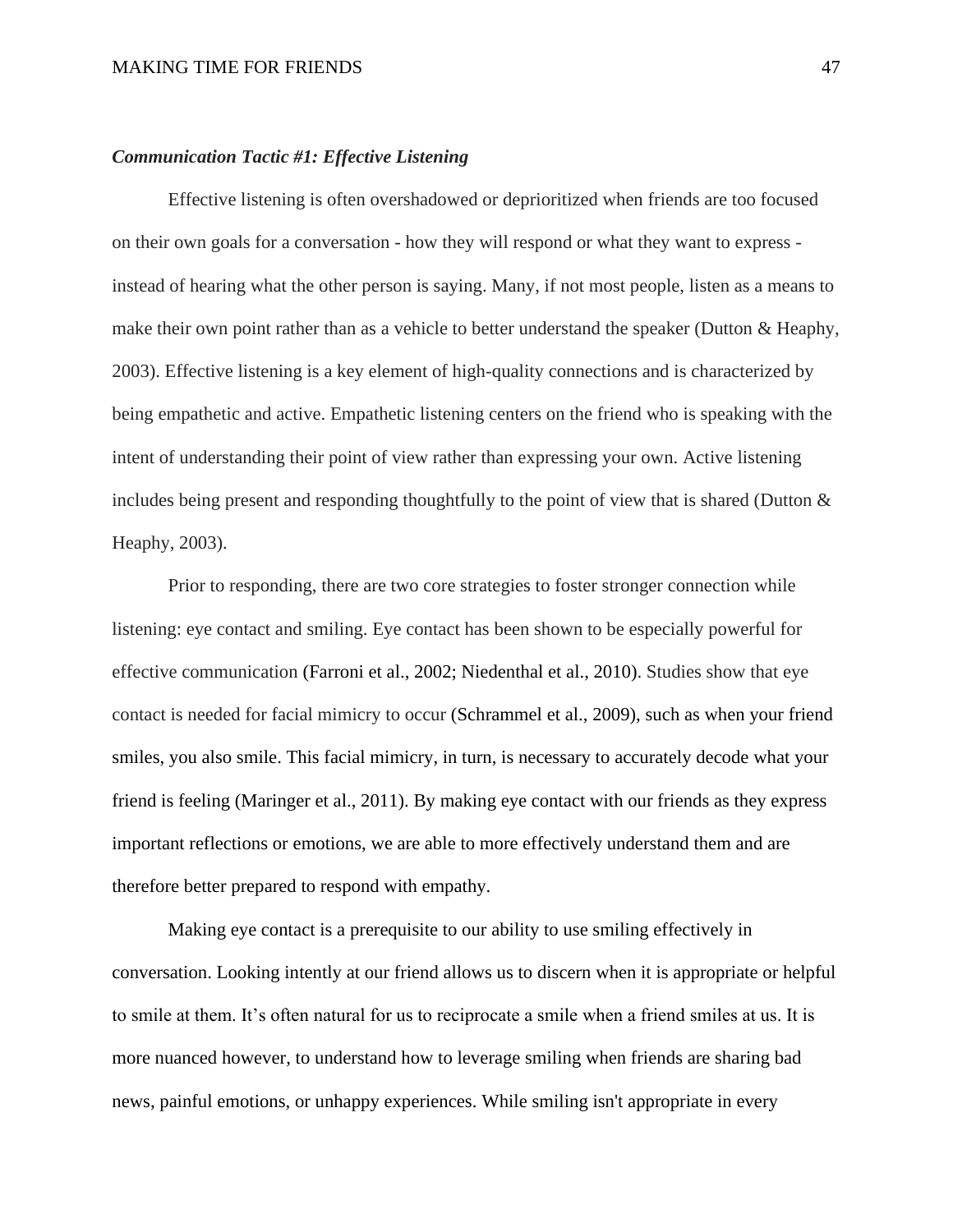situation, research has shown that smiles evolved not only because they provided the 'smiler' the opportunity to express their happy emotional state but to enable the 'smiler' to evoke positive emotion in others (Owren & Bachorowski, 2003; see also Gervais & Wilson, 2005). Given this, smiling can be used to reciprocate positive emotion or as a mechanism to cultivate positive emotion in your friend.

Hasson et al. (2004) have found significant evidence that shared positive emotions, such as smiling, in conversation is good for friendship. Through research studies, they discovered that there is widespread brain coupling between speaker and listener during emotional moments in which communication is effective (Hasson et al., 2004; Stephens et al., 2010). When people share positive emotional states, they also share key biochemical and neural patterns. What is even more significant is that the greater this speaker-listener neural coupling, the greater the understanding in conversation (Stephens et al., 2010). Given this, the more we are able to share positive emotions during conversation, whether through eye contact, smiling, or other strategies, the more shared understanding we will foster with our friend.

# *Ideas for Application – Effective Listening*

Once you have listened fully and intently, making eye contact, smiling and giving your presence to your friend there are many strategies to employ to embody empathic and active listening (Dutton & Heaphy, 2003).

- ➢ Paraphrase Express in your own words what you heard your friend say
- ➢ Explore Not only reflect on the content of what was shared but your friend's emotions, voice (pitch, speed, volume), and body language
	- Emotion: "I heard you say you were proud, what made you feel that way?"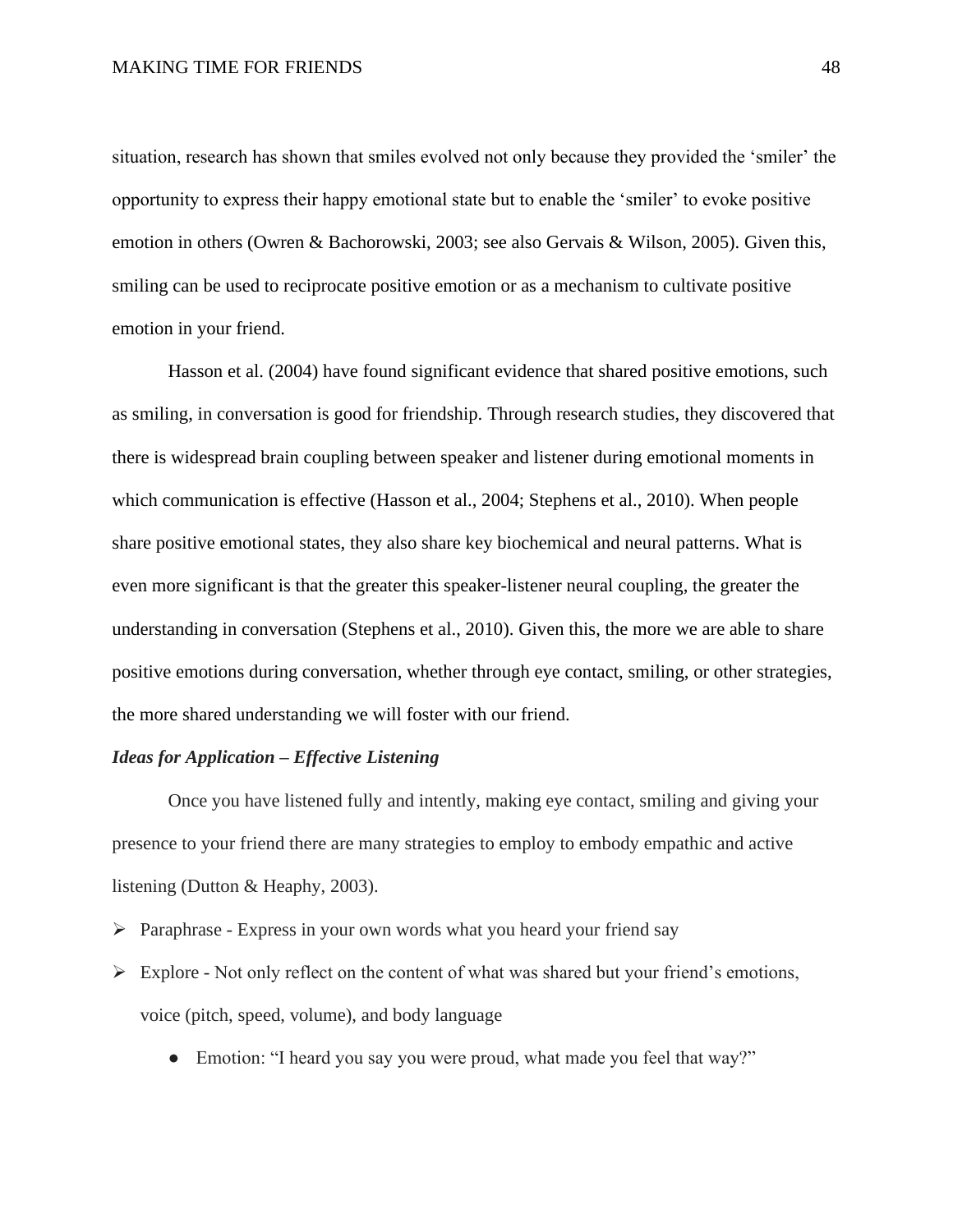- Voice: "Your voice got higher and you sounded excited when you mentioned X. Tell me more."
- Body Language: "Your shoulders slumped when you talked about X. How does X make you feel?"
- $\triangleright$  Summarize Pull together the themes of the discussion into a few points
- ➢ Solicit Feedback Ask if your friend felt heard and understood; "I'm working on my listening skills, where could I improve?"

### *Communication Tactic #2: Optimism*

Another contributor to a healthy friendship is an optimistic explanatory style. An explanatory style is defined as the way we most frequently explain the causes – positive or negative - of events that happen to us (Peterson, 2009). Learning and implementing methods to strengthen an optimistic explanatory style can help us experience more positive events in our lives, build stronger connections with others, and help us achieve higher psychological and physical well-being. An optimistic explanatory style may also help us maintain and strengthen more meaningful friendships, since optimists are more likely to benefit in the social domain.

For example, a study by Brissette et al. (2002) described how students coped with the challenge of starting college. Their study found that optimists - those that explained more positive causes to the events that happened to them - experienced greater increases in their social networks during the first semester than pessimists. Additionally, pessimistic women who were being treated for breast cancer were more likely to withdraw from their social activities more often than their optimistic counterparts (Carver et al., 2003). There is evidence suggesting that social networks and optimism may have mutually reinforcing effects. Segerstrom (2007) found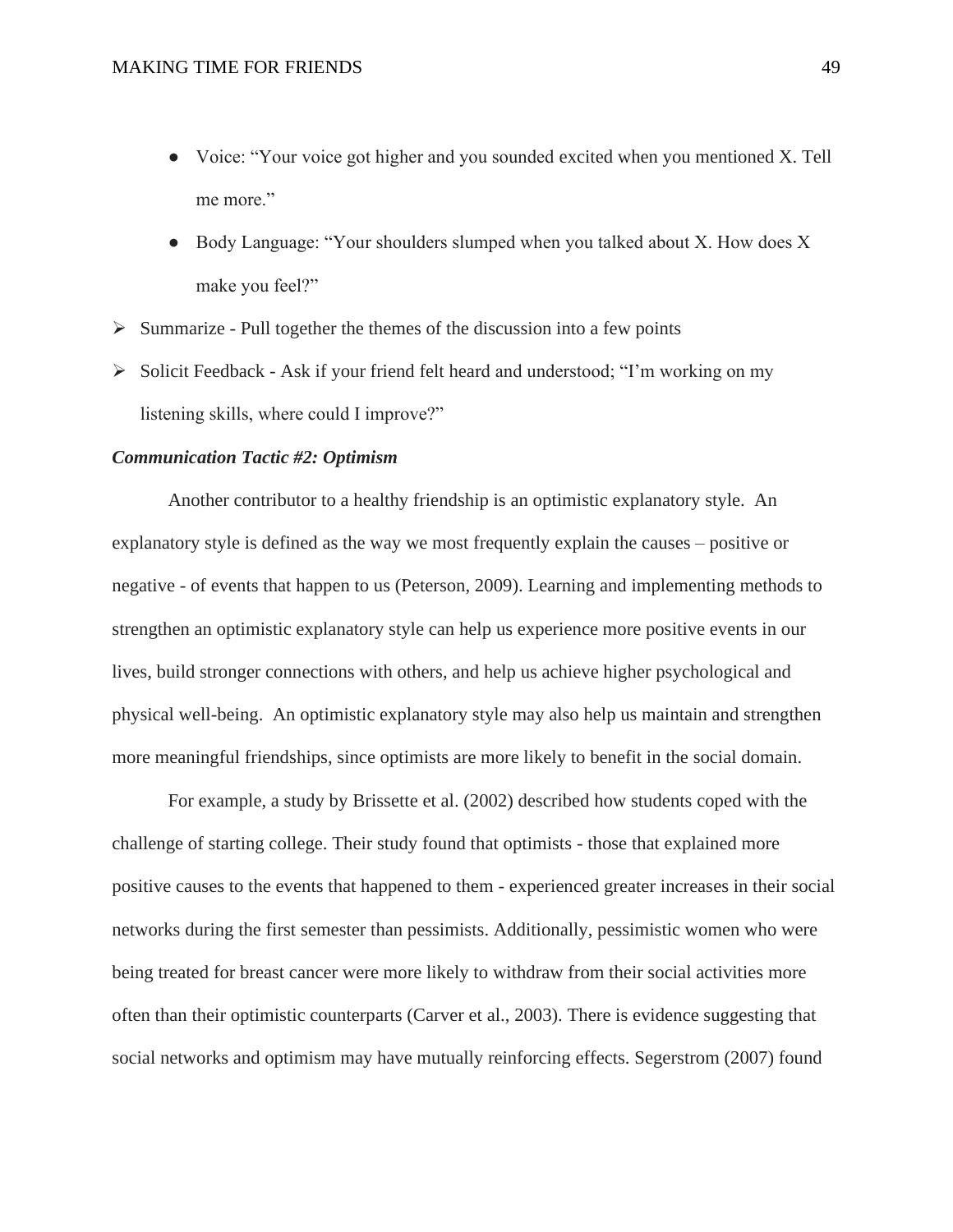that obtaining and maintaining larger, more supportive social networks over a 10-year period of time was related to increases in optimism over that same time period.

Optimism is a positive resource for maintaining relationships through communication. One reason may be that optimists are easier to like and more enjoyable to be around and talk to than pessimists. Studies have confirmed that we want to be around people who express positive expectations for the future more so than people who express negative expectations (Carver et al., 1994; Helweg-Larsen et al., 2002). Understandably, social interactions with optimists are more positive than interactions with pessimists (Räikkönen et al., 1999).

Another explanation for optimist's ability to more effectively maintain and build friendships may be that optimists work harder at their relationships. In a study by Srivastava et al. (2006), relationship partners began by having a conversation in the laboratory about the area of their greatest disagreement. The couples then had the opportunity to rate their own behavior and their partner's behavior during this interaction. After one week, the couples were asked how well the conflict had been resolved in the preceding week. Researchers discovered that optimism predicted perceptions of greater supportiveness from their partner, which predicted more positive engagement in the conflict discussion. These perceptions of supportiveness through positive engagement was a beneficial effect of optimism on the couple's conflict resolution and communication (Srivastava et al., 2006).

Although there are relatively few studies of the role of optimism in friendships, existing evidence suggests that pessimists have a harder time than optimists in relationship satisfaction – romantic or otherwise. Given the importance of close relationships for our wellbeing (Seligman, 2018), optimists appear to have the advantage in strengthening and maintaining close friendships and cultivating well-being. As Ralph Waldo Emerson once said, "The only way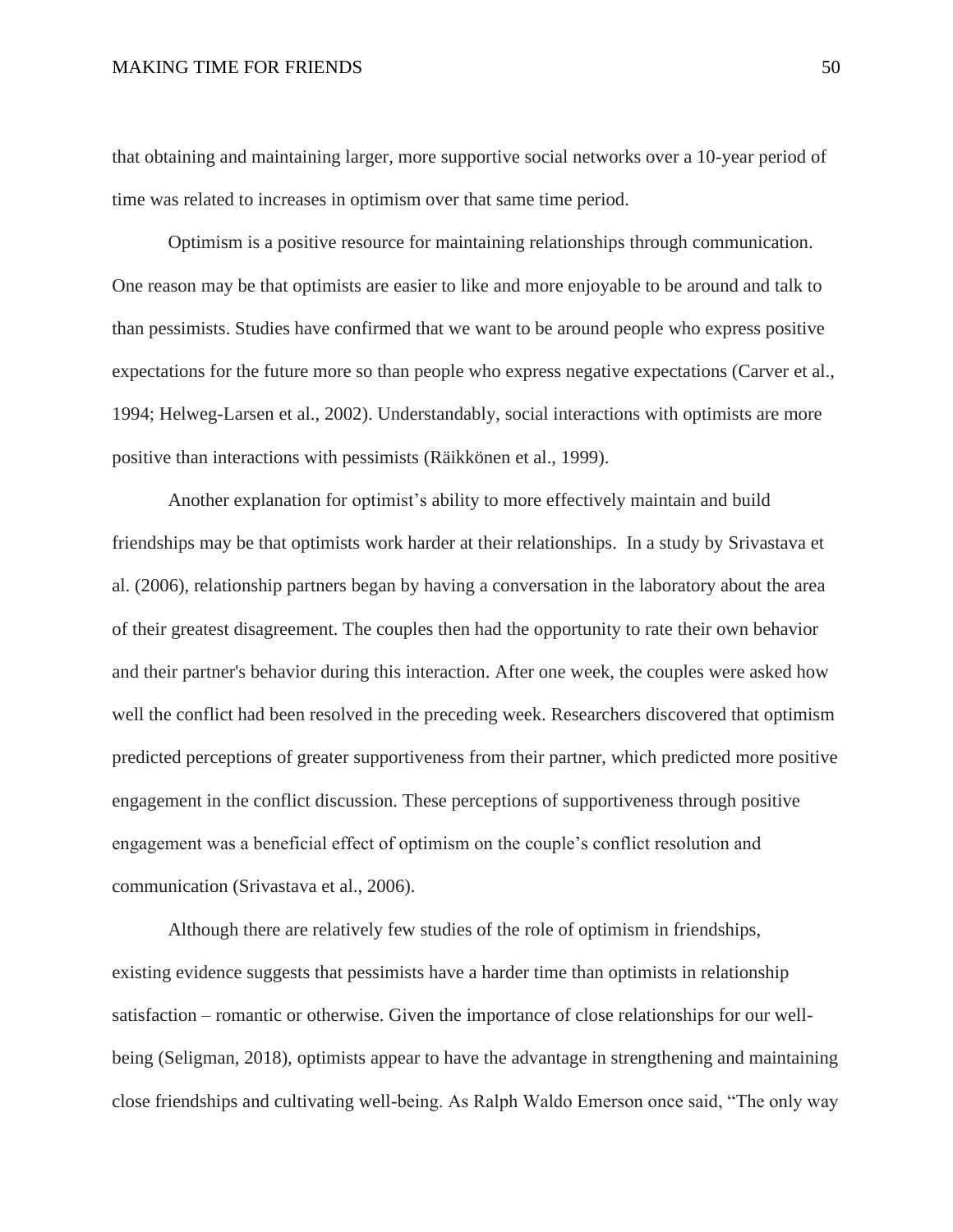to have a friend is to be one." Perhaps he should have said, "The best way to have a friend is to be an optimist."

# *Ideas for Application – Optimism*

While some research shows that explanatory styles - optimistic or pessimistic - are influenced by genetics (Peterson & Steen, 2002), positive psychology has shown that they are also highly modifiable by specific experiences (Seligman, 2018). The following provides tactical ways to increase optimism in your life, conversation, and friendships:

- ➢ Reflect on how you explain life events and begin to practice an optimistic explanatory style. The aspects of explanatory styles include:
	- Permanence Whether you think an experience is stable or unstable how long you think it will last.
		- i. Negative Event: Family member passing away
		- ii. Pessimistic Explanatory Style: You believe that you will never be able to find comfort and hope again
		- iii. Optimistic Explanatory Style: Understanding that you will be able to have joy, happiness, growth, and many other positive emotions and experiences once again
	- Personalization Whether you attribute an experience to internal or external factors if you consider the experience to be your fault.
		- i. Negative Event: Family member passing away
		- ii. Pessimistic Explanatory Style: Attributing the loss as entirely your fault (when it was not)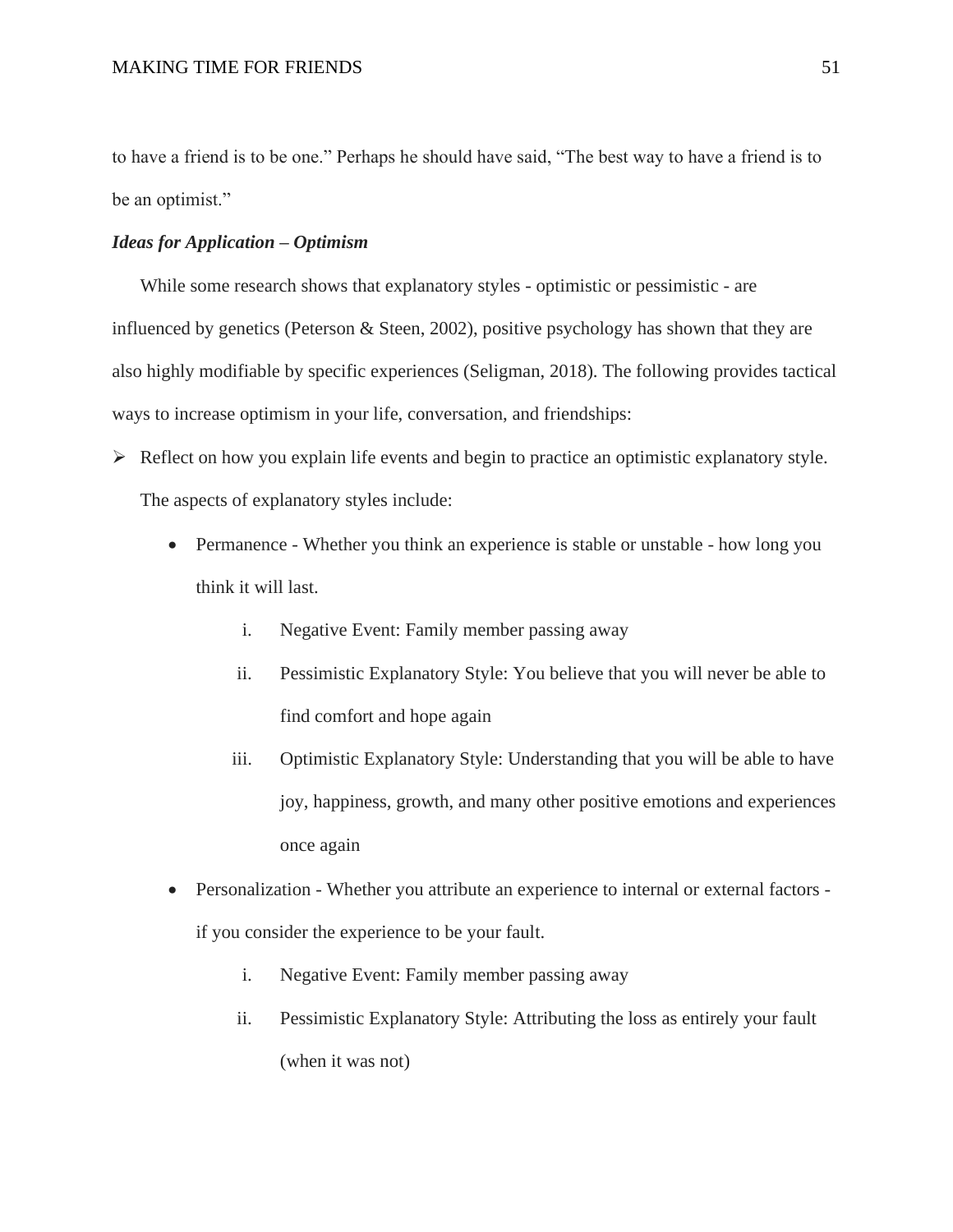- iii. Optimistic Explanatory Style: Ability to untangle your responsibility from the event and attribute it to external factors
- Pervasiveness Whether you see experiences as global or specific if you believe an event will affect all areas of your life.
	- i. Negative Event: Family member passing away
	- ii. Pessimistic Explanatory Style: Believe that you won't be able to find success or happiness in any aspect of your life - parenthood, career, health, or friendship etc.
	- iii. Optimistic Explanatory Style: Pivoting your perspective to consider that while sadness may always remain, happiness can still be cultivated
- $\triangleright$  Visualize Your Best Possible Self: What would your best possible self and life look like in 3, 5, or 10 years? The Best Possible Self exercise asks this question and includes spending twenty minutes a day visualizing and writing a narrative description of what you envision. This mental exercise encompasses various domains of life and is intended to uncover your most desired life state, having considered deeply held goals and envisioned them achieved (Lyubomirsky, 2008). Researcher Laura King found that individuals who did The Best Possible Self exercise showed immediate increases in positive moods and were happier several weeks later compared to those who wrote about other topics (King, 2001). Additionally, thinking and writing about your Best Possible Self taps into the cognitive benefits of optimistic thinking (Lyubomirsky, 2008).
- ➢ Visualize Your Best Possible Friendship: What would your friendship look like and feel like in 3, 5, or 10 years? In addition to envisioning your best possible self, we would encourage you and your friend to envision your best possible friendship. This discussion could include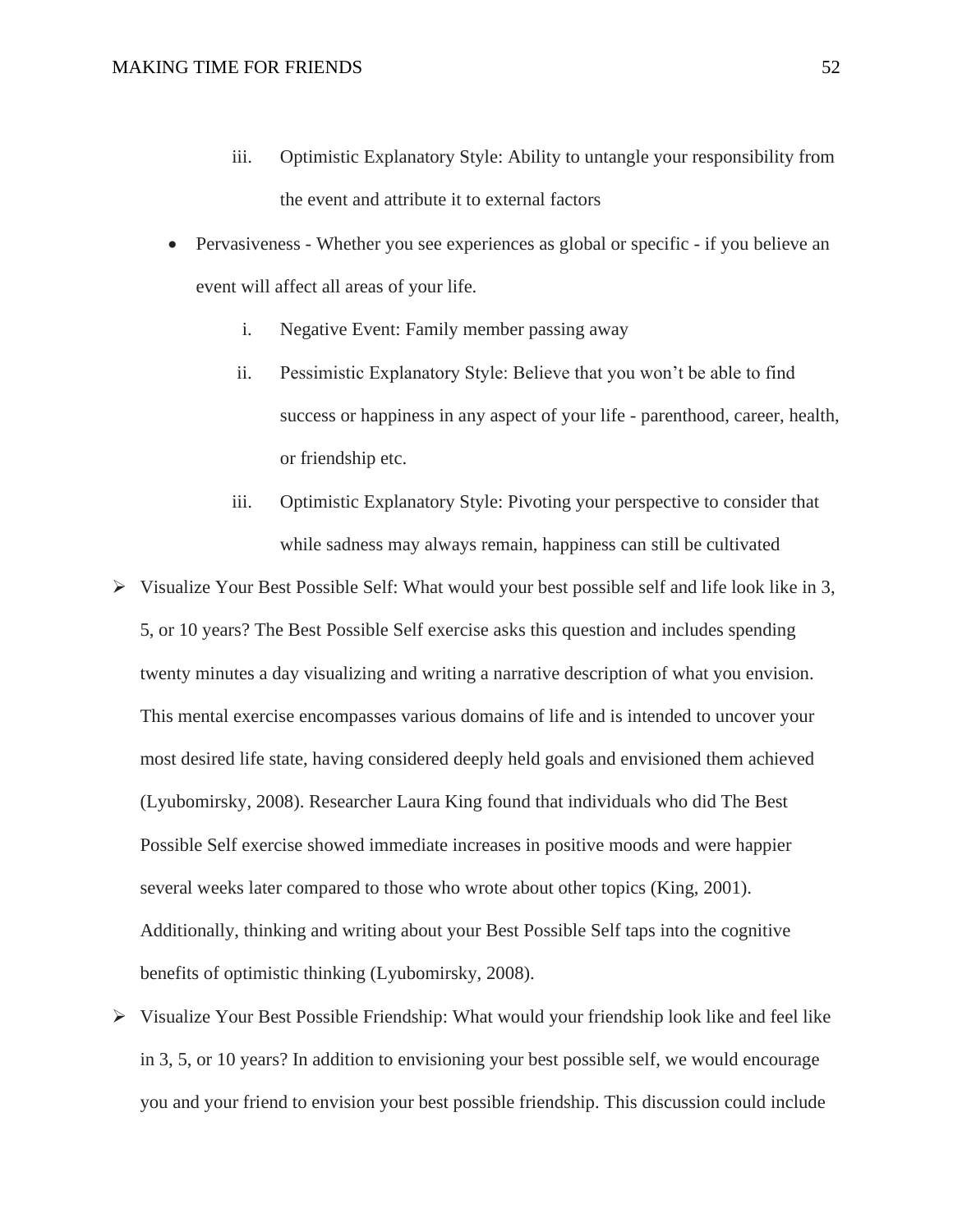friendship goals - for example, experiences you want to share, places you want to visit, skills you want to teach each other. It could also include commitments and detailed strategies to stay connected over time. While studies have not been conducted on the Best Possible Self exercise adapted for friends, we strongly believe that the positive moods and optimistic thinking generated from individual reflection would be present and perhaps even amplified in this shared friendship reflection.

### *Shared Experiences Tactics*

A good friend will try to bail you out of jail. A best friend will be in a cell next to you saying, "Damn, that was fun!"

—Anonymous

### *Shared Experience Tactic #1: Positivity Resonance*

Consider the last time you went to a concert or a comedy show with a friend. Did you feel boosts of joy, amusement, or awe? Was there symmetry in your smiling, swaying, or singing? Were you grateful to be there, sharing that experience, with your friend? If so, you were experiencing positivity resonance. Positive emotion expert, Barbara Fredrickson (2013a), outlines that the supreme emotion, *love*, or what she calls positivity resonance, is an upwelling of three tightly interwoven events: (1) positive emotion between you and another person; (2) a synchrony between you and another person's biochemistry and behaviors; (3) a motive to invest in each other's well-being that cultivates mutual care. This science shows us that love isn't set aside solely for family or romantic partners; it is the foundation of friendship.

In her work, Fredrickson (2013a) ensures that she emphasizes the critical factor in the difference between intimate love and other love: time. As Fredrickson (2013a) writes, "The clearest difference between the love you feel between intimates and the love you feel with whom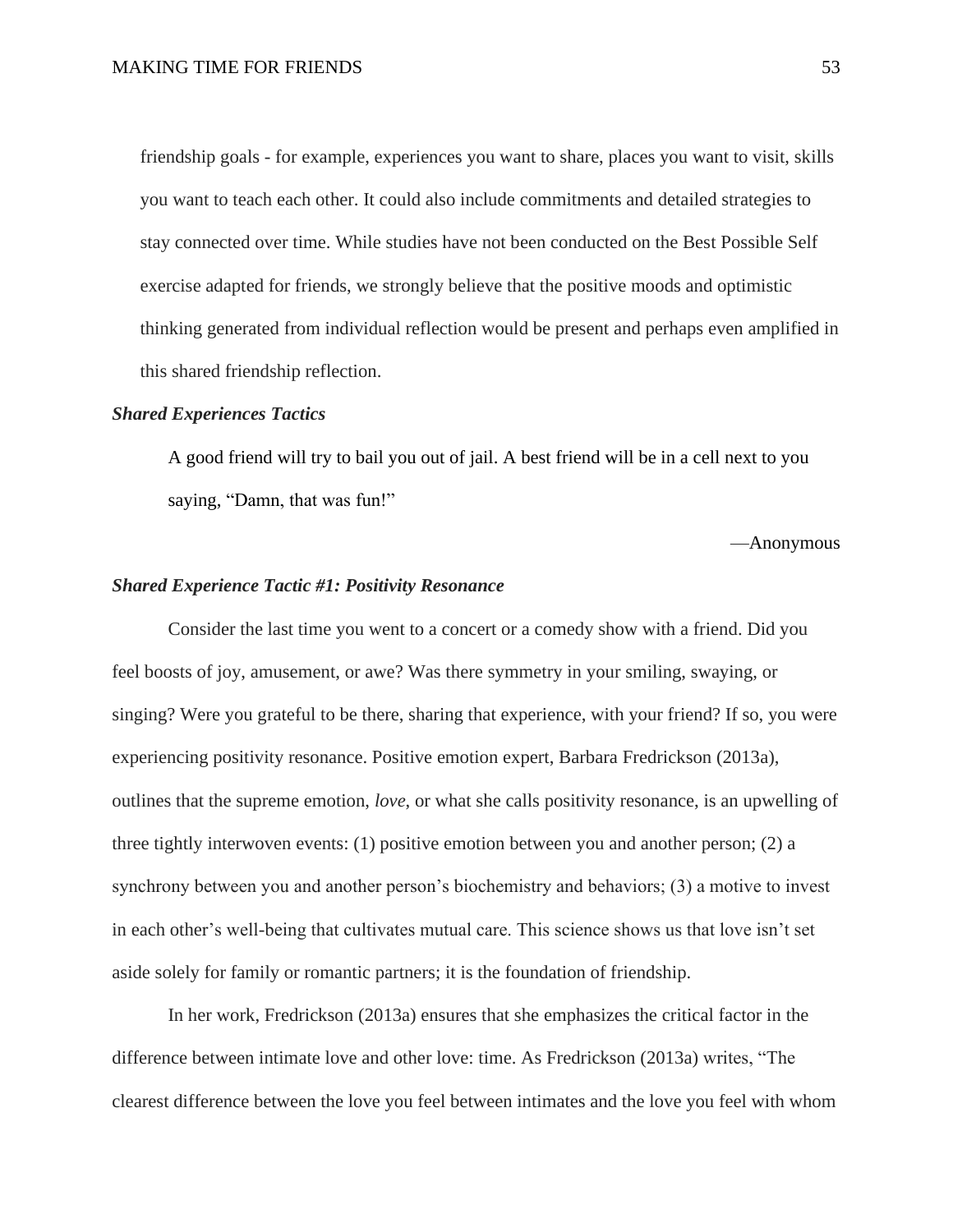anyone you share a connection with is sheer frequency. Spending more total moments [through shared experiences] together increases your chances to feast on micro-moments of positivity resonance. These micro-moments change you" (pg 30). Leaning upon our shared experiences, with a simple uplift in positive emotion, synchrony of brains and behaviors, and mutual care, our friendships can become powerful intimate relationships, infused with love.

The co-experienced positive emotion, characteristic of positivity resonance, that reverberates between individuals, *broadens* awareness and *builds* social bonds of trust and commitment over time (Schneider & Fredrickson, n.d.). Fredrickson (2013b) has long shown the benefits of shared positive emotion between individuals. For example, the joy of attending a concert together is associated with higher levels of flourishing, mental health, and lower levels of loneliness and depression (Major et al., 2018). We know that experiencing bursts of positive emotion can increase our individual well-being; however, if we are able to share in positive emotion with others, there would be amplified social benefits for our relationships and collective flourishing (Schneider & Fredrickson, n.d.). When we engage in shared positive experiences – visiting a museum, putting on a play, singing together - we not only boost our individual wellbeing but feel more connected to those around us.

When positive emotions flow between you and your friend, you begin to mirror each other's postures and gestures, even perhaps, finish each other's sentences. You are literally and biologically on the same wavelength. True connection is physical, in-person, and grows in real time. It requires sensory connection (Fredrickson, 2013a). Scientists contend that one of the most important triggers for connection, behavioral synchrony, and therefore love is, eye contact. In addition to strengthening communication between friends, eye contact opens up a realm of other behavioral synchrony opportunities such as smiling and laughing (Fredrickson, 2013a). When we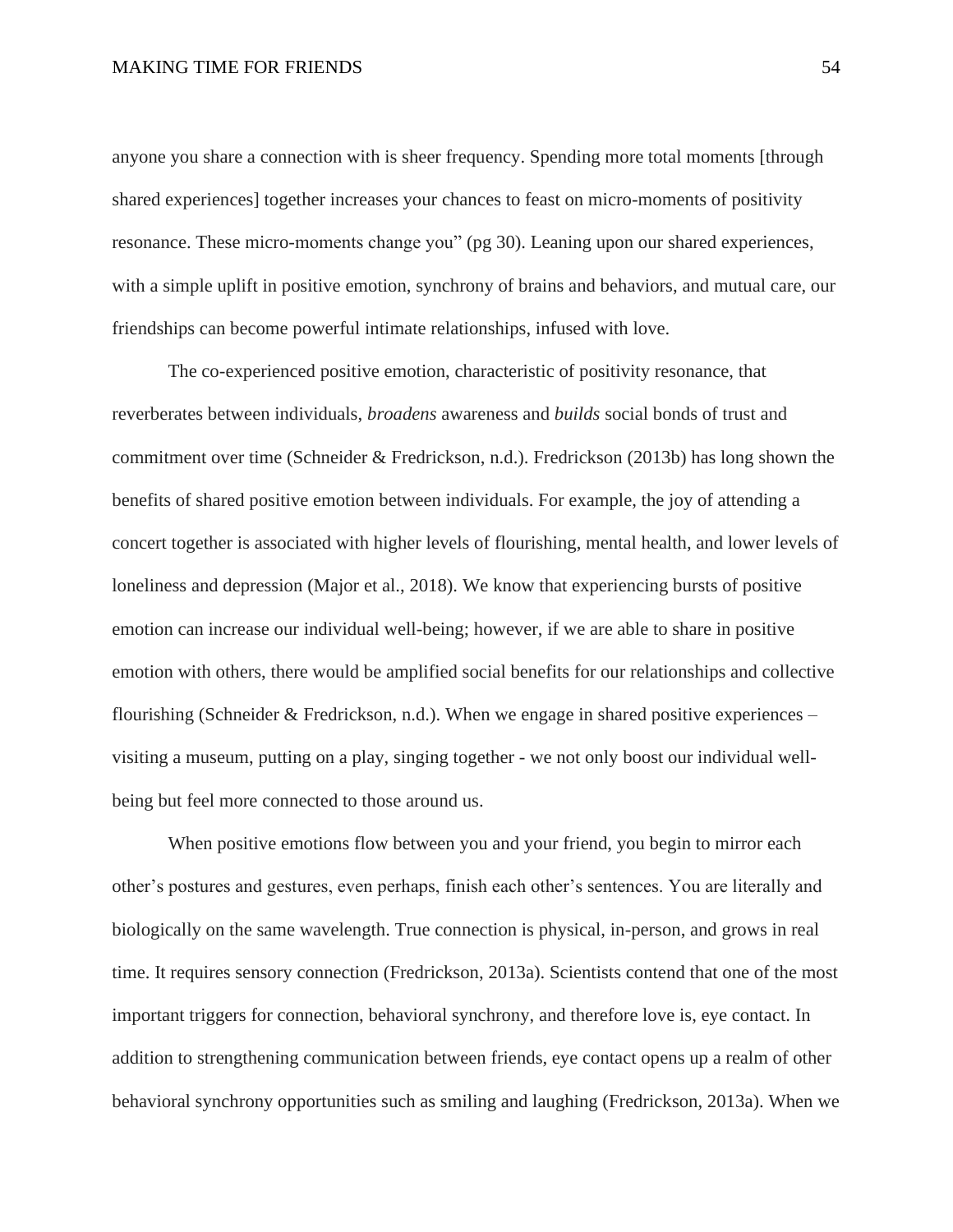are sharing a fun, enjoyable experience with friends and notice their behaviors - dancing, singing, and laughing - we often join in. This shared positive emotion and behavior then charts us towards love in our friendship.

In addition to positive emotion and behavioral synchrony, an investment in each other's well-being is key to love in friendship. This may look different across friendships, but it always hones care and concern. Friends extend their trust and compassion, attending closely to their friend's interests and needs. We participate in activities that are meaningful to our friends. We willingly develop skills in new areas to connect. We cheer friends on and help them as they grow. The frequency in which we experience this shared love - positive emotion, behavioral synchrony, and mutual care - then serves as the foundation for our flourishing friendships.

### *Ideas for Application – Positive Resonance*

Select shared activities that spark positive emotion and create opportunities for behavioral synchrony (examples are not exhaustive):

- $\triangleright$  Joy karaoke, dancing, playing music
- $\triangleright$  Gratitude volunteer, travel, acts of service
- $\triangleright$  Serenity meditation, yoga, spa, outdoor activities
- $\triangleright$  Interest movies, cooking, book club, puzzles
- $\triangleright$  Hope religious/spiritual activities, writing, reading
- ➢ Pride exercise, sports, competitions, learning a skill/language
- ➢ Amusement comedy show, amusement park, board games
- $\triangleright$  Inspiration cooking, museum, Broadway show, painting, dancing, singing
- ➢ Awe concert, travel, watch a sunset, hike, spot acts of kindness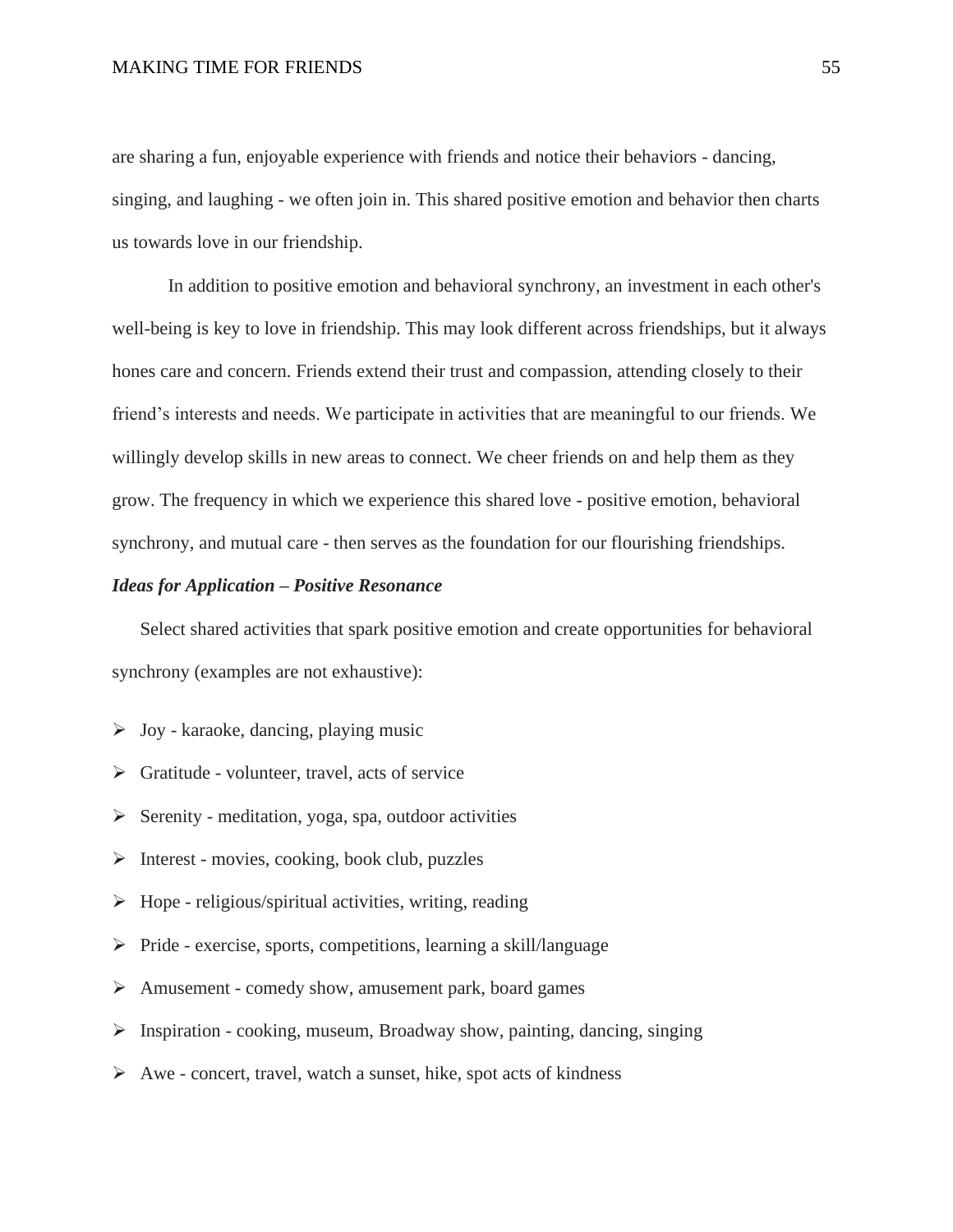$\triangleright$  Love - volunteer, activism, make new friends, get to know each other's family

### *Shared Experience Tactic #2: Exercise Together*

As a deep dive example of an impactful shared experience that hones positivity resonance, exercising together was mentioned as a potential contributor to friendship maintenance in our survey. For both of us, this finding resonated since we have exercised daily with friends for many years. This shared activity has become an important part of the day when we can laugh with a friend, talk through ideas, share important events, and reveal personal experiences. It often serves as a vehicle for communication, support, and vulnerability - the other three core aspects of our friendship maintenance and strengthening findings. Due to this, the daily interaction through exercise has kept our friendships alive and strong for several years.

Exercising with friends also has the potential to contribute to daily well-being. Research shows that physical exercise activates the cerebellum - the part of the brain that coordinates movement along with our thoughts, attention, emotion, and social skills (Ratey, 2008). When moving, brain cells activate, connect, and enable us to focus and learn more effectively (Ratey, 2008). When exercising with a friend, our brain is better attuned to shared emotion and is more neurologically prepared to learn about our friend and remember what they share with us. Given this, if you already have a daily exercise routine, why not do it with a friend? You will boost your individual well-being while amplifying your connection. As one exemplar explained, "*The human experience is not meant to be experienced alone."* This shared human experience with friends can apply to something as simple as daily exercise.

### *Shared Experience Tactic #3: Play*

As we consider the way we formed friendships as children, play was an integral part of how we spent time together. As adults, play continues to be an important activity in friendship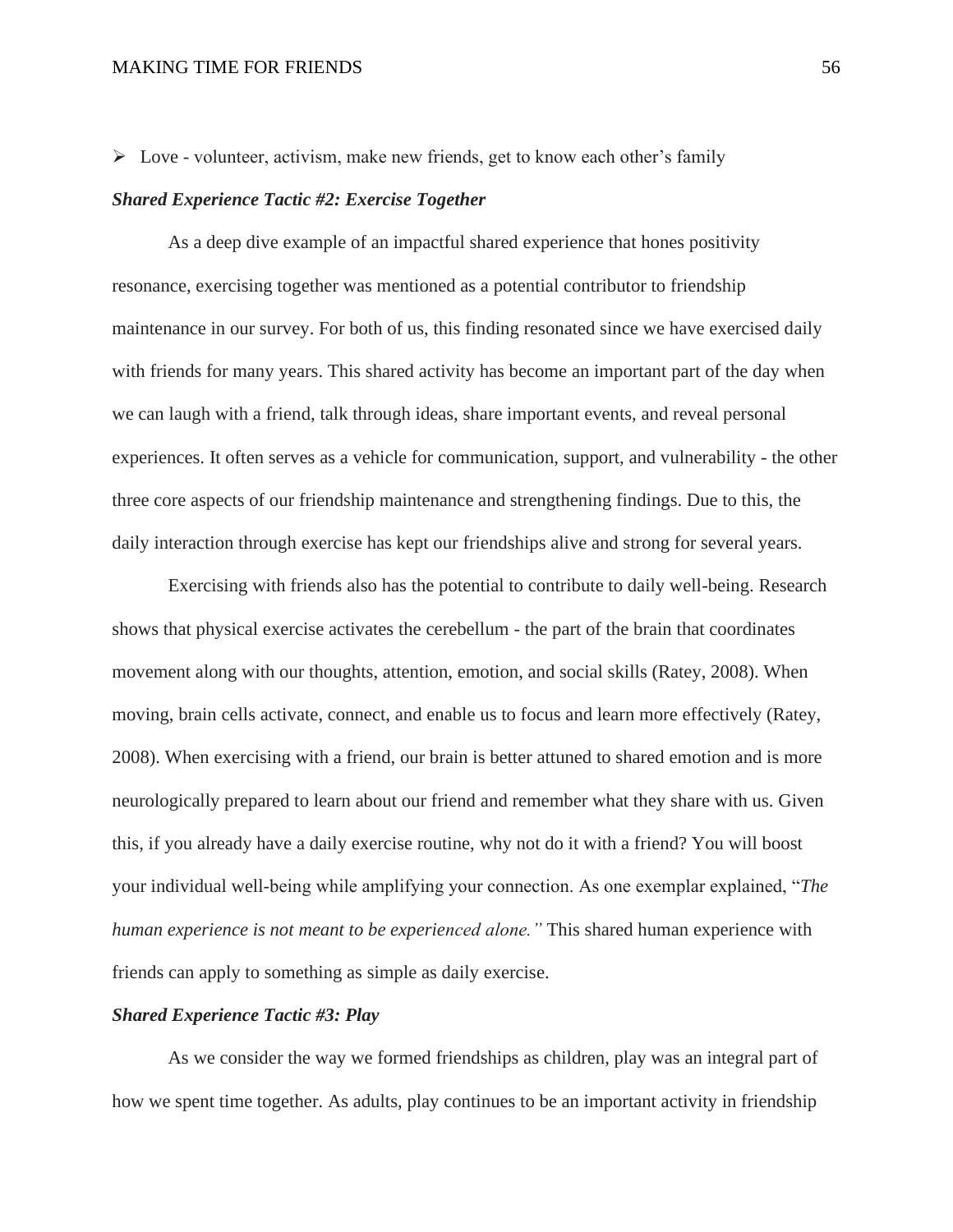maintenance. When we connect with others through play - sports, board games, competitions, karaoke, or frisbee at the beach, among others - we connect in ways that are novel compared to our normal routines. Connection through play is useful for reducing stress by taking us outside of our typical roles and routines and allowing us to see each other in a different light (Hallowell & Ratey, 2005). This may be especially important when we are building and maintaining friendships with coworkers outside of the workplace. When we are fully engaged with others through play, there is a sense of leaving the "real world" which allows us to take more interpersonal risk and enjoy a loss of self-consciousness (Hallowell & Ratey, 2005). In our interviews, several exemplars spoke of play and humor as an integral part of their friendship; some activities involving play that were mentioned were traveling together, taking a sunrise bike ride, playing sports, and choreographing a funny lip sync performance.

Humor also plays an important role in friendship. Humorous people tend to be more socially attractive to others (Sprecher & Regan, 2002). There are also many physiological benefits to laughter. When we laugh with others, there is an increase in the oxygenation of our blood, and we enjoy better health overall. Humor can also decrease social anxieties, thereby generating more opportunities for social connection (Institute on Character, n.d.). A good sense of humor was found to be one of the most desirable traits individuals look for in a friend (and a romantic partner; Sprecher & Regan, 2002). In our busy and stressful lives, play, humor, and laughter with friends can reduce our stress, strengthen our relationships, and make life more enjoyable.

### *Ideas for Application – Play*

➢ Plan activities with friends that include play - karaoke night, casino night, bingo, obstacle courses, sports tournaments, dance-offs, etc.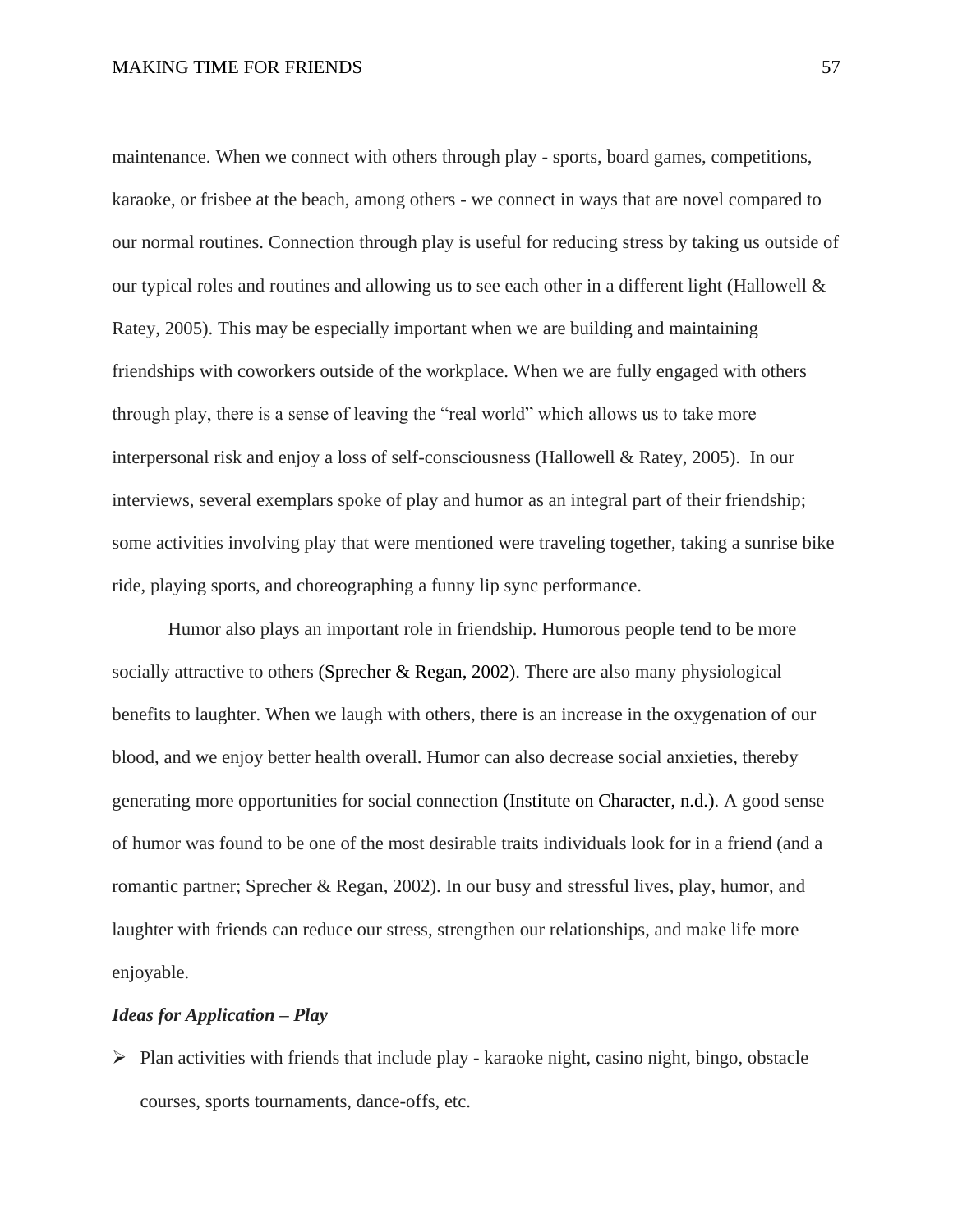- ➢ Plan activities with coworkers that involve play to establish friendships outside of normal roles and activities
- $\triangleright$  Find ways to use humor with friends and laugh at each other's jokes
- ➢ Play funny board games, go to comedy shows, plan harmless pranks
- $\triangleright$  Lighten up and don't be afraid to show your immature side to your friends

## **How to Strengthen Friendships**

In this section we will provide key suggestions for strengthening friendship among adults, leaning on research in positive psychology, stories from exemplars, and our own experiences. To us, the term 'friendship strengthening strategies' signifies the practices for amplifying the mutuality, vitality, and shared value of the relationship. These practices, among many others, include: offering support during hardship and celebration and being vulnerable through self-disclosure. The forthcoming information provides details on the theory, science, and application of each of these strengthening strategies.

### *Support Tactics*

Friends cherish each other's hopes. They are kind to each other's dreams.

—Henry David Thoreau

### *Support Tactic #1: Active Constructive Responding*

As we've discussed, relationships with others are one of the most significant contributors to life satisfaction and emotional well-being (Berscheid & Reis, 1998). Much of relationships' impact on our well-being is influenced by the ways in which we respond to each other's life events and experiences. Interestingly, research in psychology has long focused on the increase in relationship satisfaction and well-being when others support us during times of challenge or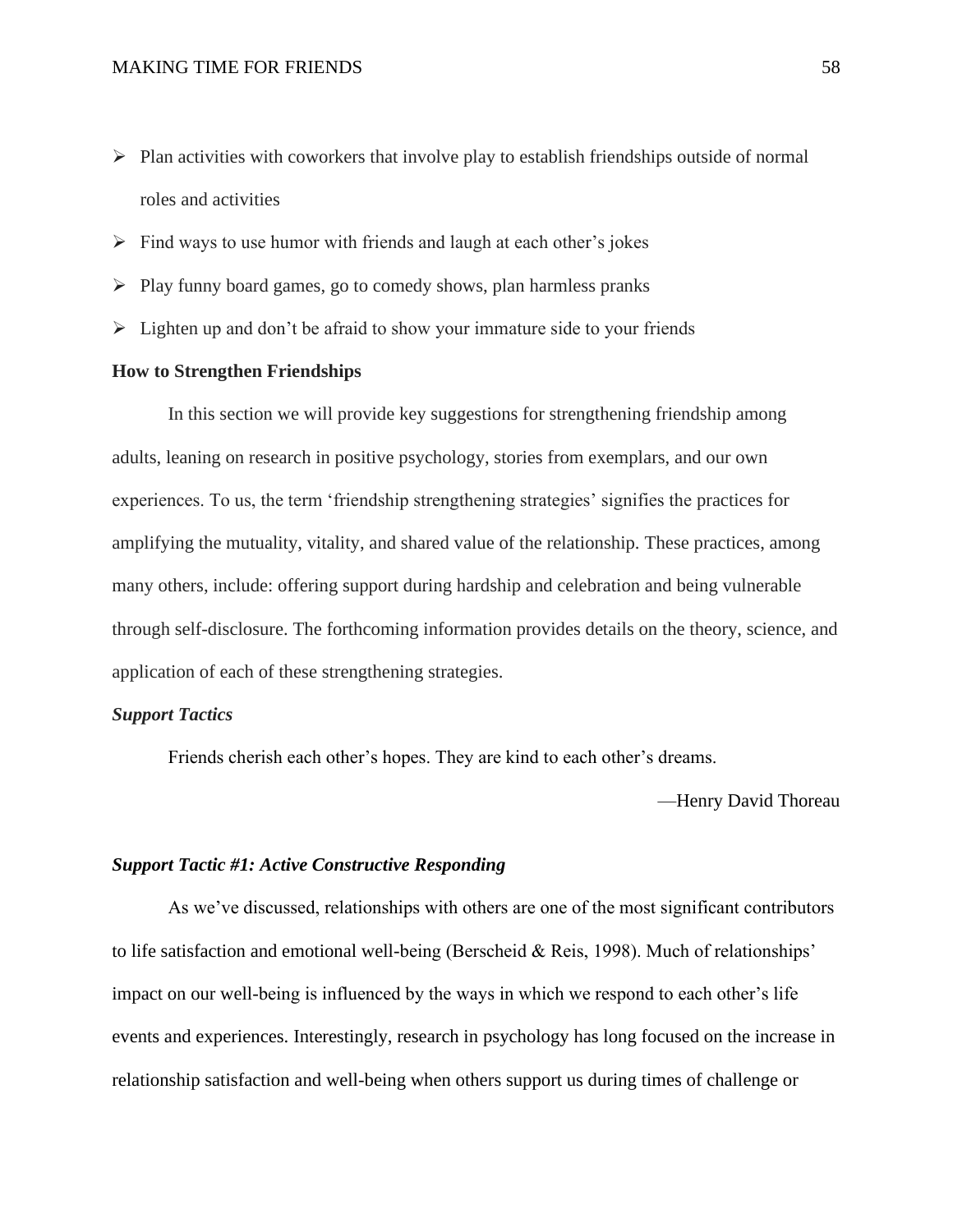distress. While important, what can we learn from positive psychology literature about offering support during times of success or excitement?

As argued by Langston (1994), good experiences will happen to us and when they do, we often share them with others. This process of sharing positive news is known in the field of positive psychology as *capitalization*. Capitalizing on positive life experiences has been linked to shared positive emotion, relationship quality, and boosts in well-being; however, these benefits are largely due, not to the positive event itself, but to the reactions of those with whom the experience is shared (Gable et al., 2004). Given this, how we respond and offer support when others capitalize has a significant impact on our individual well-being and ability to foster flourishing relationships.

When a friend approaches you with a lightness in their step and excitement in their eyes, how do you respond? Gable and Haidt (2005) found that daily reports of positive event occurrences outnumber negative event occurrences 5 to 1, signifying that there may be more opportunities to respond to positive events than to negative. When preparing to respond to the capitalization offered by a friend, there are four response types to consider (Gable et al., 2006).

- ➢ Response Type #1 Active Constructive Responding: Active constructive responding is characterized by enthusiasm, support, and authenticity. For example, an active-constructive response to a new job could be, "Wow, this is great news! Your hard work interviewing has paid off. I am so proud of you! Tell me more about what you will be doing."
- $\triangleright$  Response Type #2 Passive Constructive Responding: The second response type, passiveconstructive, is marked by quiet, understated support such as, "Good work!"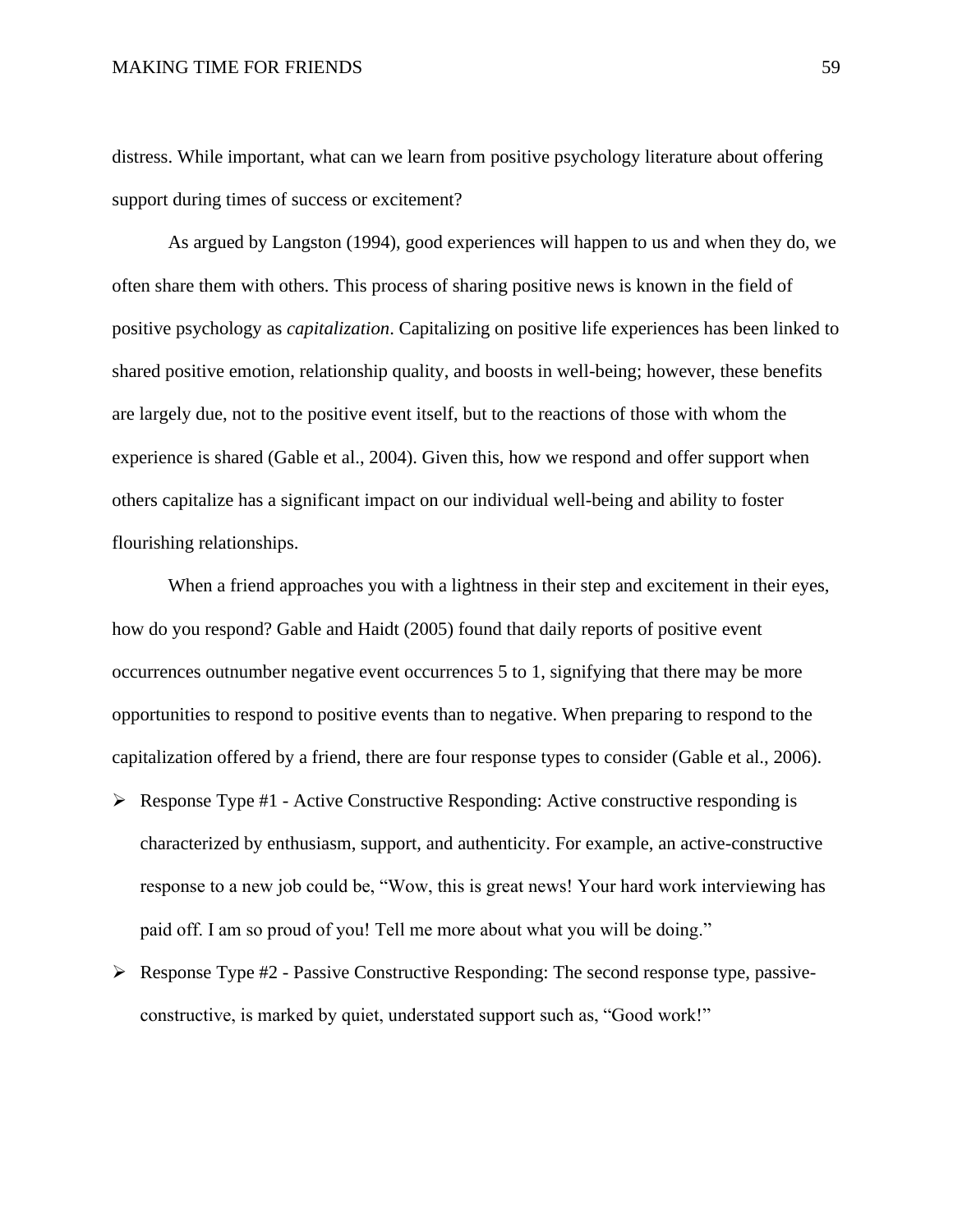- ➢ Response Type #3 Active Destructive Responding: Active-destructive responding entails demeaning the event – "Wow, I bet your new job will be hard. Are you sure you can handle it?"
- ➢ Response Type #4 Passive Destructive Responding: Lastly, passive-destructive responding is characterized by ignoring the event, such as saying, "What do you want for dinner?" (Gable et al., 2006)

Among these four response types, the responses perceived as Active Constructive Responding (ACR) by the capitalizer (the individual sharing the positive event) have the power to positively influence friendships. By embodying enthusiasm and authentic support, we can unlock enduring relationship benefits such as, individual well-being and higher relationship quality, increased intimacy and trust, higher relationship satisfaction, fewer daily conflicts, and enhanced engagement in fun and relaxing activities (Gable et al., 2004).

In close relationships, knowing that our friends are there for us when things go right plays an important role in our individual health and the health of our relationship. To activate these benefits and strengthen existing friendships, individuals should utilize active-constructive responding, demonstrating enthusiasm and authenticity. By doing so, we not only show our friends that the positive event itself is important, but that our relationship with them is important (Reis & Gable, 2003).

### *Ideas for Application – Active Constructive Responding*

*When a friend shares exciting news with you...*

- $\triangleright$  Develop a self-awareness of your response style how do you usually respond to your friends' good news?
- $\triangleright$  Match their excitement in your response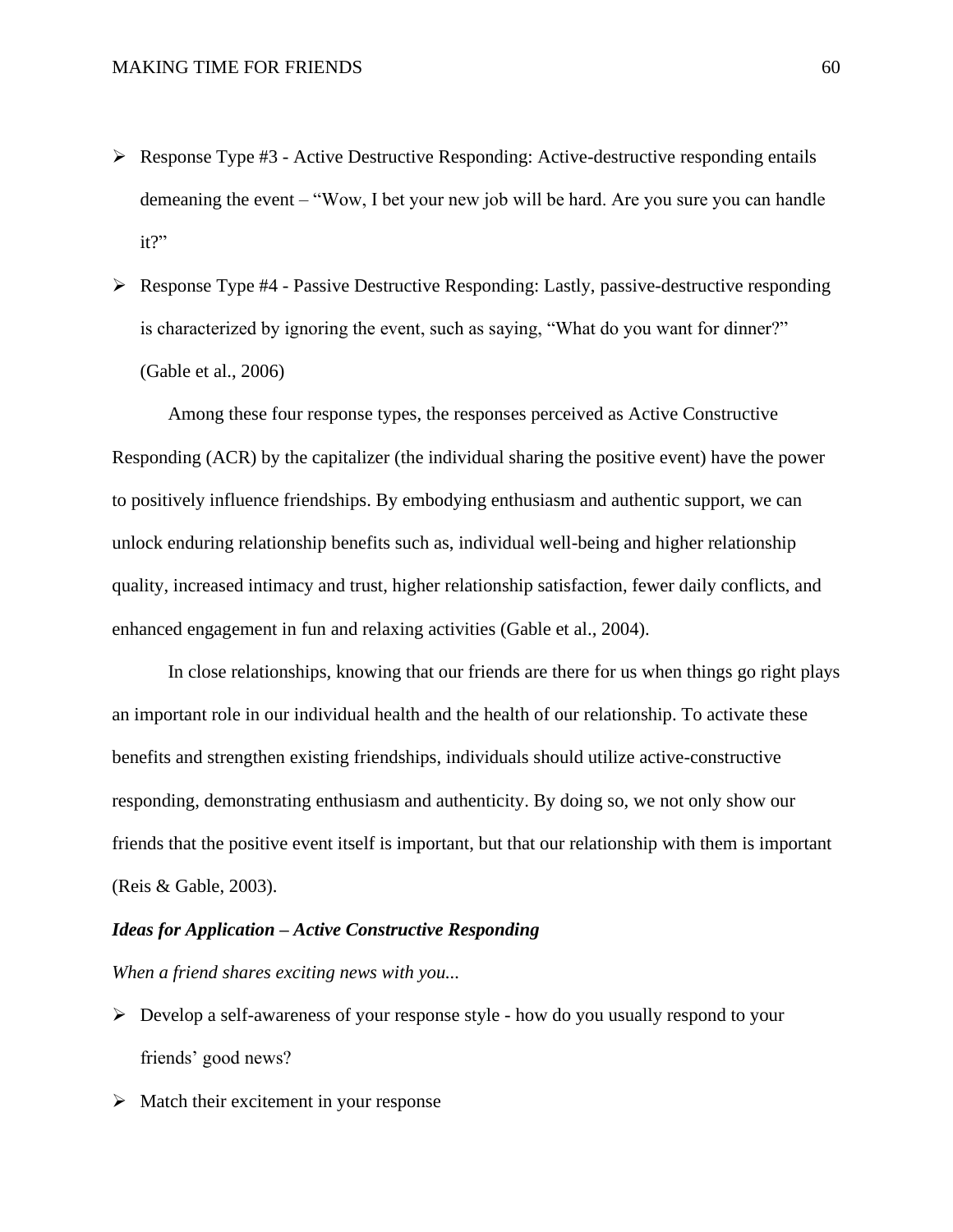$\triangleright$  Express positive emotion

- Awe "You amaze me"; "I am impressed by you"; "I admire you"
- Joy "This is exciting"; "I am happy for you"
- Pride "I am proud of you"; "I am lucky to have you as a friend"
- Interest "Tell me more"; "I want to hear all about it"; "You inspire me"

 $\triangleright$  Ask questions

- "How did it feel?"; "What was the best part?"; "How do you want to celebrate?"
- ➢ Apologize if you have not responded in an active constructive manner and try again!
- $\triangleright$  Be open and accepting to feedback on your response style from your friends

# *Support Tactic #2: Character Strengths*

Unsurprisingly, while sharing positive events, we reveal our unique strengths - the skills that we've developed, the challenges we are able to overcome, who we are authentically, and what makes us special. Having these strengths validated and appreciated, through active constructive responding, can be additionally beneficial for our well-being and those with whom we share (Gable et al., 2006).

Character strengths are positive traits that reflect our personal identity, are energizing when used, are personally fulfilling, and are essential to who we are (Niemiec, 2018). Character strengths align with numerous positive outcomes and are valued across cultures (Niemiec, 2018). In studies examining the relationship between character strengths and the five PERMA dimensions of well-being (positive emotions, engagement, relationships, meaning and accomplishment), all strengths were positively related to PERMA (Wagner et al., 2019). When we identify and use our strengths regularly, we can create supportive cultures, improve relationships, and increase well-being (Niemiec, 2018).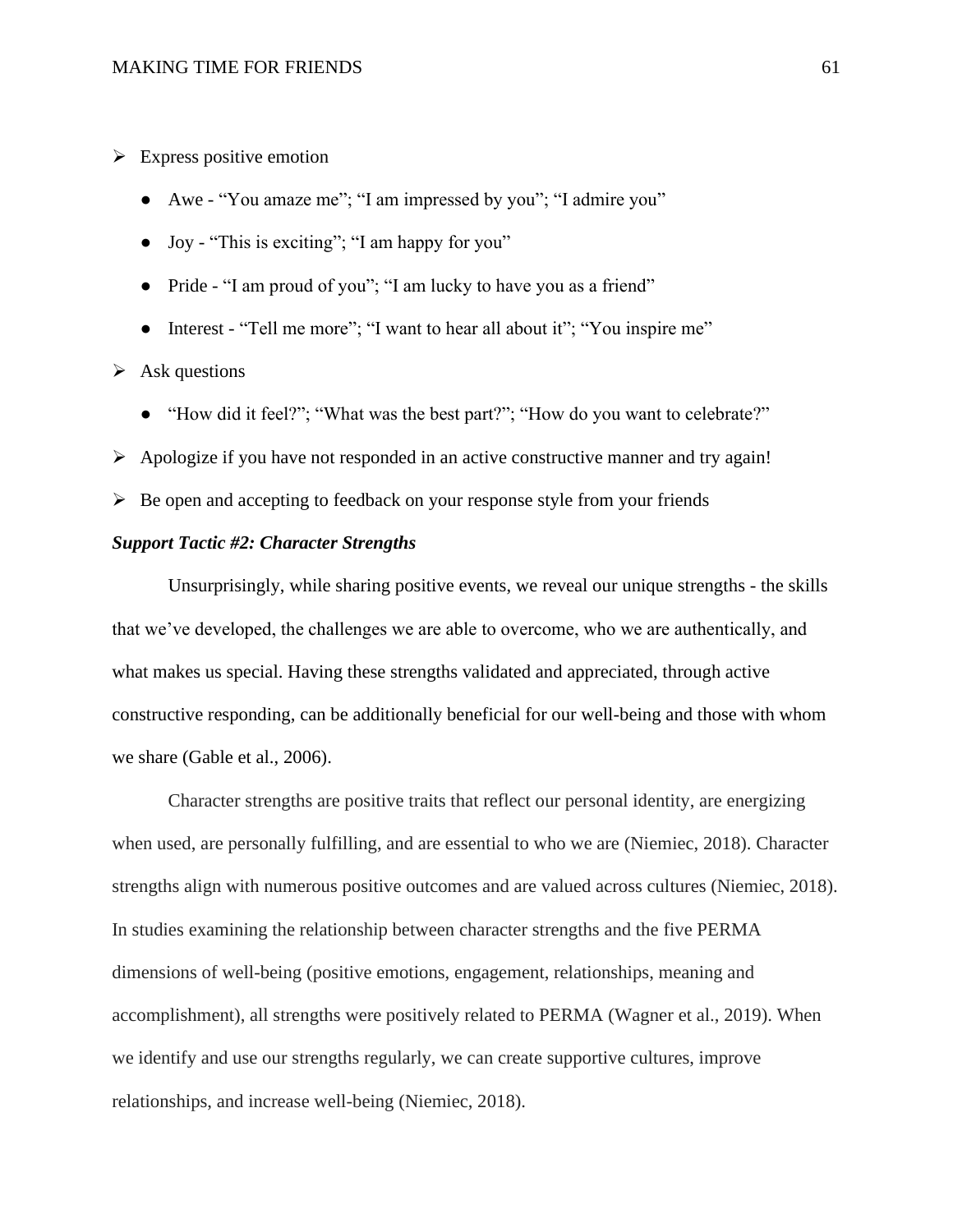While Character Strengths have been examined under the lens of romantic relationships, we believe, based on our findings, that the same results can be cultivated in platonic, close, intimate relationships – or *friendships.* While similarities often exist in friendships, individual differences and strengths are what make friendships unique and interesting. Theorists argue that there is an adaptive value in recognizing and appreciating the strengths of our partners (Murray et al., 2006). Recognizing and appreciating the character strengths in our close friends can improve the quality of our relationships. An awareness and cultivation of strengths offers a springboard to stronger attachment bonds (Johnson et al., 1999).

A study by Kashdan et al. (2018) found that greater appreciation of a partner's strengths predicted greater relationship satisfaction, commitment, and investment. There was also greater perceived support for both promotion and prevention goals and greater sense of self-expansion or growth from interactions with one's partner. When we appreciate our partner's strengths, we are more likely to recognize and use our own strengths more often (Kashdan et al., 2018). When our romantic partners are appreciative of our strengths, we tend to experience greater satisfaction in our relationship, greater use of our strengths, and more positive interactions. While Kashdan et al. (2018) focused on romantic partnerships, close friendships can benefit from the appreciation of our own strengths, as well as our friend's strengths. Incorporating Character Strengths, a foundational piece of positive psychology, into our lives and our friendships is a critical aspect of our own well-being and may help us foster more meaningful connections with each other.

### *Ideas for Application – Character Strengths*

- ➢ Take the [VIA Character Strengths Survey](https://www.viacharacter.org/survey/account/register) with your friend
- ➢ Share your Signature Strengths (top 5 strengths on the report) with your friend
- $\triangleright$  Reflect on the strengths you have in common and how they amplify your friendship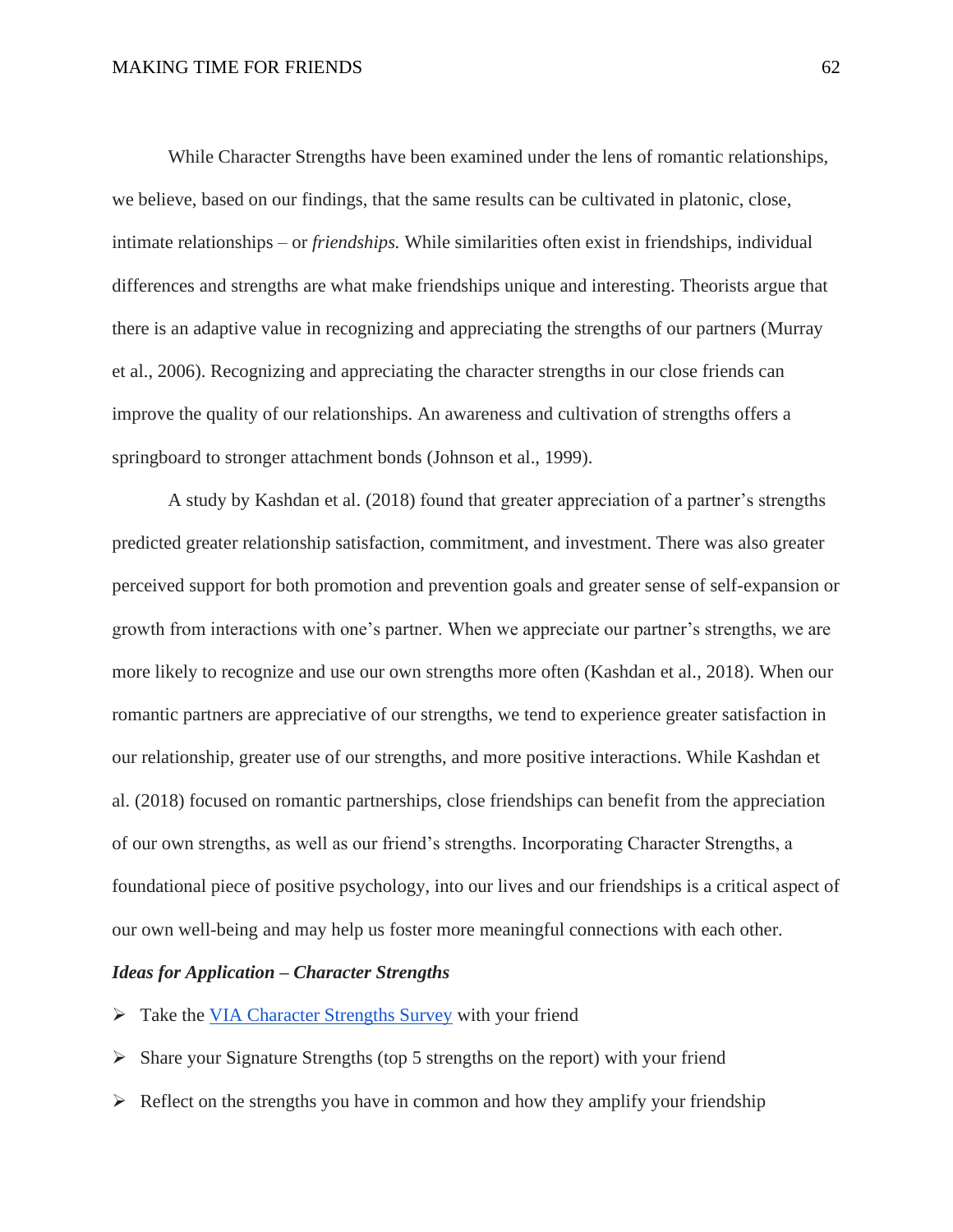- $\triangleright$  Reflect on the differences in strengths and how they amplify your friendship
- ➢ Spot Character Strengths in Your Friends: Individuals often offer that strength spotting is easier to do for others than for ourselves. Character strength spotting provides an opportunity to enhance a connection, appreciate the best in our friends, and validate what makes them feel unique and special.
	- 1. Become familiar with the 24 Character Strengths on https://www.viacharacter.org/character-strengths
	- 2. Label the Character Strength What is the strength that you observed in your friend?
	- 3. Explain the Character Strength What was your friend doing to embody the strength?
	- 4. Appreciate the Character Strength Why do you value this character strength in your friend?

### *Vulnerability Tactics*

Friendship is born at a moment when one person says to another, What! You too? I thought I was the only one.

—C.S. Lewis

As previously mentioned, vulnerability is an important strategy for strengthening friendships. When we share privileged information, accept support, and disclose personal feelings, we build intimacy in our relationships. When our friends feel like we "get them" and we feel like they "get us" there is mutual understanding which creates strong relational bonds (Fehr, 1996). Without vulnerability, friendships may remain in a more shallow and transactional state consider Aristotle's friendships based on utility or pleasure rather than virtue. Furthermore, if personal information is shared with others without our friend's permission, trust dissipates and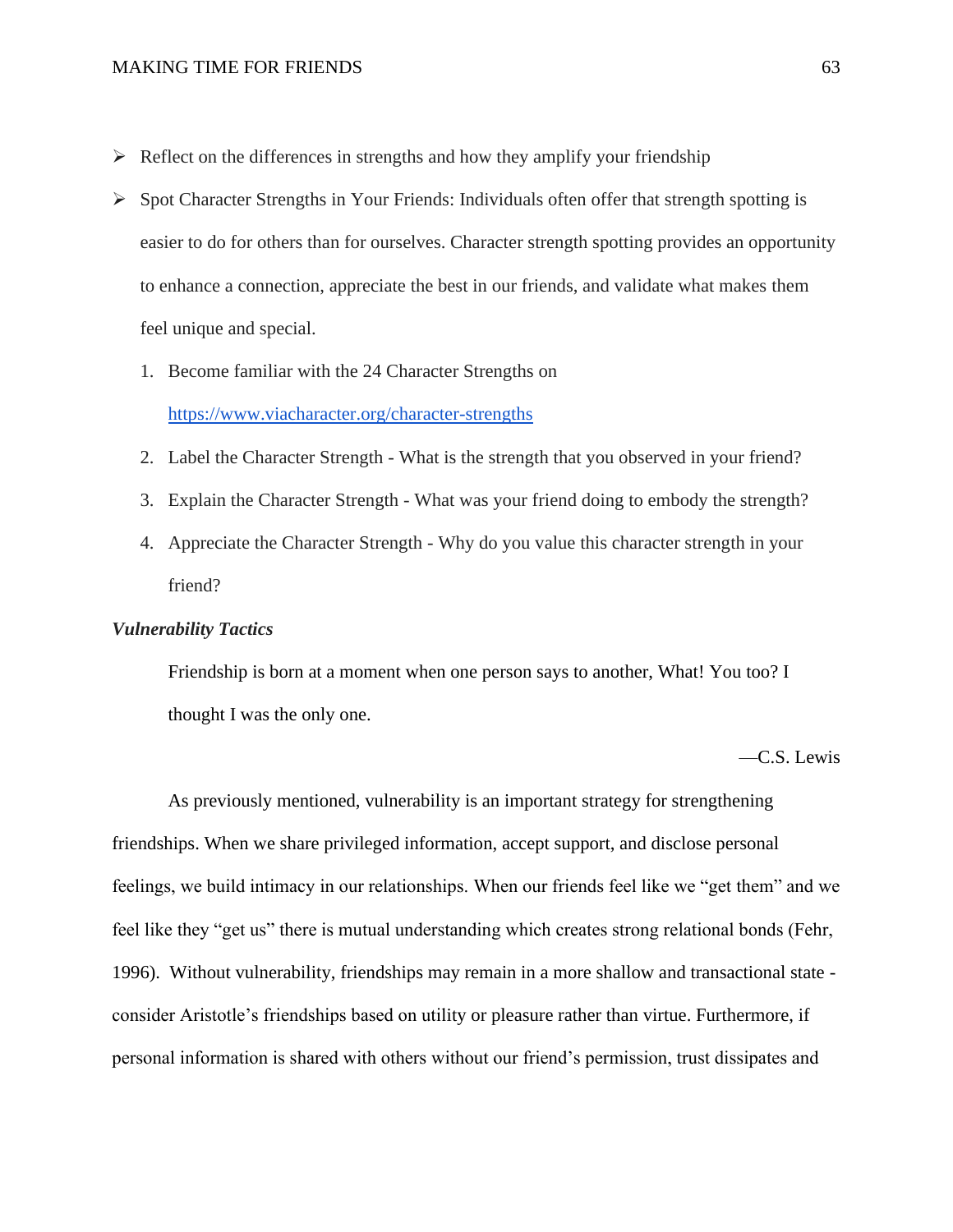our friend may retreat back to a more superficial level of communication, weakening the potential of the friendship (Fehr, 1996).

When a friend wants to disclose personal information to us, they must anticipate a positive response before deciding to share (Altman & Taylor, 1973). For example, they are watching for cues which may include genuine concern, willingness to listen, and reciprocal disclosure (Greene et al., 2006). Self-disclosure typically begins at a superficial level and then progresses to more intimate topics, depending on the reaction by the recipient. Given this, it is critical that we provide cues and responses characterized by empathy, care, and love. Furthermore, we can set the expectation that our friendship is a safe-space and that we are trustworthy by sharing personal information and trusting our friend first. Barbara Fredrickson (2013a) explains that the simple act of sharing an important secret from your life with someone increases your naturally circulating levels of oxytocin, which in turn raises your confidence that you can trust that person to guard your privacy (pg 49). Additionally, Greene et al. (2006) explain that when we disclose often, we are more likely to be the recipients of high levels of disclosure. This *mutuality of disclosure* is an essential part of strengthening friendships and progressing to more intimate relationships.

In Mandy Len Catron's (2017) essay, ["To Fall in Love With Anyone, Do This,](http://www.nytimes.com/2015/01/11/fashion/modern-love-to-fall-in-love-with-anyone-do-this.html)" she refers to [a study by psychologists](http://psp.sagepub.com/content/23/4/363.full.pdf+html) Aron, Melinat, Aron, Vallone, & Bator [\(1997\)](https://www-tandfonline-com.proxy.library.upenn.edu/doi/full/10.1080/0092623X.2018.1563350) which led to *The 36 questions that Lead to Love.* This essay explores whether intimacy can be accelerated by asking personal questions. The purpose of the 36 questions are built on the concept that sustained, escalating, reciprocal, and personal self-disclosure will promote closeness. While this essay was designed for the acceleration of romantic love, it is often used to promote nonromantic self-disclosure given that the concept of increased intimacy and closeness can also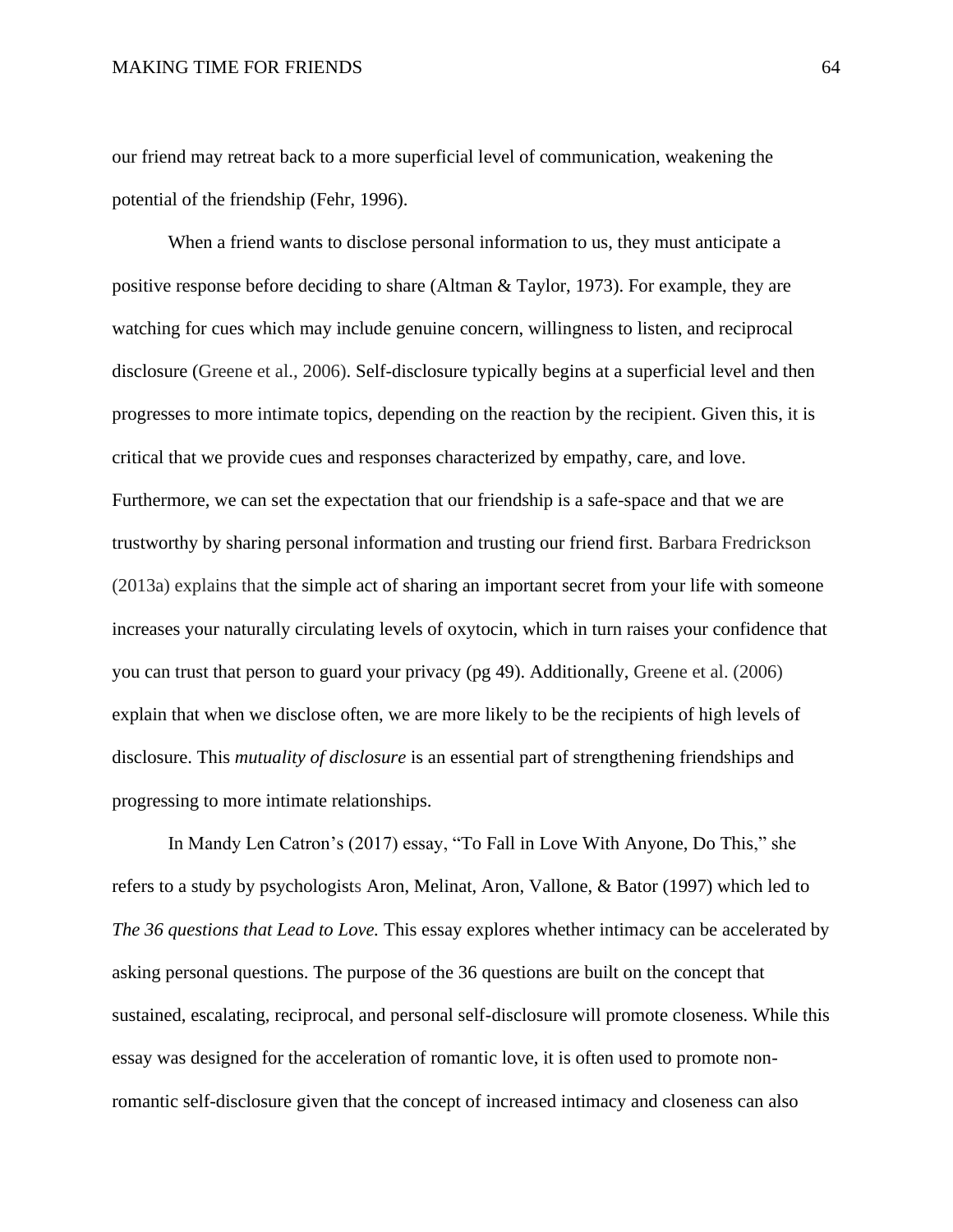apply to friendship. The following questions are a sample of the question list and could be just as applicable to friendships as they are to romantic unions:

- $\triangleright$  For what in your life do you feel most grateful?
- $\triangleright$  If you could wake up tomorrow having gained any one quality or ability, what would it be?
- $\triangleright$  Is there something that you've dreamed of doing for a long time? Why haven't you done it?
- $\triangleright$  What is the greatest accomplishment of your life?
- $\triangleright$  If you were to die this evening with no opportunity to communicate with anyone, what would you most regret not having told someone? Why haven't you told them yet?

By asking and answering questions that are more meaningful than "small talk", we build trust, increase intimacy, and strengthen friendships. Altman and Taylor (1973) argue that if our interactions with each other are rewarding and positive, the breadth and depth of our disclosures will increase. The way you and your friend respond to disclosed personal information will determine the growth and intimacy of your relationship (Laurenceau, Barrett, & Pietromonaco, 1998).

### *Ideas for Application – Vulnerability*

- $\triangleright$  Instead of just sharing the experience that happened to you, share how you felt about it your emotions and reflections
- ➢ When a friend discloses personal information to you, show interest and care
- $\triangleright$  Value confidentiality always keep confidences
- $\triangleright$  If you break trust, own your mistake, ask for forgiveness, and make amends
- $\triangleright$  Assume positive intent
- $\triangleright$  Ask for help and support from others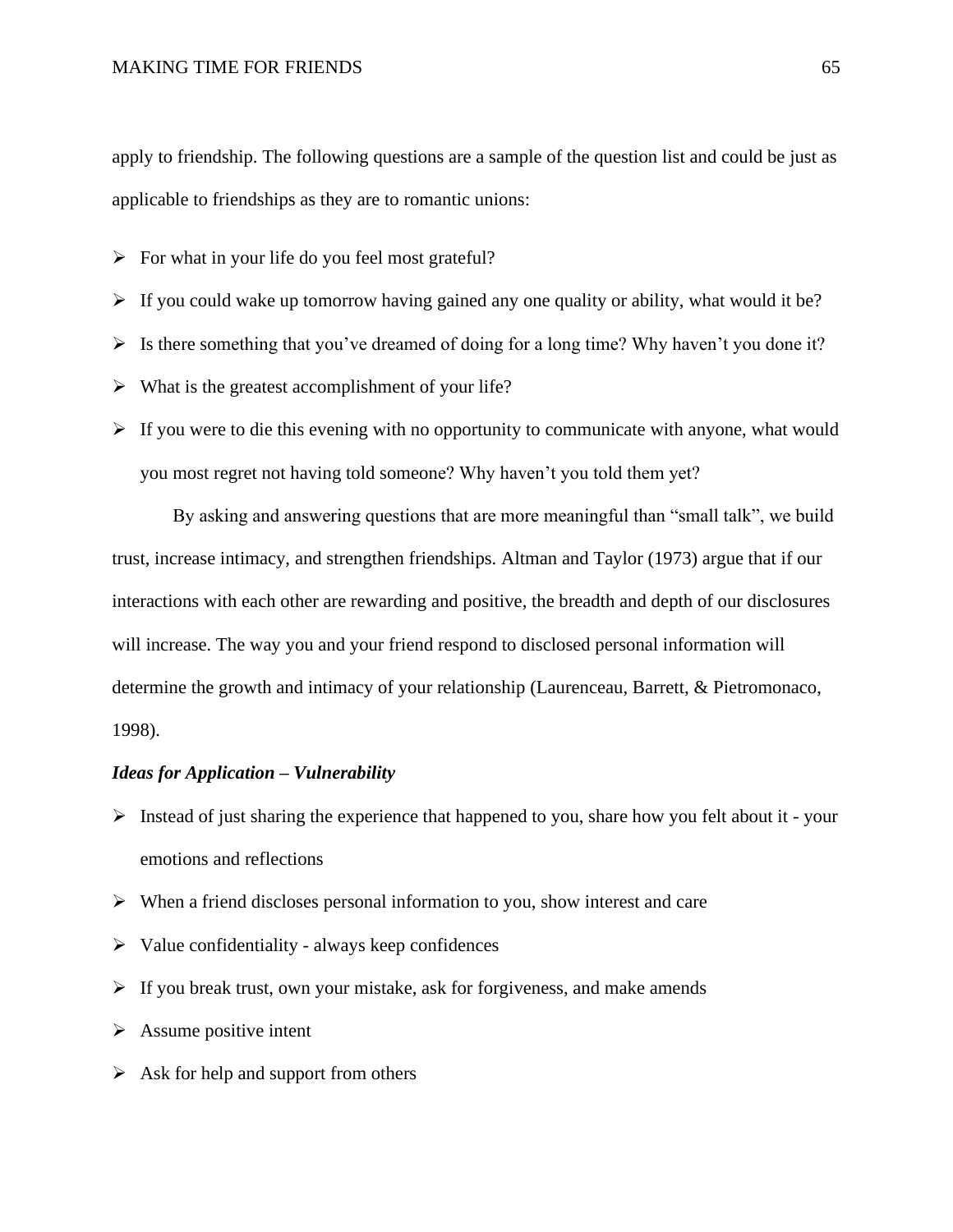- $\triangleright$  Accept help and support from others
- $\triangleright$  Share good news and bad news
- ➢ Don't be afraid to show your weaknesses to your friends
- ➢ Don't pass judgement demonstrate compassion and empathy
- $\triangleright$  Ask questions that get past small talk to more meaningful topics
- ➢ Validate your friend's emotional response before sharing your own reactions
- ➢ Don't offer advice unless asked for it
- $\triangleright$  Be reliable show up for your friend again and again

### **Our Friendship Vision**

Friends are the family we choose ourselves.

—Edna Buchman

In a world with increasing social disconnection and loneliness impacting our health and happiness, friendships can be a key part of the solution. Among an insidious, global pandemic marked by social distancing, stay-at-home orders, and remote working, loneliness and disconnection are on the rise. Through a review of existing literature and our own qualitative research on friendship, we hope to not only address this loneliness epidemic but provide realworld strategies to foster friendships as a way to enhance happiness and well-being.

As we began our review of relationship literature, existing research unquestionably made a strong case for social connection and its influence on well-being across physical, emotional, and cognitive benefits. However, as we dove deeper, we quickly realized that the majority of the connection studies focused on romantic or familial relationships. While research on romantic and familial relationships can inform friendship practices, we were eager to discover the nuances of building meaningful friendships for individuals.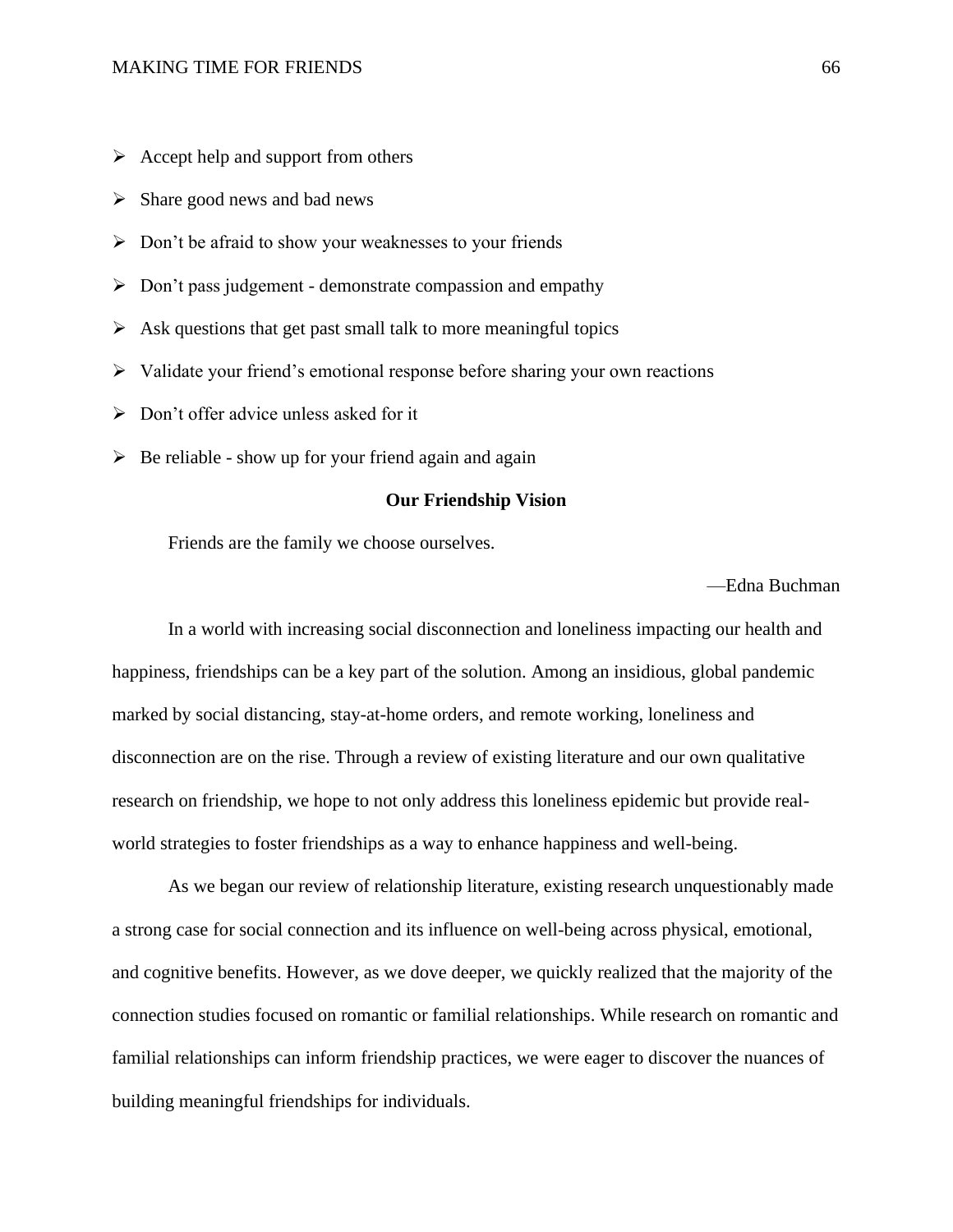Therefore, our capstone's focus on friendship emerged due to: (1) Our personal experiences of friendship being a vital component of 'the good life'; (2) The emerging research that friendship has more of an influence on happiness and well-being in adulthood than familial or spousal relationships; (3) The overall limited instruction of friendship strategies in homes, schools, and communities. Thus, we felt responsible to enact our own qualitative research, through interviewing friendship exemplars and collecting real world strategies for maintaining and strengthening friendship in adulthood.

As we learned from existing research - friendships take time to develop and bloom into flourishing relationships. Because of this, we were interested in how to maximize the time spent with friends once it's prioritized. Unsurprisingly, the overarching theme of our qualitative research echoed Dunbar's (1998) work showing that friendships require time, energy, and investment. As we listened to stories of friendship, the themes of maintenance and strengthening strategies surfaced. Friendship exemplars taught us that maintaining friendships requires consistent communication and shared experiences. To strengthen friendships, individuals must offer support and be vulnerable. Through our research, we discovered that friendships take time, effort, and specific strategies to create meaningful relationships in our lives.

With the hope that our work and research will be leveraged in practical daily ways, we developed a scientifically-backed, real-world supported, "How-To Guide" for friendship. It offers tactical strategies for individuals to foster their own flourishing friendships. We dream of friends, parents, educators, religious leaders, and community influencers applying this toolkit on a broader scale to persuade and support all people in their pursuit of friendship. While we focused on friendships in adulthood, we recognize the importance of teaching friendship skills starting in children and adolescents. As Muhammad Ali said, "Friendship is the hardest thing in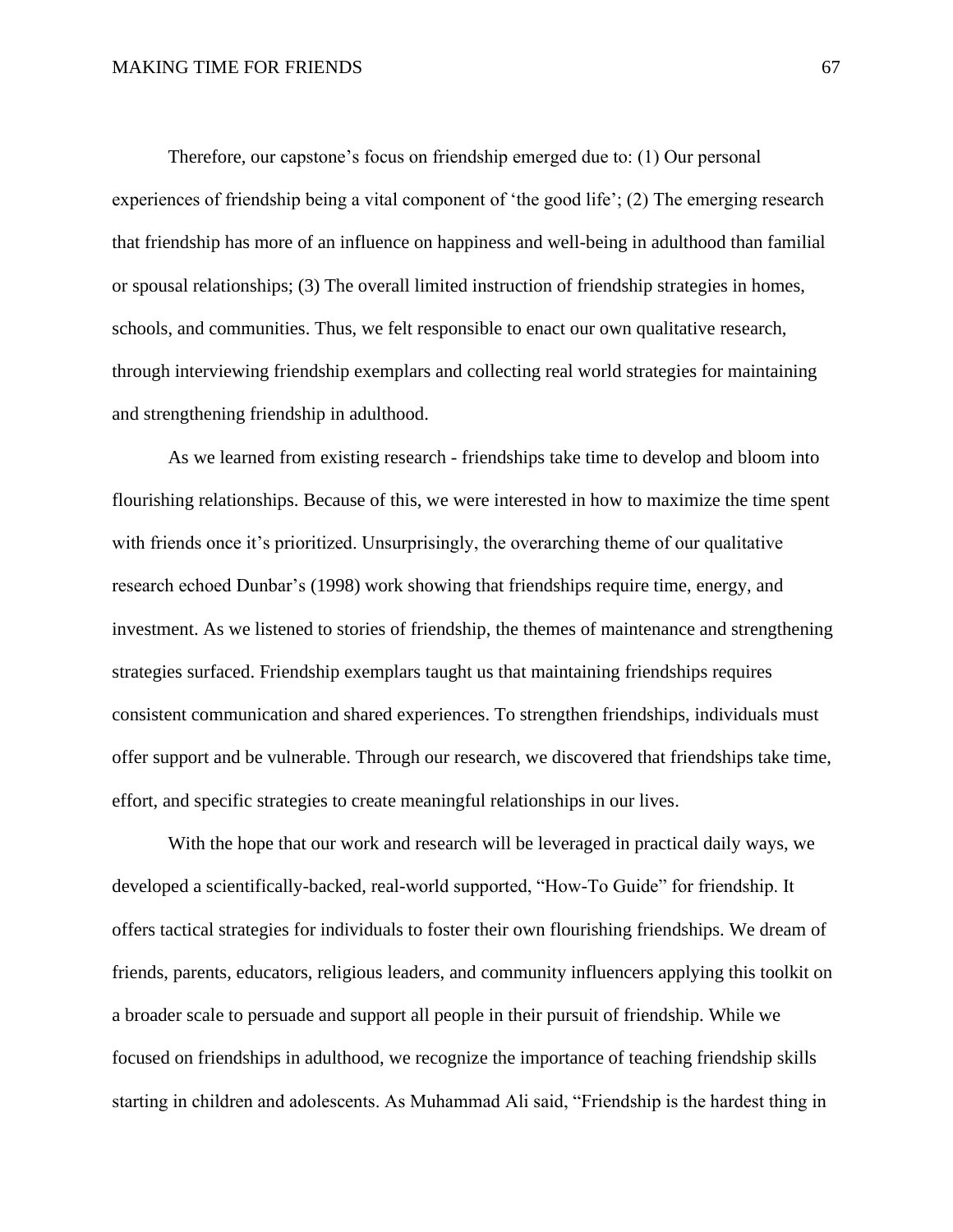the world to explain. It's not something you learn in school. But if you haven't learned the meaning of friendship, you really haven't learned anything."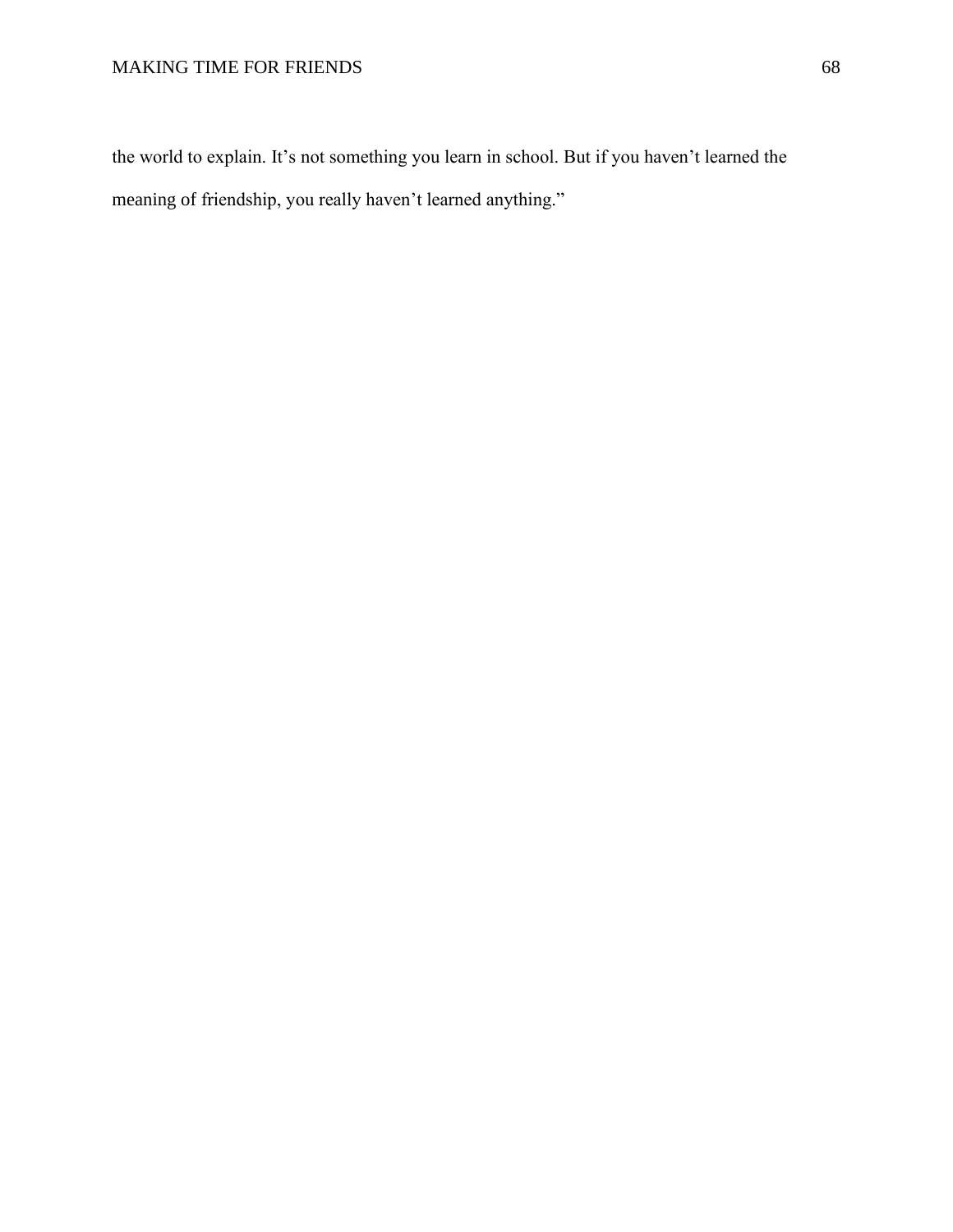# **Appendices**

# **Appendix A - Consent Form & Survey Questions**

## **The Present Study**

You will be asked to take part in a research study about social behaviors. You can decide if you want to participate or not. Before you decide, read the information below. If you have any questions, please contact pterni@sas.upenn.edu.

# **What will I be asked to do?**

You will be asked to answer 3 questions about your social relationships. If you provide consent by providing your email address in the survey, you might be contacted for a chance of having a conversation with the researchers. In that case, you will to learn more about the study and the researchers will learn more about social behaviors. You do not have to do anything you don't want to.

### **What happens if I don't want to participate?**

You can choose whether you want to be in the study or not.

# **Can I leave the study before it ends?**

You can quit the study whenever you want to.

### **What are the risks?**

This study should not be risky for you, and you cannot get hurt from doing anything for this study. You do not have to answer any questions you don't want to. You do not have to enter any personal information (email address) if you don't want to.

# **How will I benefit from the study?**

Your answers will help researchers learn more about social interactions and behaviors.

# **Will my answers be kept confidential and private?**

Yes. Data will be stored in a password-protected database. If you provide your email address, it will be deleted right after the researchers have completed their follow-up conversations. The deidentified survey responses (with none of your personal information) could be stored and distributed for future research.

# **Will I be paid for participating in the study?**

No.

# **Who do I contact if I have questions about the study?**

If you have questions about the study, please email pterni@sas.upenn.edu. If you have questions about your rights as a participant in the research study, please contact the Office of Regulatory Affairs at the University of Pennsylvania at 215-898-2614.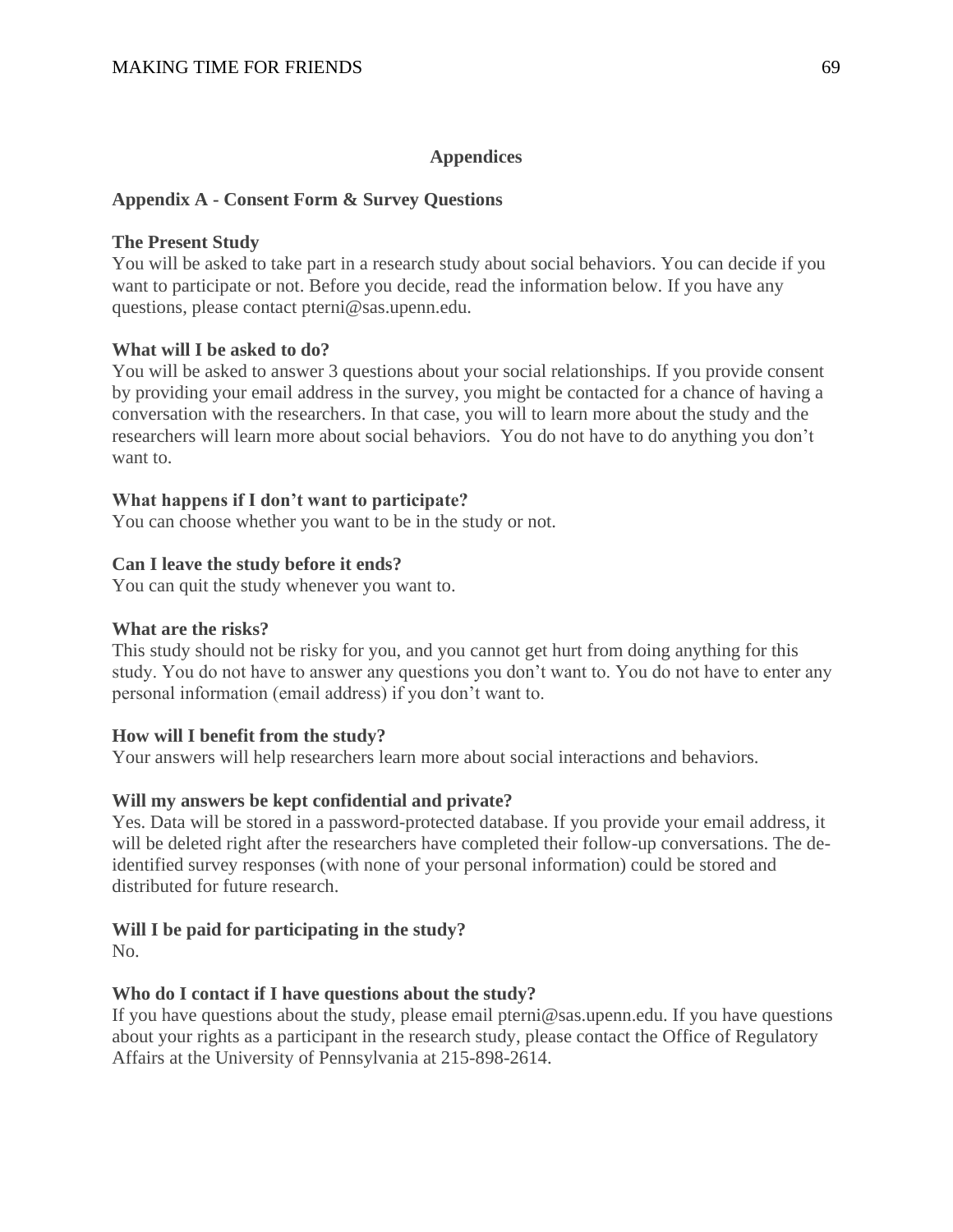# **Participation Agreement**

By clicking the 'Next' button, you agree to participate in this study. You have read this form and had your questions answered. You understand that it is your choice to participate and you can stop and withdraw at any time.

# **Survey Questions**

Welcome! As scientists who study friendship, we'd like to know...

- 1. At this point in my life, I have a very close platonic friend who is not a family member.
- 2. What makes your closest friendship special?
- 3. What do you do to keep your closest friendship strong?

Thank you! To receive a snapshot of what we learn about friendship, please let us know where to email you. You'll also be considered for a follow-up conversation with Penn Professor Angela Duckworth to learn more about friendship.

First name:

Last name:

Email:

Please re-enter your email address:

Age: Thank you so much!

Be a friend (to us, Angela Duckworth & team) and **please forward this survey** to your friends so we can collect as many responses as possible.

*Shareable link:* [https://sasupenn.qualtrics.com/jfe/form/SV\\_eSh4TvxJ47ZNQJT](https://sasupenn.qualtrics.com/jfe/form/SV_eSh4TvxJ47ZNQJT)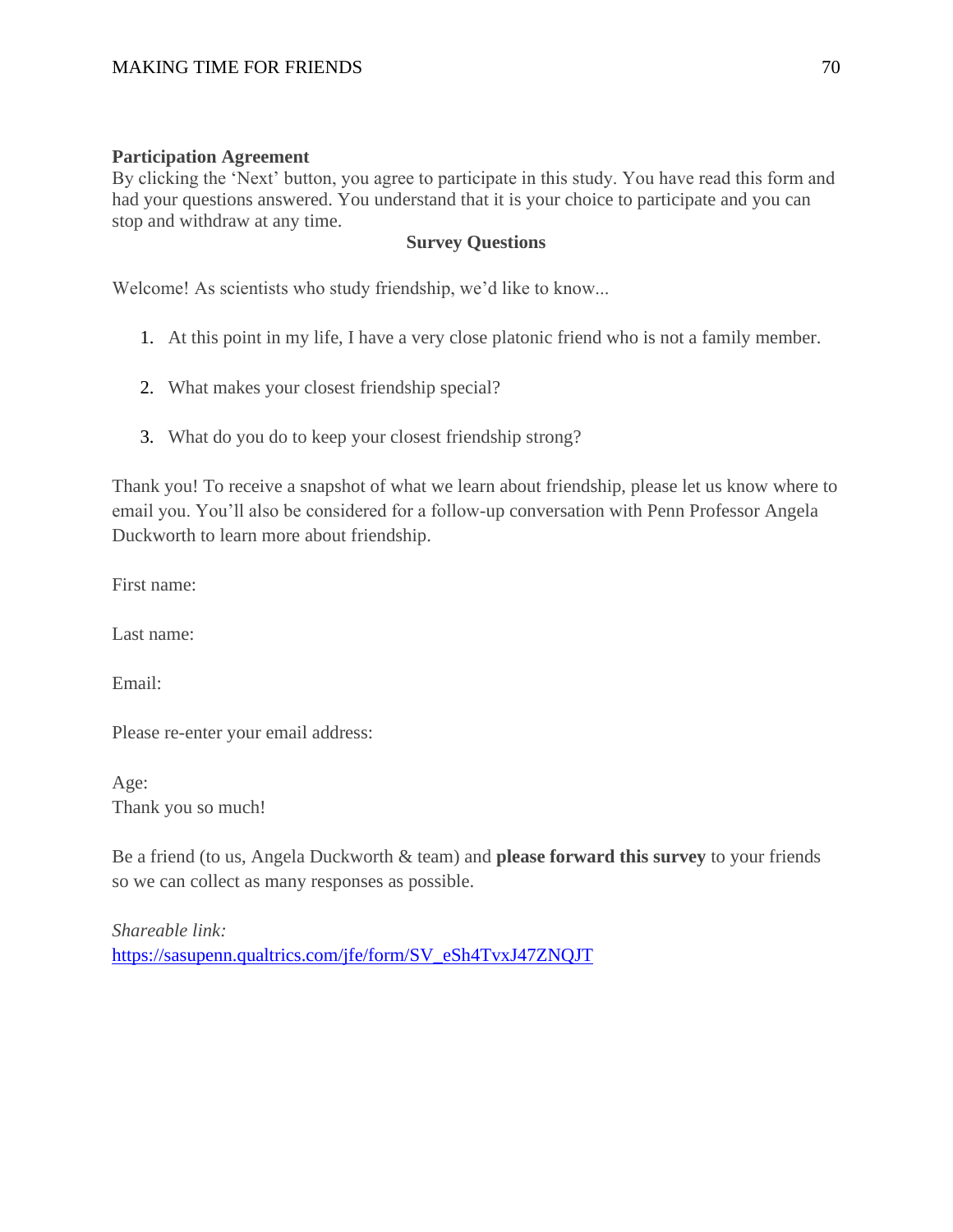#### MAKING TIME FOR FRIENDS 71

#### **Appendix B - Request for Interview**

Subject line: You've Been Selected for A Friendship Interview!

Dear,

You are being asked to participate in an interview for a research project. Your participation will help us, graduate students in the Master of Applied Positive Psychology program at the University of Pennsylvania, uncover exemplar strategies, behaviors, and practices for maintaining and strengthening close friendships.

We have selected you because you self-reported that you have at least one close, long-term friendship. Your involvement in this research and the insights you provide will help us develop a framework for lasting friendship and enabling empirically-validated strategies for fostering these friendships in adults.

Would you have 20-30 minutes sometime next week or two to connect? If so, let us know what day/time works best for you. We look forward to hearing from you and answering any questions you have.

Your friends,

Kristin Elinkowski & Madison Romney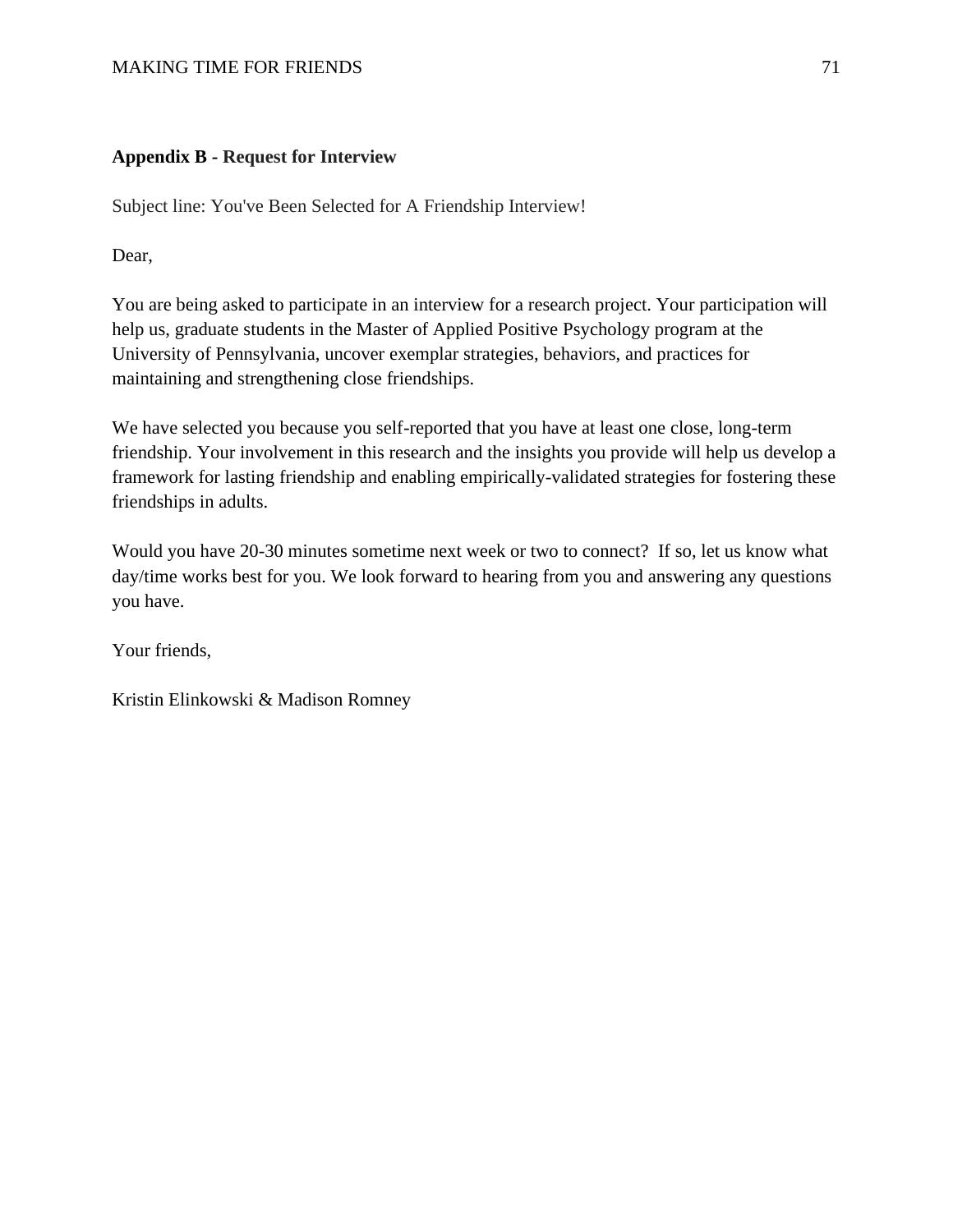## **Appendix C - Interview Questions**

### **Our Goal:**

Our goal, through qualitative interviews, is to uncover real-world strategies for maintaining and strengthening friendships in adults.

### **Demographic Information (ask in the interview):**

- Gender:
- Marital Status:
- Age:
- Sexual Orientation:

#### **Interview Question (in-order):**

- How long have you been friends?
- How far away does your friend live?
- How did you become friends?
- How do you maintain this friendship?
- How often do you see this friend?
- How do you usually meet with this friend (one-on-one, in groups / at restaurants, one of their houses, community space etc.)?
- How often do you communicate with this friend? What type of communication do you use (skype, texting, call)? How does this type of communication influence your friendship?
- What is special about this friendship?
- How do you celebrate with your friend?
- Do you share aspects of your life with this friend that you don't with other friends? Why?
- Tell me about a story/time when you felt this friendship strengthen. What happened?
- Tell me about a story/time when you felt this friendship weaken. What happened?
- What do you think characterizes a great friendship?
- Why is this type of friendship important to you?
- What advice would you give someone who wanted to foster stronger friendships?
- How has your friendship adapted given COVID-19?
- What questions should I have asked?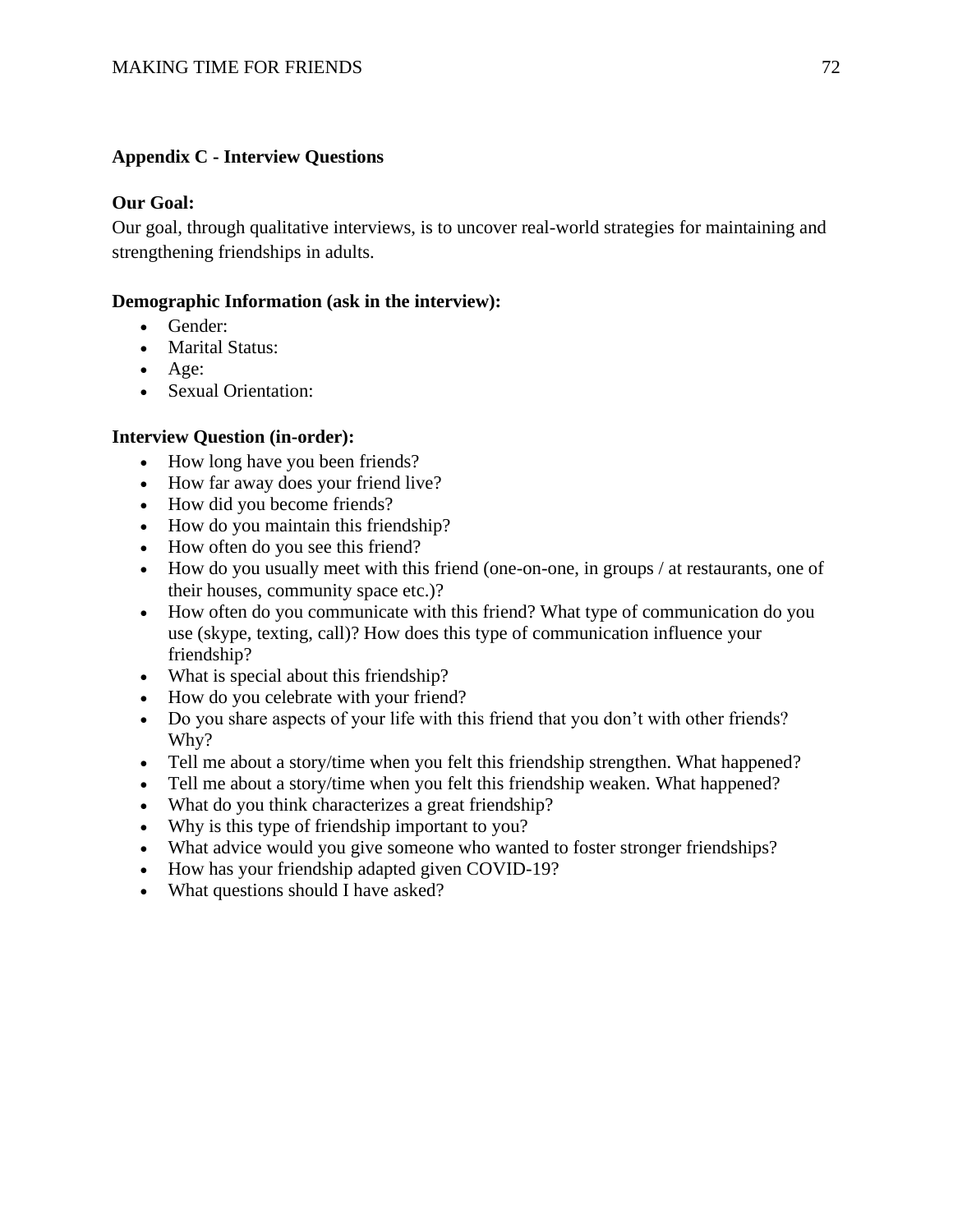# **Appendix D – Exemplar Demographics**

| Variable                   | $\#$             | % (of $15$ ) |
|----------------------------|------------------|--------------|
| Gender                     |                  |              |
| Female Exemplars           | 8                | 53%          |
| Male Exemplars             | $\tau$           | 47%          |
| Age (years)                |                  |              |
| 25 and under               | $1\,$            | 7%           |
| $26 - 35$                  | $\overline{4}$   | 26%          |
| $36 - 45$                  | $\overline{7}$   | 47%          |
| $46 - 55$                  | $\overline{2}$   | 13%          |
| $56 - 65$                  | $\mathbf{1}$     | 7%           |
| <b>Relationship Status</b> |                  |              |
| Single                     | 6                | 40%          |
| Female Single              | $\mathfrak{Z}$   |              |
| Male Single                | 3                |              |
| Married                    | 9                | 60%          |
| <b>Female Married</b>      | 5                |              |
| Male Married               | $\overline{4}$   |              |
| <b>Sexual Orientation</b>  |                  |              |
| Heterosexual               | 14               | 93%          |
| Female Heterosexual        | 8                |              |
| Male Heterosexual          | 6                |              |
| Homosexual                 | $\mathbf{1}$     | 7%           |
| Female Homosexual          | $\boldsymbol{0}$ |              |
| Male Homosexual            | $\mathbf{1}$     |              |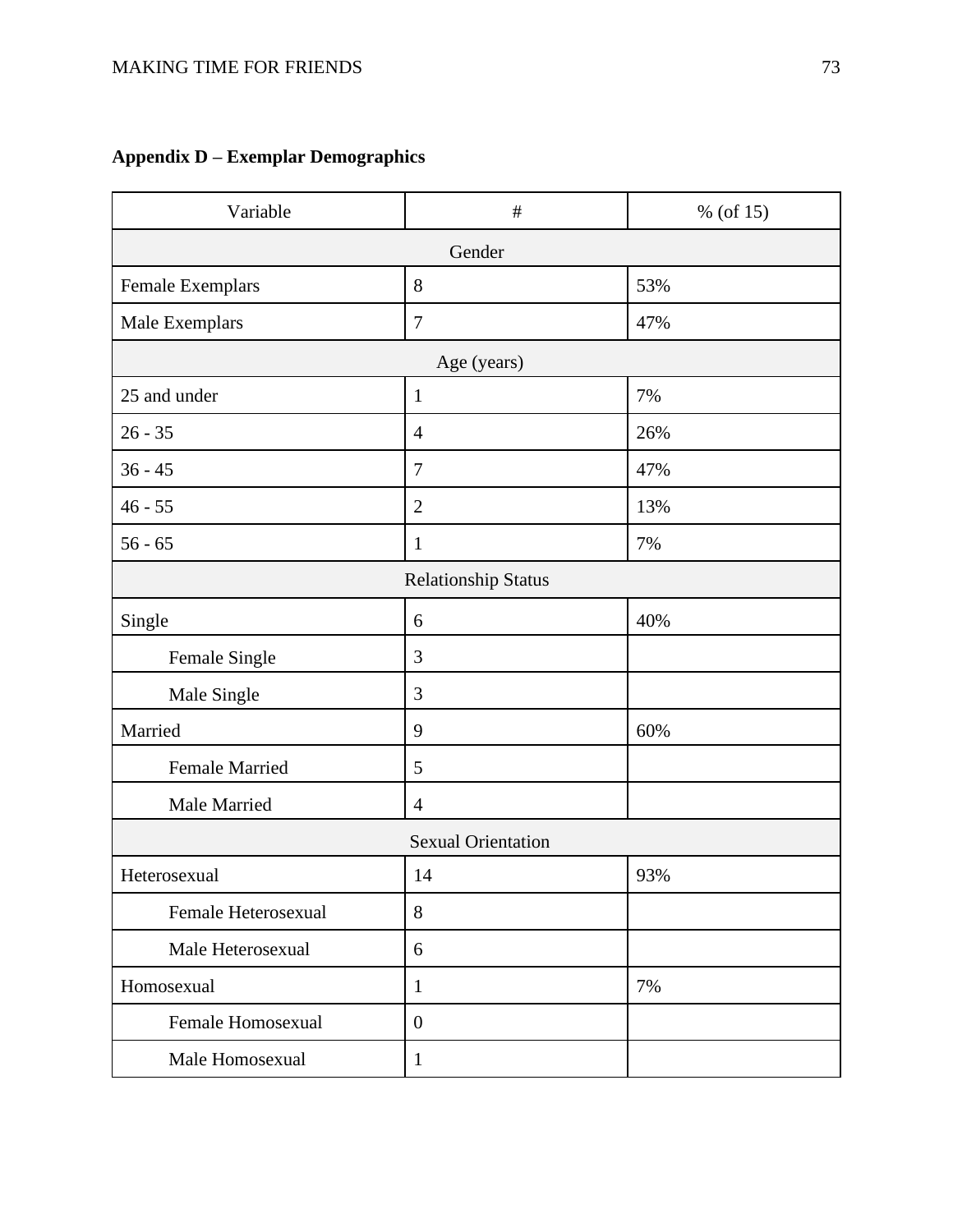#### **References**

Ackerman, J. M., Kenrick, D. T., & Schaller, M. (2007). Is friendship akin to kinship?. *Evolution and Human Behavior*, *28*(5), 365–374.

https://doi.org/10.1016/j.evolhumbehav.2007.04.004

- Altman, I., & Taylor, D. A. (1973). *Social penetration: The development of interpersonal relationships*. Holt, Rinehart & Winston.
- Aristotle. (1994). *Nicomachean ethics: Book 8, section 2-4* (W. D. Ross, Trans.). The Internet Classics Archive. http://classics.mit.edu/Aristotle/nicomachaen.8.viii.html (Original work published ca. 350 B.C.E)
- Aron, A., Melinat, E., Aron, E. N., Vallone, R. D., & Bator, R. J. (1997). The experimental generation of interpersonal closeness: A procedure and some preliminary findings. *Personality and Social Psychology Bulletin*, *23*(4), 363–377. https://doi.org/10.1177%2F0146167297234003
- Bahns, A. J., Crandall, C. S., Gillath, O., & Preacher, K. J. (2017). Similarity in relationships as niche construction: Choice, stability, and influence within dyads in a free choice environment. *Journal of Personality and Social Psychology*, *112*(2), 329–355. https://doi.org/10.1037/pspp0000088
- Baumeister, R. F., & Leary, M. R. (1995). The need to belong: Desire for interpersonal attachments as a fundamental human motivation. *Psychological Bulletin*, *117*(3), 497– 529. https://doi.org/10.1037/0033-2909.117.3.497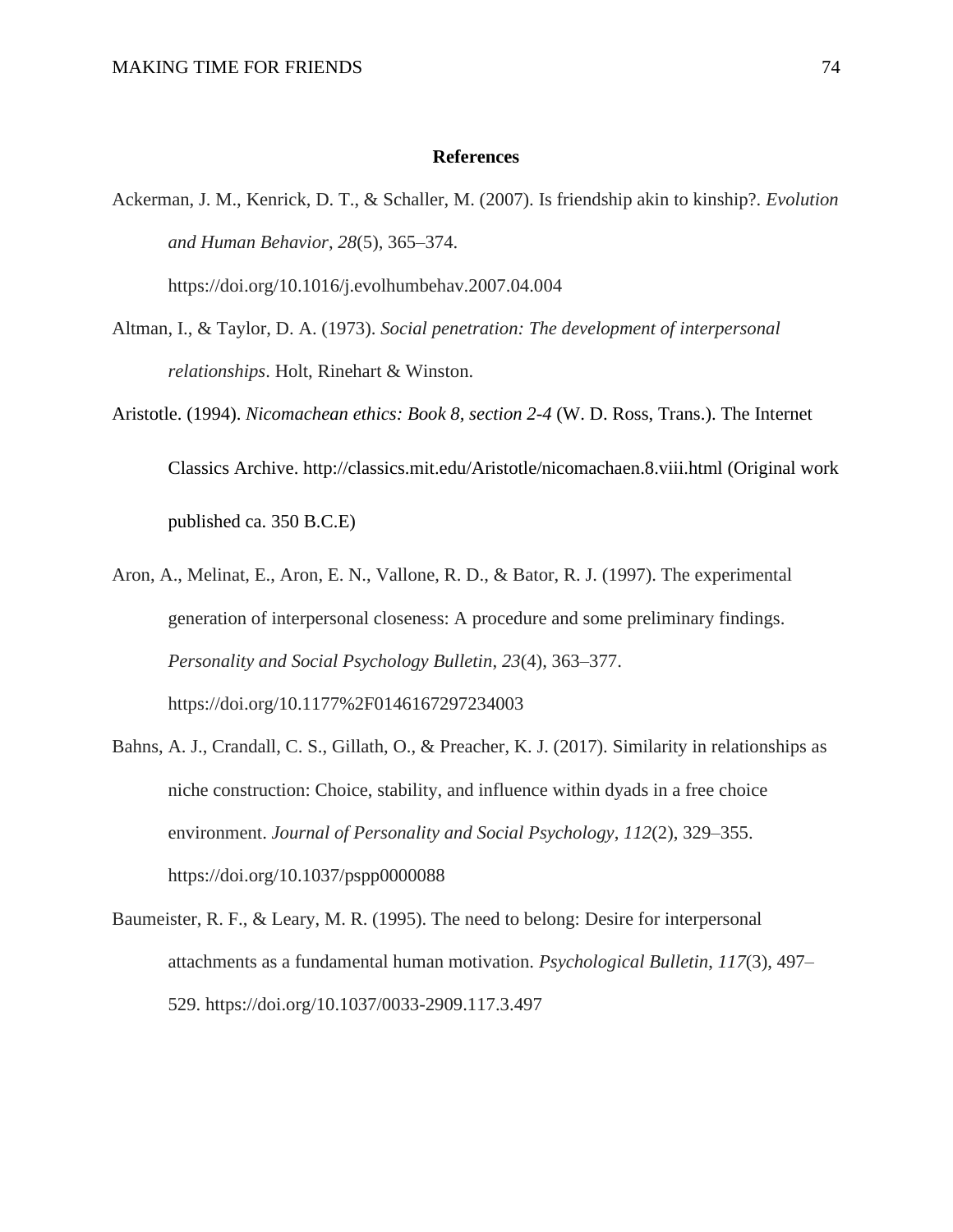- Becker, J. A., Johnson, A. J., Craig, E. A., Gilchrist, E. S., Haigh, M. M., & Lane, L. T. (2009). Friendships are flexible, not fragile: Turning points in geographically-close and longdistance friendships. *Journal of Social and Personal Relationships*, *26*(4), 347–369. https://doi.org/10.1177%2F0265407509344310
- Berscheid, E., & Reis, H. T. (1998). *Attraction and close relationships.* In D. T. Gilbert, S. T. Fiske, & G. Lindzey (Eds.), *The handbook of social psychology* (pp. 193–281). McGraw-Hill.
- Brissette, I., Scheier, M. F., & Carver, C. S. (2002). The role of optimism in social network development, coping, and psychological adjustment during a life transition. *Journal of Personality and Social Psychology*, *82*(1), 102–111. https://doi.org/10.1037/0022- 3514.82.1.102
- Bronk, C. B. (2012). The exemplar methodology: An approach to studying the leading edge of development. *Psychology of Well-Being: Theory, Research and Practice*, doi:10.1186/2211-1522-2-5
- Bureau of Labor Statistics. (2019, June 19). *American Time Use Survey – 2018 Results.* https://www.bls.gov/news.release/archives/atus\_06192019.pdf'
- Carver, C. S., Kus, L. A., & Scheier, M. F. (1994). Effects of good versus bad mood and optimistic versus pessimistic outlook on social acceptance versus rejection. *Journal of Social and Clinical Psychology*, *13*(2), 138–151.

https://doi.org/10.1521/jscp.1994.13.2.138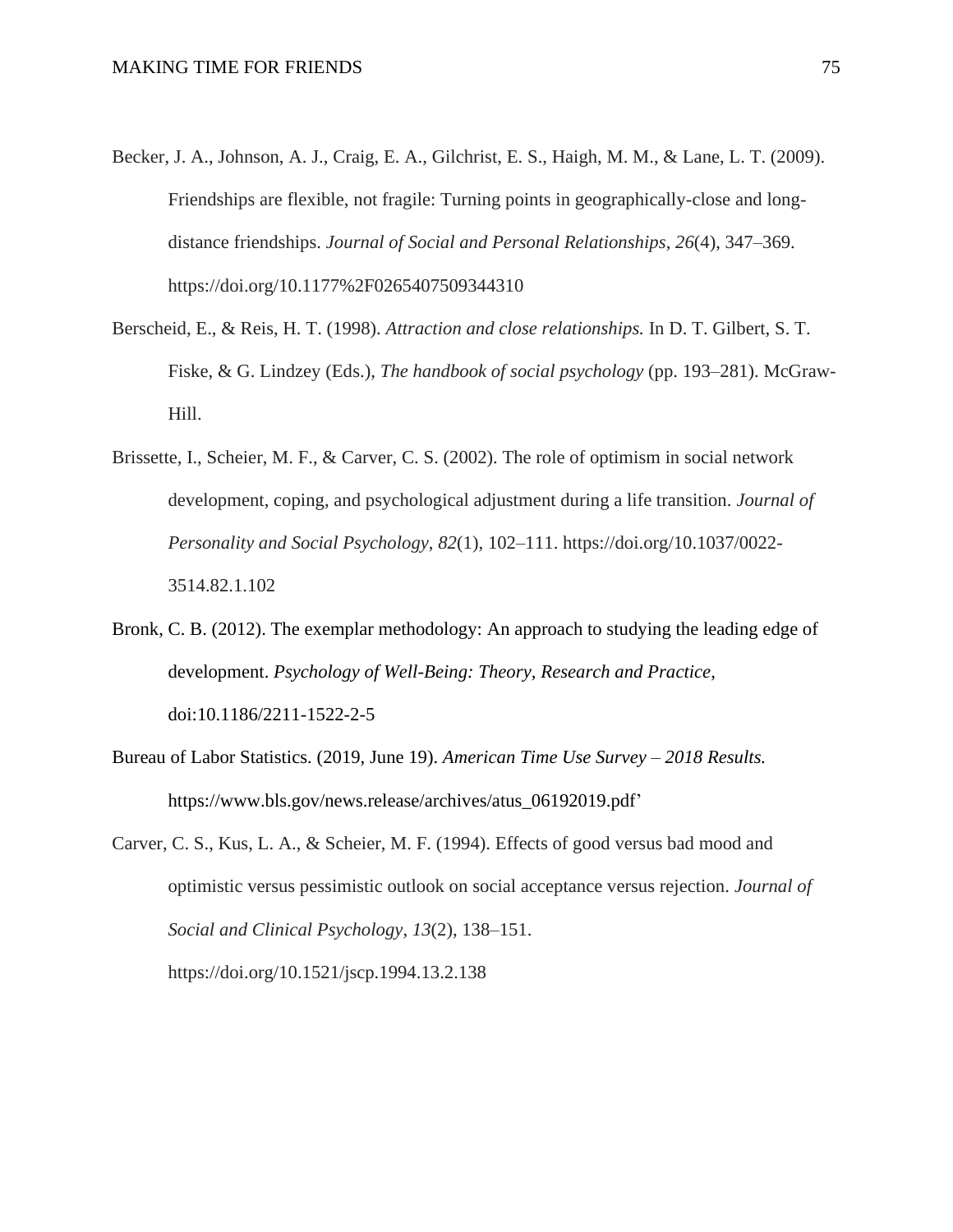- Carver, C. S., Lehman, J. M., & Antoni, M. H. (2003). Dispositional pessimism predicts illnessrelated disruption of social and recreational activities among breast cancer patients. *Journal of Personality and Social Psychology*, *84*(4), 813–821. https://doi.org/10.1037/0022-3514.84.4.813
- Catron, M. L. (2017). *How to Fall in Love with Anyone: A Memoir in Essays*. Simon & Schuster.
- Chopik, W. J. (2017). Associations among relational values, support, health, and well‐being across the adult lifespan. *Personal Relationships*, *24*(2), 408–422. https://doi.org/10.1111/pere.12187
- Christakis, N. A., & Fowler, J. H. (2007). The spread of obesity in a large social network over 32 years. *New England Journal of Medicine*, *357*(4), 370–379. https://doi.org/10.1056/NEJMsa066082
- Chun Tie, Y., Birks, M., & Francis, K. (2019). Grounded theory research: A design framework for novice researchers. *SAGE Open Medicine*, *7*, https://doi.org/10.1177%2F2050312118822927.
- Cigna. (2020, January 23). *Loneliness is at Epidemic Levels in America.* https://www.cigna.com/about-us/newsroom/studies-and-reports/combatting-loneliness/
- Clark, J. L., Algoe, S. B., & Green, M. C. (2018). Social network sites and well-being: the role of social connection. *Current Directions in Psychological Science*, *27*(1), 32–37. https://doi.org/10.1177%2F0963721417730833
- Cohen, S. (2004). Social relationships and health. *American psychologist*, *59*(8), 676–684. https://doi.org/10.1037/0003-066X.59.8.676
- Craig, L., & Kuykendall, L. (2019). Examining the role of friendship for employee well-being. *Journal of Vocational Behavior*, *115*. https://doi.org/10.1016/j.jvb.2019.06.001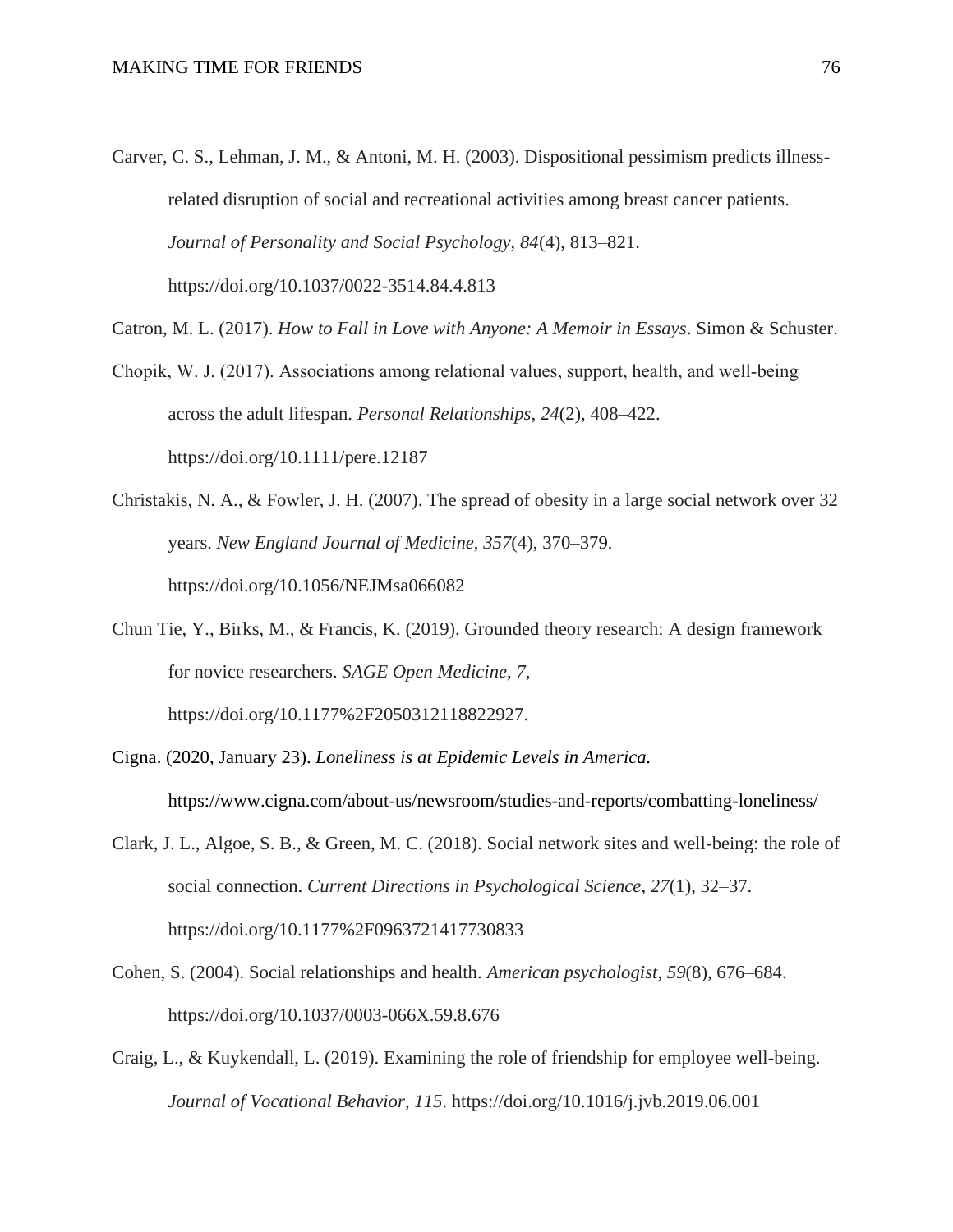- DeScioli, P., & Kurzban, R. (2009). The alliance hypothesis for human friendship. *PloS One*, *4*(6). https://doi.org/10.1371/journal.pone.0005802
- DeScioli, P., Kurzban, R., Koch, E. N., & Liben-Nowell, D. (2011). Best friends: Alliances, friend ranking, and the MySpace social network. *Perspectives on Psychological Science*, *6*(1), 6–8. https://doi.org/10.1177%2F1745691610393979
- Diener, E., & Seligman, M. E. (2002). Very happy people. *Psychological Science*, *13*(1), 81–84. https://doi.org/10.1111%2F1467-9280.00415
- Dunbar, R. (1998). *Gossip, grooming, and the evolution of language.* Harvard University Press.
- Dunbar, R. (2010). *How many friends does one person need?: Dunbar's number and other evolutionary quirks*. Faber & Faber.
- Dutton, J. E., & Heaphy, E. D. (2003). *The power of high-quality connections.* In Cameron, K., & Dutton, J. (Eds.), *Positive organizational scholarship: Foundations of a new discipline* (pp. 263–278). Berrett-Koehler Publishers.
- Farroni, T., Csibra, G., Simion, F., & Johnson, M. H. (2002). Eye contact detection in humans from birth. *Proceedings of the National Academy of Sciences*, *99*(14), 9602–9605. https://doi.org/10.1073/pnas.152159999
- Fehr, B. (1996). *Friendship processes* (Vol. 12). SAGE Publications.
- Fredrickson, B. L. (2013a). *Love 2.0: How our supreme emotion affects everything we feel, think, do, and become*. Avery.
- Fredrickson, B. L. (2013b). *Positive emotions broaden and build.* In P. Devine & A. Plant, (Eds.), *Advances in experimental social psychology, Vol. 47* (pp. 1–53). Academic Press.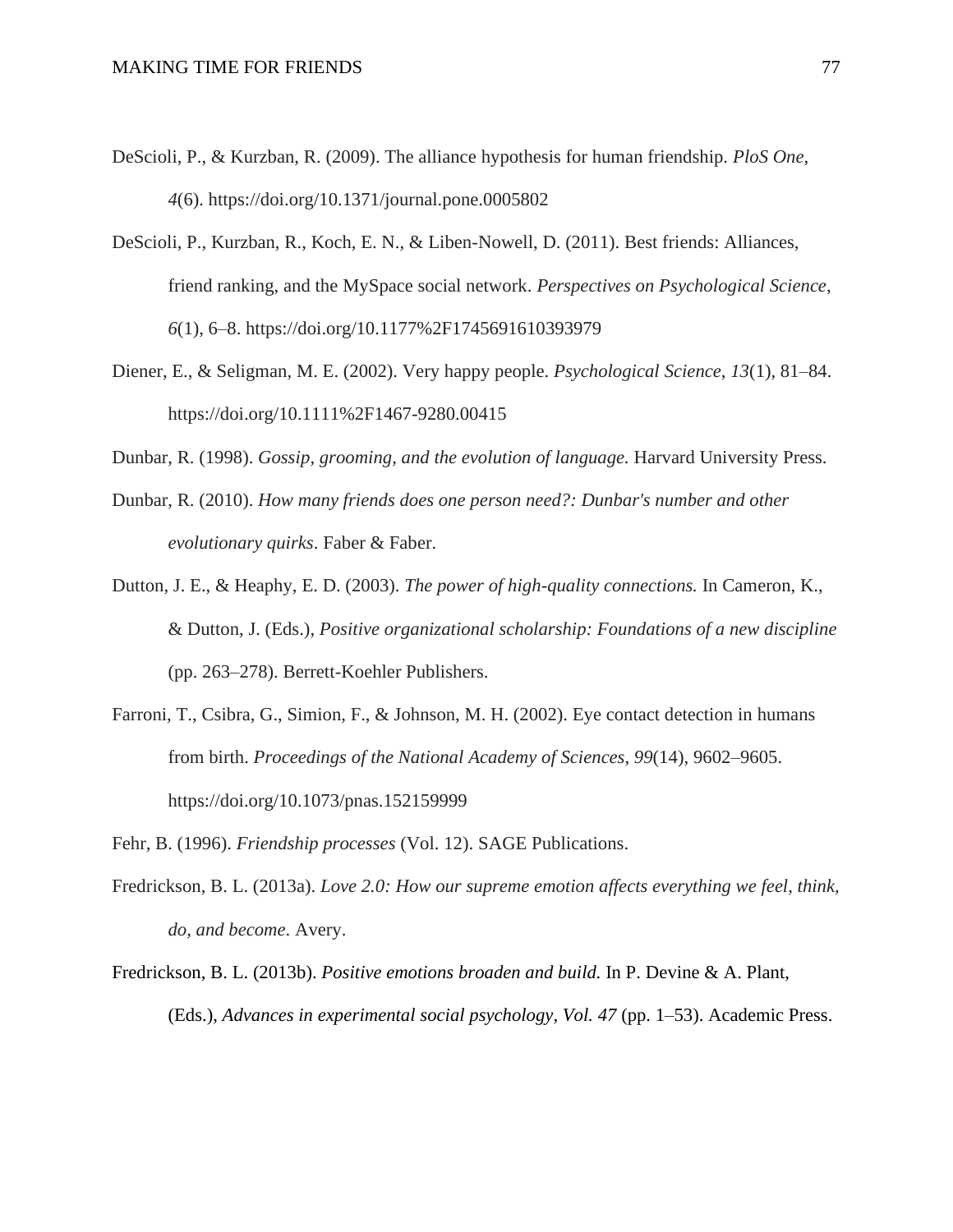- Gable, S. L., Gonzaga, G. C., & Strachman, A. (2006). Will you be there for me when things go right? Supportive responses to positive event disclosures. *Journal of Personality and Social Psychology*, *91*(5), 904–917. https://psycnet.apa.org/doi/10.1037/0022- 3514.91.5.904
- Gable, S. L., & Haidt, J. (2005). What (and why) is positive psychology?. *Review of General Psychology*, *9*(2), 103–110. https://doi.org/10.1037%2F1089-2680.9.2.103
- Gable, S. L., Reis, H. T., Impett, E. A., & Asher, E. R. (2004). What do you do when things go right? The intrapersonal and interpersonal benefits of sharing positive events. *Journal of Personality and Social Psychology*, *87*(2), 228–245. https://doi.org/10.1037/0022- 3513.87.2.228
- Gervais, M., & Wilson, D. S. (2005). The evolution and functions of laughter and humor: A synthetic approach. *The Quarterly Review of Biology*, *80*(4), 395–430. https://doi.org/10.1086/498281
- Giles, L. C., Glonek, G. F., Luszcz, M. A., & Andrews, G. R. (2005). Effect of social networks on 10-year survival in very old Australians: The Australian longitudinal study of aging. *Journal of Epidemiology & Community Health*, *59*(7), 574–579. https://dx.doi.org/10.1136%2Fjech.2004.025429
- Gouldner, A. W. (1960). The norm of reciprocity: A preliminary statement. *American Sociological Review*, *25*(2), 161–178. https://doi.org/10.2307/2092623
- Greene, K., Derlega, V. J., & Mathews, A. (2006). *Self-disclosure in personal relationships*. In A. L. Vangelisti & D. Perlman (Eds.), *The Cambridge handbook of personal relationships* (p. 409–427). Cambridge University Press. https://doi.org/10.1017/CBO9780511606632.023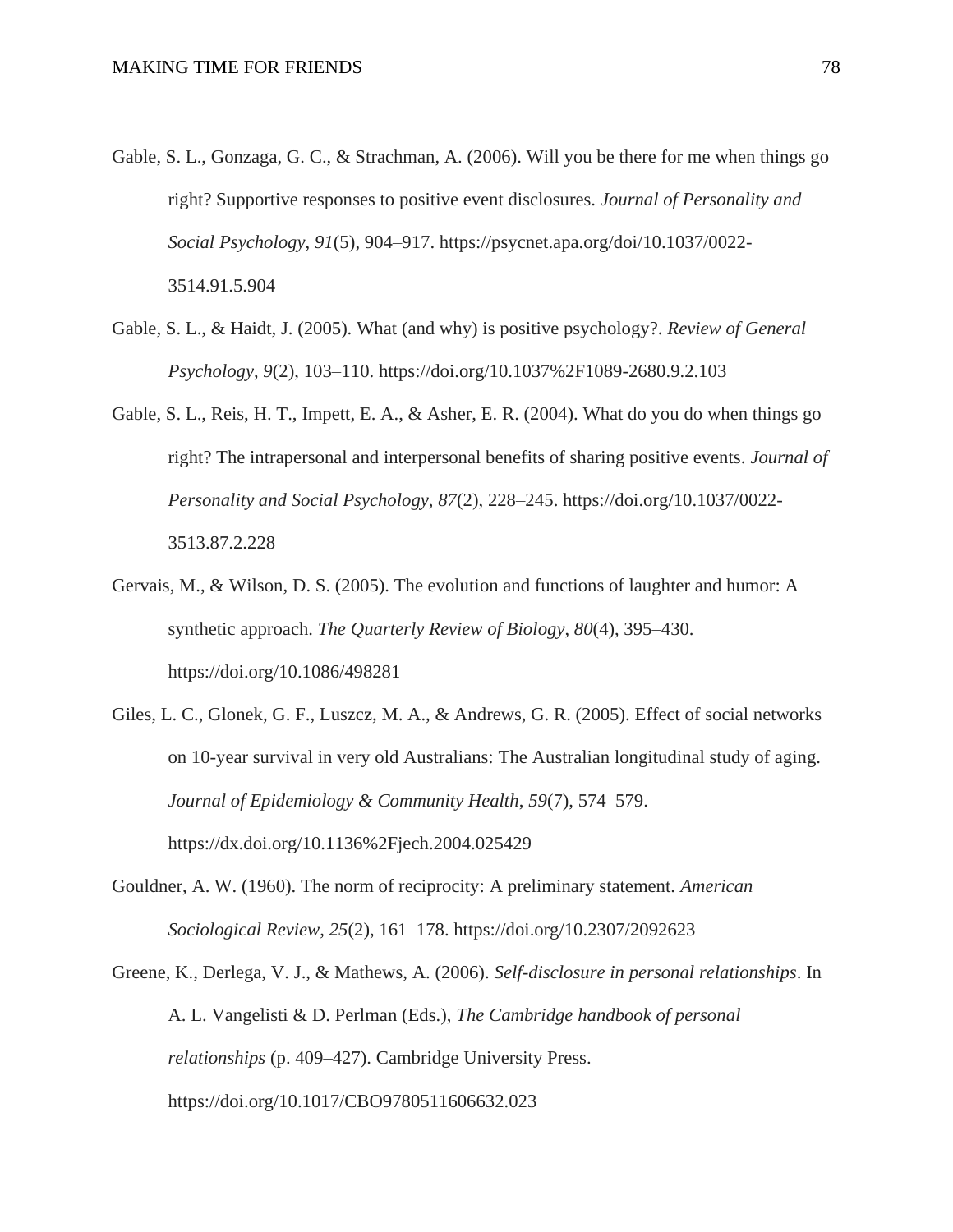- Haidt, J., Patrick Seder, J., & Kesebir, S. (2008). Hive psychology, happiness, and public policy. *The Journal of Legal Studies*, *37*(S2), S133–S156. https://doi.org/10.1086/529447
- Hall, J. A. (2011). Sex differences in friendship expectations: A meta-analysis. *Journal of Social and Personal Relationships*, *28*(6), 723–747. https://doi.org/10.1177/0265407510386192

Hall, J. A. (2019). How many hours does it take to make a friend? *Journal of Social and Personal Relationships*, *36*(4), 1278–1296. https://doi.org/10.1177%2F0265407518761225

- Hall, J. A., Larson, K. A., & Watts, A. (2011). Satisfying friendship maintenance expectations: The role of friendship standards and biological sex. *Human Communication Research*, *37*(4), 529–552. https://doi.org/10.1111/j.1468-2958.2011.01411.x
- Hallowell, E. M., & Ratey, J. J. (2005). *Delivered from distraction: Getting the most out of life with attention deficit disorder*. Ballantine Books.
- Hasson, U., Nir, Y., Levy, I., Fuhrmann, G., & Malach, R. (2004). Intersubject synchronization of cortical activity during natural vision. *Science*, *303*(5664), 1634–1640. https://doi.org/10.1126/science.1089506
- Hawkley, L. C., & Cacioppo, J. T. (2010). Loneliness matters: A theoretical and empirical review of consequences and mechanisms. *Annals of Behavioral Medicine*, *40*(2), 218– 227. https://doi.org/10.1007/s12160-010-9210-8
- Hays, R. B. (1984). The development and maintenance of friendship. *Journal of Social and Personal Relationships*, *1*(1), 75–98. https://doi.org/10.1177/0265407584011005
- Hays, R. B. (1985). A longitudinal study of friendship development. *Journal of Personality and Social Psychology*, *48*(4), 909–924. https://doi.org/10.1037/0022-3514.48.4.909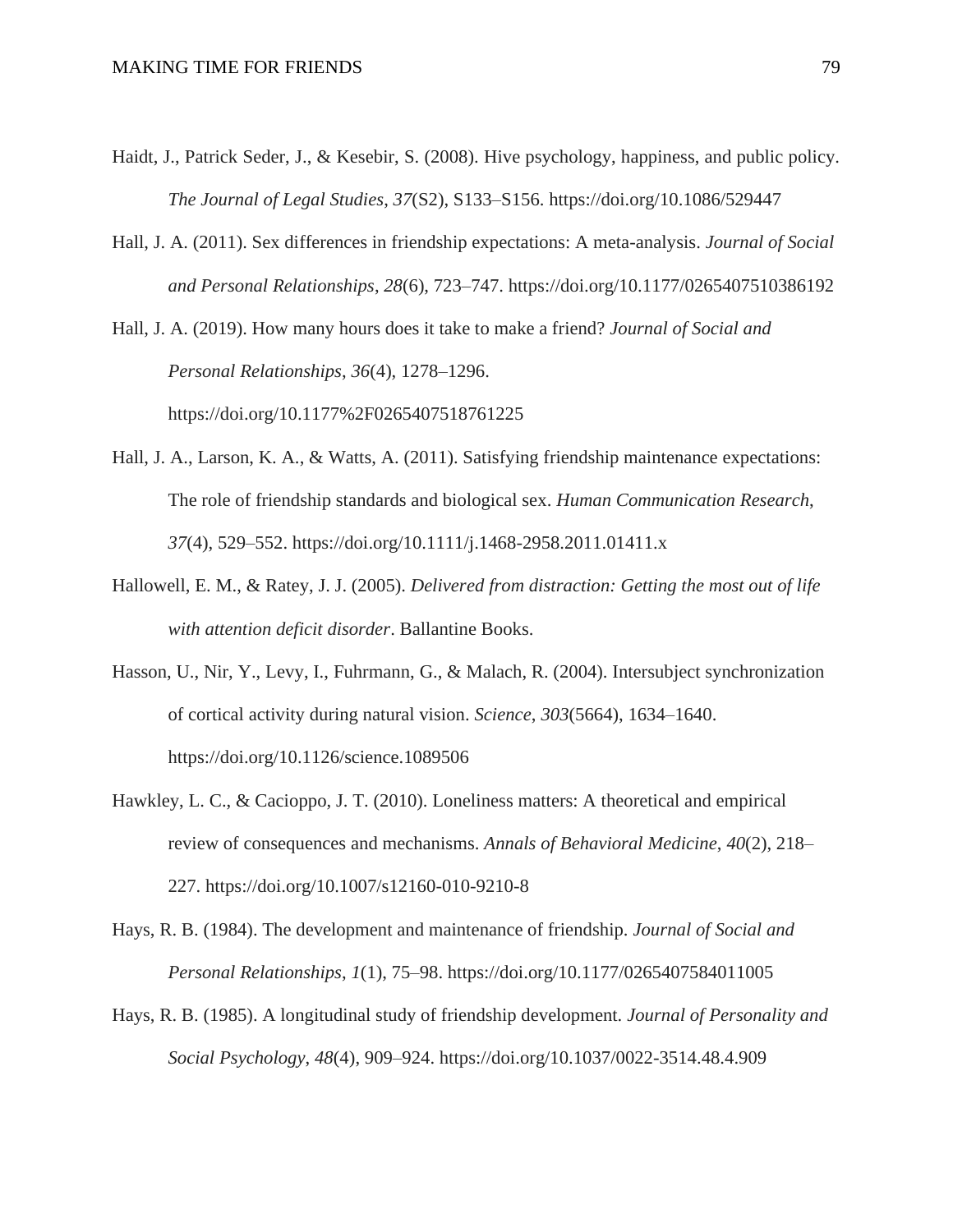- Helweg-Larsen, M., Sadeghian, P., & Webb, M. S. (2002). The stigma of being pessimistically biased. *Journal of Social and Clinical Psychology*, *21*(1), 92–107. https://doi.org/10.1521/jscp.21.1.92.22405
- Holt-Lunstad, J., Smith, T. B., Baker, M., Harris, T., & Stephenson, D. (2015). Loneliness and social isolation as risk factors for mortality: a meta-analytic review. *Perspectives on Psychological Science*, *10*(2), 227–237. https://doi.org10.1177/1745691614568352
- Holt-Lunstad, J., Smith, T. B., & Layton, J. B. (2010). Social relationships and mortality risk: a meta-analytic review. *PLoS Medicine*, *7*(7).

https://doi.org/10.1371/journal.pmed.1000316

- Institute on Character (n.d.). Humor. *The 24 Character Strengths.* https://www.viacharacter.org/character-strengths/humor/
- Jaynes, J. (1976). The evolution of language in the late Pleistocene. *Annals of the New York Academy of Sciences*, *280*(1), 312–325. https://doi.org/10.1111/j.1749- 6632.1976.tb25496.x
- Jaynes, J. (2000). *The origin of consciousness in the breakdown of the bicameral mind*. Houghton Mifflin Harcourt.
- Johnson, S. M., Hunsley, J., Greenberg, L., & Schindler, D. (1999). Emotionally focused couples therapy: Status and challenges. *Clinical Psychology: Science and Practice*, *6*(1), 67–79. https://doi.org/10.1093/clipsy/6.1.67
- Kashdan, T. B., Blalock, D. V., Young, K. C., Machell, K. A., Monfort, S. S., McKnight, P. E., & Ferssizidis, P. (2018). Personality strengths in romantic relationships: Measuring perceptions of benefits and costs and their impact on personal and relational well-being. *Psychological Assessment*, *30*(2), 241–258. https://doi.org/10.1037/pas0000464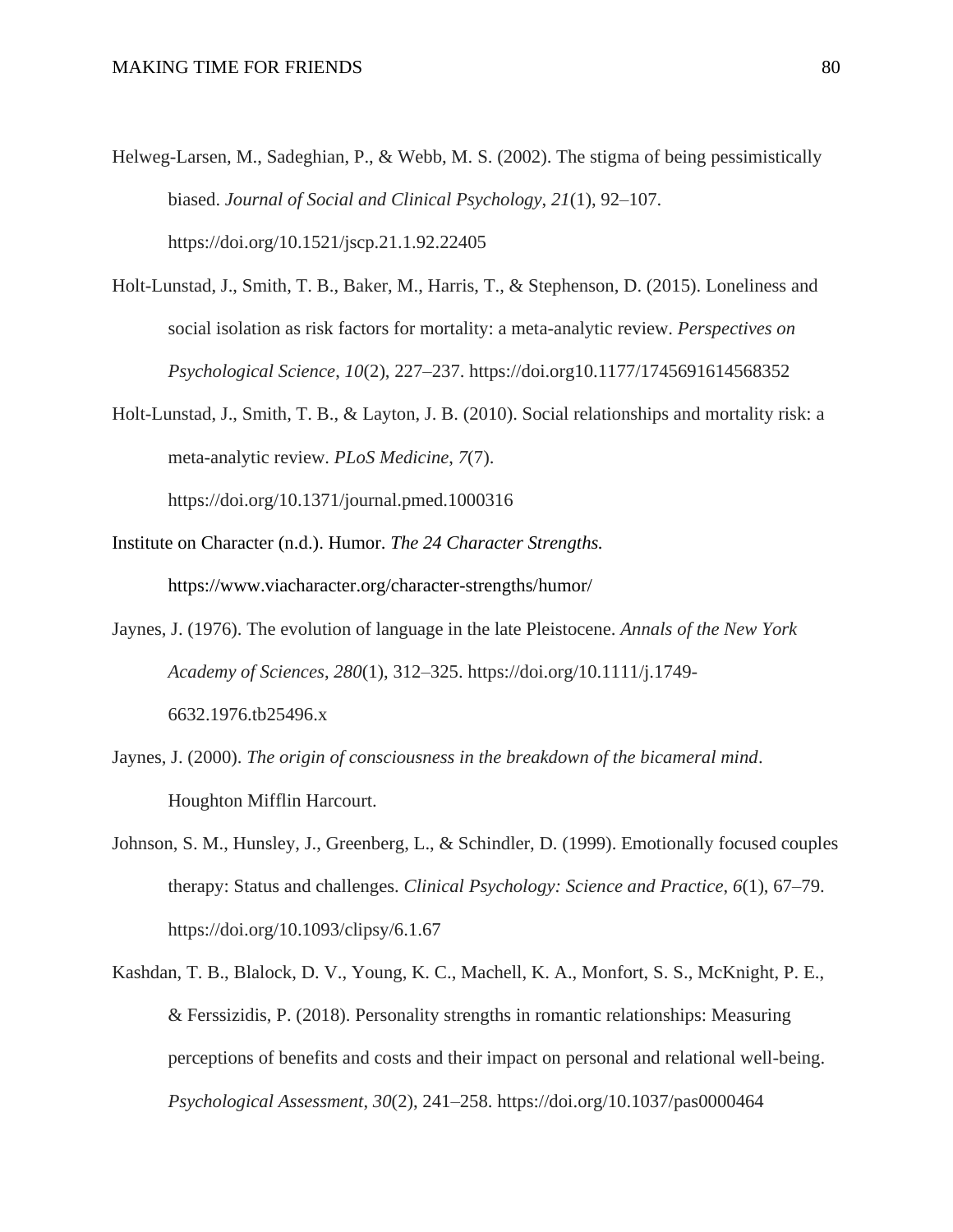- King, L. A. (2001). The health benefits of writing about life goals. *Personality and Social Psychology Bulletin*, *27*(7), 798–807. https://doi.org/10.1177%2F0146167201277003
- Kohut, H. (1971). *The analysis of the self: A systemic approach to the psychoanalytic treatment of narcissistic personality disorders.* International Universities Press.

Kohut, H. (1977). *The restoration of the self.* International University Press

- La Gaipa, J. J. (1977). Testing a multidimensional approach to friendship. In S. Duck (Ed.), *Theory and practice in interpersonal attraction*, (pp. 249–270). Academic Press.
- Langston, C. A. (1994). Capitalizing on and coping with daily-life events: Expressive responses to positive events. *Journal of Personality and Social Psychology*, *67*(6), 1112–1125. https://doi.org/10.1037/0022-3514.67.6.1112
- Larson, R., Mannell, R., & Zuzanek, J. (1986). Daily well-being of older adults with friends and family. *Psychology and Aging*, *1*(2), 117–126. https://doi.org/10.1037/0882-7974.1.2.117
- Laurenceau, J. P., Barrett, L. F., & Pietromonaco, P. R. (1998). Intimacy as an interpersonal process: The importance of self-disclosure, partner disclosure, and perceived partner responsiveness in interpersonal exchanges. *Journal of Personality and Social Psychology*, *74*(5), 1238–1251. https://doi.org/10.1037/0022-3514.74.5.1238
- Leary, M. R., Tambor, E. S., Terdal, S. K., & Downs, D. L. (1995). Self-esteem as an interpersonal monitor: The sociometer hypothesis. *Journal of Personality and Social Psychology*, *68*(3), 518–530. https://doi.org/10.1037/0022-3514.68.3.518
- Lee, R. M., & Robbins, S. B. (1995). Measuring belongingness: The social connectedness and the social assurance scales. *Journal of Counseling Psychology*, *42*(2), 232–241. https://doi.org/10.1037/0022-0167.42.2.232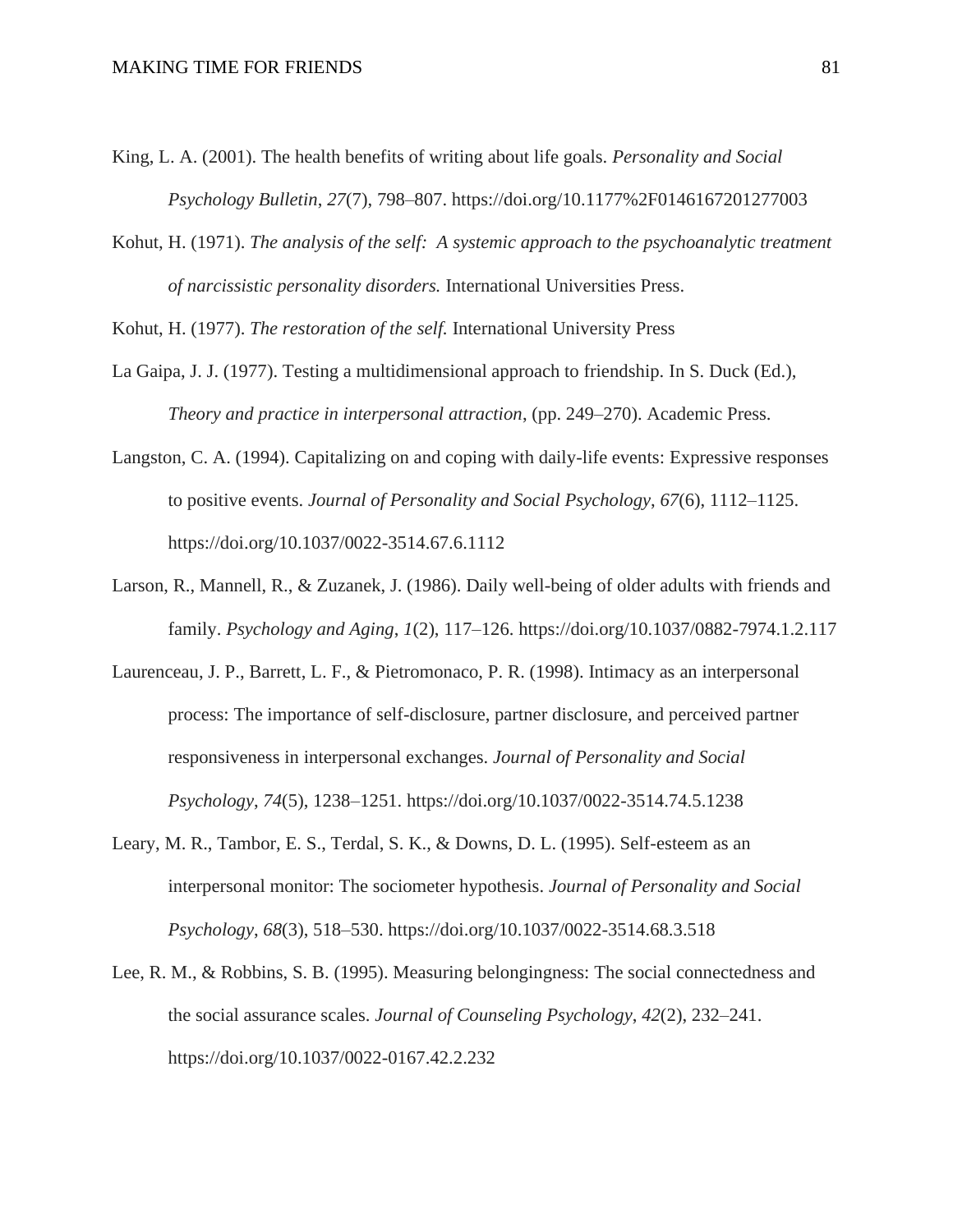- Lyubomirsky, S. (2008). *The how of happiness: A scientific approach to getting the life you want*. Penguin Press.
- Major, B. C., Le Nguyen, K. D., Lundberg, K. B., & Fredrickson, B. L. (2018). Well-being correlates of perceived positivity resonance: Evidence from trait and episode-level assessments. *Personality and Social Psychology Bulletin*, *44*(12), 1631–1647. https://doi.org/10.1177/0146167218771324
- Maringer, M., Krumhuber, E. G., Fischer, A. H., & Niedenthal, P. M. (2011). Beyond smile dynamics: mimicry and beliefs in judgments of smiles. *Emotion*, *11*(1), 181–187. https://doi.org/10.1037/a0022596
- Miritello, G., Lara, R., Cebrian, M., & Moro, E. (2013). Limited communication capacity unveils strategies for human interaction. *Scientific Reports*, *3*(1), 1–7. https://doi.org/10.1038/srep01950
- Mollenhurst, G., Volker, B., & Flap, H. (2014). Changes in personal relationships: How social contexts affect the emergence and discontinuation of relationships. *Social Networks, 37*, 65–80. https://doi.org/10.1016/j.socnet.2013.12.003
- Murray, S. L., Holmes, J. G., & Collins, N. L. (2006). Optimizing assurance: The risk regulation system in relationships. *Psychological Bulletin*, *132*(5), 641–666. https://doi.org/10.1037/0033-2909.132.5.641
- Murthy, V. (2017, September 27). Work and the loneliness epidemic. *Harvard Business Review*. https://www.vivekmurthy.com/post/2017/10/10/work-and-the-loneliness-epidemicharvard-business-review
- Myers, D. G. (2000). The funds, friends, and faith of happy people. *American Psychologist*, *55*(1), 56–67. https://doi.org/10.1037/0003-066X.55.1.56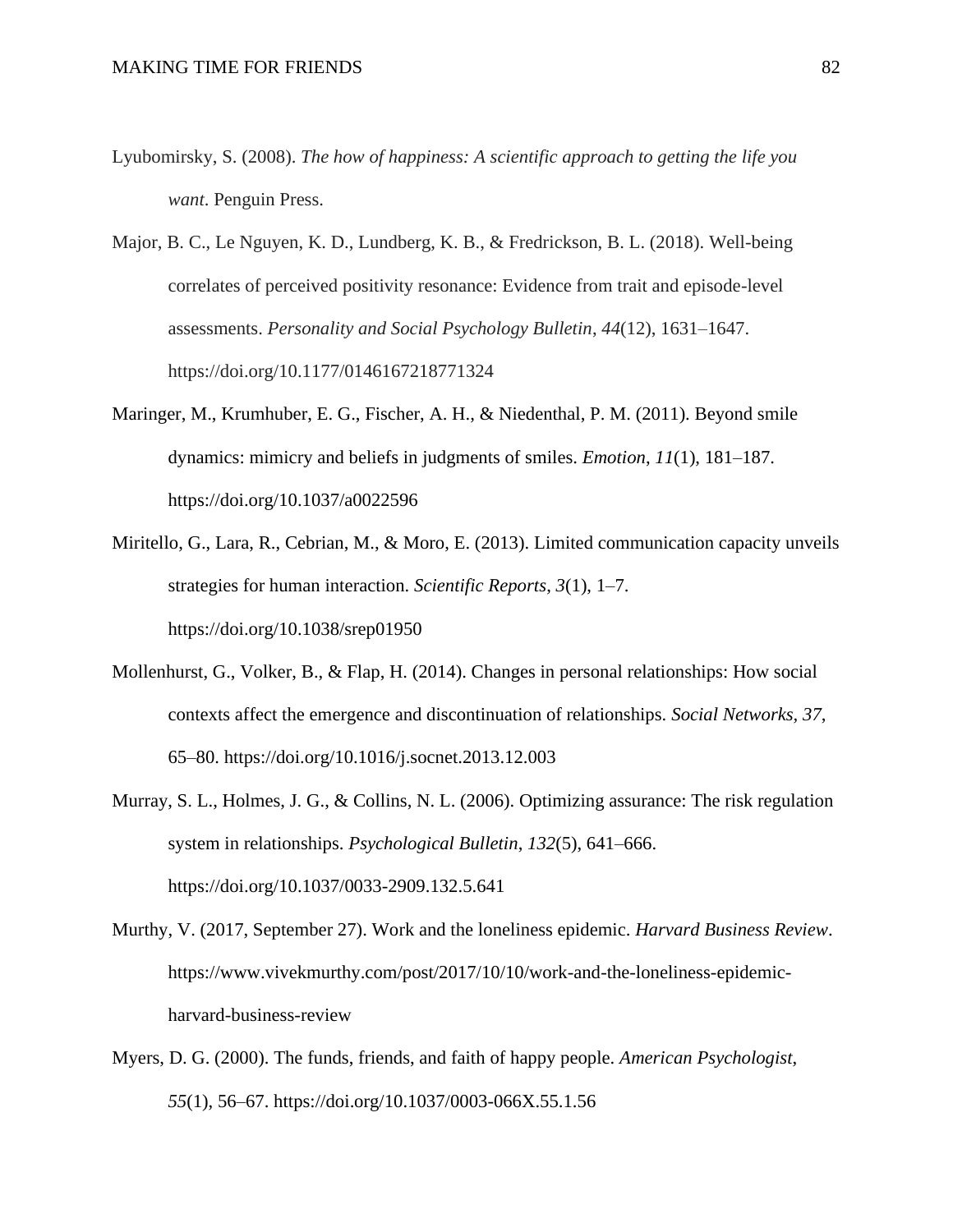- Niedenthal, P. M., Mermillod, M., Maringer, M., & Hess, U. (2010). The Simulation of Smiles (SIMS) model: Embodied simulation and the meaning of facial expression. *Behavioral and Brain Sciences*, *33*(6), 417–433. https://doi.org/10.1017/S0140525X10000865
- Niemiec, R. (2018). *Character Strengths Interventions: A field guide for practitioners.* Hogrefe Publishing.
- Owren, M. J., & Bachorowski, J. A. (2003). Reconsidering the evolution of nonlinguistic: The case of laughter. *Journal of Nonverbal Behavior*, *27*, 183–200. https://doi.org/10.1023/A:1025394015198
- Pawelski, S. P., & Pawelski, J. O. (2018). *Happy together: Using the science of positive psychology to build love that lasts*. TarcherPerigee.
- Peterson, C. (2009). Positive psychology. *Reclaiming Children and Youth*, *18*(2), 3–7.
- Peterson, C., & Steen, T. A. (2002). *Optimistic explanatory style*. In C. R. Snyder & S. J. Lopez (Eds.), *Handbook of positive psychology* (pp. 244–256). Oxford University Press.
- Prilleltensky, I. (2019). Mattering at the intersection of psychology, philosophy, and politics. *American Journal of Community Psychology*, *65*(1-2), 16–34. https://doi.org/10.1002/ajcp.12368
- Räikkönen, K., Matthews, K. A., Flory, J. D., Owens, J. F., & Gump, B. B. (1999). Effects of optimism, pessimism, and trait anxiety on ambulatory blood pressure and mood during everyday life. *Journal of Personality and Social Psychology*, *76*(1), 104–113. https://doi.org/10.1037/0022-3514.76.1.104
- Ratey, J. J. (2008). *Spark: The revolutionary new science of exercise and the brain*. Little, Brown Spark.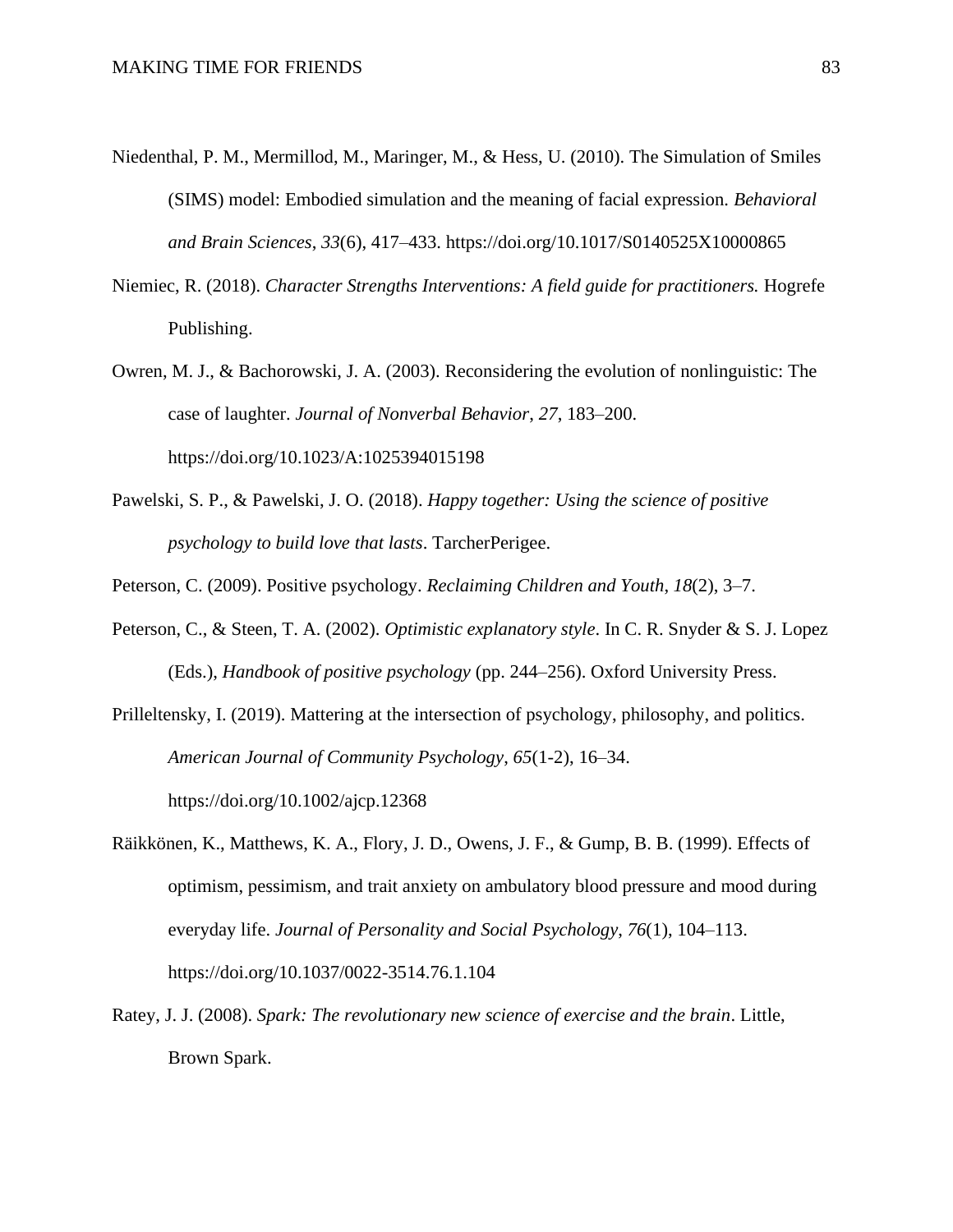- Reis, H. T., & Gable, S. L. (2003). *Toward a positive psychology of relationships*. In C. L. M. Keyes & J. Haidt (Eds.), *Flourishing: Positive psychology and the life well-lived* (pp. 129–159)*.* American Psychological Association. https://doi.org/10.1037/10594-006
- Rosenquist, J. N., Fowler, J. H., & Christakis, N. A. (2011). Social network determinants of depression. *Molecular Psychiatry*, *16*(3), 273–281. https://doi.org/10.1038/mp.2010.13
- Rowe, J. W., & Kahn, R. L. (1997). Successful aging. *The Gerontologist*, *37*(4), 433–440. https://doi.org/10.1093/geront//37.4.433
- Saphire-Bernstein, S., & Taylor, S. E. (2013). Close relationships and happiness. In I. Boniewell, S. A. David, & A. C. Ayers (Eds.), *Oxford handbook of happiness*. https://doi.org/10.1093/oxfordhb/9780199557257.013.0060
- Saramäki, J., Leicht, E. A., López, E., Roberts, S. G., Reed-Tsochas, F., & Dunbar, R. I. (2014). Persistence of social signatures in human communication. *Proceedings of the National Academy of Sciences*, *111*(3), 942–947. https://doi.org/10.1073/pnas.1308540110
- Schneider, C., & Fredrickson, B. L. (n.d.). Love and other positive emotions in contemporary social practice and visual art. In L. Tay, & J. Pawelski (Eds.), *Oxford handbook of positive psychology on the arts and humanities* (pp. 1–25). Oxford University Press. Manuscript in Preparation.
- Schrammel, F., Pannasch, S., Graupner, S. T., Mojzisch, A., & Velichkovsky, B. M. (2009). Virtual friend or threat? The effects of facial expression and gaze interaction on psychophysiological responses and emotional experience. *Psychophysiology*, *46*(5), 922– 931. https://doi.org/10.1111/j.1469-8986.2009.00831.x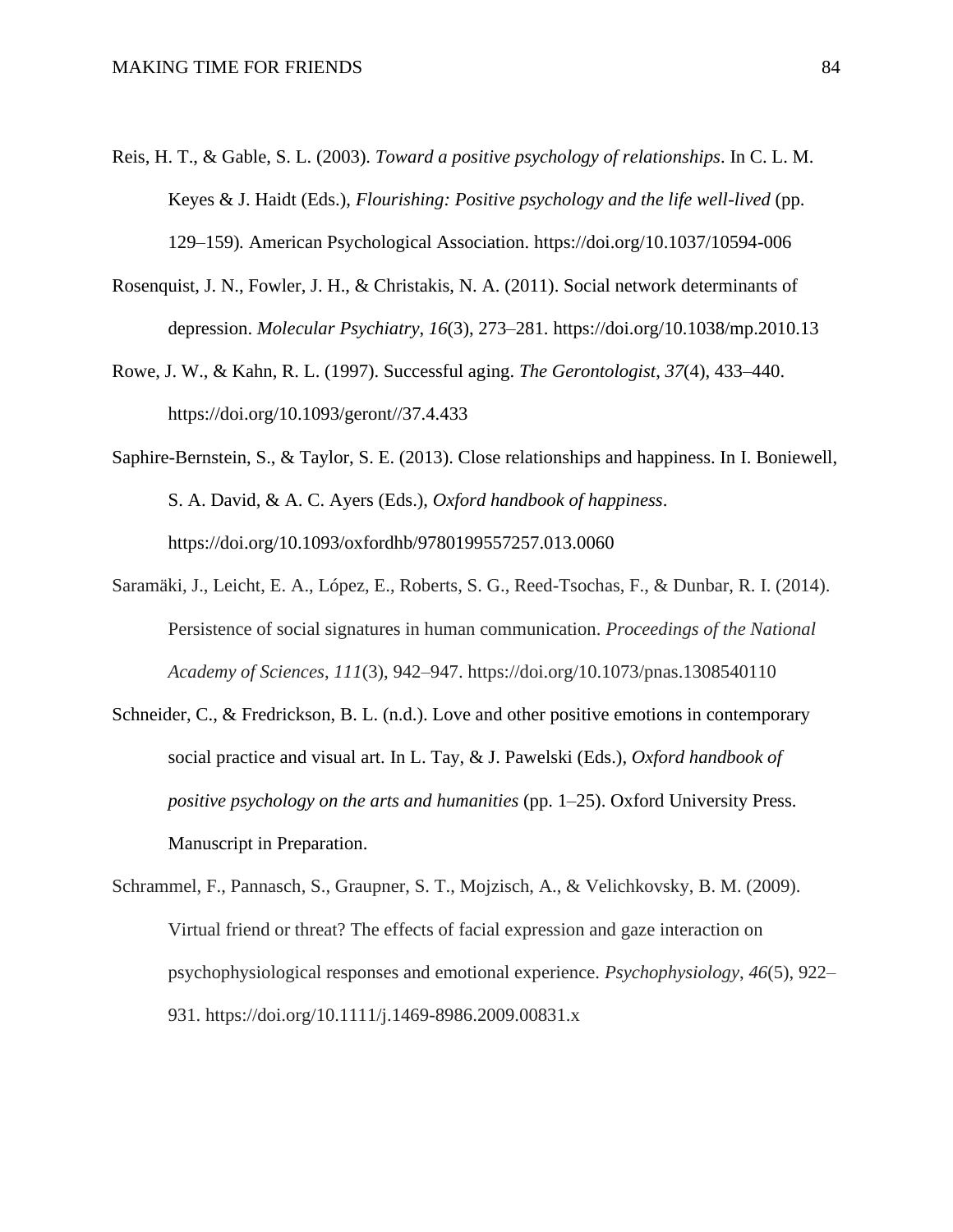- Segerstrom, S. C. (2007). Optimism and resources: Effects on each other and on health over 10 years. *Journal of Research in Personality*, *41*(4), 772–786. https://doi.org/10.1016/j.jrp.2006.09.004
- Seligman, M. E. (1998). Building human strength: Psychology's forgotten mission. *PsycEXTRA Dataset.* https//doi.org/10.1037/e529932010-003
- Seligman, M. E. (2012). *Flourish: A visionary new understanding of happiness and well-being*. Simon & Schuster.
- Seligman, M. E. (2018). *The hope circuit: A psychologist's journey from helplessness to optimism*. PublicAffairs.
- Seligman, M. E., & Csikszentmihalyi, M. (2014). Positive psychology: An introduction. In *Flow and the foundations of positive psychology* (pp. 279–298). Springer.
- Seligman, M. E., Parks, A. C., & Steen, T. (2004). A balanced psychology and a full life. *Philosophical Transactions of the Royal Society of London. Series B: Biological Sciences*, *359*(1449), 1379–1381. https://doi.org/10.1098/rstb.2004.1513
- Seyfarth, R. M., & Cheney, D. L. (2012). The evolutionary origins of friendship. *Annual Review of Psychology*, *63*, 153–177.

https://doi.org/10.1093/acprof:oso/9780195373585.001.0001

- Sheldon, K. M., Kashdan, T. B., & Steger, M. F. (Eds.). (2010). *Designing positive psychology: Taking stock and moving forward*. Oxford University Press. https://doi.org/10.1093/acprof:oso/9780195373585.001.0001
- Sheldon, K. M., & King, L. (2001). Why positive psychology is necessary. *American Psychologist*, *56*(3), 216–217. https://psycnet.apa.org/doi/10.1037/0003-066X.56.3.216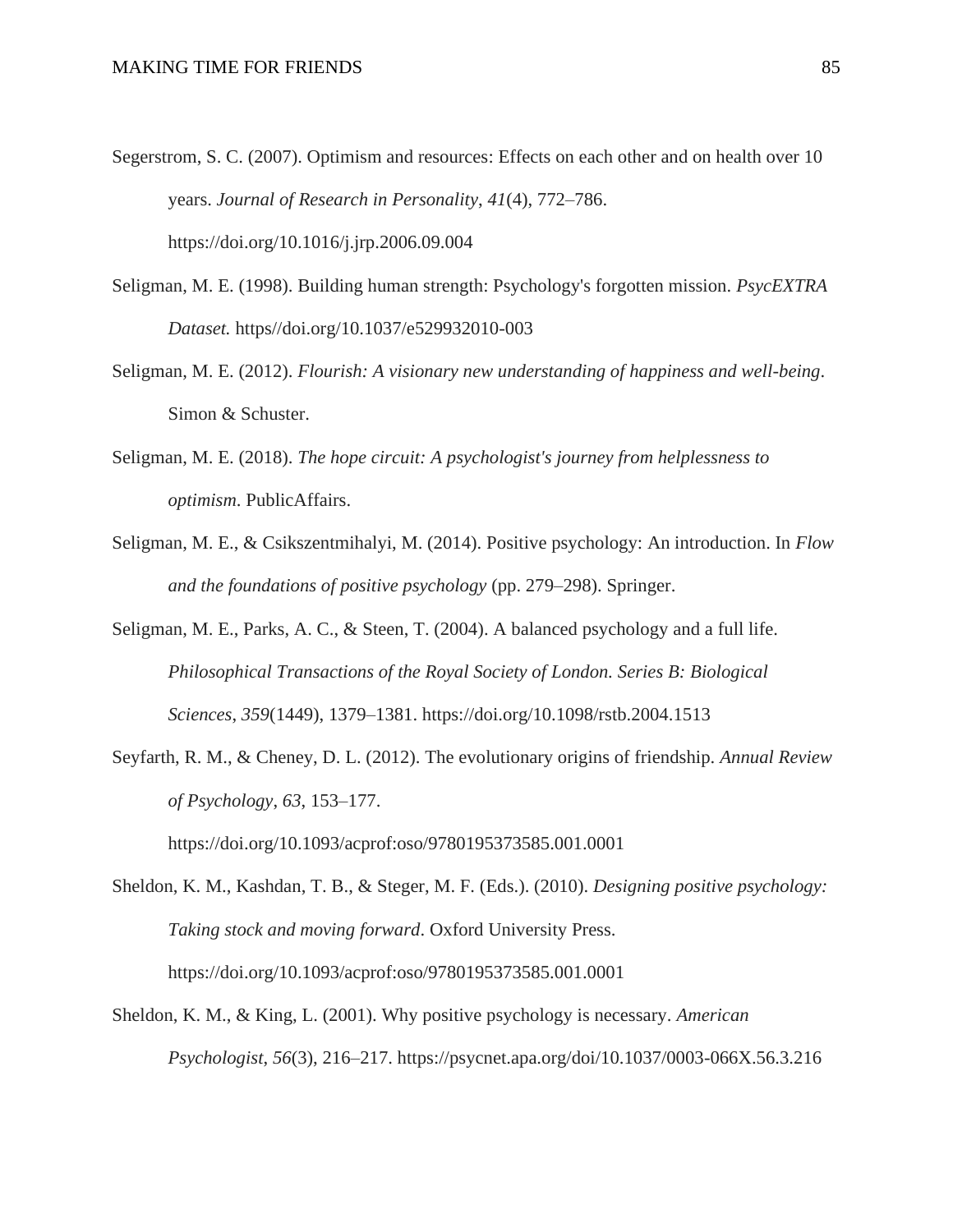- Silk, J. B., Alberts, S. C., & Altmann, J. (2003). Social bonds of female baboons enhance infant survival. *Science*, *302*(5648), 1231–1234. https://doi.org/10.1126/science.1088580
- Smith, K. P., & Christakis, N. A. (2008). Social networks and health. *Annual Review of Sociology*, *34*, 405-429. https://doi.org/10.1146/annurev.soc.34.040507.134601

Sprecher, S., & Regan, P. C. (2002). Liking some things (in some people) more than others: Partner preferences in romantic relationships and friendships. *Journal of Social and Personal Relationships*, *19*(4), 463–481.

https://psycnet.apa.org/doi/10.1177/0265407502019004048

- Srivastava, S., McGonigal, K. M., Richards, J. M., Butler, E. A., & Gross, J. J. (2006). Optimism in close relationships: How seeing things in a positive light makes them so. *Journal of Personality and Social Psychology*, *91*(1), 143–153. https://doi.org/10.1037/0022- 3514.91.1.143
- Stephens, G. J., Silbert, L. J., & Hasson, U. (2010). Speaker–listener neural coupling underlies successful communication. *Proceedings of the National Academy of Sciences*, *107*(32), 14425–14430. https://doi.org/10.1073/pnas.1008662107
- Stephens, J. P., Heaphy, E., & Dutton, J. E. (2012). High-quality connections. In G. M. Spreitzer & K. S. Cameron (Eds.), *The Oxford handbook of positive organizational scholarship*. Oxford University Press.
- Stokes, J. P., & Levin, I. (1986). Gender differences in predicting loneliness from social network characteristics. *Journal of Personality and Social Psychology*, *51*(5), 1069–1074. https://doi.org/10.1037/0022-3514.51.5.1069
- Swanson, R. A., & Holton, E. F., (2005). *Research in organizations: Foundations and methods in inquiry*. Berrett-Koehler Publishers.